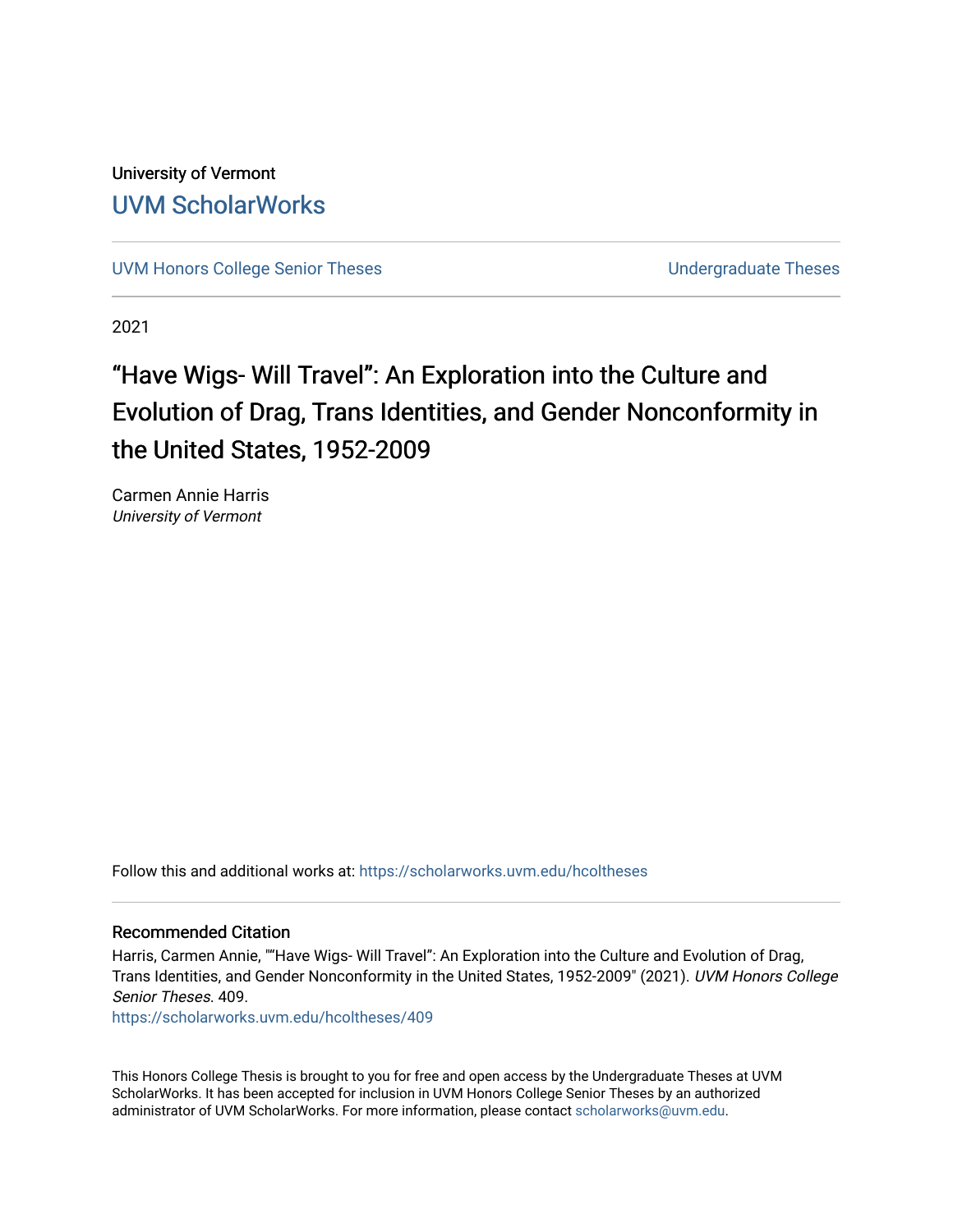"Have Wigs- Will Travel":

An Exploration into the Culture and Evolution of Drag, Trans Identities,

and Gender Nonconformity in the United States, 1952-2009

Carmen Harris

Honors Thesis

Spring 2021

University of Vermont

Advisor: Prof. Paul Deslandes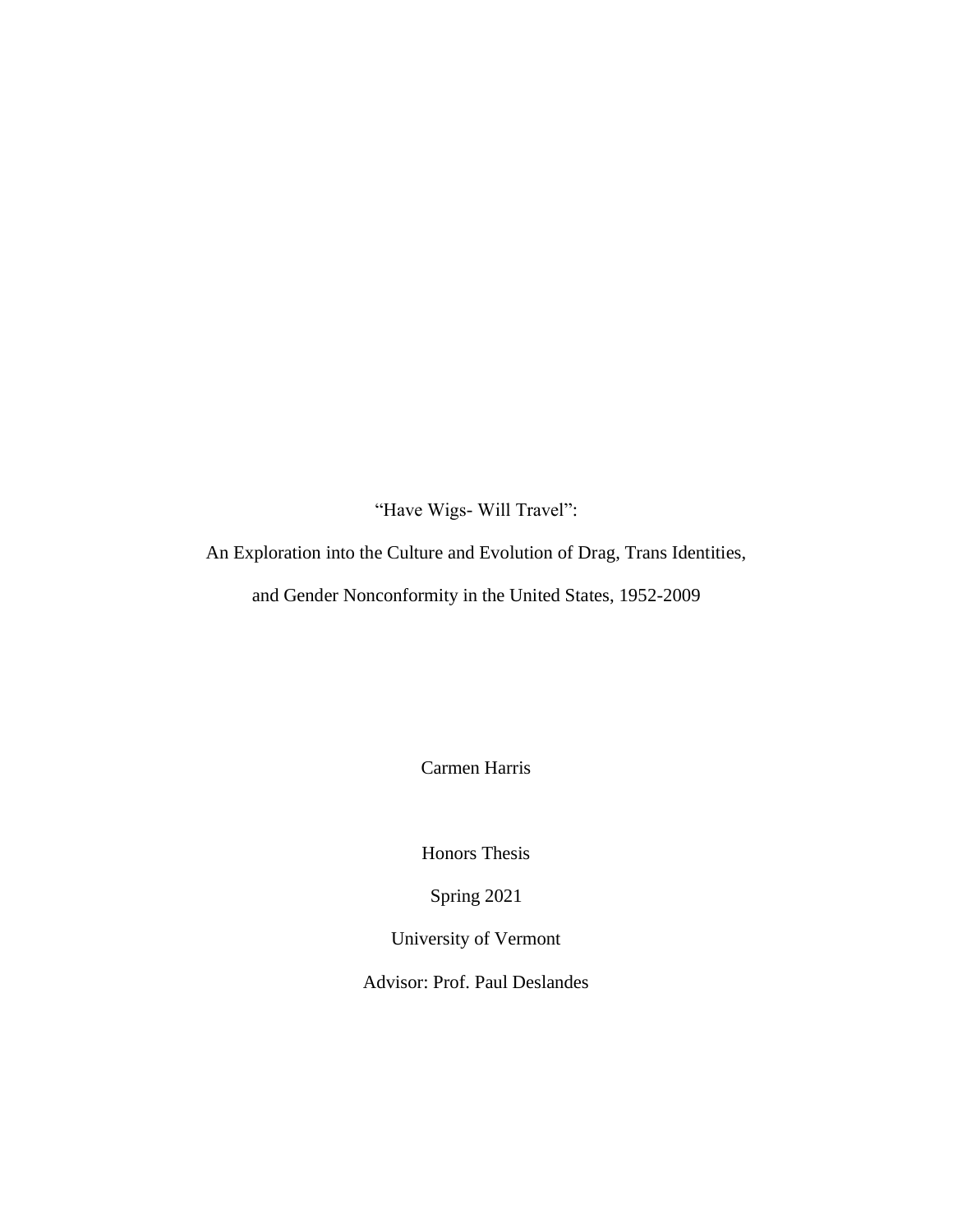# *Introduction*

Drag, individuals we might identify as trans, and gender non-conformity have evolved dramatically from the mid-twentieth century to the early twenty-first century. The gender nonconforming community transitioned from a distinct, marginalized subculture to a popular culture phenomenon in the period between 1952 and 2009 in the United States. This thesis discusses the development of this community from a position of outright illegality and discrimination into a lively form of entertainment and self-expression during this time period. Additionally, this thesis attributes the transformative nature of gender non-conformity during the twentieth and twentyfirst century to three distinct places in American culture; the media, popular culture, and queer resistance. Gender variant communities also played an essential role in the formation of a queer liberation movement and the increased public awareness, and subsequent acceptance, of gender non-conformity. In defying popular conceptions of gender in the twentieth century, gender nonconformity represented "a symbolic incursion into territory that [crossed] gender boundaries."<sup>1</sup> Popular culture, public opinion, and queer resistance allowed gender non-conforming individuals to gain unprecedented visibility and acceptance from both queer and heterosexual audiences. Each of these factors allowed gender variance to be increasingly well-known outside of queer spaces, whether this be through film or radical activism.

This thesis brings together scholarship on drag, trans lives, and gender non-conformity as these identities were inextricably connected during the period from 1952 to 2009. Many queer individuals during this time simultaneously identified with several of these identities. It was also common for individuals to identify with one group, such as drag queens, at one point in their

<sup>1</sup> Vern Bullough and Bonnie Bullough, *Crossdressing, Sex, and Gender* (Philadelphia: University of Pennsylvania Press, 1993), vii.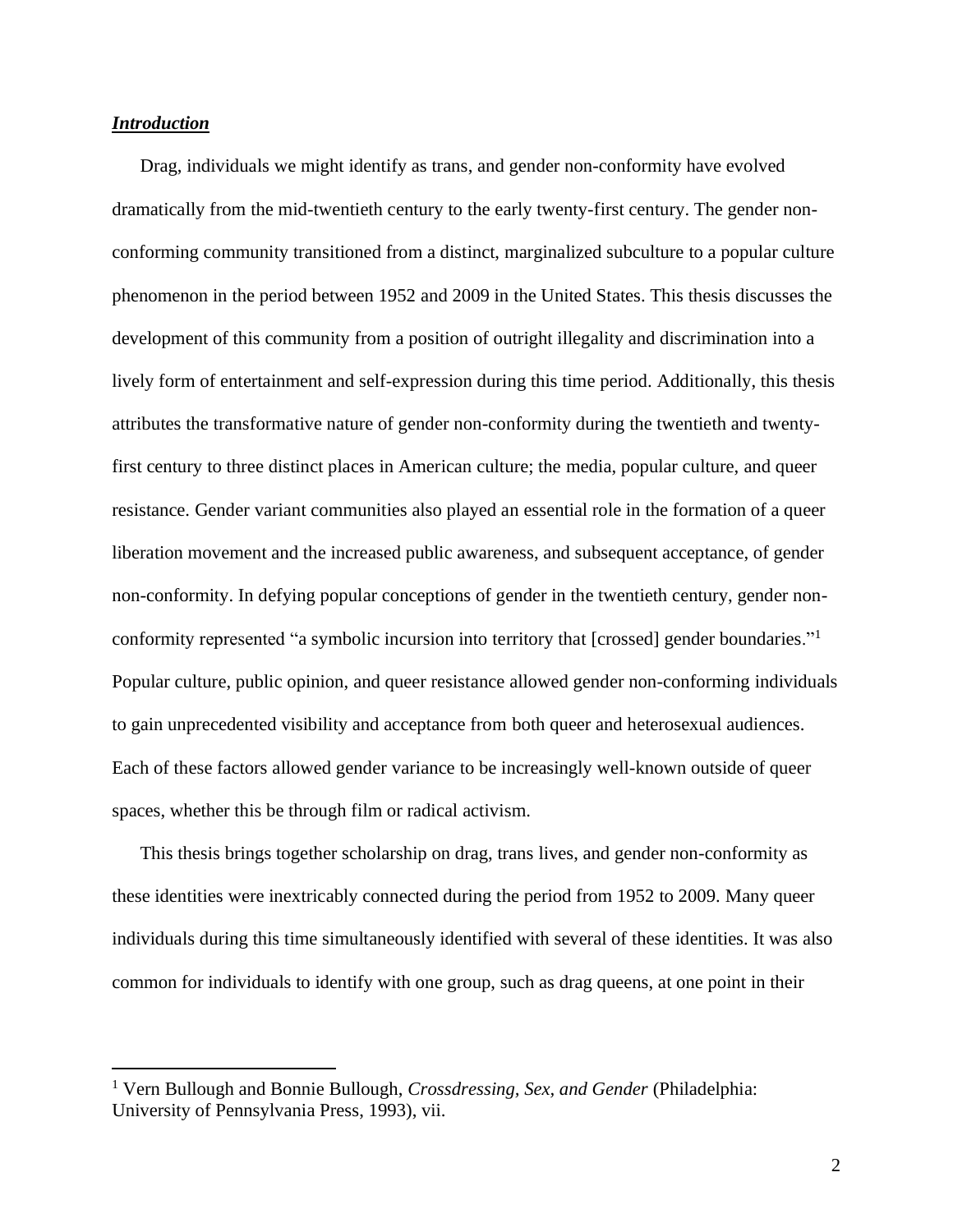lives and then come to identify as trans later on, which highlighted a common thread between various gender non-conforming identities. Drag queens, the trans community, and gender nonconforming individuals interacted closely during this time period despite identifying differently. The above identities experienced internal divisions and conflict, but as the twentieth century progressed, various gender non-conforming individuals increasingly identified with one another as a distinct community despite the marginalization they experienced. My research differs from that of previous scholars because it focuses on the combined experiences of these communities, while also using the lenses of popular culture, public opinion, and resistance to articulate the transformation of gender non-conformity between the mid-twentieth to early twenty-first centuries. In studying the history of drag, trans lives, and other forms of gender non-conformity, this thesis explores range of identities and human experiences during this time period.

It is important to note that my research focuses on the experiences of a fairly limited group within gender non-conforming spaces during the twentieth and twenty-first centuries. Individuals assigned female at birth and other gender non-conforming individuals played an invaluable role in the formation of queer liberation and a broader trans movement, but were not the central focus of my research. The sources I examined in my research focused on the experiences of those assigned male at birth within the broader identities of drag, trans communities, and gender nonconformity. I focus on these specific individuals because of the sources that were most available and applicable to my course of study. Individuals assigned male at birth were often more present in popular culture and the media during this time, but those assigned female at birth, as well as other gender non-conforming individuals, had a significant impact on queer history.

Additionally, this thesis builds off of an incredibly long history of gender non-conformity. Various forms of gender variance during this time operated under a variety of labels, from

3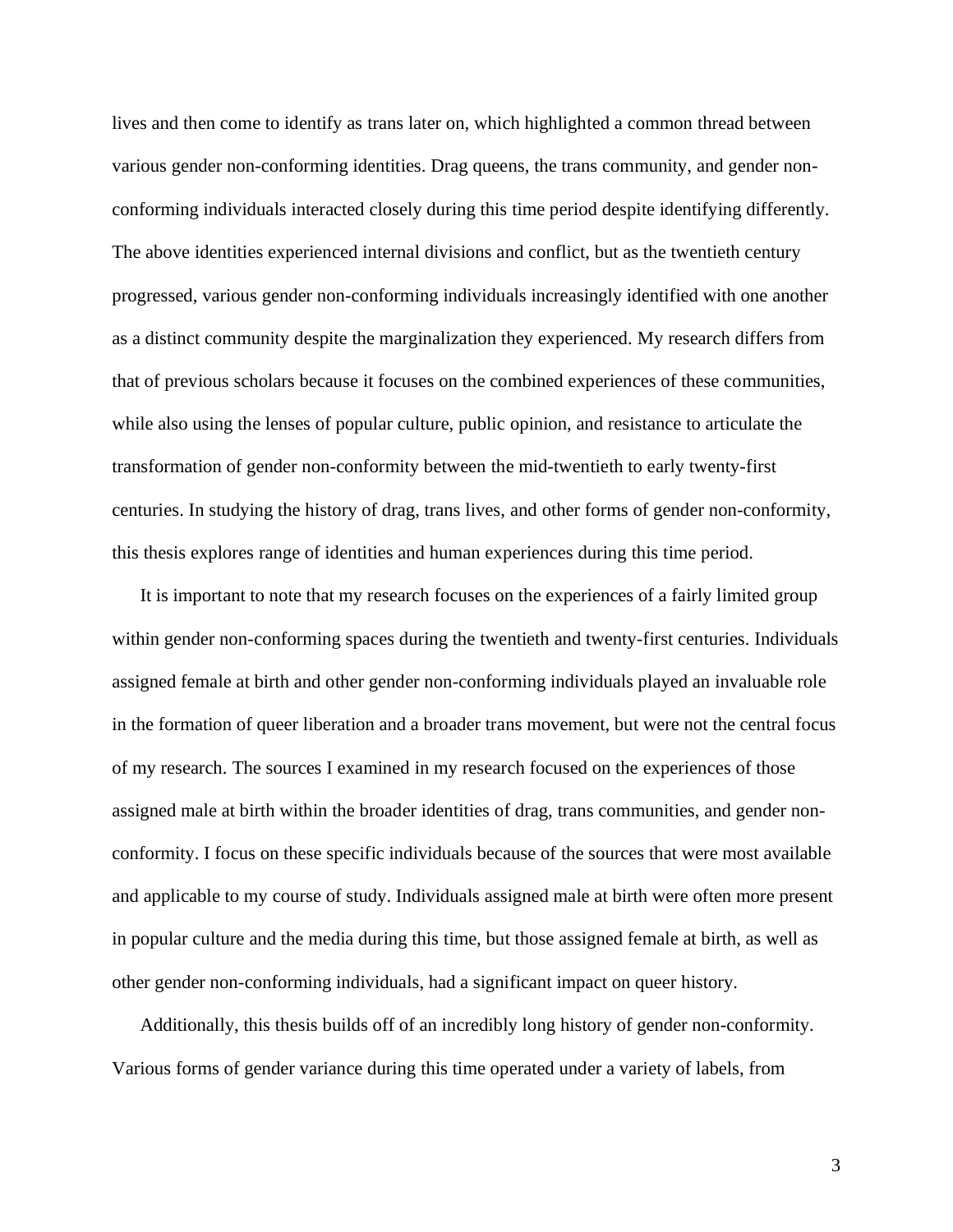crossdressing to transsexualism to transvestitism to drag. Drag and other expressions of gender variance have been seen across a myriad of cultures, including Ancient Greece and Elizabethan England. As a result, "crossdressing has been ubiquitous" throughout history in its many forms.<sup>2</sup> Additionally, trans people have been present across history, but were not widely included in records and scholarship until the modern era. In the United States, most forms of crossdressing became illegal during the nineteenth century and gender presentation outside of the binary was criminalized. Anti-crossdressing laws appeared all over the United States and "starting in the 1850s, it became 'illegal for people to appear in public in clothes not belonging to his or her sex."<sup>3</sup> Anyone engaging in cross-dressing, including drag queens, individuals we might identify as trans, and gender non-conforming individuals, experienced humiliation, violence, and arrest at the hands of the police. Anti-crossdressing laws during the twentieth century meant that "drag, unless performed on a stage by an allegedly straight entertainer, remained in the shadows through the first half of the twentieth century."<sup>4</sup>

Despite this repression and marginalization, drag flourished as a queer subculture and the trans community continued to exist, largely in queer spaces. Gender non-conforming individuals continued with their lives and thus represented "a long tradition of resistance and challenge to the dominant order." <sup>5</sup> While gender non-conformity inherently defied social norms, the mid to late twentieth century represented a new era of queer history. Twentieth century conceptions of gender, trans lives, and gender non-conformity built off of broader feminist movements and

<sup>2</sup> Vern Bullough and Bonnie Bullough, *Crossdressing, Sex, and Gender* (Philadelphia: University of Pennsylvania Press, 1993), 18.

<sup>3</sup> Susan Stryker, *Transgender History: The Roots of Today's Revolution*. (Berkeley: Seal Press, 2017), 46.

<sup>4</sup> Simon Doonan, *Drag: The Complete Story,* (London: Laurence King Press, 2019), 208.

<sup>5</sup> Leila Rupp and Verta Taylor. *Drag Queens at the 801 Cabaret*. (Chicago: University of Chicago Press, 2003), 179.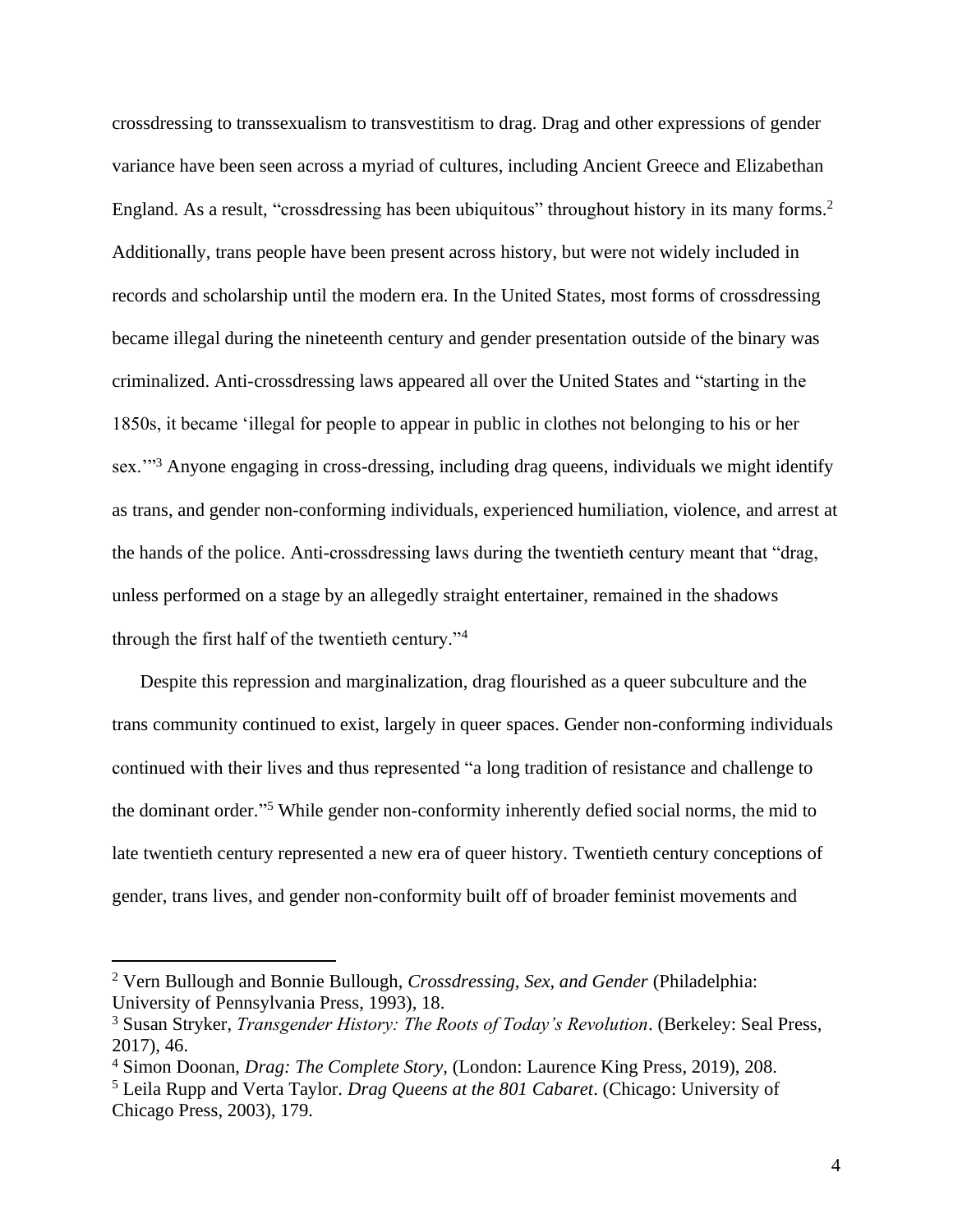scholarship during this time. Feminist scholars such as Simone de Beauvoir and Judith Butler engaged in newfound research and changed the course of trans history by redefining conceptions of gender and sex in their studies. Drag, trans lives, and gender non-conformity began to evolve and became increasingly visible to heterosexual, as well as queer, audiences via popular culture, the media, and political resistance. Queer and gender non-conforming subcultures began to "surface as the popular culture showed a new interest in publicizing the sexual fringe." <sup>6</sup> Gender variance and gender non-conformity were being represented to a wide variety of audiences as a direct result of the influx of representations in film and television. Additionally, drag queens and trans activists became increasingly involved in political activism that made headlines, including the Stonewall Riot in 1969 and HIV/AIDS activism in the 1980s and 1990s. As the twentieth century progressed, many popular audiences began to react to gender non-conformity with increased understanding, empathy, and acceptance. By the beginning of the twenty-first century, gender non-conformity even came to be celebrated by individuals in queer communities and the heterosexual mainstream, while others reacted to gender variance with hate and disdain. Reactions to gender non-conformity were incredibly ambivalent during this time and ranged from wholehearted support to moral condemnation.

This thesis relies on both primary and secondary research in order to construct the above argument. I use a variety of primary sources, from newspaper articles, to magazines, to memoirs, to examples from film and television. Many of the primary sources I consulted revolve around the media and popular reactions to gender non-conformity. I include many examples of the representation of gender non-conformity as these examples were plentiful and greatly impacted

<sup>6</sup> Joanne Meyerowitz, *How Sex Changed: A History of Transsexuality in the United States*, (Cambridge: Harvard University Press, 2002), 194.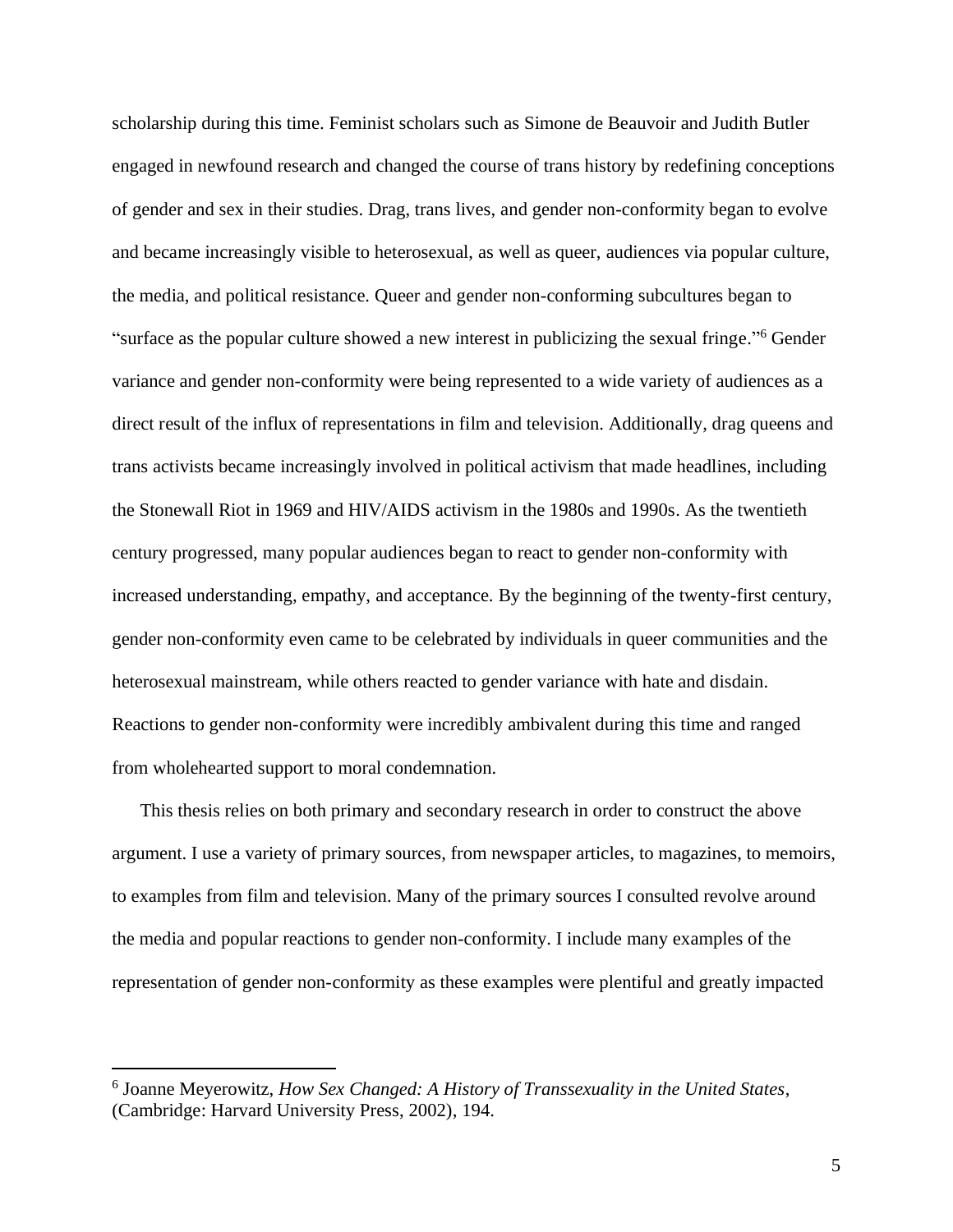public opinion. Ciara Cremin, in her book *Man-Made Woman,* highlighted the importance of popular culture in stating, "unlike the high art we contemplate in galleries, popular culture, to recall the metaphor, is like the air we breathe: everywhere around us, invisible and in our lungs…but sometimes that air is rancid."<sup>7</sup> Some of the primary sources I used include; articles from *DRAG* magazine in 1971, an interview with Marsha P. Johnson in 1989, Christine Jorgenson's personal memoir, film and television reviews in popular newspapers, and episodes of television shows ranging from *All in the Family* in 1975 to *Pose* in 2019. This primary source research allowed me to study the transformation of representations of gender non-conformity in the media and the changing attitudes towards gender variance. Additionally, I also use a basis of secondary sources from a variety of historians that specialize in drag, the trans community, and gender non-conformity. In conducting research for my thesis, I first examined the above source material and searched for themes that were present throughout the time period. As I continued with this research, I was able to choose a distinct time period and also pin-point several moments of queer history that contributed to the transformative nature of gender non-conformity in the twentieth and twenty-first centuries. In conducting my research, I used a wide range of scholarship and primary sources to encapsulate the diversity of gender non-conforming experiences between the 1950s and 2000s.

One of the most comprehensive works in the field is titled *Crossdressing, Sex, and Gender*  by Vern and Bonnie Bullough.<sup>8</sup> Bullough and Bullough trace the history of drag, delving into the continuities and the evolution of gender performance during a several thousand-year time period.

<sup>7</sup> Ciara Cremin, *Man-Made Woman: The Dialectics of Cross-Dressing*. (London: Pluto Press, 2017), 125.

<sup>8</sup> Vern Bullough and Bonnie Bullough, *Crossdressing, Sex, and Gender* (Philadelphia: University of Pennsylvania Press, 1993).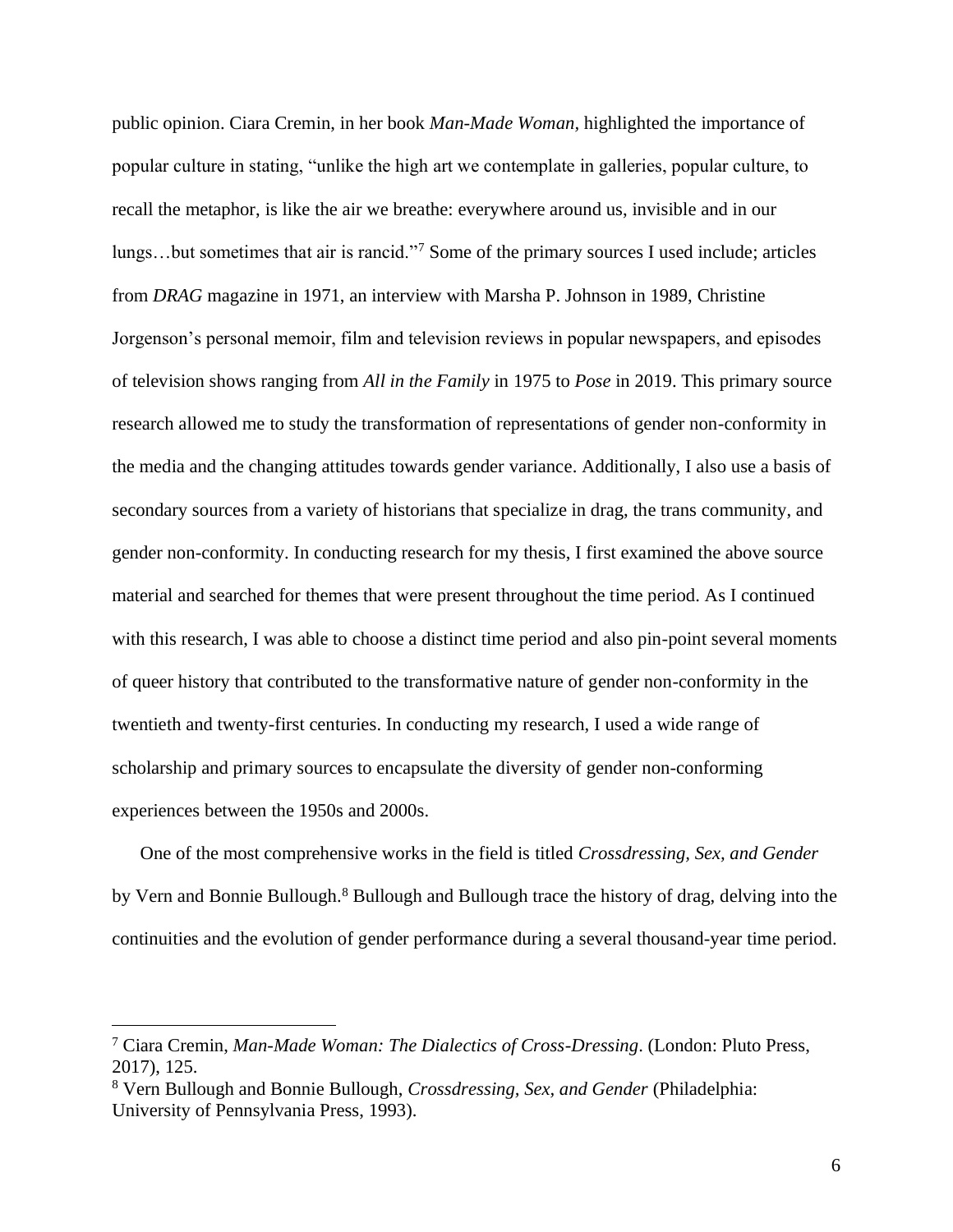Bullough and Bullough's comprehensive history of gender performance allowed me to understand the complex nature of gender nonconformity itself and also provided me with a glimpse into the tumultuous relationship between gender and societal expectations. Another significant source on the topic of gender non-conformity is *Transgender History: The Roots of Today's Revolution* by Susan Stryker.<sup>9</sup> This book delves into the history of the transgender movement for the past two centuries, but mostly focuses on the twentieth century. Stryker touches on the formation of a transgender community in the United States, the medicalization of these identities throughout history, and the somewhat recent development of transgender activism. Her work has a distinctly political edge, as she delves into early forms of transgender mobilization that is often overlooked by scholars and members of the LGBTQIA+ community. *How Sex Changed: A History of Transsexuality in the United States* by Joanne Meyerowitz is another significant piece of secondary literature that was integral for my research.<sup>10</sup> This source also traces the history of trans identities during a similar time period, but includes research on drag queens and other member of the gender non-conforming community. Meyerowitz engages with a variety of sources and discusses the complicated nature of "transsexualism" in the United States, which proved to be essential for my research.

A journal article titled "'The most profoundly revolutionary act a homosexual can engage in': Drag and the Politics of Gender Presentation in the San Francisco Gay Liberation Movement, 1964-1972," by Betty Luther Hillman carries a similar political edge.<sup>11</sup> This article

<sup>9</sup> Susan Stryker, *Transgender History: The Roots of Today's Revolution*. (Berkeley: Seal Press, 2017).

<sup>10</sup> Joanne Meyerowitz, *How Sex Changed: A History of Transsexuality in the United States*, (Cambridge: Harvard University Press, 2002).

<sup>&</sup>lt;sup>11</sup> Betty Luther Hillman, "The most profoundly revolutionary act a homosexual can engage in': Drag and the Politics of Gender Presentation in the San Francisco Gay Liberation Movement, 1964-1972," *Journal of the History of Sexuality* 20, no. 1 (January 2011).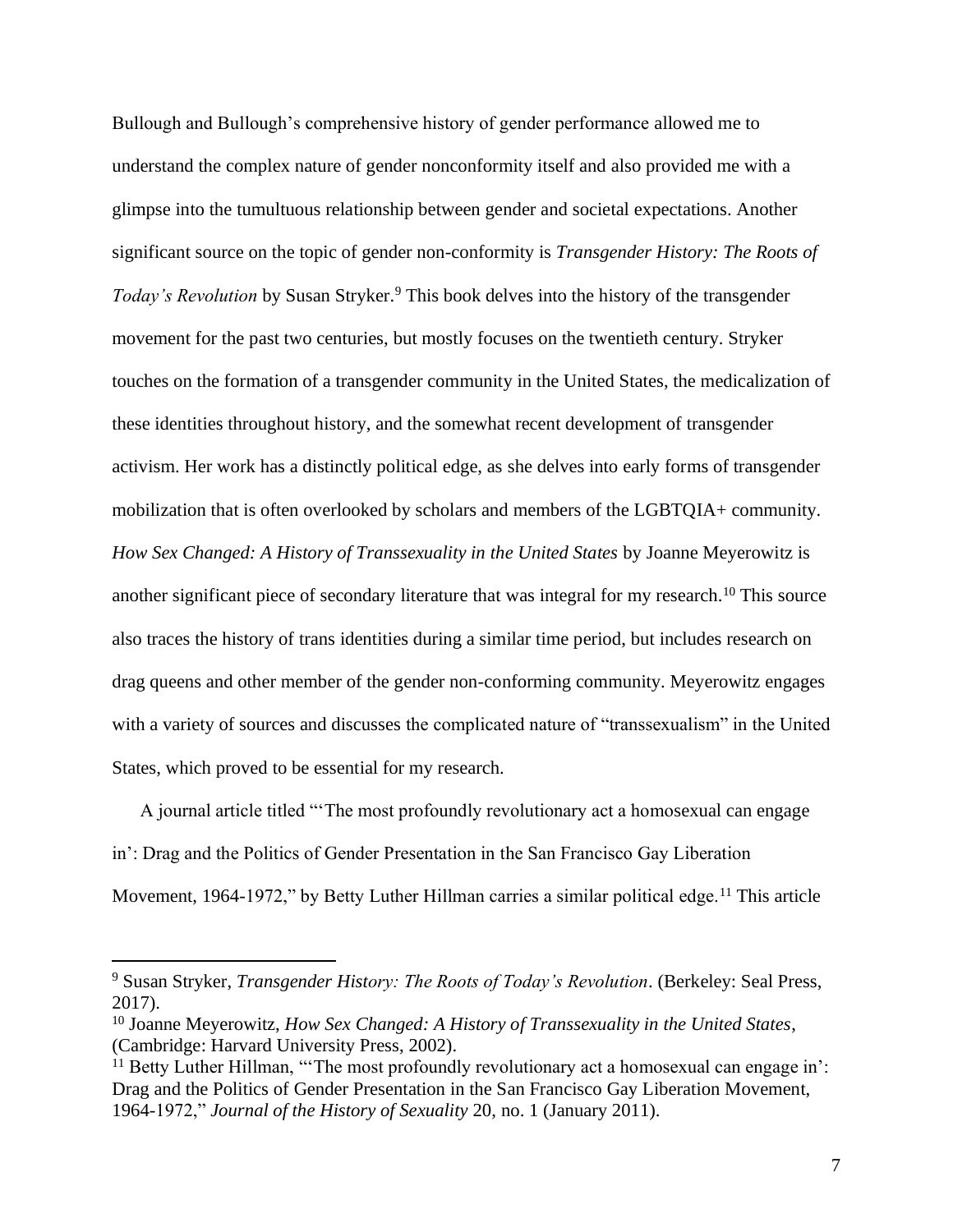focuses on the Gay Liberation Movement within San Francisco during a specific eight-year time period. The radical political approach in this article allows Hillman to express the complicated nature of queer liberation and also to delve into the specific context of the time. Each of these scholars focus on a specific identity or time period in the study of gender non-conformity in order to create a cohesive historical argument and thus played a role in characterizing the history of gender non-conformity in the United States. The above scholars provided me with essential background on the history of gender non-conformity in the United States through a variety of perspectives.

For the purposes of this thesis, I will define a few terms on gender non-conformity that are used throughout my research. It is important to note that terminology to describe queer spaces and gender non-conformity have changed dramatically from the mid-twentieth century to the early twenty-first century. Additionally, terms that were used in the twentieth century can be seen as archaic or harmful today. It is important to note that certain terms that are commonly used today, such as "transgender" and "non-binary," simply did not exist for much of the twentieth century. As a result, gender non-conforming people at the time simply embraced the language that was available to them at the time. For the purposes of this historical study, I will sometimes use terms that are no longer used to describe gender non-conformity in the present day. When using these terms, I will either quote a source, write "in the language of the time," or refer to an individual as "self-identified" if they referred to themselves with a term that is no longer used today.

Drag was often defined simply as a man wearing women's clothing, typically with some form of performance or entertainment involved. Drag typically refers to the art form itself, in which an individual embodies gender ambiguity for the purpose of entertainment. Performances

8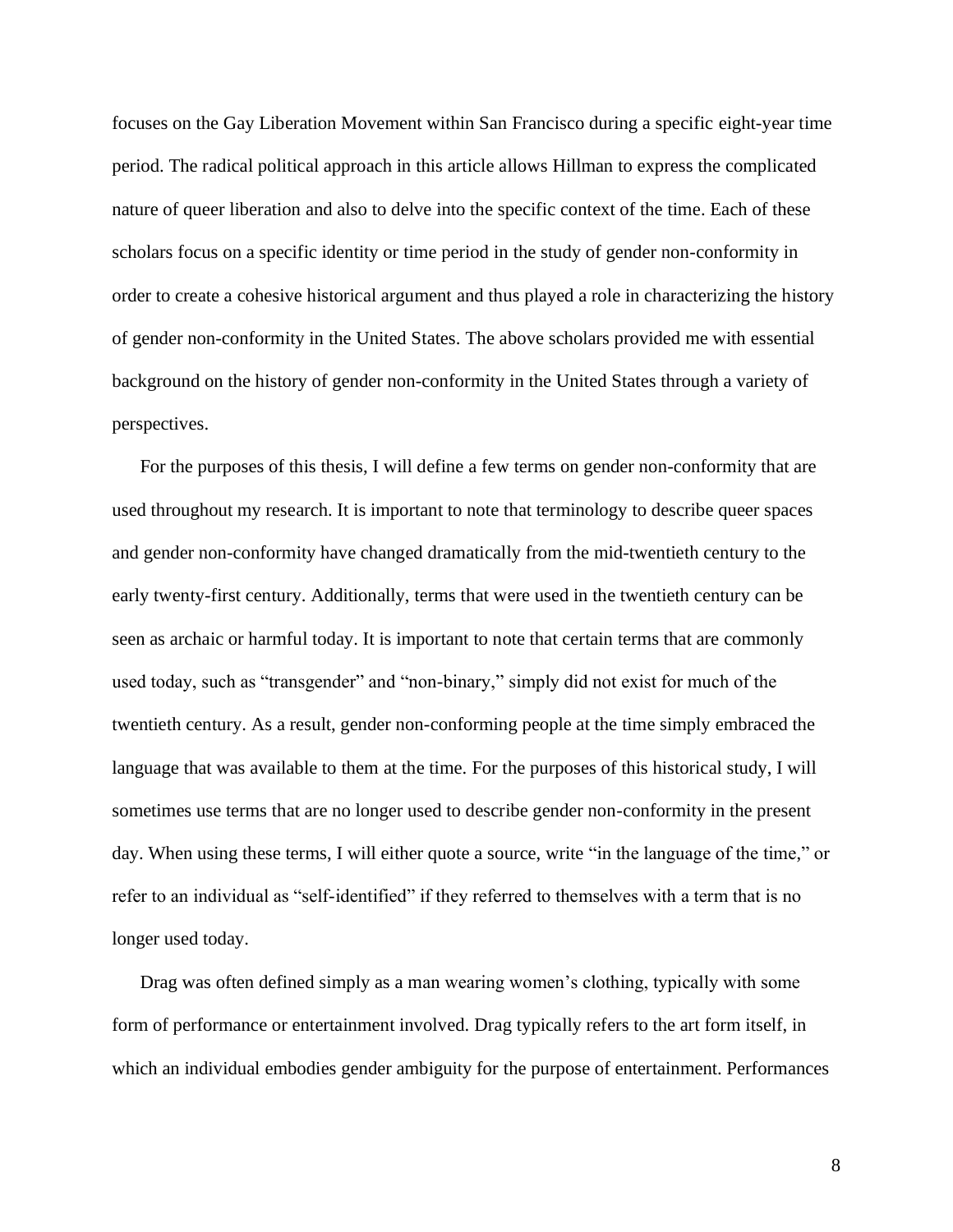most often took place in gay bars or clubs in the twentieth century, but were increasingly available to a wider range of audiences. Terms like drag queen/king, female impersonator, crossdresser, and more were used interchangeably to describe a person that defies gender norms by going from one binary to another for the purposes of a performance or a form of entertainment.

The term "transsexual" was the most common term used until the late twentieth century to describe a person who identified as a different gender than the one they were assigned at birth. During the twentieth century, a self-identified transsexual individual often went through some degree of a physical transition from one gender to another, via hormones or gender confirmation surgery. In the twenty-first century, the term transgender replaced the term transsexual. Transgender individuals often identified with a gender other than the one they were assigned at birth, but a transgender individual does not have to "transition" in order to identify as transgender. The term trans exists as an umbrella term for the above terms and encapsulates a variety of gender identities and presentations. The term gender non-conformity will be used constantly in this thesis, as it includes drag, trans identities, and other forms of gender variance all under one general term. This term is recent, but is a helpful way to articulate the complexities and fluidity of gender and gender identities within queer spaces. Gender variance will also be used to describe gender that goes beyond the constraints of the binary, similar to the term gender non-conformity. The term queer will be used as well. This term refers to the entire LGBTQIA+ community and often includes gender non-conforming individuals. It is important to note that there is no perfect terminology to encapsulate the complexities, the fluidity, and the everchanging nature of gender non-conformity in the twentieth to twenty first century, but the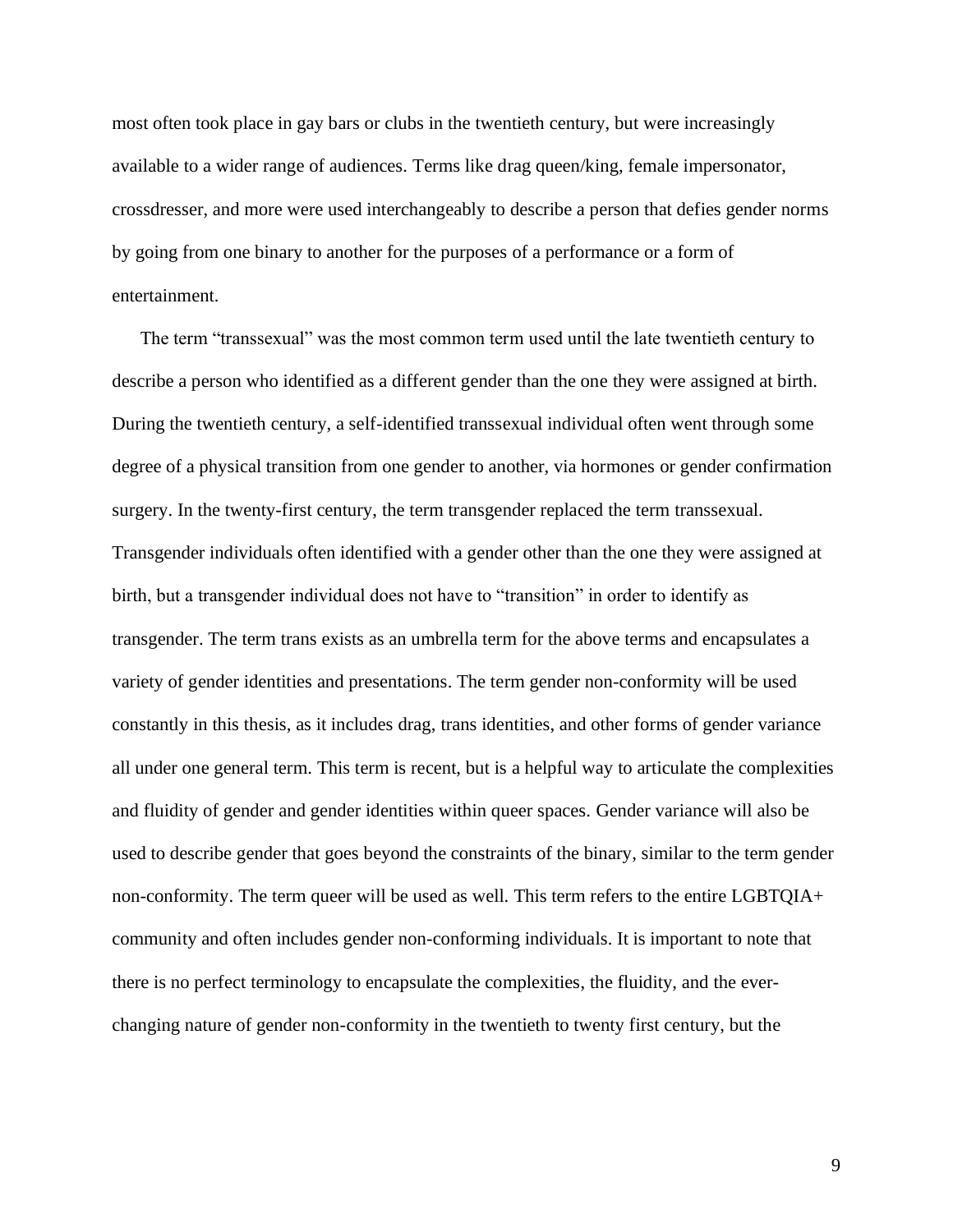combination of the above terms will be used in an attempt to articulate this ambiguity and the diversity of queer experiences.

In order to express the complex transformation of gender non-conformity from the midtwentieth to early twenty-first century, this thesis is divided into four chapters. Each chapter encapsulates a thematic historical "moment" in the history of drag, trans lives, and gender nonconformity. Additionally, each thematic period both begins and ends with an important event that characterizes the period and that brought immense change to the queer landscape. I chose to study the period between 1952 and 2009 because it shows an incredible amount of change in the representation and public opinion of drag, trans lives, and gender non-conformity. Additionally, this period gave me the unique ability to trace this evolution of gender non-conformity through popular media, public opinion, and political resistance.

The first chapter delves into the period between December 1, 1952 and June 28, 1969. December 1, 1952 represents the first new coverage of Christine Jorgenson via an article titled, "Ex-GI Becomes Blonde Beauty" by the *New York Daily News.* The publication of this article and the subsequent media coverage greatly impacted the ways in which people would talk about self-identified transsexual people for years to the come. As one of the first trans celebrities, conversations around Jorgenson soon centered on her physical body and her ability to pass as a woman. The subsequent conversations on trans people began to focus on the medicalization of trans bodies and medical practitioners increasingly described trans people as mentally ill. Additionally, this time period also saw several examples of gender non-conformity in the media, including the critically acclaimed film *The Queen.* The sense of queer community during the 1950s and much of the 1960s was incredibly powerful and allowed many to live their lives as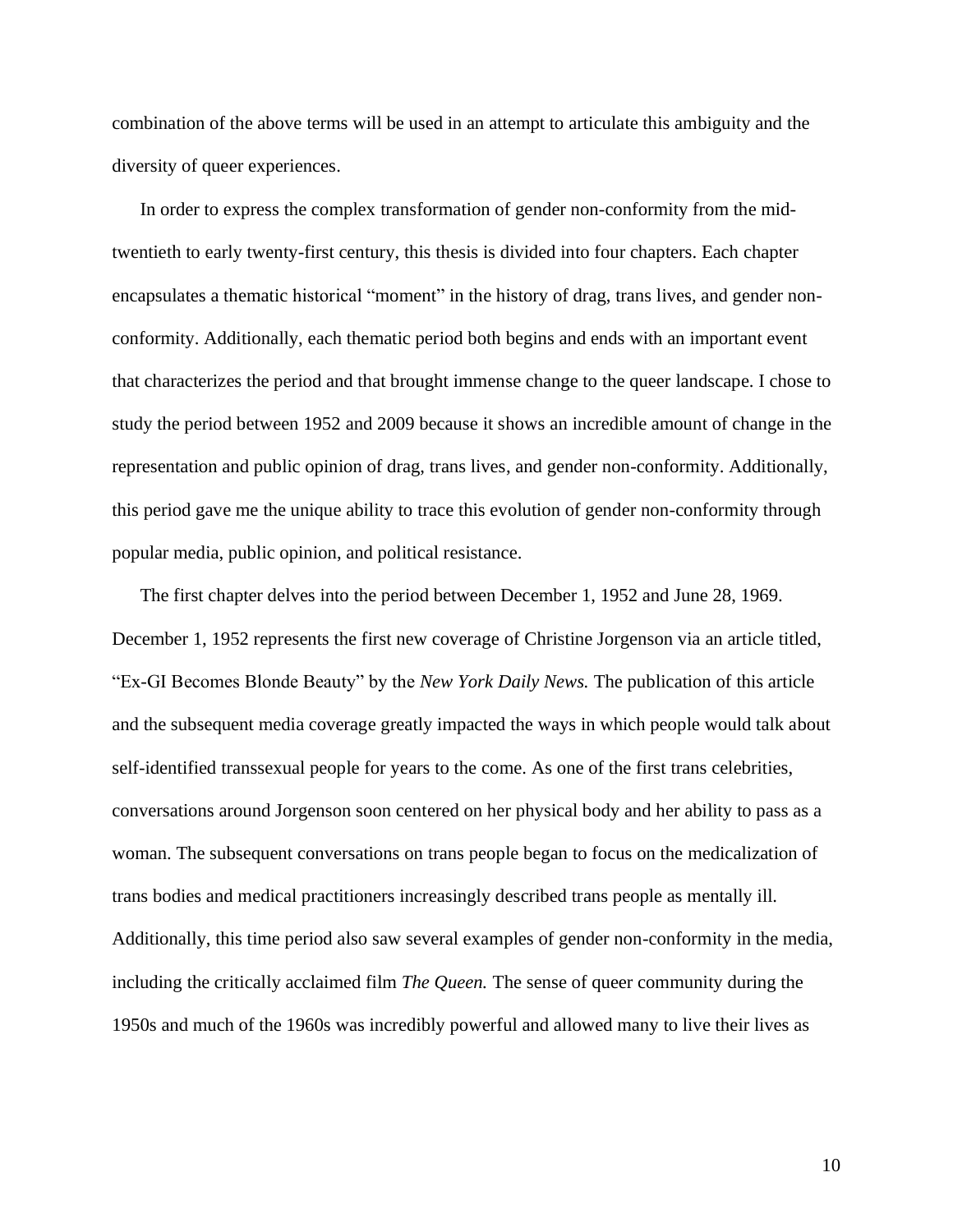honestly as possible. At the same time, queer communities and those engaging in cross-dressing were increasingly targeted by the police in both nightclubs and on the street.

Chapter 2 focuses on the period between June 28, 1969 to July 3, 1981. The famous Stonewall Riot incited radical public organizing on June 28, 1969, which eventually led to the emergence of gay liberation. The Gay Liberation Front (GLF) formed shortly after the Stonewall Riot and advocated for the gay community against police brutality and marginalization. This organization represented a pivotal moment in queer history, but the movement itself failed to advocate for drag queens, the trans community, and gender non-conformity as a whole. In many ways, anyone expressing gender variance was alienated from the movement and the queer community in itself, despite the essential role of trans women of color in political activism. This led to divisions in the queer community and the creation of movements for the gender nonconforming community, including Street Transvestites Action Front (STAR) and the Queens' Liberation Front (QLF). These movements advocated for drag queens and the trans community, while attempting to combat important issues such as homelessness and unemployment. Additionally, there was increasing gender non-conformity in the media in the 1970s, as gender bending and gender variance became more mainstream. Several figures in the 1970s, such as Sylvester and David Bowie, embraced gender ambiguity and attracted a wide range of audiences, while many drag artists also adopted a similar approach.

The third chapter begins with the emergence of HIV/AIDS in the United States and covers the period from 1981 to 1990. The chapter begins with the article published by the *New York Times* on July 3, 1981 titled "Rare Cancer Seen in 41 Homosexuals," which marked the first cases of HIV/AIDS in the United States. The emergence of HIV/AIDS and the subsequent government inaction led to grief, anger, and political activism by queer communities who were

11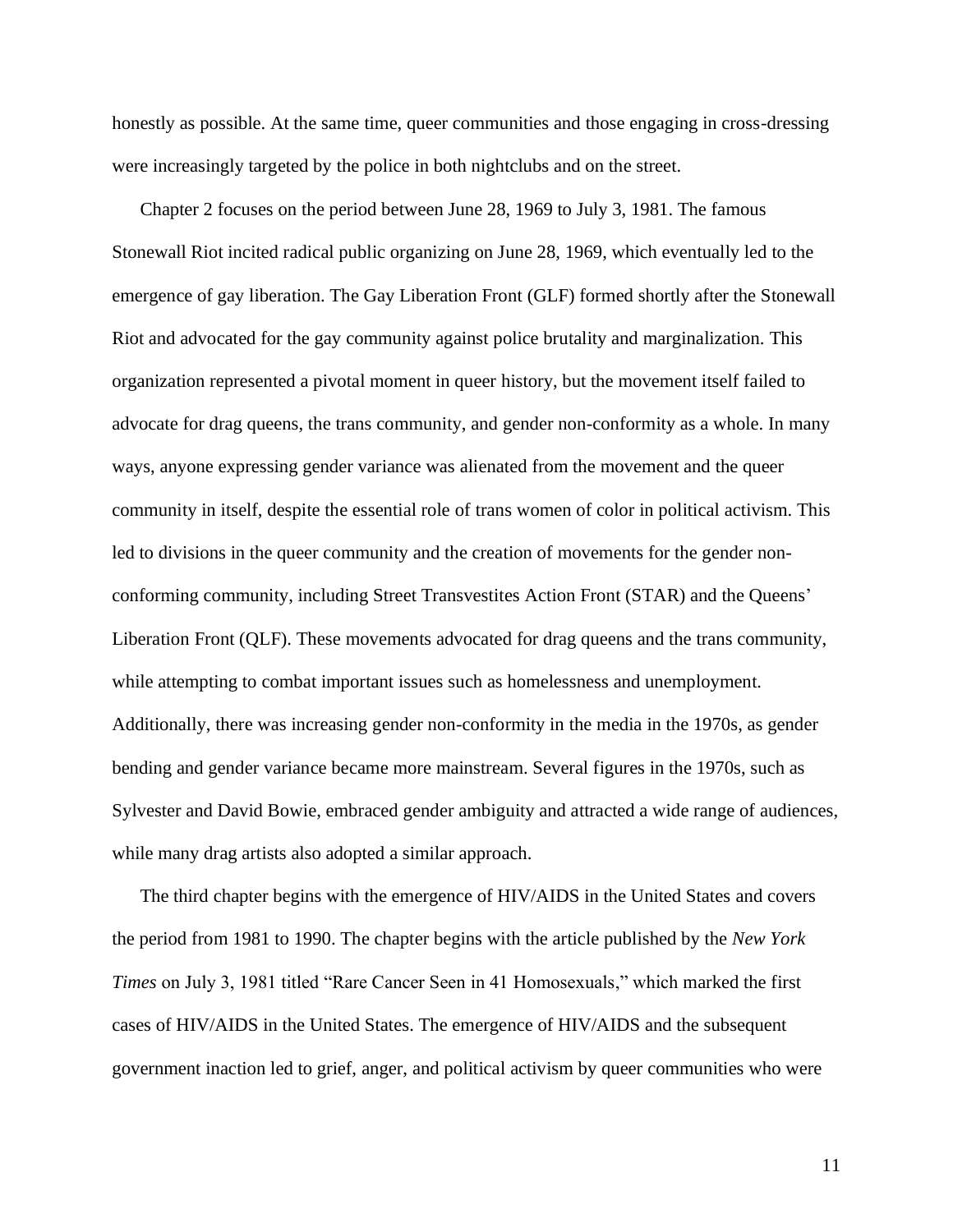adversely impacted by the disease. Drag queens and trans individuals played an important role in queer organizing around the epidemic as well. The 1980s saw the increased politicization of drag as a result, because drag was increasingly used as social commentary. Feminist critiques of drag and trans women, as well as gender theory, also emerged during this time period. The feminist critiques were often blatantly transphobic, as some women hoped to exclude trans women from feminist circles. Gender theory also began to emerge during this period from scholars such as Judith Butler. Gender theorists often identified the performative and constructed nature of gender, and thus subtlety supported trans identities and gender non-conformity. Another important element of this time period was the continuance of trans sensationalism. This sensationalism towards trans individuals now often occurred on television and highlighted both feelings of fascination and disdain towards trans people from the heterosexual mainstream.

The final chapter begins with *Paris is Burning* in 1990 (which was officially released in the U.S. in 1991) and ends with the airing of the first episode of *RuPaul's Drag Race* on February 2, 2009. The release of *Paris is Burning* provided unprecedented attention and recognition of ballroom culture and the lives of trans people of color. During this same time, the media began to embrace more gender non-conforming celebrities, but also began to commodify trans women in the same manner it commodified cis female celebrities. Drag, trans lives, and gender nonconformity were increasingly included in film and television, with many gender variant characters being played by cis male actors dressed in drag. As more trans celebrities emerged during this time, it became evident that many of these individuals faced both acceptance and resistance from the heterosexual mainstream. Additionally, gender non-conforming people in the United States faced disproportionate levels of violence and abuse throughout their daily lives. The emergence of drag celebrities such as Lipsynka and RuPaul indicated the changing attitudes

12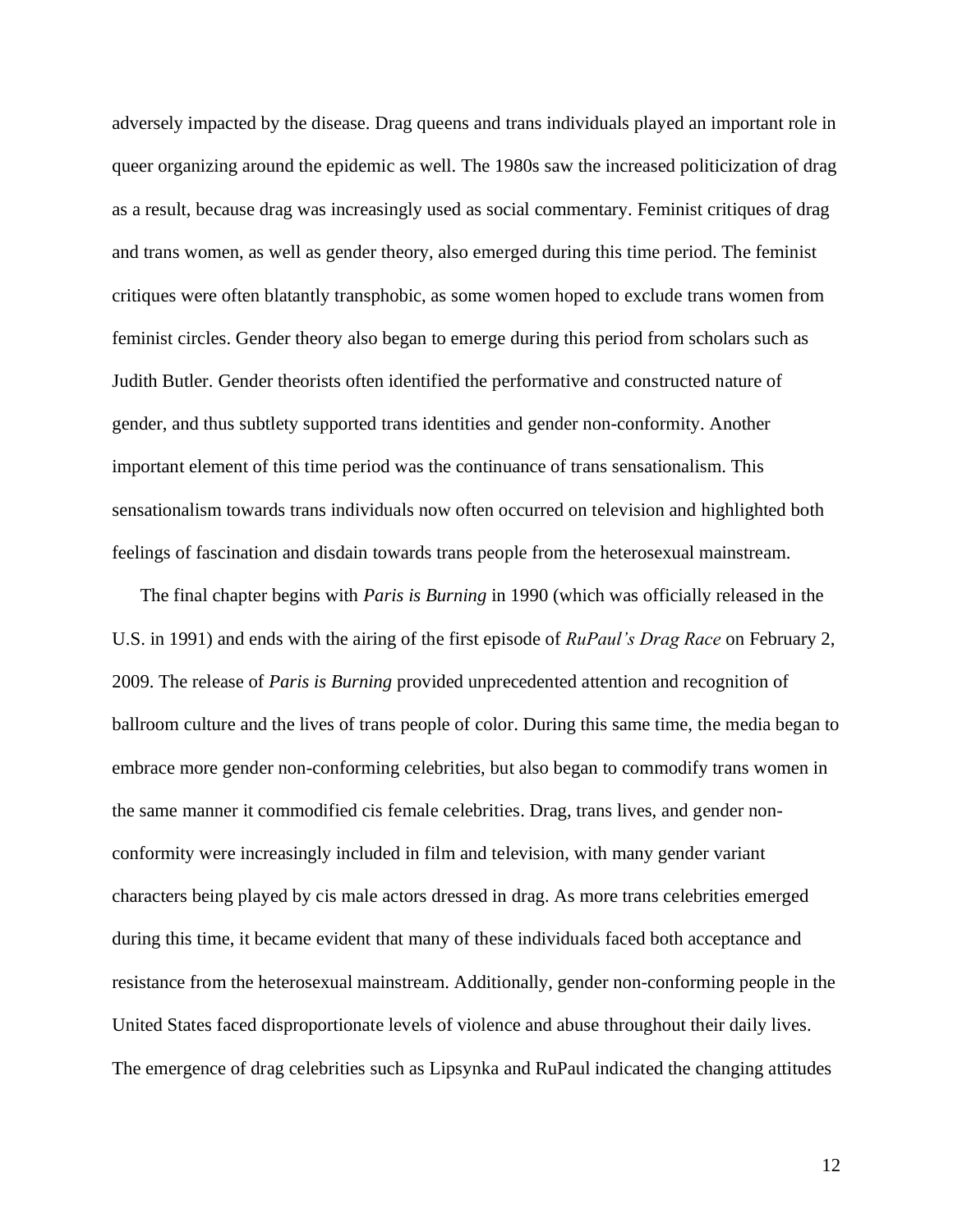towards gender non-conformity at the time, but those who did not experience fame faced mixed reactions from the public. The chapter ends with an exploration of the unprecedented television representation of drag and trans lives via *RuPaul's Drag Race*, combined with scholarly efforts of the time. Leila Rupp and Verta Taylor's ethnographic study *Drag Queens at the 801 Cabaret* and Bill Richardson's *Guy to Goddess* stood out as spectacular studies of drag at the turn of the century. *RuPaul's Drag Race* was hosted by a gay, black drag queen and allowed drag queens from all over the country to tell their stories to a large audience via the reality television format. This television example, as well as other examples of visibility for gender non-conforming communities in the media and in scholarship, highlighted the "deep but hard-to-define shifts…in how our culture understands gender and is coming to accept transgender phenomena as part of everyday reality."<sup>12</sup> This period represented a time of increased visibility, but the gender nonconforming community still faced marginalization and violence.

Representations of drag, the trans community, and gender non-conformity have rapidly changed between 1952 to 2009, from distinct subcultures to worldwide popular culture phenomena in the course of sixty years. Aside from playing a significant part in queer liberation, drag and other forms of gender nonconformity are revolutionary and political because they outwardly reject the hegemonic gender norms of society. Drag goes beyond the binary and reveals gender to be both artificial and performative. For this very reason, drag and other forms of gender variance have received significant criticism and backlash. My thesis delves into the complexities of drag, trans identities, and gender non-conformity in this fifty year period and brings scholarship forward to 2009 in order to articulate this complexity. Media, public

<sup>12</sup> Susan Stryker, *Transgender History: The Roots of Today's Revolution*. (Berkeley: Seal Press, 2017), 195-196.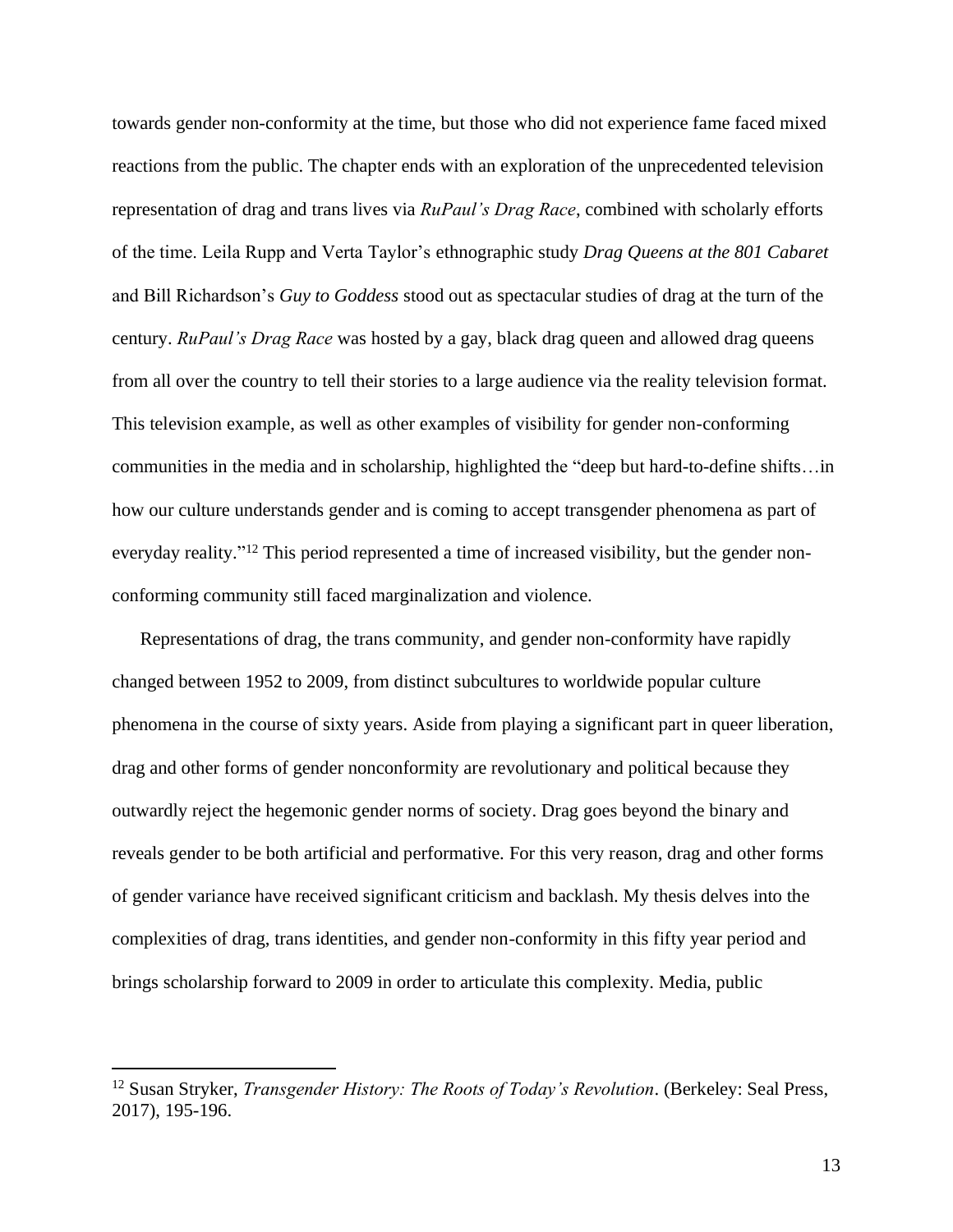perceptions, and activism all allowed gender non-conformity to attain an unprecedented level of visibility by the early twenty-first century. Ultimately, the transformative nature of representations of gender non-conformity in the United States from 1952 to 2009 was largely due to the influence of popular culture, public opinion, and political resistance. As a result of this representation, queer youth were increasingly able to identify with the images they saw in film and television, and thus feel a sense of camaraderie and community. As gender non-conformity became increasingly acknowledged during this time, popular attitudes began to adapt and allow gender non-conforming individuals to advocate for themselves and the future of the queer community.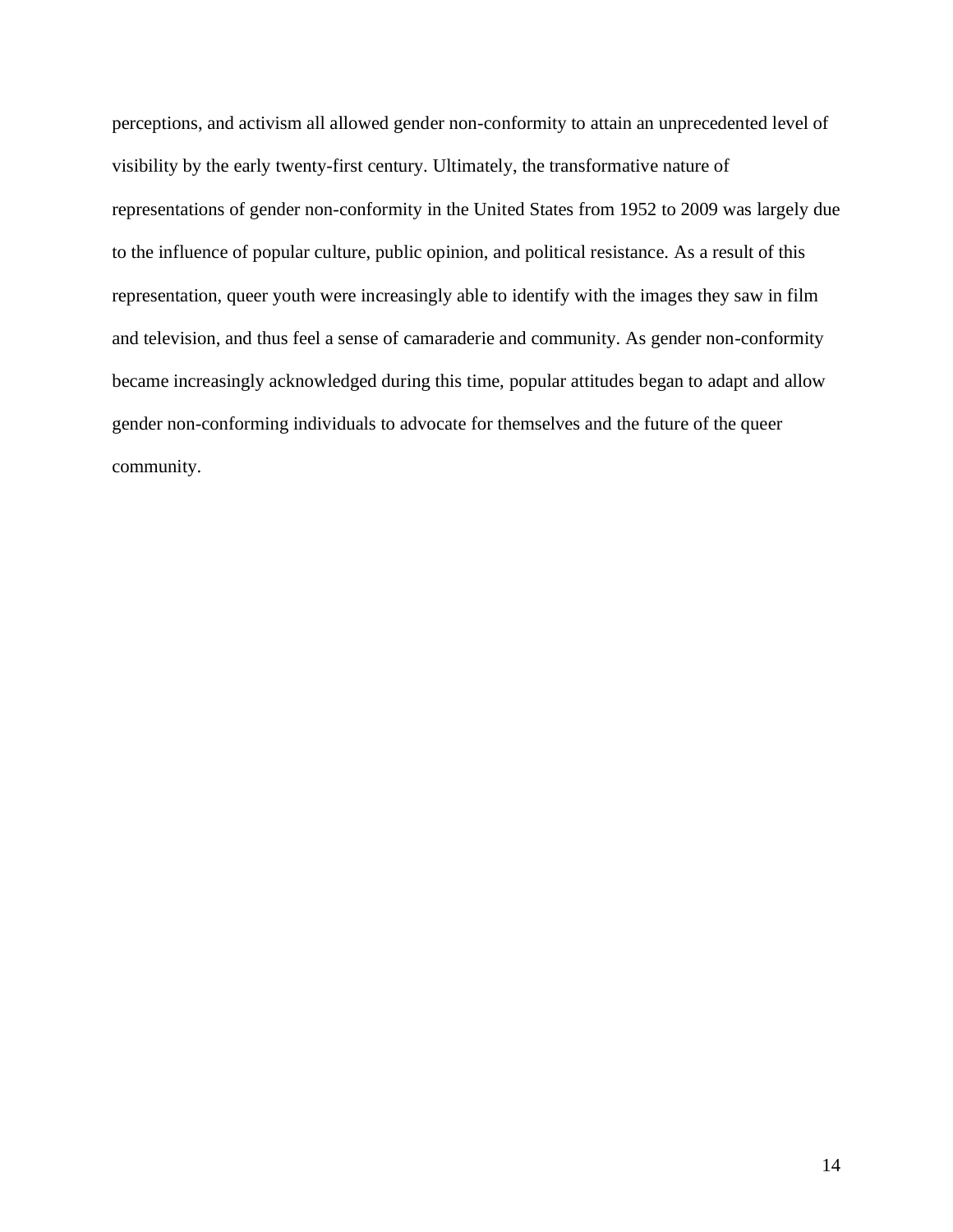# *Chapter 1: December 1, 1952- June 28, 1969*

In the first half of the twentieth century, drag and other forms of gender nonconformity existed as distinct subcultures, largely removed from the heterosexual mainstream. Drag queens, as well as self-identified transsexuals, flocked to urban areas, often looking for queer communities which were likely to be more accepting than the conservative heterosexual norm. On December 1, 1952, there was an explosion of trans representation in the media, which would continue throughout the twentieth century. The period of 1952 to 1969 was characterized by the public fascination with transsexuality and gender non-conformity by the heterosexual mainstream. Additionally, there was a conflict between the focus on conformity to the binary for trans individuals at the time and the desire of many queer individuals to account for diverse gender expression. Queer communities formed during this time period as well, but also faced extreme political marginalization and police brutality despite the popular representations of gender non-conformity. Additionally, the early Homophile movement was characterized by the desire for equal rights on behalf of homosexual men, but this movement was divisive and exclusionary at best. The period of time between 1952 and 1969 was a time characterized by increased media fascination towards gender non-conformity, political marginalization of queer communities, and increasing resentment towards police brutality.

# *"Ex-GI Becomes Blonde Beauty"*

On December 1, 1952, the *New York Daily News* published front-page story with the dramatic headline, "Ex-GI Becomes Blonde Beauty: Operations Transform Bronx Youth." <sup>13</sup> This famous article described the transition of a military veteran, Christine Jorgenson, after seeking

<sup>13</sup> Ben White, "Ex-GI Becomes Blonde Beauty: Operations Transform Bronx Youth," *New York Daily News,* December 1, 1952.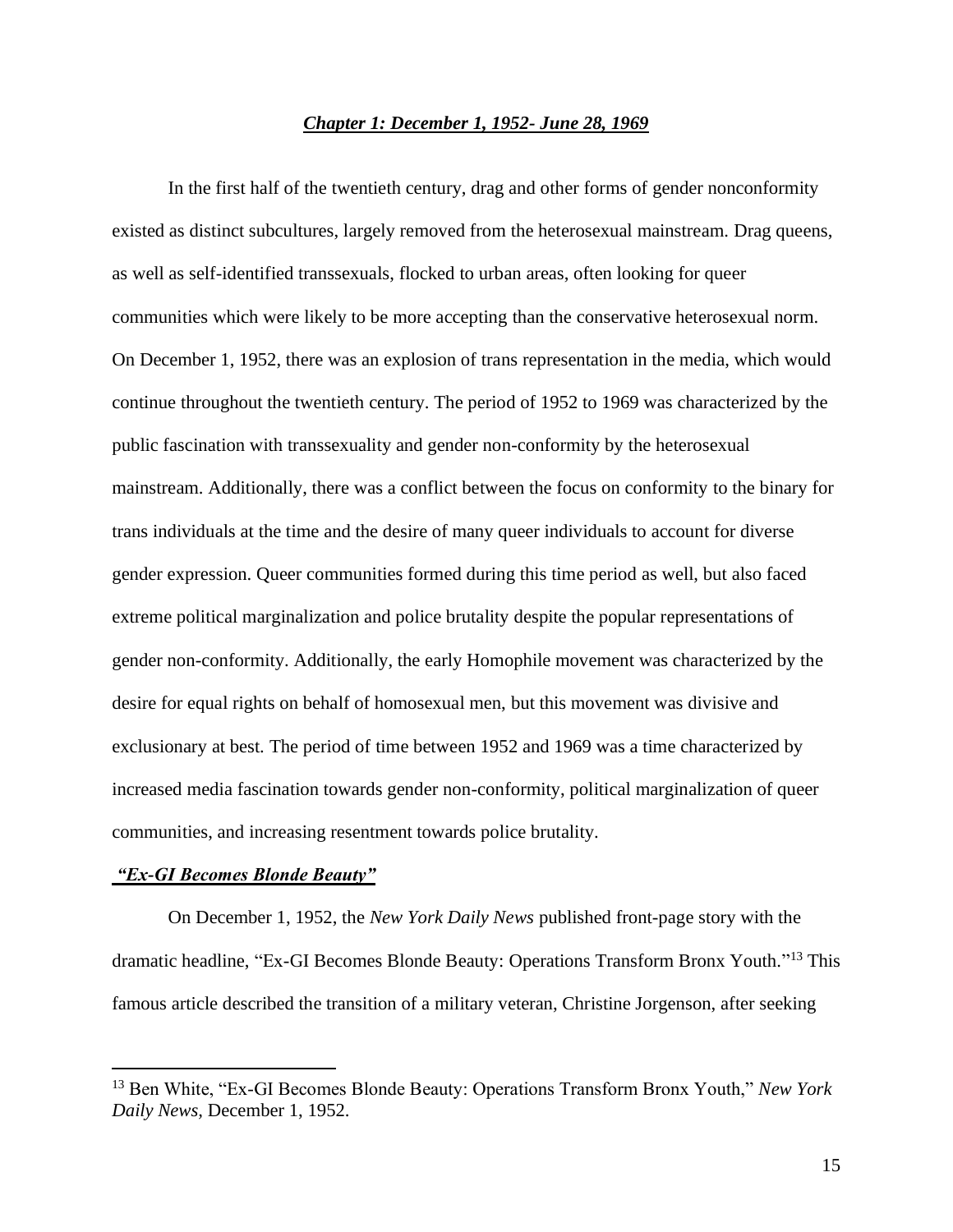gender confirmation surgery, or a "sex-change," from doctors in Europe. In the article published in the *New York Daily News* in late 1952, journalist Ben White stated that, "a Bronx youth, who served two years in the Army during the war and was honorably discharged, has been transformed by the wizardry of medical science into a happy, beautiful young woman."<sup>14</sup> Prior to this article, there had been news coverage of various self-identified transsexuals in the early twentieth century, including famous individuals like Lili Elbe, but the intensity of media coverage on Jorgenson's transition was unprecedented and led to increased media coverage of other trans people throughout the rest of the twentieth century.

Jorgenson's return to the United States after her transition was met with a media frenzy and intense public fascination concerning the details of her transition. Within two weeks of the first article published about Jorgenson's transition, reporters had sent out fifty thousand words on her through news wire services.<sup>15</sup> The press coverage on Jorgenson's transition made "'sex change' a household word in the 1950s."<sup>16</sup> Almost every individual in the United States was aware of Christine's transition and thus learned about gender non-conformity as a result. Historian Joanne Meyerowitz describes this media frenzy in saying, "in 1952 the press discovered Christine Jorgenson and inaugurated a new era of comprehensive, even obsessive, coverage."<sup>17</sup> Jorgenson's newfound fame led to increased public fascination with the details of medical transitions for trans individuals and defined the way in which trans people would be treated by the media for decades to come. Jorgenson unwittingly created a sexual revolution in

<sup>&</sup>lt;sup>14</sup> White, "Ex-GI Becomes Blonde Beauty: Operations Transform Bronx Youth," December 1, 1952.

<sup>&</sup>lt;sup>15</sup> Joanne Meyerowitz, "Sex Change and the Popular Press: Historical Notes on Transsexuality in the United States, 1930-1955," *GLQ: A Journal of Lesbian and Gay Studies*, 1998: 159.

<sup>16</sup> Joanne Meyerowitz, *How Sex Changed: A History of Transsexuality in the United States*. Cambridge: Harvard University Press, 2002, 49.

<sup>17</sup> Meyerowitz, *How Sex Changed: A History of Transsexuality in the United States*, 49.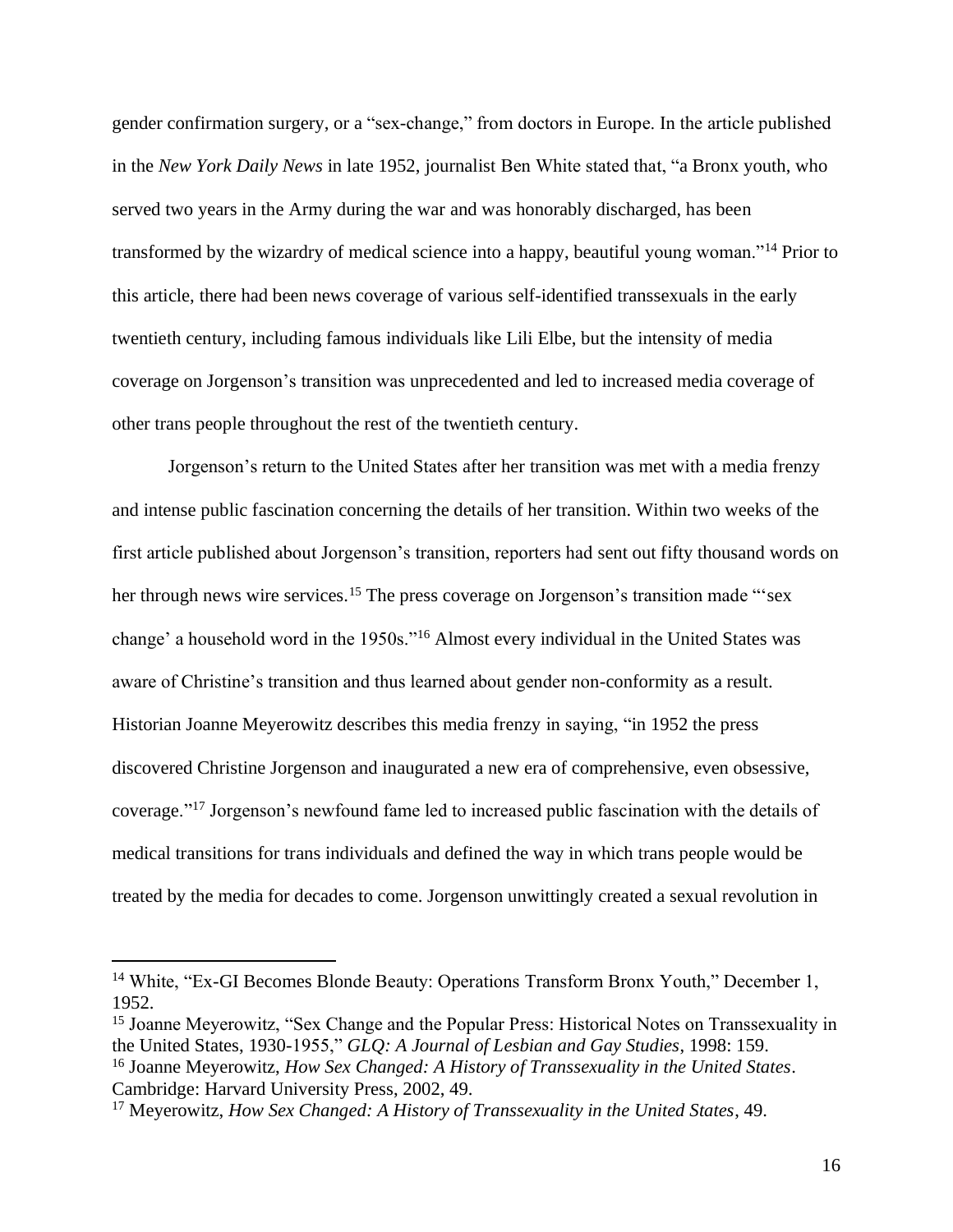1952, which would come to define what transsexuality looked like for a generation of people in the United States.

As a result of the intensive press coverage of Jorgenson, she became an instant celebrity and was sought after by the press for several years. The press coverage around Jorgenson often remarked on her beauty, leading scholars to partially attribute her newfound celebrity to her beauty and tactful ability to handle the media.<sup>18</sup> Additionally, the news coverage also addressed the science behind Jorgenson's transition. Initially, "journalists key concern in the beginning is whether she looked and sounded like a woman."<sup>19</sup> She was able to "pass" as a conventionally beautiful woman, which can explain why Jorgenson was embraced by the media to such an extent. Additionally, Jorgenson was often asked about the medical details of her transition. The media and the mainstream public were obsessed with these details and even interviewed the doctors who helped Jorgenson with her transition. She was largely accepted by mainstream society and was able to start a career in show business as a result. Jorgenson was eventually moved to write an autobiography entitled, *Christine Jorgenson: A Personal Autobiography* in 1967*.* This memoir was followed by a film version of her life, *The Christine Jorgenson Story,* in 1970, in which Jorgenson was played by a cis male actor.<sup>20</sup> The fervent media coverage on Jorgenson not only solidified her newfound fame, but also impacted how trans stories would be represented in the media for the subsequent decades.

Though Jorgenson capitalized on her celebrity and had a long career, she often explained that she felt ambivalent about the extensive media coverage she inspired. Jorgenson was not

<sup>18</sup> Meyerowitz, *How Sex Changed: A History of Transsexuality in the United States*, 50.

<sup>19</sup> Meyerowitz, *How Sex Changed: A History of Transsexuality in the United States*, 49.

<sup>&</sup>lt;sup>20</sup> Lee G. Brewster, Kay Gybbons, and Laura McAllister, eds. "John Hansen as Christine: Screen Newcomer Meets Dual Challenge." *Drag Queens: A Magazine about the Transvestite,* Vol 1:1, 1971.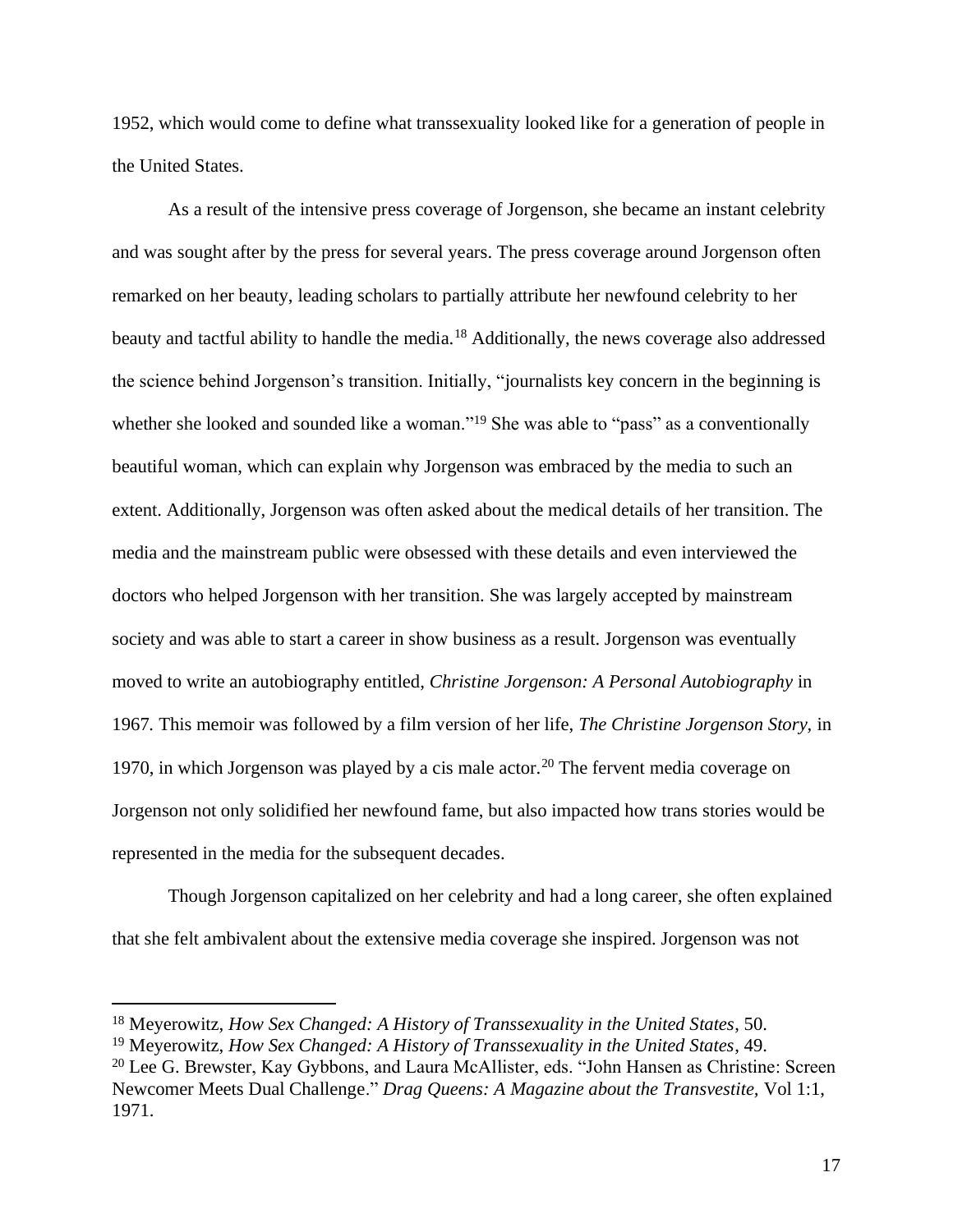looking for fame when she transitioned and was often surprised that people were interested in her life. When Jorgenson returned back to the United States and was greeted by a frenzy of reporters, she said, "ladies and gentlemen, thank you very much for coming, but I think this is really too much."<sup>21</sup> Jorgenson received mixed reactions to her public presence, ranging from cries of admiration to jokes about her gender to hostility and death threats. She addressed her ambivalent reception by the public in saying:

"I'd been courted, derided, admired, made the subject of off-color jokes, and clothed in the light of half-truths and controversy. Apparently, there would be no attitudes in between complete hostility and total approval. I was going to be like eggplant—one either liked it very much, or not at all."<sup>22</sup>

In the years following "Ex-GI Becomes Blonde Beauty," Jorgenson received thousands of letters from people all over the world, with many seeking advice regarding their gender dysphoria. Jorgenson explained that, "even though I was ill equipped to advise anybody, I tried to answer some of these poignant pleas."<sup>23</sup> While many letters were filled with compassion, Jorgenson also received criticism and hostility. At one point, Jorgenson received a letter from a homosexual man that contained a razor blade and told her to "finish the job that doctor started."<sup>24</sup> This example highlighted the fact that Jorgenson was met with cruelty and transphobia, and also indicated that homosexual men could be transphobic and violent towards trans women.

<sup>21</sup> Christine Jorgenson, "Christine Jorgenson: A Personal Autobiography," in *Sexual Metamorphosis: An Anthology of Transsexual Memoirs,* ed. Jonathan Ames. (New York: Vintage Books, 2005), 58.

<sup>22</sup> Jorgenson, "Christine Jorgenson: A Personal Autobiography," in *Sexual Metamorphosis: An Anthology of Transsexual Memoirs,* ed. Jonathan Ames, 75.

<sup>23</sup> Jorgenson, "Christine Jorgenson: A Personal Autobiography," in *Sexual Metamorphosis: An Anthology of Transsexual Memoirs,* ed. Jonathan Ames, 63.

<sup>24</sup> Susan Stryker, in *Disclosure: Trans Lives on Screen.* Directed by Sam Feder. Field of Dreams Production, 2020.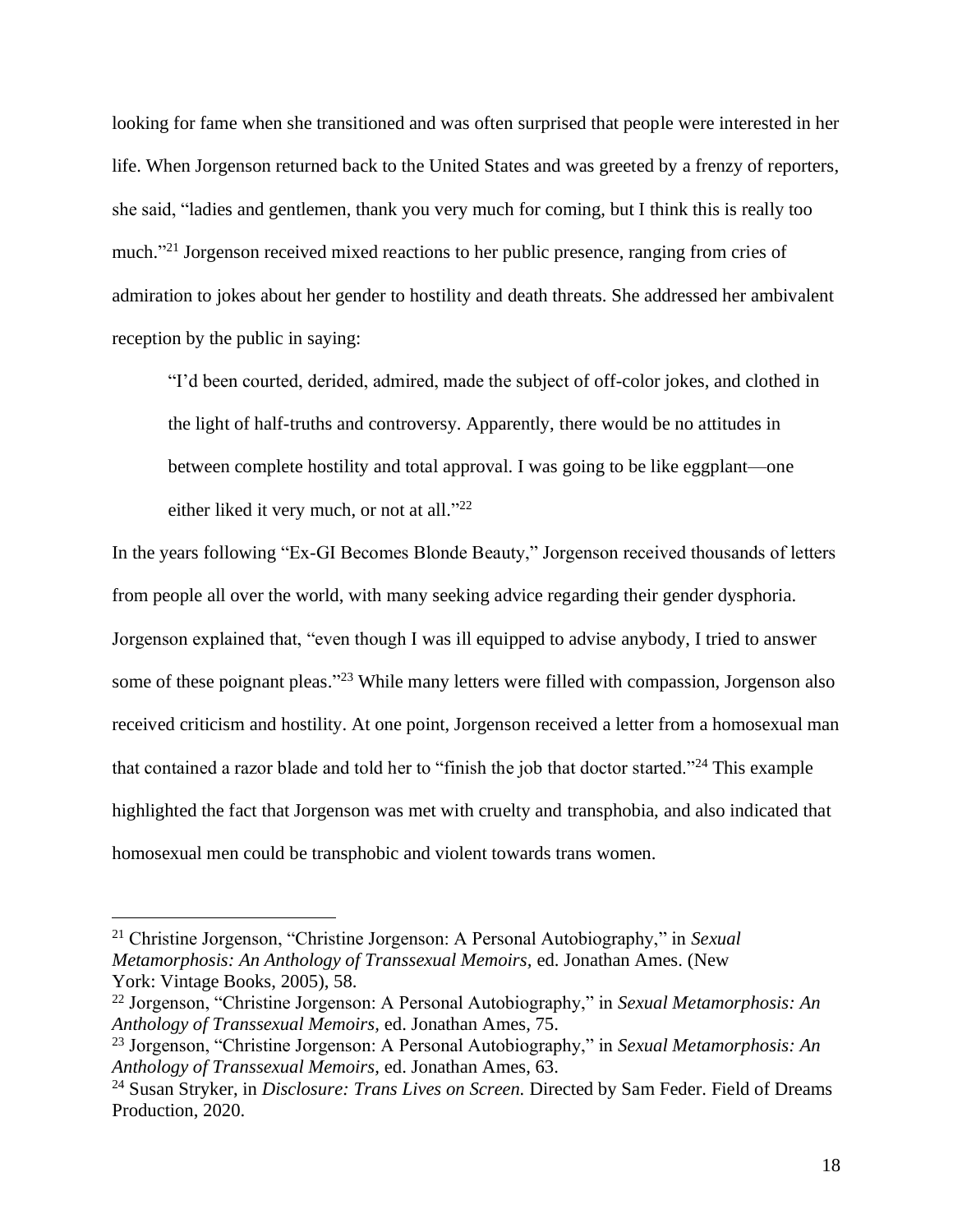Jorgenson's unprecedented celebrity was met with varying ambivalent reactions, as some people embraced her, while others abhorred her. She addressed her groundbreaking celebrity in stating, "I truly did think the attention I was receiving was out of proportion to my importance to the world in general, and that the Christine Jorgenson story had already been magnified to a point of hysteria."<sup>25</sup> Despite Jorgenson's ambivalence towards her fame, she became an important figure in the popular press, as well as in trans and gender non-conforming communities. Historian Susan Stryker referred to Jorgenson as the "first transgender person to receive significant media attention."<sup>26</sup> Though she was met with transphobia in some cases, Jorgenson's role as one of the first trans celebrities allowed for newfound transgender representation in the media, which in turn allowed many closeted gender non-conforming individuals to imagine a different future for themselves.

The cultural and scholarly background of the 1950s also played an essential role of how Jorgenson was perceived by the public when she came out. Jorgenson's transition and the subsequent questioning of gender by a wide range of audiences built off of a larger history of feminism and gender theory produced just years before Jorgenson's public transition in 1952. In 1949, Simone de Beauvoir published her groundbreaking work *The Second Sex,* which became incredibly important in terms of feminist theory and public perceptions of gender in the 1950s. In this work, de Beauvoir made an famous statement declaring that, "one is not born, but rather becomes, woman." <sup>27</sup> Additionally, de Beauvoir explained that, "no biological, psychic or economic destiny defines the figure that the human female takes on in society; it is civilization as

<sup>25</sup> Jorgenson, "Christine Jorgenson: A Personal Autobiography," in *Sexual Metamorphosis: An Anthology of Transsexual Memoirs,* ed. Jonathan Ames, 58.

<sup>26</sup> Susan Stryker, *Transgender History: The Roots of Today's Revolution*, (Berkeley: Seal Press, 2017), 66.

<sup>27</sup> Simone de Beauvoir, *The Second Sex,* (New York, Random House Inc., 1949), 330.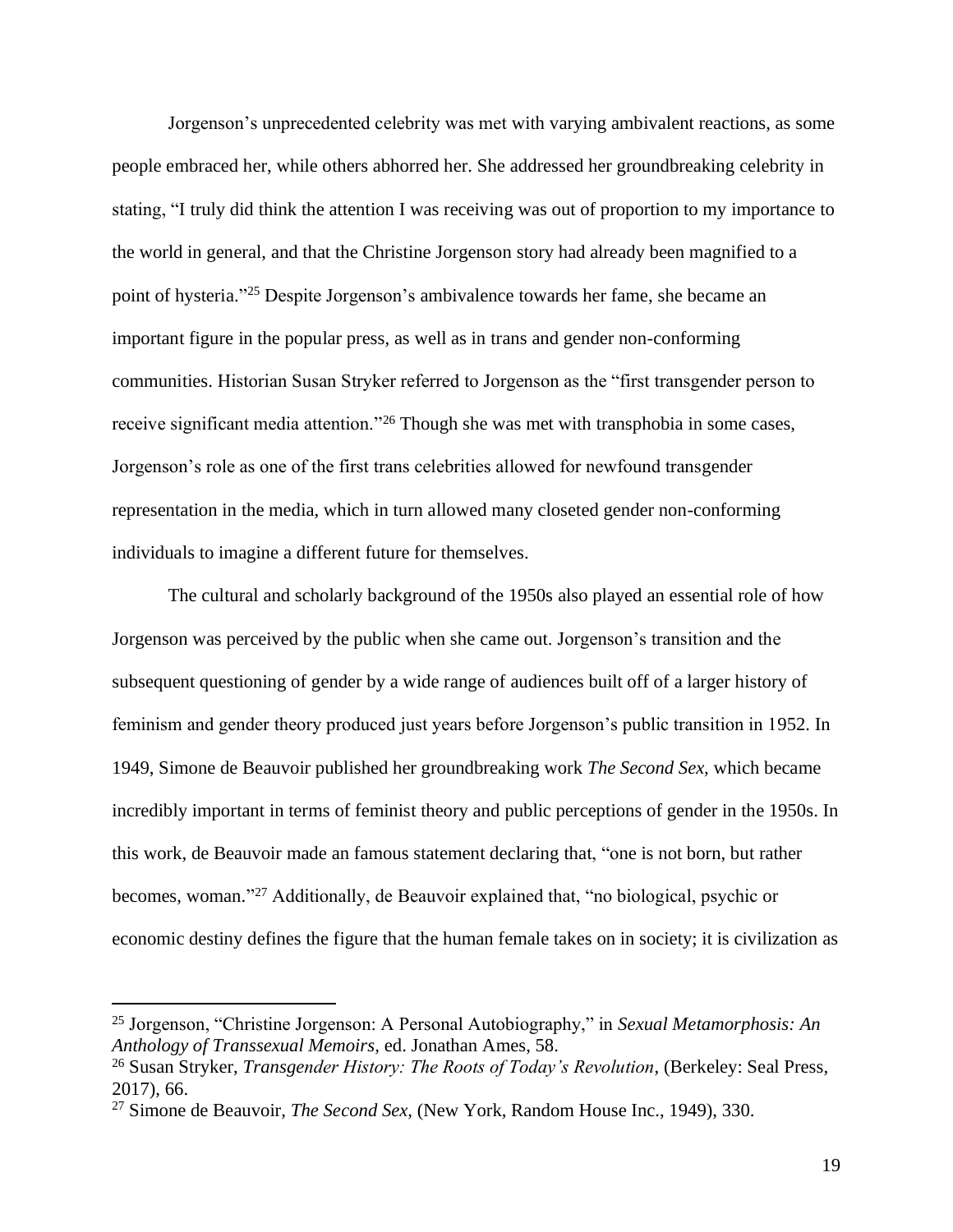a whole that elaborates this intermediary product that is male and the eunuch that is called feminine."<sup>28</sup> Throughout *The Second Sex*, de Beauvoir asserted that womanhood was contingent on cultural definitions gender, rather than an individual's biological sex. This statement itself had a profound impact on the larger feminist movement of the time and on popular understandings of gender. Additionally, de Beauvoir's statement validated trans identities in highlighting the importance of the cultural production of womanhood in determining the validity of one's gender identity rather than physical attributes. Jorgenson's gender identity was validated in this text as according to de Beauvoir "became" a woman by ascribing to cultural definitions of womanhood. Jorgenson's ability to come out and live her life as an out trans woman in the 1950s was largely impacted by the presence of feminist and gender theory produced by scholars such as Simone de Beauvoir. de Beauvoir's ideas, as well as the broader feminist movement of the 1940s and 1950s, impacted public perceptions of gender and allowed Jorgenson to take up cultural space as a trans celebrity.

Jorgenson was not the first "transsexual" during the twentieth century, but her transition was the first to be publicized on a global scale. Meyerowitz explained that the media attention on Jorgenson allowed many to "learn through the mass media of new possibilities for medical intervention."<sup>29</sup> Part of Jorgenson's power lied in the fact that she was the first transsexual person that many people could see and read about. As a result of the constant news coverage, Jorgenson unintentionally "enabled a public reinscription of what counted as masculine and what counted as feminine." <sup>30</sup> When telling her story, she stated that she had always been a woman and

<sup>28</sup> de Beauvoir, *The Second Sex,* (New York, Random House Inc., 1949), 330.

<sup>29</sup> Meyerowitz, "Sex Change and the Popular Press: Historical Notes on Transsexuality in the United States, 1930-1955," 163.

<sup>30</sup> Meyerowitz, "Sex Change and the Popular Press: Historical Notes on Transsexuality in the United States, 1930-1955," 173.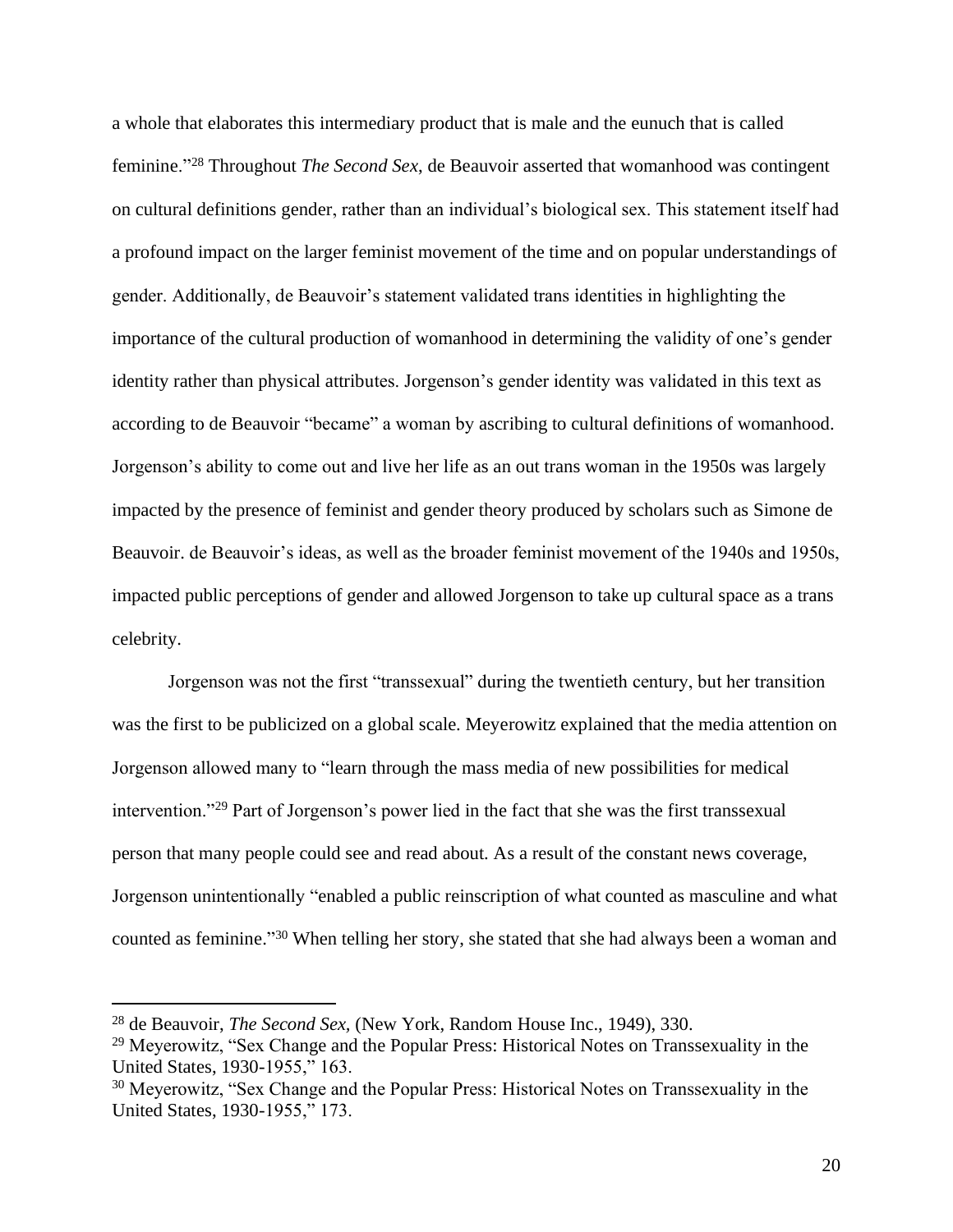wanted her body to match her true gender. While this explanation of trans identities was true for many people, this singular depiction of transness emphasized conformity to the binary and came to define what transsexuality meant for many, while in reality there were a myriad of different trans experiences in the 1950s and 1960s. Susan Stryker addressed Jorgenson's celebrity in stating that though Jorgenson was not the first person to have gender confirmation surgery or to take hormones, but she "was the image of transgender for a generation of people."<sup>31</sup> Jorgenson's celebrity allowed for increased representation of trans identities and gender non-conformity in general, but the sole media focus on Jorgenson's story instead of other trans people provided a singular story that was then believed to encapsulate all other gender non-conforming individuals.

Additionally, Jorgenson had a large impact on queer communities and trans lives. Before the news coverage on Jorgenson, many people, even those who would later identify as trans, were unaware of transsexuality, thus the publicity surrounding Jorgenson "allowed nonintersexed readers to envision sex change as a real possibility for themselves."<sup>32</sup> Learning about Jorgenson allowed many gender dysphoric individuals to glimpse into a possible future for themselves. R.E.I. Masters described learning about Jorgenson from the media in saying:

"The Jorgenson case appeared in all the newspapers and changed my life…Suddenly, like a revelation, I knew WHO and WHAT I was—and something COULD BE DONE ABOUT IT! Christ only knows how much time I spent pouring over every last item about Christine I could lay my hands on. Not Christ but Christ-ine, I thought, was my Savior! Now everything about me made perfect sense, I knew what had to be done, and I had

<sup>31</sup> Susan Stryker, in *Disclosure: Trans Lives on Screen.* Directed by Sam Feder. Field of Dreams Production, 2020.

<sup>&</sup>lt;sup>32</sup> Meyerowitz, "Sex Change and the Popular Press: Historical Notes on Transsexuality in the United States, 1930-1955," 160.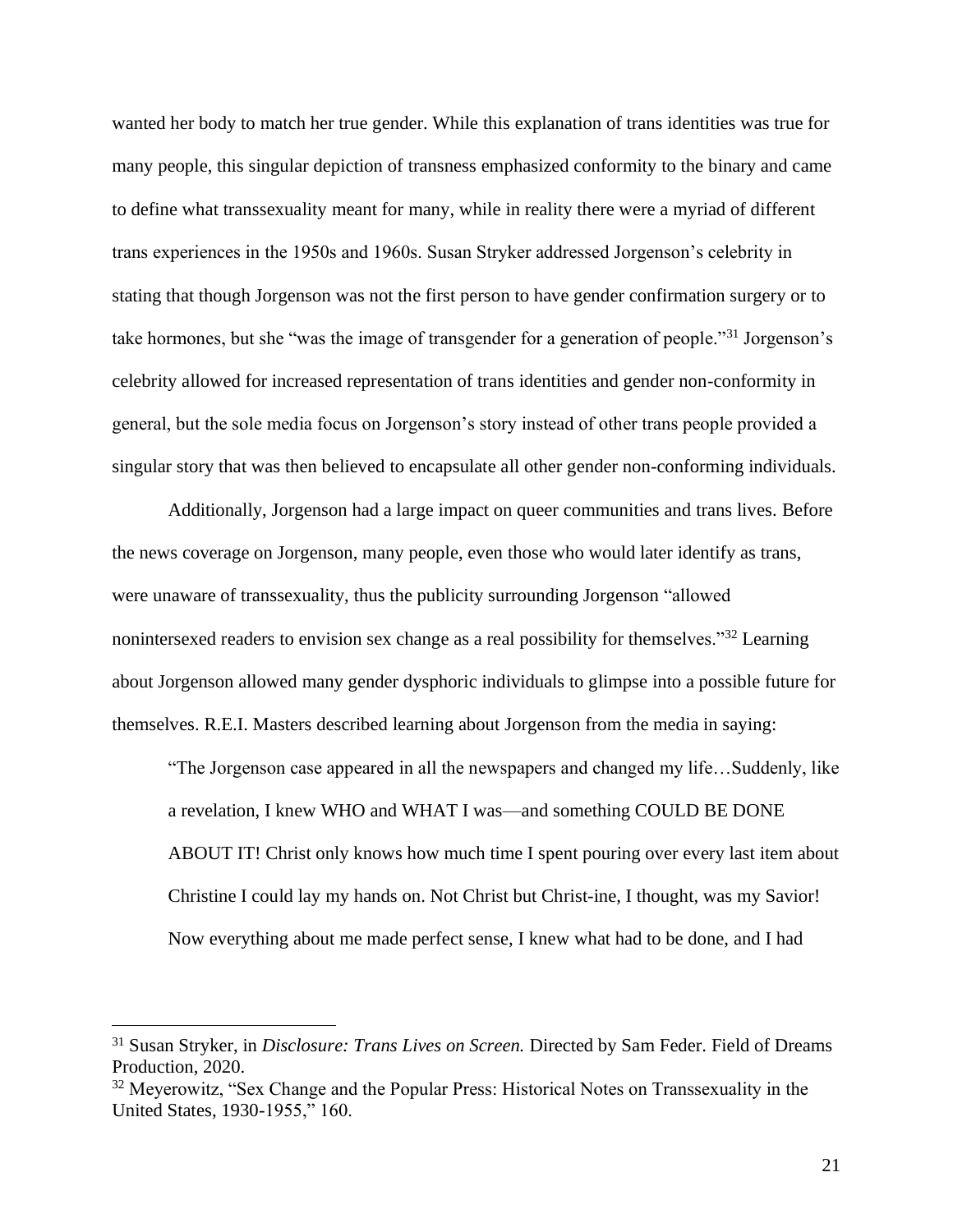some real HOPE of being able to live a normal life *as a woman!* Talk about your shock of recognition! Man, this was IT!"33

Jorgenson undeniably impacted many lives, both trans and cisgender, through her public transition. She served as a singular representation of trans people in the 1950s and allowed the public to understand what transsexuality was. Additionally, Jorgenson "set the ways in which the conversation around trans identity was being had."<sup>34</sup> While many looked up to Jorgenson, some trans people did not agree with the way she represented transnesss.

In the decades following Jorgenson's celebrity, some queer individuals snubbed the conservative standard for trans people set by Jorgenson as she was mild-mannered and did not defy many cultural norms. In the 1960s, "a younger generation rejected the model offered by Christine Jorgensen, in which transsexuals proved their respectability by keeping their sex lives private and their appearance conventional."<sup>35</sup> Jorgenson was very much a different generation than those in the 1960s, who were increasingly going against the gender binary and societal norms. In her novel *How Sex Changed,* Meyerowitz quoted a trans woman named Jane Fry who said that Jorgenson "had to be super middle-class conservative… she had to convince the majority of people that she was all right… She could have never walked the road that I am walking, which is the freak life."<sup>36</sup> Jorgenson represented a momentous point in the history of trans and gender non-conforming people, but despite her fame, her story provided only a singular look into trans lives during the 1950s and 1960s. As a result, the definition of transness created

<sup>33</sup> R.E.I. Masters, *Sex Driven People: An Autobiographical Approach of the Problem of the Sex-Dominated Personality* (Los Angeles, Sherbourne, 1966), 230.

<sup>34</sup> Laverne Cox, in *Disclosure: Trans Lives on Screen.* Directed by Sam Feder. Field of Dreams Production, 2020.

<sup>35</sup> Meyerowitz, *How Sex Changed: A History of Transsexuality in the United States*, 196.

<sup>36</sup> Jane Fry, in Meyerowitz, *How Sex Changed: A History of Transsexuality in the United States*, 196-197.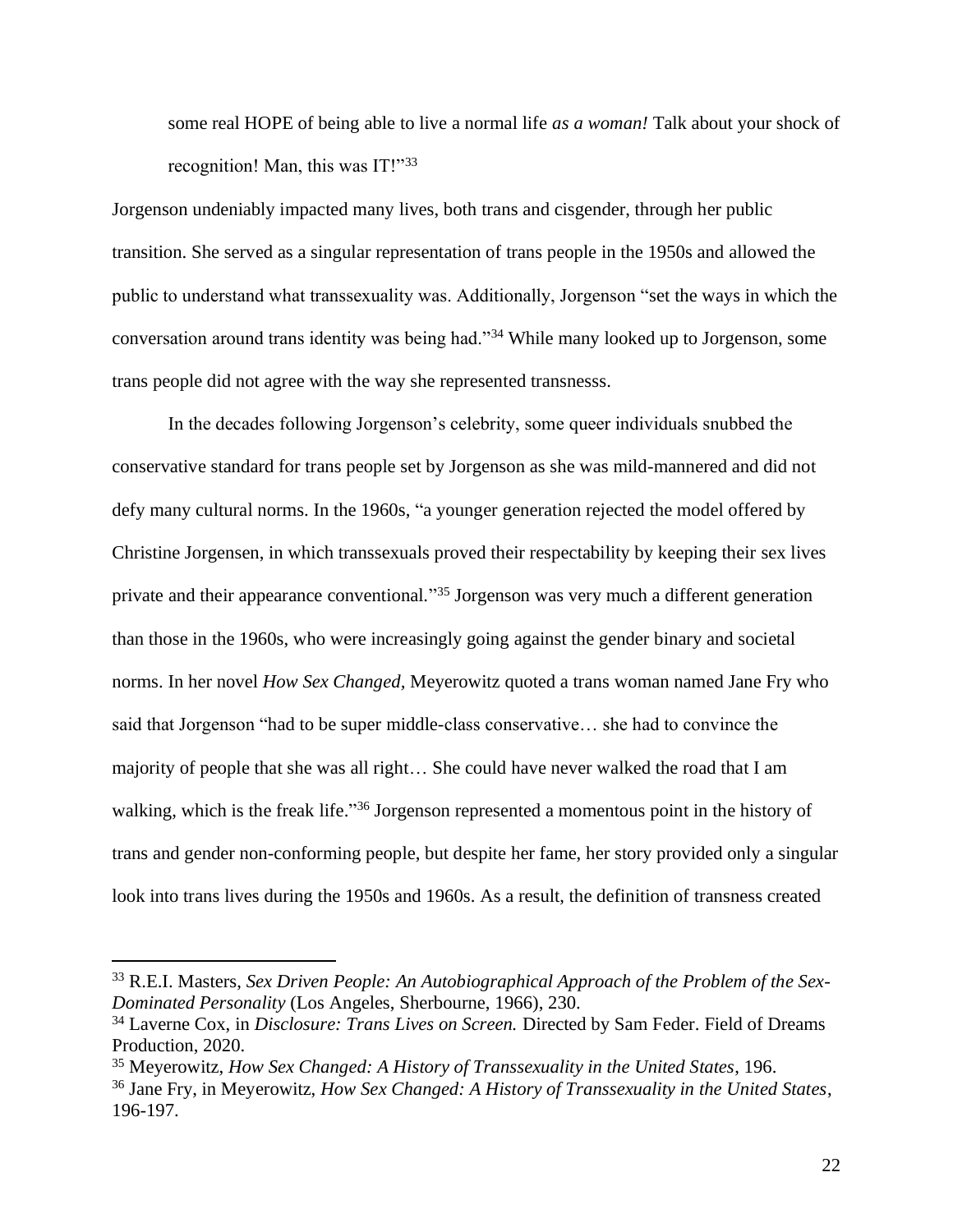in part by the media coverage on Jorgenson excluded trans people who existed outside of this stark binary and who were unable to "pass."

Jorgenson provided the trans and gender non-conforming community with unprecedented representation and would remain a pivotal figure in transgender history. Her fame, **"**brought an unprecedented level of public awareness to transgender issues, and it helped define the terms that would structure identity politics in the decades ahead."<sup>37</sup> December 1, 1952 was a pivotal moment in the history of gender non-conformity, as Jorgenson was the first trans person to receive extensive media attention about her transition. This widespread press coverage allowed Jorgenson to tell her story, which helped people all over the world understand what it meant to be a trans woman in the 1950s. Jorgenson was met with mixed reactions, ranging from gratitude to transphobia. Jorgenson started a sexual revolution by coming out in 1952 and thus defined what it meant to be a transsexual woman for an entire generation.

# *Medicalization of Trans Bodies and The Politics of "Passing"*

Jorgenson defined what it means to be trans for a generation of Americans and the surrounding press coverage also came to define the ways in which cis people discussed and thought about trans people for decades. Much of the news surrounding Jorgenson's transition revolved around discussions of her physical body, her femininity, and the medical procedures she underwent. Transgender activist Laverne Cox explained that, "this focus on surgery became the ways in which trans people have really been talked about for 60 years."<sup>38</sup> A medical transition could be an important part of a trans person's life, but the 1960s began to show that transness was not one size fits all. For many transsexuals, "the demand for surgery represented

<sup>37</sup> Stryker, *Transgender History: The Roots of Today's Revolution*, 68.

<sup>38</sup> Cox, in *Disclosure: Trans Lives on Screen.* Directed by Sam Feder. Field of Dreams Production, 2020.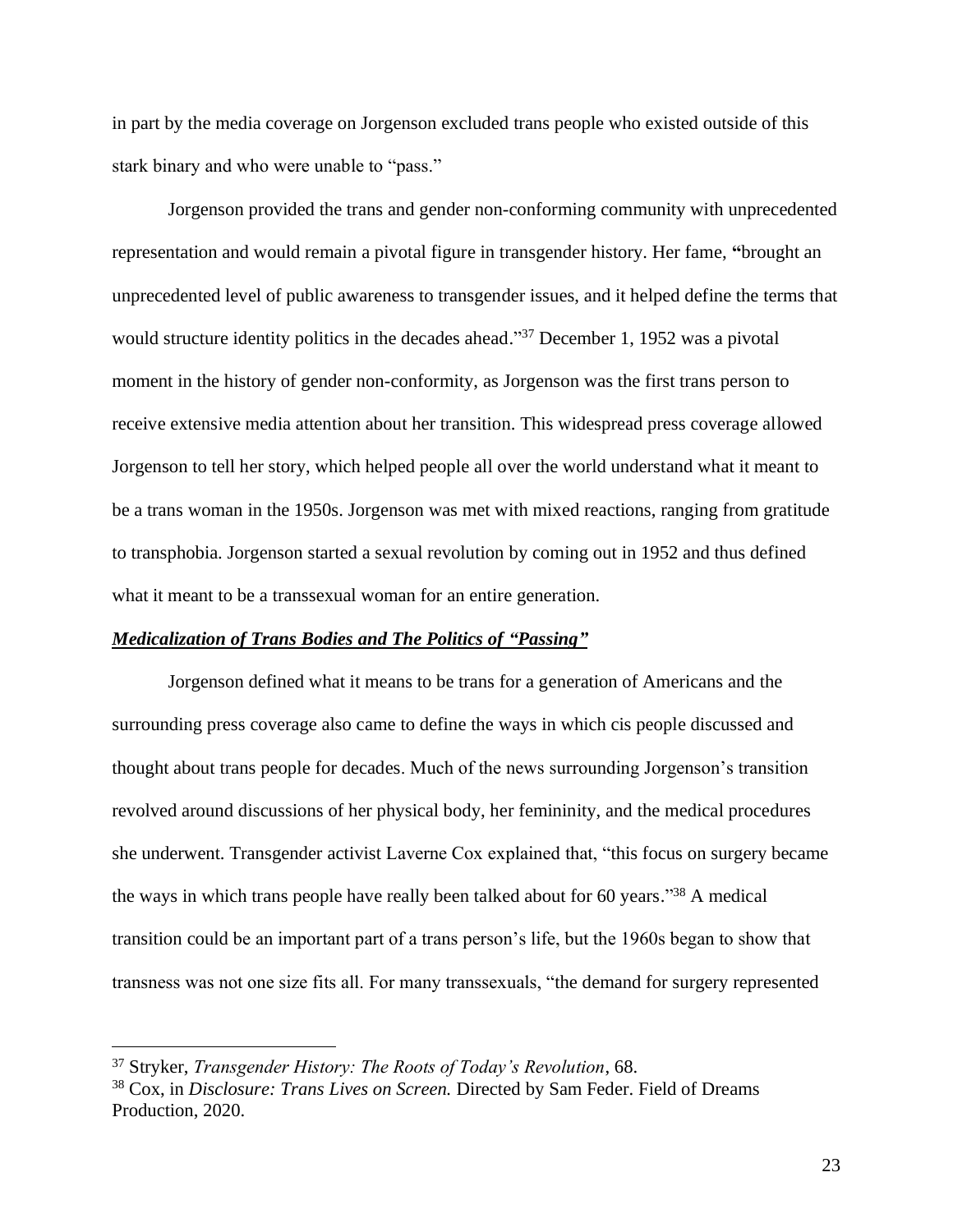the quest to express outwardly what they described as their inner, true, or authentic selves."<sup>39</sup> The focus on surgery became problematic as the popular press, and thus a heterosexual audience, only viewed trans people as valid if they closely followed the medical model and physically transitioned from one gender binary to another. Meyerowitz explained that during the 1960s, "the more militant transsexuals rejected the medical model that cast transsexualism as a disease or a disorder."<sup>40</sup> Still, medical transition, in the form of medical operations or hormones, and the tendency to pathologize transness were both a definite part of transsexual lives for much of the latter half of the twentieth century.

In 1966, Dr. Harry Benjamin published his book *The Transsexual Phenomenon*, which later became known as a standard of medical care for the trans community. Benjamin was an American endocrinologist and sexologist. He published this book as a medical textbook and included his knowledge after working with hundreds of trans patients. *The Transsexual Phenomenon* served as an example of the medicalization of transsexual individuals, in the language of the time, in the 1950s and 1960s. Additionally, Benjamin became very well known in his field and was even credited with the wide use of the term "transsexual" within medicine. His book defined transsexualism, the lives of both male and female trans individuals, the details of gender confirmation surgeries, and even autobiographies of self-identified transsexual people.

Benjamin had a wide knowledge of trans experiences during the 1950s and 1960s, as he had hundreds of patients during this time. *The Transsexual Phenomenon* focused on the lives of self-identified transsexual individuals and what transitioning was like for many of them. Benjamin defined the term "transsexual" within the context of the 1960s and stated, "the

<sup>39</sup> Meyerowitz, *How Sex Changed: A History of Transsexuality in the United States*, 228.

<sup>40</sup> Meyerowitz, *How Sex Changed: A History of Transsexuality in the United States*, 228.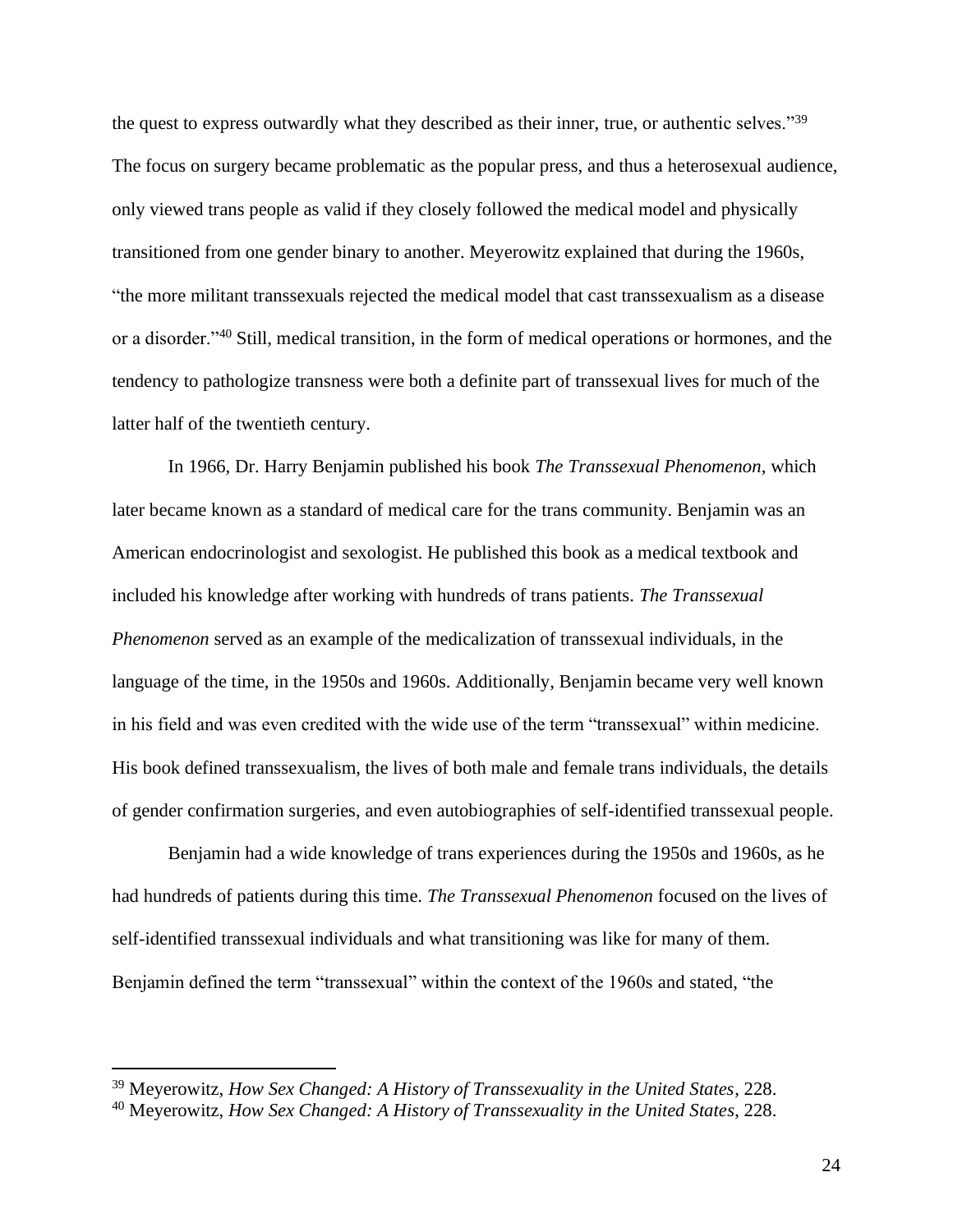transsexual (TS) male or female is deeply unhappy as a member of the sex (or gender) to which he or she was assigned by the anatomical structure of the body, particularly the genitals."<sup>41</sup> Additionally, he also differentiated transsexual individuals from transvestites in stating, "true transsexuals feel that they *belong* to the other sex, they want to *be* and *function* as members of the opposite sex, not only to appear as such."<sup>42</sup> Benjamin defines the term "transsexual" with a medicalized approach. He also referred to transsexualism as a problem that could be fixed with psychotherapy or medical intervention. This approach is evident throughout Benjamin's texts and also influenced the dialogue around transness during the 1950s and 1960s.

Additionally, Benjamin included excerpts and autobiographies from many of his transsexual patients during his decades practicing medicine. He delved into a wide variety of trans experiences and also remarked on varying degrees of success in various medical interventions. Benjamin explained that in order to undergo gender confirmation procedures, or "sex change operations" in the language of the time, patients first needed to undergo psychological evaluations to ensure that they were in the right state of mind. When interviewing one patient, Benjamin asked the person about whether they wanted to undergo surgery. The forty-one-year-old patient replied enthusiastically and explained, "I will feel free for the first time in my life."<sup>43</sup> Benjamin also included the autobiographies of several patients in his book. In one example, Ava described her upbringing as she went in and out of foster care and also highlighted the gender dysphoria she experienced from a young age. Ava explained how she felt when she tried on a dress for the first time on a child, which she had been dreaming of for years. She wrote:

<sup>41</sup> Harry Benjamin, *The Transsexual Phenomenon,* (New York: Julian Press, 1966), 13.

<sup>42</sup> Benjamin, *The Transsexual Phenomenon,* (New York: Julian Press, 1966), 13.

<sup>43</sup> Benjamin, *The Transsexual Phenomenon,* (New York: Julian Press, 1966), 114.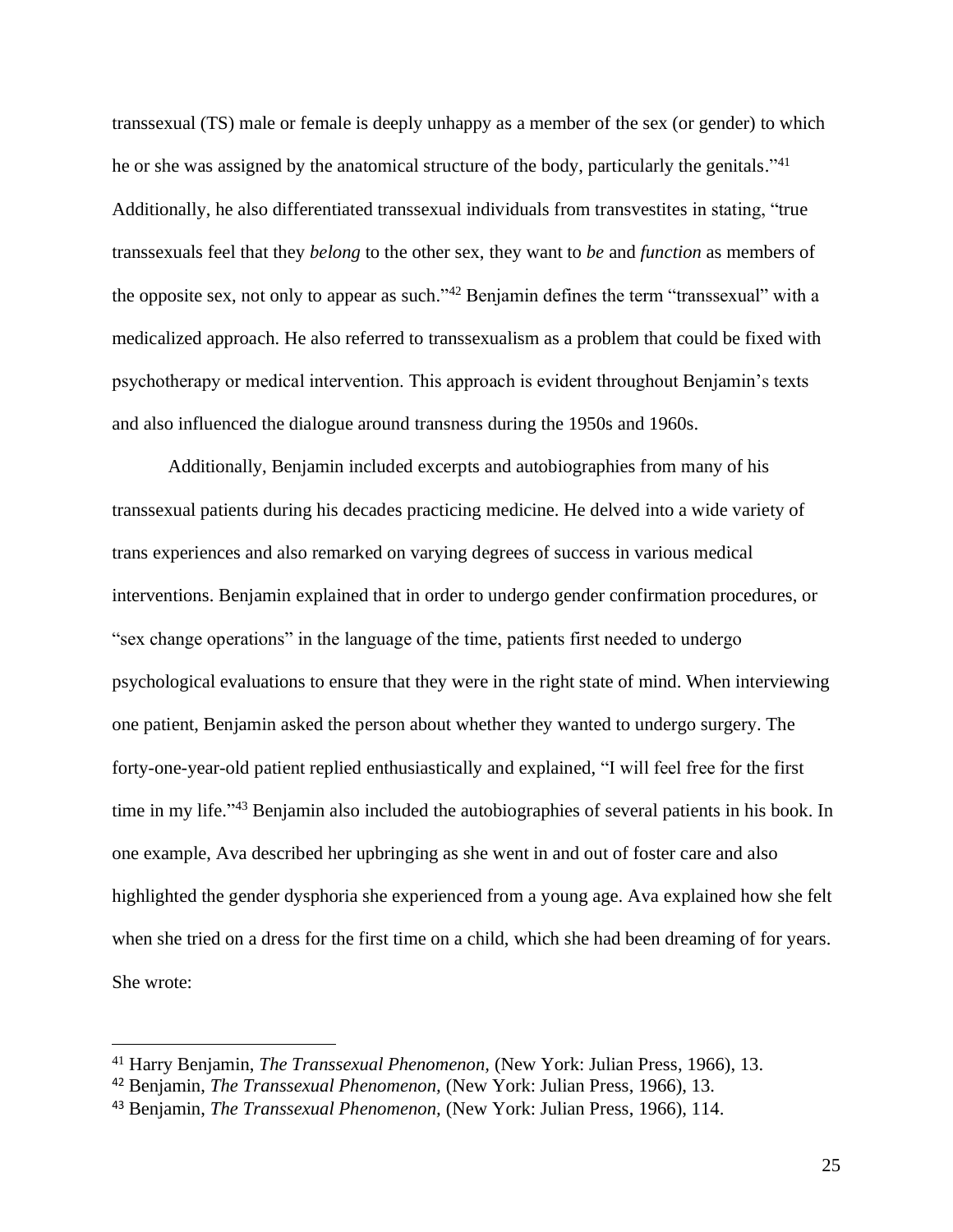"A frightened, depressed, moody, unhappy child suddenly was transformed into a glowing, radiant personality: a personality that had been forced to lie dormant in a deformed, crippled body. A '*feminine* personality,' that had been trying to grasp at a chance to come into being. I just stood there in that dusty attic, a supposed boy-child wearing an old, tattered dress, but feeling in my heart and soul that I was as much a girl as any other girl in the world."<sup>44</sup>

In this description, Ava explained that she was aware of her gender identity from a young age. When she was able to express herself as she wanted, she experienced joy and happiness. Benjamin described a similar experience of one of his trans patients.

Before transitioning, John was depressed and struggled in life. After transitioning and changing her name to Joanna, Joanna thrived and was able to get married and live a fulfilling life. Benjamin described Joanna's transition in stating:

"to compare the Johnny I knew with Joanna of today is like comparing a dreary day of rain and mist with a beautiful spring morning or a funeral march with a victory song. The old life in the original (male) sex is all but forgotten and is actually unpleasant to be recalled."<sup>45</sup>

The above stories existed as beacons of hope for many transsexual individuals across the country, as they showed that trans individuals could live happy and fulfilling lives if they conformed to the medical model in the 1960s. Benjamin's *The Transsexual Phenomenon*  contributed to the increased medicalization and pathologization of trans bodies. Benjamin also provided an outlet to tell many diverse trans stories during the time. In this book, Benjamin

<sup>44</sup> Benjamin, *The Transsexual Phenomenon,* (New York: Julian Press, 1966), 194.

<sup>45</sup> Benjamin, *The Transsexual Phenomenon,* (New York: Julian Press, 1966), 126.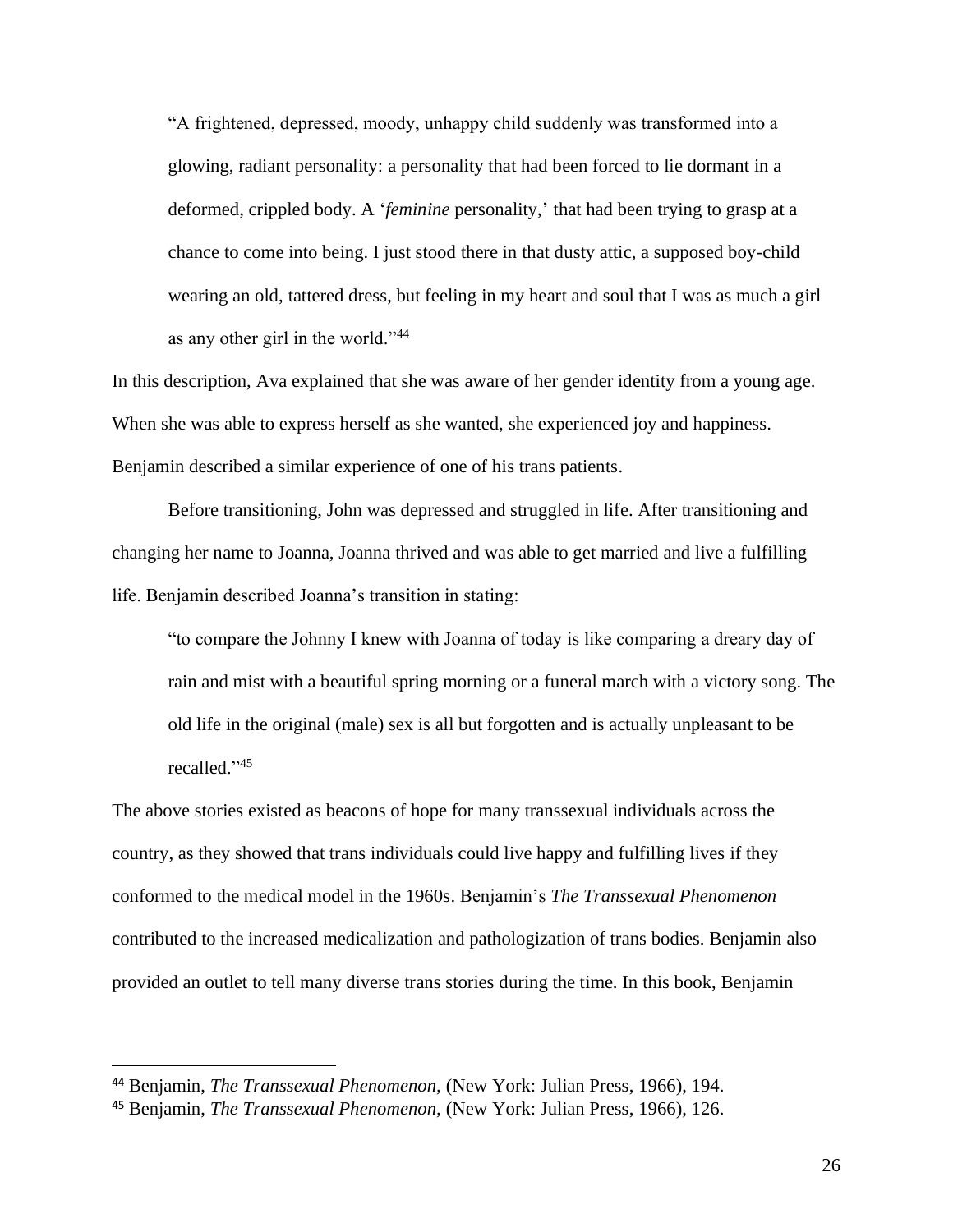relied on the concept of "passing" and other cisnormative terms as well, as he believed that a self-identified transsexual person needed to transition from one physical gender/ sex to another. He also relied on harmful narratives that would eventually be stereotypes for trans individuals in the late twentieth and early twentieth century. One of these narratives entailed trans people being born in the wrong body, which many trans activists find harmful today.

Benjamin's *The Transsexual Phenomenon* was one of the first medical books published on transsexualism and represented popular medical conceptions of transness during the midtwentieth century. *The Transsexual Phenomenon* serves as an example of the tangible impacts of the medicalization of trans bodies and also set the stage for future conversations around transness. Additionally, Benjamin and his colleagues subsequently organized the Harry Benjamin International Gender Dysphoria Association (HBIGDA), which "became the main organization for medical, legal, psychotherapeautic professionals who worked with transgender populations."<sup>46</sup> Benjamin helped establish the precedent for how trans individuals would be treated and discussed in the medical community and the world at large.

Trans activists and theorists during the 1950s and 1960s began to rebuff the pathologization of trans and gender non-conforming identities under the psychological term, "Gender Identity Disorder" or GID, coined by the American Psychiatric Association. In many cases, trans people were diagnosed with Gender Identity Disorder and needed to go through intensive counselling before being allowed to take hormones or receive surgeries in the United States, which was described by Benjamin. A trans person's body was completely at the liberty of medical professionals, which thus denied trans people of self-determination and the ability to self-identify. Additionally, the tendency to pathologize trans people also meant that trans people

<sup>46</sup> Stryker, *Transgender History: The Roots of Today's Revolution*, 139.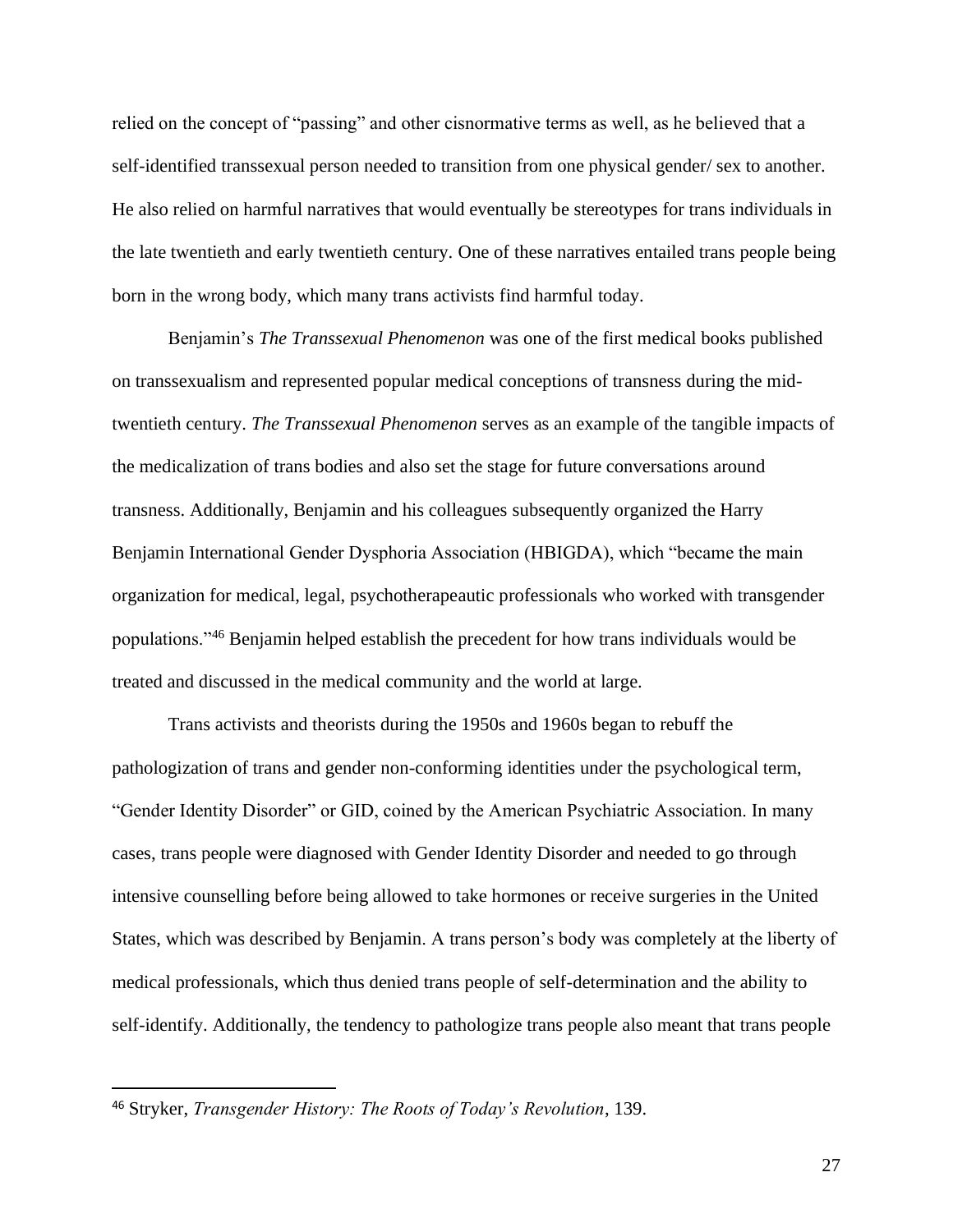were viewed as mentally ill for decades to come. In the 1950s and 1960s, trans and gender nonconforming activists began to reject the medical model and the pathologization of all gender nonconforming people under Gender Identity Disorder. The focus on trans people bodies via the popular press objectified trans people and invaded their privacy, while also enforcing a singular definition of transness as the physical transition from one sex and gender to another. Additionally, the pathologization of trans people as mentally ill, while also using paternalistic ideals in order to decide which trans people could actually get surgery and hormones, held back trans people in countless ways.

Consistent with the medical model, the 1950s and 1960s placed a huge emphasis for trans people on their ability to "pass" as a male or female as a part of their gender presentation. For these reason, classically beautiful trans women like Christine Jorgenson were praised for their ability to pass, while others were made fun of or victimized for their inability to pass. An individual's medical transition played a significant role in this respect. Additionally, a person's ability to pass was extremely significant in the 1950s and 1960s because those who did not pass were subject to arrest or violence. Gender non-conforming individuals, especially trans people and drag queens, "all [shared] certain risks on the street, especially if any of them are perceived as prostitutes."<sup>47</sup> Gender non-conforming people faced certain risks in public, from both police and transphobic individuals, if they failed to outwardly conform to the gender binary. While passing as a specific gender was a gender affirming practice for many, it was also undeniably a matter of life and death for gender non-conforming people. Ciara Cremin addressed the longstanding "politics of passing" in stating:

<sup>47</sup> Judith Butler, *Undoing Gender*, (New York: Routledge, 2004), 94.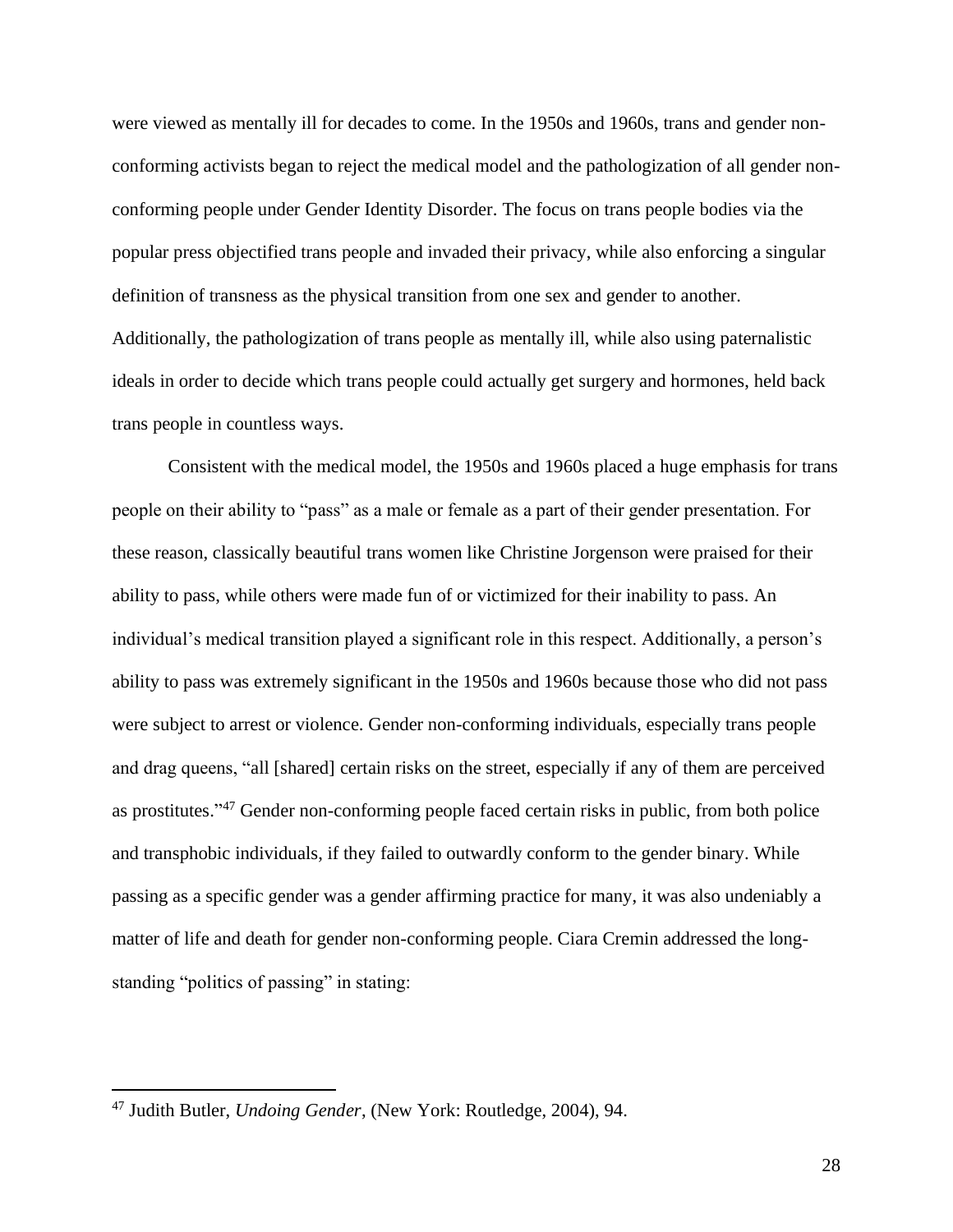"There's a politics of passing or rather there's a politics of not passing. To be able to pass as a woman without stirring any 'suspicion' that your sex is biologically defined as male is protection. It also plays to rigid categories of what it means to be and look like a woman, or a man."<sup>48</sup>

The ability to pass became a highly valued characteristic in the trans and gender non-conforming community, but this inevitably also further limited diverse expressions of transness. The "politics of passing" that Cremin discussed remained a standard of the trans community for decades and also were a significant part of the public conversation around trans people during this time. Both the medicalization of trans bodies and the emphasis on passing allowed little room for nonbinary expressions of gender in the 1950s and 1960s. The physical aspects of gender presentation monopolized much of the discussion around gender non-conforming identities in the 1950s and 1960s, both by the mainstream media and within queer communities.

# *Gender Nonconformity in the Media and in Queer Spaces*

The culture of drag performance, which encapsulated a myriad of gender identities, was thriving as a distinct subculture in the 1950s and 1960s. Drag during this time period mostly consisted of homosexual men participating in the art of female impersonation in a performance setting, but people of differing identities also participated in drag. People were drawn to the art of drag for a variety of reasons, from seeing drag as a viable career to using drag as a way to play with gender. An unnamed queen explained the reasons she was interested in drag in stating:

"A lot of the queens I know come from small towns where there weren't many options.

After a lifetime of being repressed, it's easy to understand the appeal of drag. You've got

<sup>48</sup> Ciara Cremin, *Man-Made Woman: The Dialectics of Cross-Dressing*, (London: Pluto Press, 2017), 9.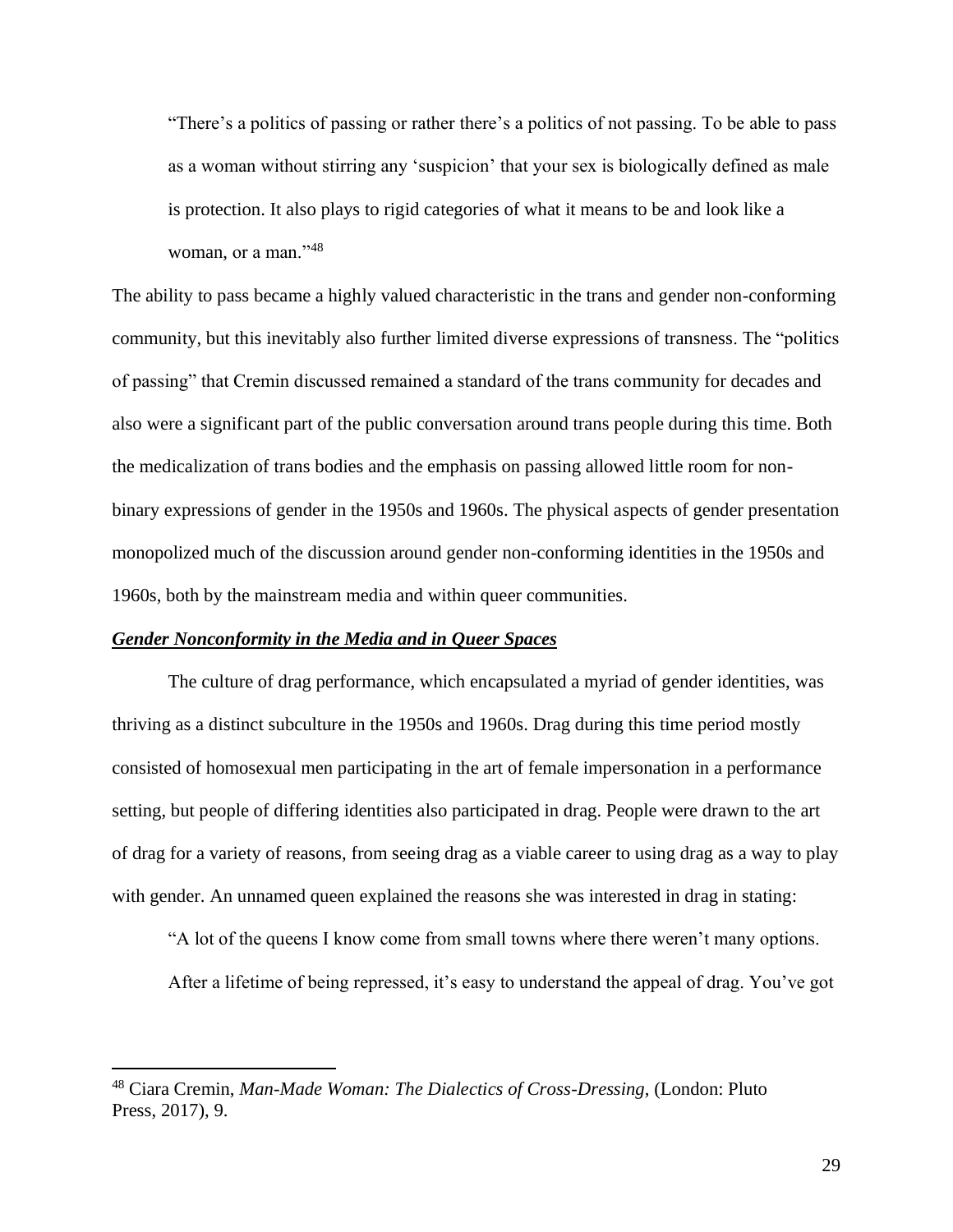a costume, you've got a stage, you've got an audience. You've got options. You can be anything you want. You can be a star." 49

Drag performance in the 1950s and 1960s appealed to a wide audience, but drag queens still remained politically marginalized for much of the twentieth century. The 1950s and 1960s saw increased public acknowledgement and representation of gender non-conformity, but drag queens and trans people still faced police brutality and violence at an exceptionally high rate.

Though specific examples of drag and gender non-conformity were acknowledged by the media in the 1950s and 1960s, drag remained a distinct queer subculture. Drag queens specifically engaged in performances while dressed as the opposite sex for a variety of audiences. Many drag performances during this time period included lip syncing to various popular songs and the performer often embodied femininity, or even a female celebrity. In the premier issue of *Female Mimics,* a magazine showcasing female impersonators across the globe, the editors delved into the diversity of drag and female impersonation in 1963. In one feature, the magazine interviewed self-proclaimed female impersonator T.C. Jones about his experiences with female impersonation. The magazine described his comedic style of drag performances in stating, "his hilarious imitations of actresses—Bette Davis, Katherine Hepburn, Tallulah [Bankhead]—have won him international acclaim not only from the critics but even from the women whose roles he satirizes."<sup>50</sup> T.C Jones specialized in performing songs and comedy at the Jewel Box Revue and even gained celebrity recognition for his roles. Additionally, the magazine explicitly stated that T.C Jones simply performed as a female impersonator, but like other successful "female mimics" according to the magazine "off-stage, in real life, they are normal,

<sup>49</sup> Unnamed Drag Queen, quoted in Bill Richardson, *Guy to Goddess: An Intimate Look at Drag Queens,* (Berkeley, California: Ten Speed Press, 1994), 15.

<sup>50</sup> J. King, L. Crane, ed. "Clown in a Gown: T.C. Jones." *Female Mimics,* Vol 1:1, 1963, 26.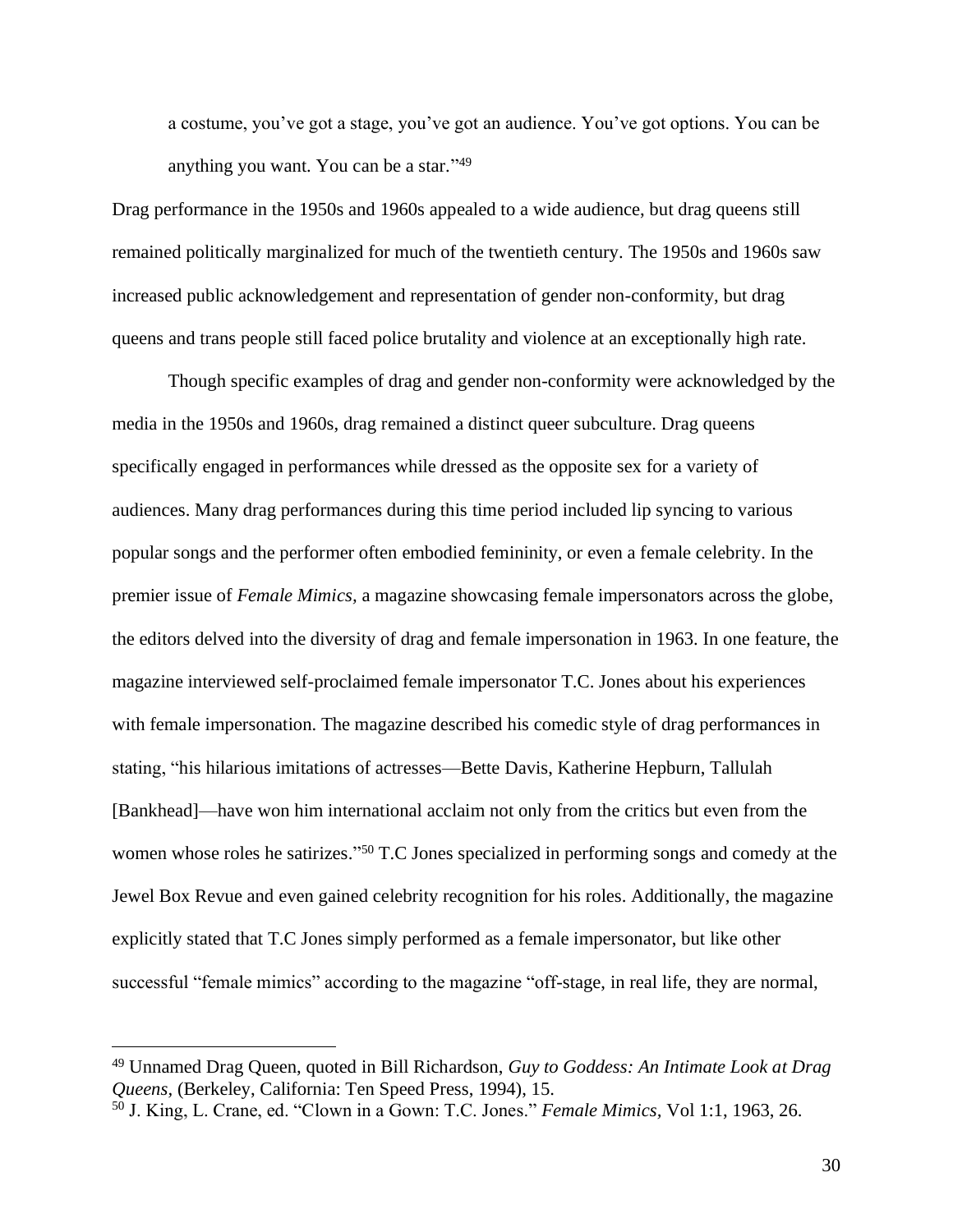well-adjusted males."<sup>51</sup> The depiction of drag performance and female impersonation in *Female Mimics* emphasized the diversity of drag and the increasing recognition of this art form in the 1950s and 1960s.

Drag and female impersonation came hand in hand during this time period, as the terms were often used interchangeably. Both drag and female impersonation grew to be heavily associated with the gay community, but not every person dressing in drag identified as homosexual.<sup>52</sup> Additionally, drag at this time also became associated with transsexuality. It was not uncommon for those who once identified as drag queens to later identify as transsexual women or for a person to work in drag as their career and identify as a trans women in their daily life. People even went as far to say that "drag queens were all 'transsexuals in denial.'"<sup>53</sup> Leila Rupp and Verta Taylor, who wrote a study on drag entitled *Drag Queens at the 801 Cabaret*, stated that:

"The other development in the 1950s that changed the nature and perception of drag shows was the increasing viability and public awareness of transsexuality. The possibility of men actually changing into women cast drag in a new and more deviant light, and some drag queens did in fact take the step to changing sex."<sup>54</sup>

Figures like Jorgenson allowed for increased visibility of transsexuality and more trans people realized that a physical transition was possible. During this time period, once a former drag

<sup>51</sup> J. King, L. Crane, ed. "Clown in a Gown: T.C. Jones." *Female Mimics,* Vol 1:1, 1963, 28. <sup>52</sup> Vern Bullough and Bonnie Bullough, *Crossdressing, Sex, and Gender* (Philadelphia: University of Pennsylvania Press, 1993), 237.

<sup>&</sup>lt;sup>53</sup> Betty Luther Hillman, "The most profoundly revolutionary act a homosexual can engage in': Drag and the Politics of Gender Presentation in the San Francisco Gay Liberation Movement, 1964-1972," (*Journal of the History of Sexuality* 20, no. 1, January 2011): 159.

<sup>54</sup> Leila Rupp and Verta Taylor, *Drag Queens at the 801 Cabaret*, (Chicago: University of Chicago Press, 2003), 184.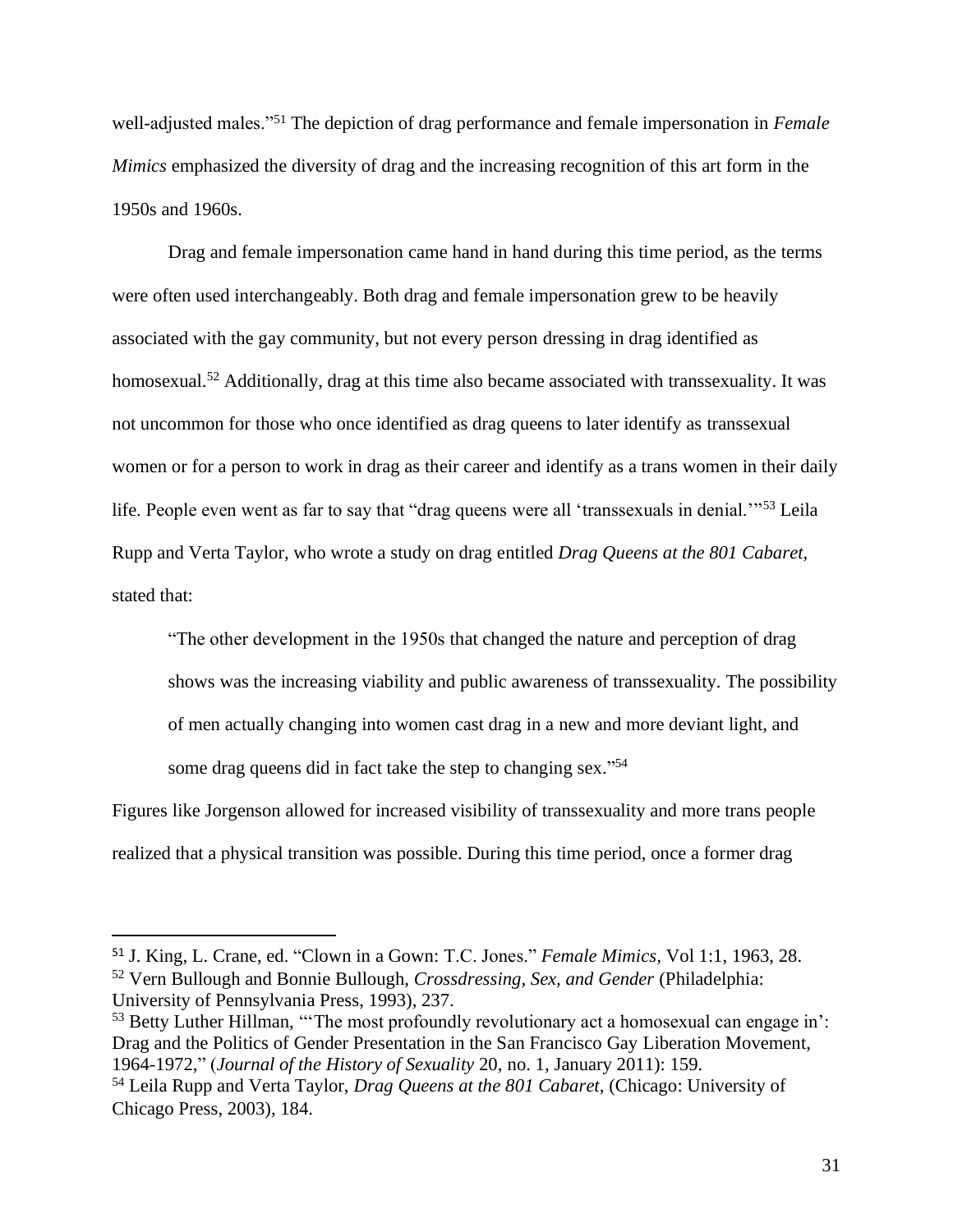queen began to identify as transsexual, she often dismissed the label of drag queen. There was a definite "stigma attached to drag queens" during the 1950s and 1960s, and some transsexual women saw transitioning as a way to escape this stigma and the nightlife industry.<sup>55</sup>

In addition to the increased media attention Jorgenson received during the 1950s and 1960s, drag was also highlighted in unprecedented ways. During the 1960s, "the underground circles of crossdressers, female impersonators, drag queens, and butch-femme lesbians occasionally came up to surface as the popular culture showed a new interest in publicizing the sexual fringe." <sup>56</sup> A documentary film called *The Queen* was released in 1968 and gave viewers a behind-the-scenes view of a national drag queen contest in New York City. The film followed the drag queen Sabrina and showed behind the scenes conversations about draft boards, homosexuality, transsexuality, and more. One of the most significant aspects of this film was in the fact that it humanized drag queens and brought the art of drag and female impersonation to completely new audiences.

The film itself had many memorable and impactful moments. In one example, Sabrina discussed a conversation she had with another queen. Sabrina repeated this conversation in stating, "I go up to this queen and I say, 'What's your name?' The Queen says 'Monique' and I say, 'That's marvelous darling, but what was your name before?' And the queen will look at you straight in the eye and say 'There was no before.'"<sup>57</sup> This statement stood out in the film because it emphasized the importance of drag for many people and showed the drag could be tied to a person's gender identity or presentation. The above interaction also indicated that drag could provide an individual with hope, a livelihood, and an affirming identity. Later in the film, one of

<sup>55</sup> Meyerowitz, *How Sex Changed: A History of Transsexuality in the United States*, 194.

<sup>56</sup> Meyerowitz, *How Sex Changed: A History of Transsexuality in the United States*, 194.

<sup>57</sup> *The Queen.* Directed by Frank Simon. MDH/ Si Litvinoff Film Production/ Vineyard, 1968.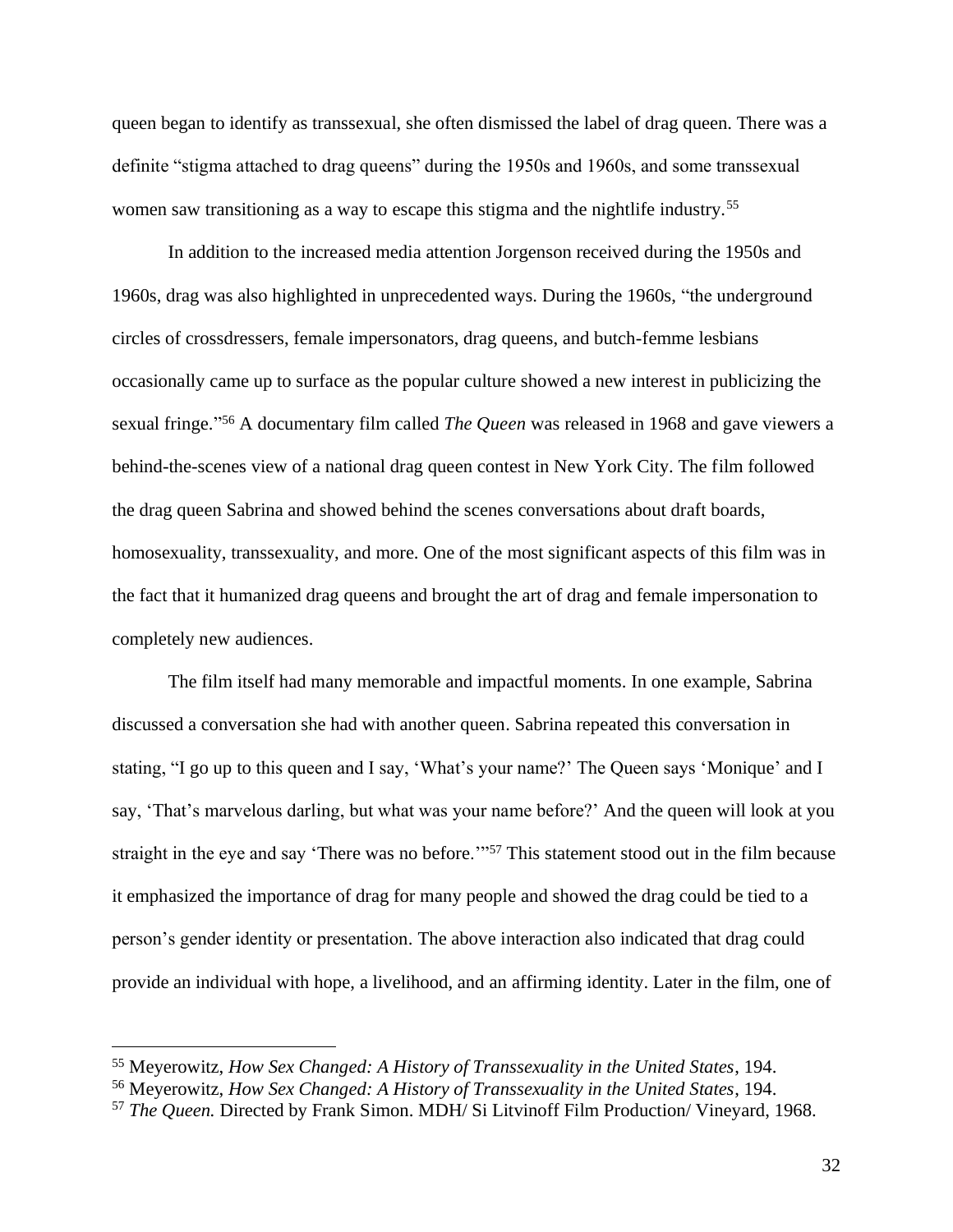the drag queens stated, "all drag queens want is love and they try to get that love by being sexy and beautiful."<sup>58</sup> This statement in itself highlighted the humanity of drag queens and female impersonators on an unprecedented platform. It also indicated a level of understanding and commonality between queens and the audience watching the film.

Ultimately, this 1968 film was a landmark piece in terms of the representation of gay men and drag queens in the media. While gay and gender non-conforming characters have been in television and film since their origins, *The Queen* gave the queer communities the ability to share their own stories in a candid manner. Ronald Forsythe, a writer for the *New York Times*, wrote an article called "Why Can't 'We' Live Happily Ever After, Too?" and discussed the lack of adequate representation of gay men in film and television. He described 1968 as a momentous year for queer representation as films such as *The Queen* "dealt compassionately with the homosexual as a human being."<sup>59</sup> Previous representations of gay and gender non-binary people were filled with crude stereotypes and characters were almost always played by cisgender heterosexual men. The 1968 film was extraordinary for giving drag queens agency and the opportunity to tell their own stories. *The Queen* was viewed by a wide array of audiences and was renowned for its ability to humanize the men involved in the drag competition. In a review for the film, *New York Times* writer Renata Adler praised the film and stated, "one grows fond of them all."<sup>60</sup>

Though *The Queen* was well received by many, there were also conservative criticisms of the film's release and the increased visibility of gender non-conformity in the media. In a letter

<sup>58</sup> *The Queen.* Directed by Frank Simon. MDH/ Si Litvinoff Film Production/ Vineyard, 1968. <sup>59</sup> Ronald Forsythe, "Why can't 'we' Live Happily Ever After, Too?" *New York Times,* Feb 23, 1969.

<sup>60</sup> Renata Adler, "Screen: 'Queen' of Drag Is Crowned: Documentary Depicts a Camp Beauty," *New York Times*, June 19, 1968.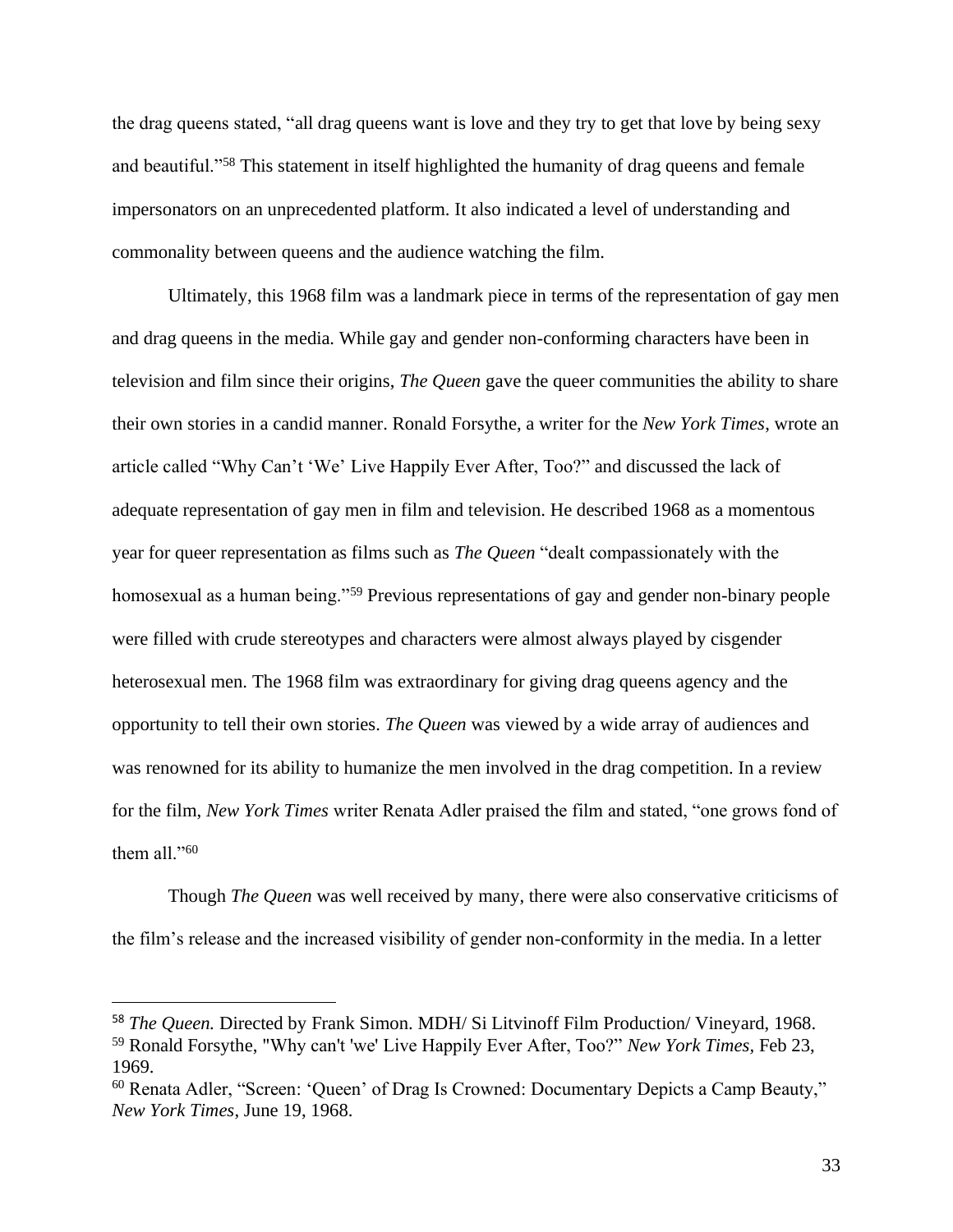to the editor of the *New York Times* in 1968, one reader wrote to the newspaper to express his indignation and anger towards Renata's positive review of the film. In response to her statement "one grows fond of them all," David Morris responded by stating that gender non-conforming people are mentally ill and should not be praised.<sup>61</sup> Morris wrote:

"The transvestite is an emotionally disturbed individual by any psychiatric criteria. To display his illness publicly under the guise of entertainment is like presenting the bearded lady or the two-headed man in a side-show. These people are sick and to be pitied. It is wrong to use such a theme for levity as it is to laugh when a blind man stumbles."<sup>62</sup>

In this dramatic statement, Morris shared the opinions of many conservative individuals in 1968. He was quick to denounce and invalidate the drag queens and trans women in the film, while even comparing them to mentally ill people or circus performers. These opinions were not uncommon and many people viewed gender non-conforming identities with fascination or disgust instead of tolerance or acceptance in the 1950s and 1960s. Morris's review highlighted the conservative pushback against gender non-conformity that emerged as this community gained small levels of visibility in popular culture and the media. Despite negative pushback from conservative audiences, *The Queen* stood out as a singular media representation of gender non-conformity in the 1960s that allowed queer people to tell their own stories. The media explosion of representations in terms of gender non-conformity allowed for cis people to learn about this community, however, the queer community faced intense political marginalization at this time. Drag allowed people to express gender non-conformity in a unique way, and also gave queer people a much-needed sense of community.

<sup>61</sup> Adler, "Screen: 'Queen' of Drag Is Crowned: Documentary Depicts a Camp Beauty," *New York Times*, June 19, 1968.

<sup>62</sup> David Morris, "Colorful Or Sick?" *New York Times,* July 28, 1968.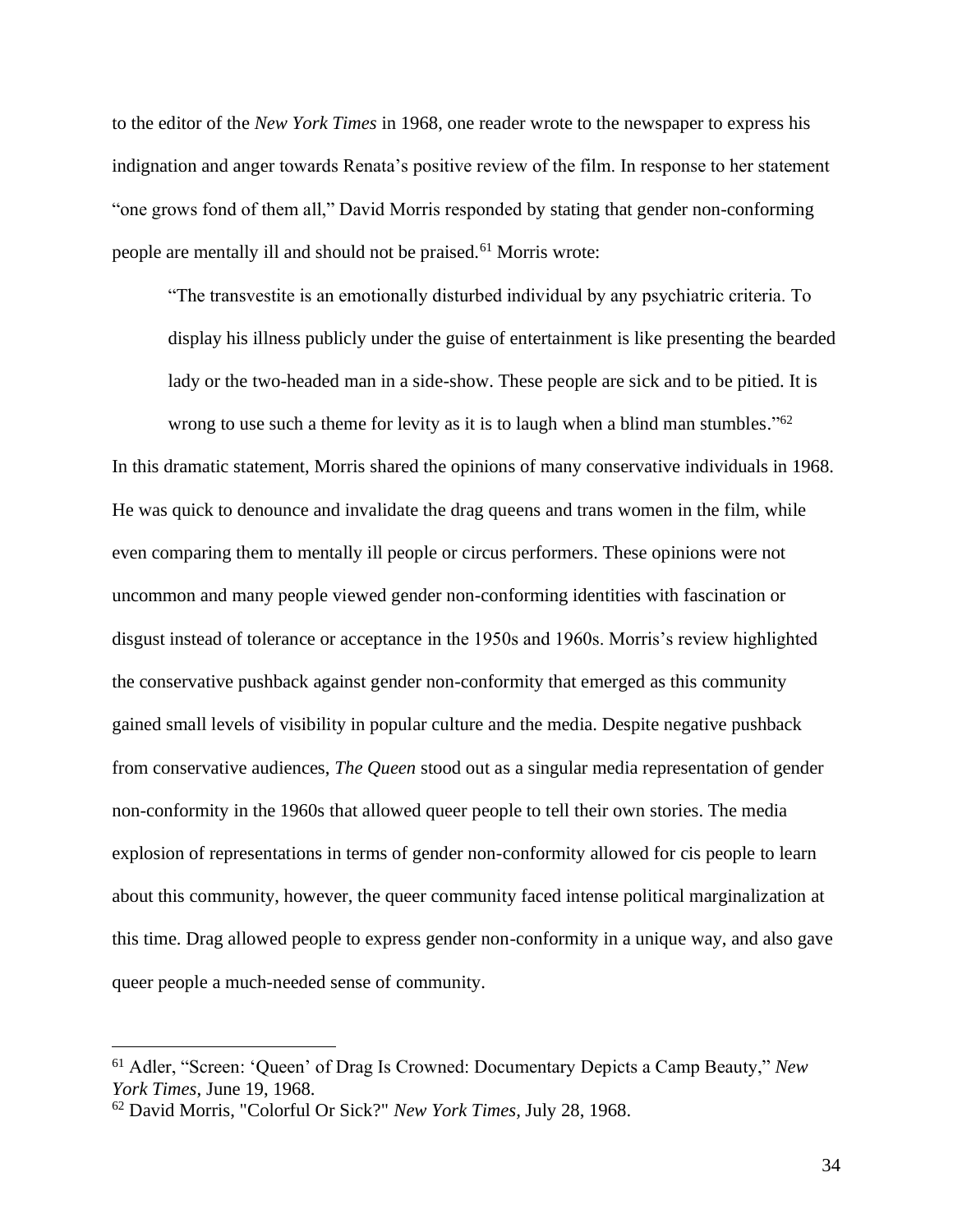One of the most appealing parts of drag for many people was the sense of camaraderie and community with other queens. Many queer people moved to urban areas and searched for community, and thus were introduced to the world of drag and female impersonation. In many cases during the 1950s and 1960s, queer people were not accepted by their own families, so the groups of queer people around them became their chosen family. Meyerowitz explained that there was "a sense of unspoken unity in the community" and a certain power in numbers.<sup>63</sup> Community building was incredibly important for queer people during the latter half of the twentieth century, as the search for community "became an organized movement, albeit a small one, for social change.<sup>64</sup> The formation of queer communities contributed to later movements for drag queens and transsexuals in the late 1960s and early 1970s.

Many drag queens and trans people considered themselves a part of the early gay movement, which was first called the Homophile movement. The Homophile movement began in the early 1950s and officially lasted until the early 1970s, when the movement combined with Gay Liberation. The movement aimed to combat homophobia and sexuality based discrimination. The leaders of this movement were largely white homosexual men who were college educated and had professional jobs. The movement appealed to white heterosexual audiences in order to prove that gay men were respectable and should not be discriminated against. Hillman explained that while the homophile movement was very impactful for homosexual men at the time, it was also very gender normative.<sup>65</sup> Those involved with the early Homophile movement were known to exclude lesbians, transsexuals, and drag queens from their

<sup>63</sup> Meyerowitz, *How Sex Changed: A History of Transsexuality in the United States*, 190.

<sup>64</sup> Meyerowitz, *How Sex Changed: A History of Transsexuality in the United States*, 228.

<sup>65</sup> Hillman, "'The most profoundly revolutionary act a homosexual can engage in': Drag and the Politics of Gender Presentation in the San Francisco Gay Liberation Movement, 1964-1972," 154.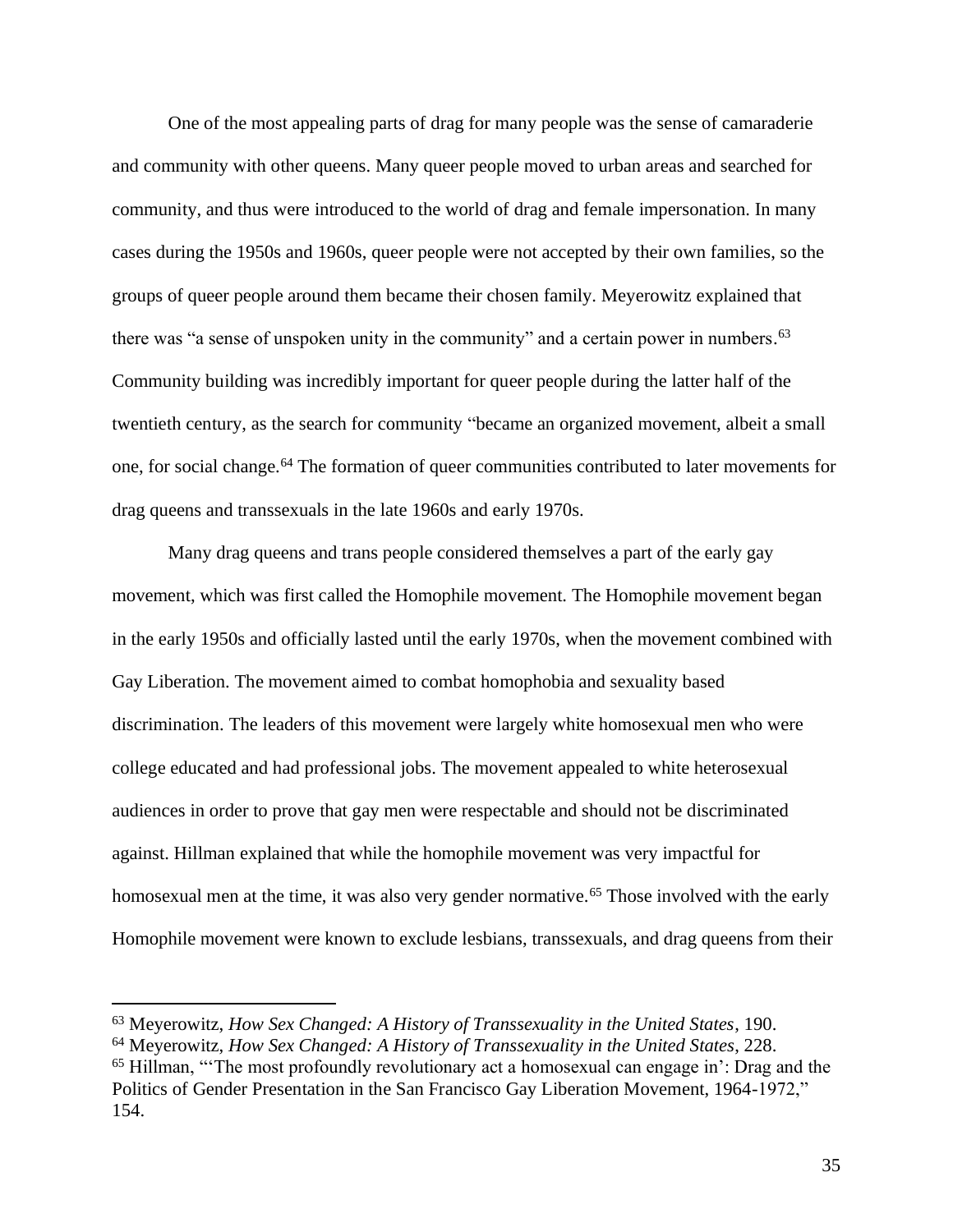movement, largely in an attempt to better appeal to the heterosexual mainstream. Additionally, homosexual men were known to look down upon gender non-conforming people. Regine Elizabeth McQuade described entering a gay bar in the late 1960s in order to find a community, only to find that the gay men she met were "anti anything different."<sup>66</sup> Though community was essential for queer people during the 1950s and 1960s, there were definite divisions between cisgender homosexual men and gender non-conforming individuals. Though each of these groups faced political marginalization, the Homophile movement largely failed to embrace lesbians, trans people, and drag queens despite these shared experiences.

#### *1952-1969 Conclusion*

Queer people in the 1950s and 1960s, and through much of the twentieth century, faced violence and marginalization from the police. Trans people and drag queens experienced brutality and discrimination at an especially high rate. During the nineteenth and twentieth century, gender non-conforming people risked arrest if they went against the gender binary in public. Specific laws emerged, including laws in which, people had to wear several genderappropriate pieces of clothing. These laws mostly targeted queer people, as "few heterosexuals [were] aware" of them.<sup>67</sup> Drag queens and trans people were often arrested as a result of these laws. Judith Butler addressed the policing of gender in saying that the fact that the culture "readily punishes or marginalizes those who fail to perform the illusion of gender essentialism should be sign enough that on some level there is social knowledge that the truth or falsity of gender is only socially compelled and in no sense ontologically necessitated."<sup>68</sup> In some ways,

<sup>66</sup> Meyerowitz, *How Sex Changed: A History of Transsexuality in the United States*, 191. <sup>67</sup> Aleshia Brevard, "The Woman I Was Not Born to Be," in *Sexual Metamorphosis: An Anthology of Transsexual Memoirs,* ed. Jonathan Ames. (New York: Vintage Books, 2005), 234. <sup>68</sup> Judith Butler, "Performative Acts and Gender Constitution: An Essay in Phenomenology and Feminist Theory," *Theatre Journal* 40, no. 4 (1988): 528.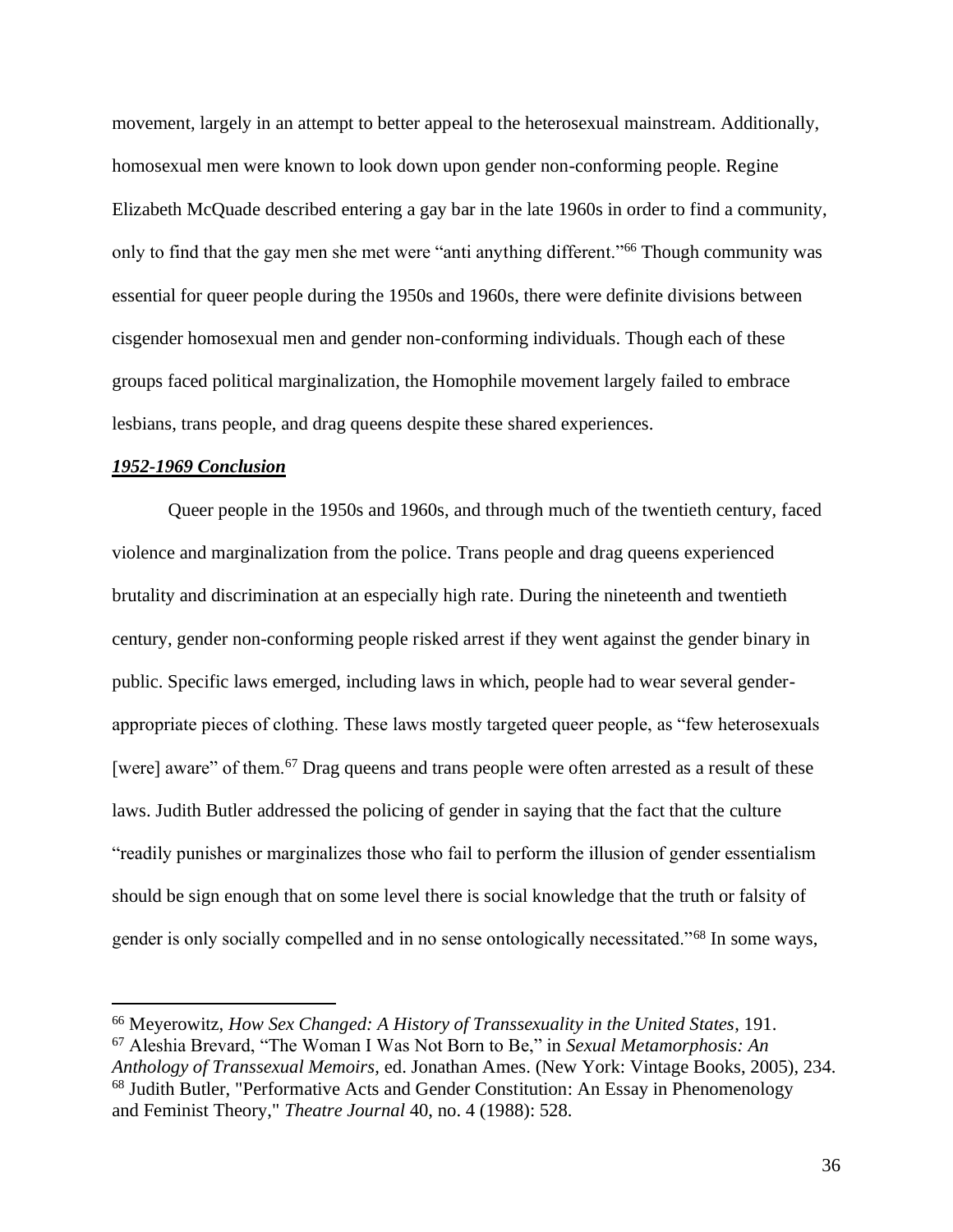the enforcement of anti-crossdressing laws acknowledged that gender is both constructed and performed. If a person stepped outside the gender binary, they faced harsh punishments and rejection from the mainstream.

Trans people and drag queens had many interactions with the police during this period, commonly in the form of raids of queer spaces. In police raids, queer people could be arrested for a variety of reasons, including crossdressing, prostitution, and more. Senelick explained that in police raids in the 1960s, "an early warning system was to turn up the lights: dancers would run to chairs… eyelashes and wigs would be ripped off and thrown aside; those who could not so easily cast off their finery fled."<sup>69</sup> Gender non-conforming people risked arrest every day and faced violence at every turn. In response to this marginalization, a group called Vanguard formed in San Francisco in 1966. Vanguard was created by street youth in the Tenderloin district and also included gender non-conforming people. In 1966, the police raided the Compton Cafeteria in the Tenderloin, a setting which "attracted the impoverished youth of the district and also gay hustlers, hair fairies, street queens, and MTF prostitutes, some of whom were saving their money for surgery."<sup>70</sup> The police often raided this restaurant to arrest crossdressers, but in August 1966 the trans customers fought back. This example of resistance against police brutality by the queer and gender non-conforming community foreshadowed a similar rebellion in 1969 at the Stonewall in.

By the late 1960s, the queer and gender non-conforming community began to stand up against homophobia and police brutality and a Gay Liberation movement began to form. The media frenzy about Jorgenson in 1952 started a long period of public fascination with gender

<sup>69</sup> Laurence Senelick, *The Changing Room: Sex, Drag, and Theatre*, (London: Routledge, 2000), 384.

<sup>70</sup> Meyerowitz, *How Sex Changed: A History of Transsexuality in the United States*, 229.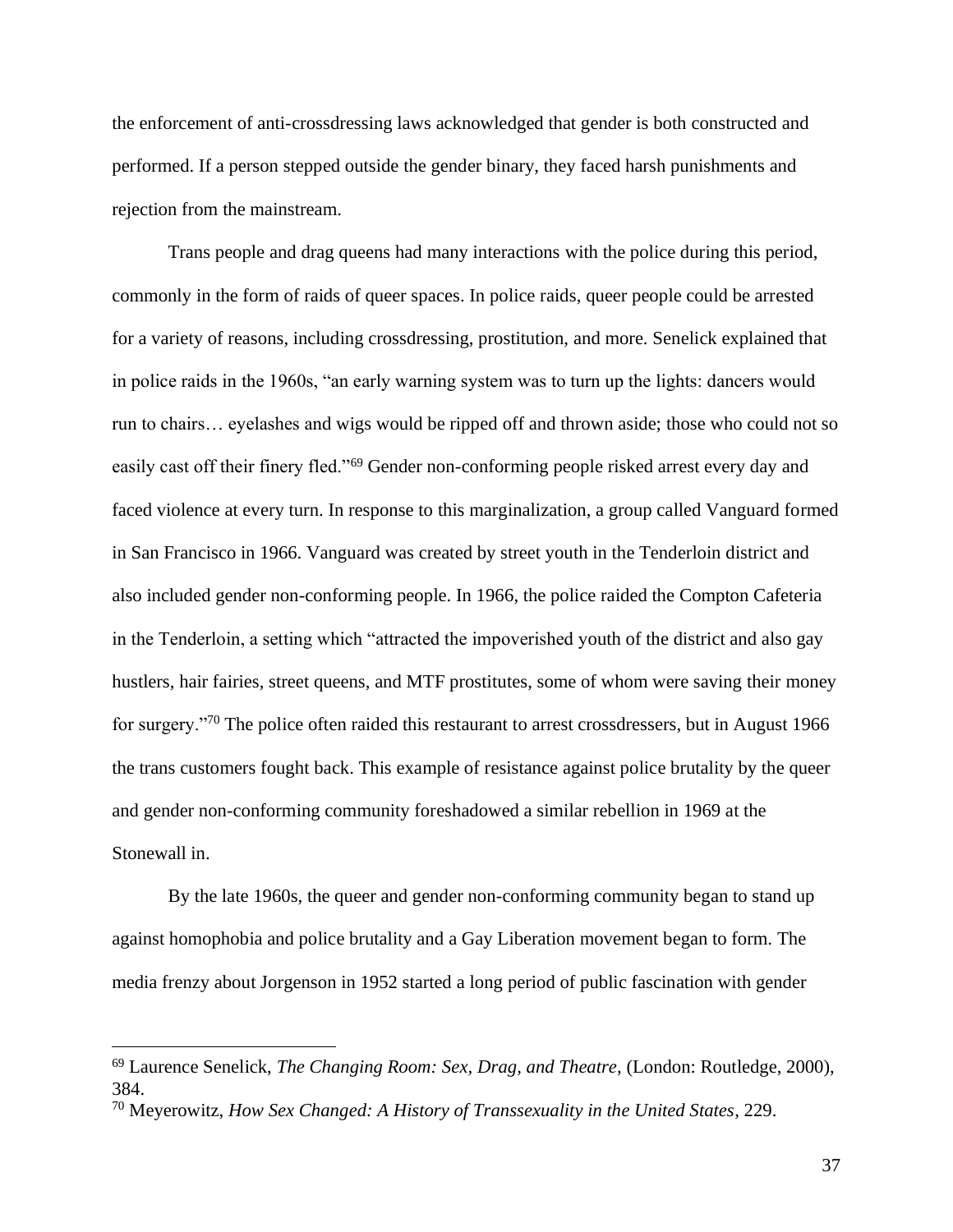non-conformity through the media. The ways in which the media discussed Jorgenson impacted the way trans people would be talked about for decades and Jorgenson became the image of transsexuality for an entire generation. Queer communities faced political marginalization during the 1950s and 1960s through the press, legislation, and the police. The frustration with continued police brutality combined with queer community building set the stage for the Stonewall Riot in 1969 and the subsequent emergence of Gay Liberation.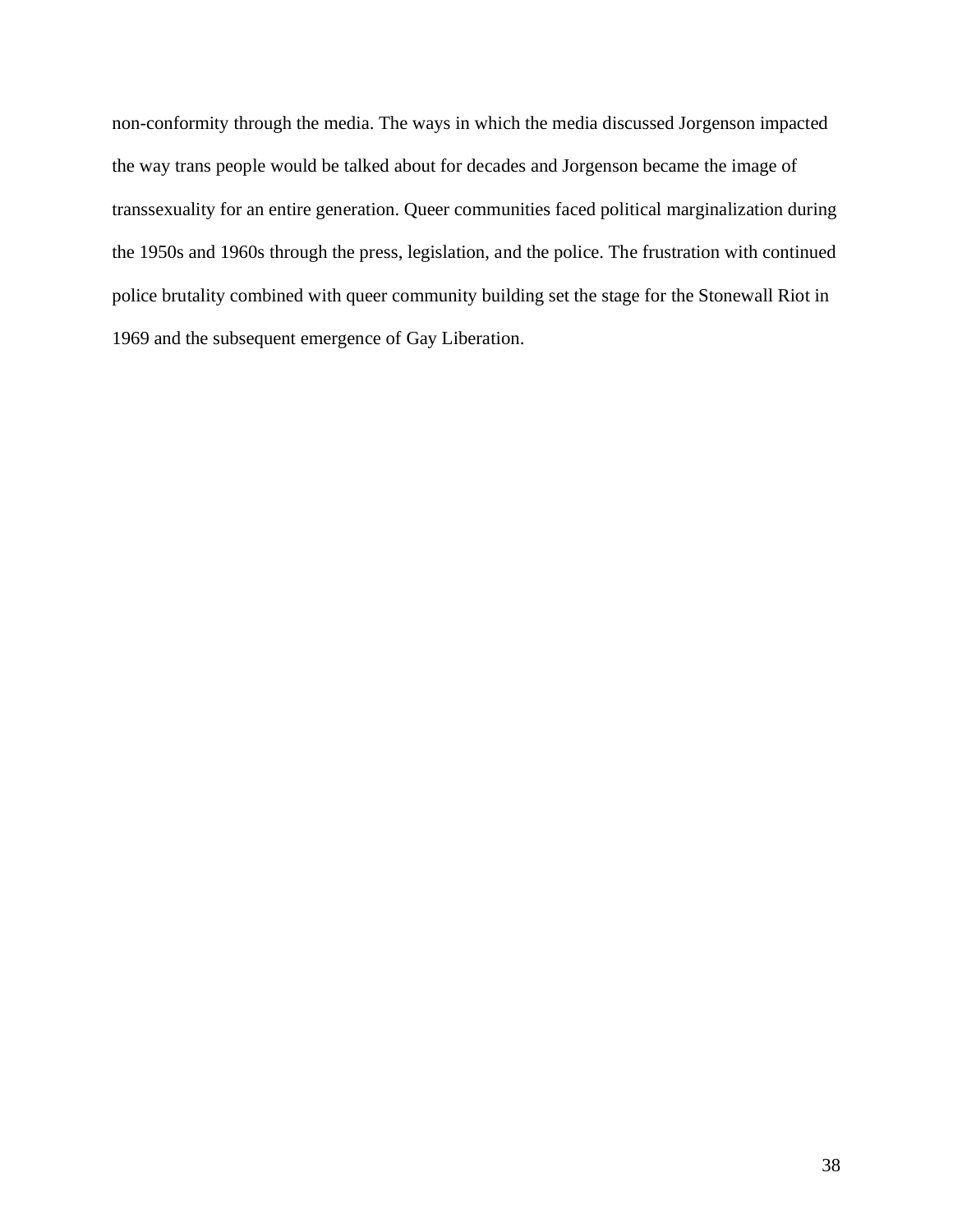## *Chapter 2: June 28, 1969- July 3, 1981*

June 28, 1969 marked the emergence of the Gay Liberation movement with a riot in Greenwich Village, New York City. Outraged at the police brutality they faced on a daily basis, queer activists established the Gay Liberation Front as a result of this riot. The Gay Liberation Front (GLF) participated in powerful activism, but alienated many gender non-conforming people from its ranks. As a result, new organizations that advocated for gender non-conforming people, such as Street Transvestites Action Revolutionaries (STAR) and the Queens' Liberation Front (QLF), began to emerge and allow for greater community for drag queens and trans people. These movements politicized gender non-conformity in itself and challenged notions of the gender binary at the time. The twentieth century "explicitly placed drag queens at the heart of gay liberation" because these queens "epitomized the rebellion that gay liberation hoped to achieve in challenging gender roles and notions of masculinity."<sup>71</sup> In addition to the new age of militant activism in the 1970s, this era also saw the emergence of glam rock and gender bending in popular culture, with figures like The Cockettes, Wayne County, and David Bowie. Despite the increased visibility of gender non-conformity, drag queens and trans people faced disproportionate levels of violence and discrimination. The period from 1969 to 1981 is characterized by protests against police brutality, the politicization of drag, increased visibility of gender non-conformity, and the emergence of Gay Liberation. This period ultimately serves as a decisive decade of strife, growth, and joy for the queer community and gender non-conforming individuals.

<sup>71</sup> Betty Luther Hillman, "'The most profoundly revolutionary act a homosexual can engage in': Drag and the Politics of Gender Presentation in the San Francisco Gay Liberation Movement, 1964-1972," *Journal of the History of Sexuality* 20, no. 1 (January 2011), 172.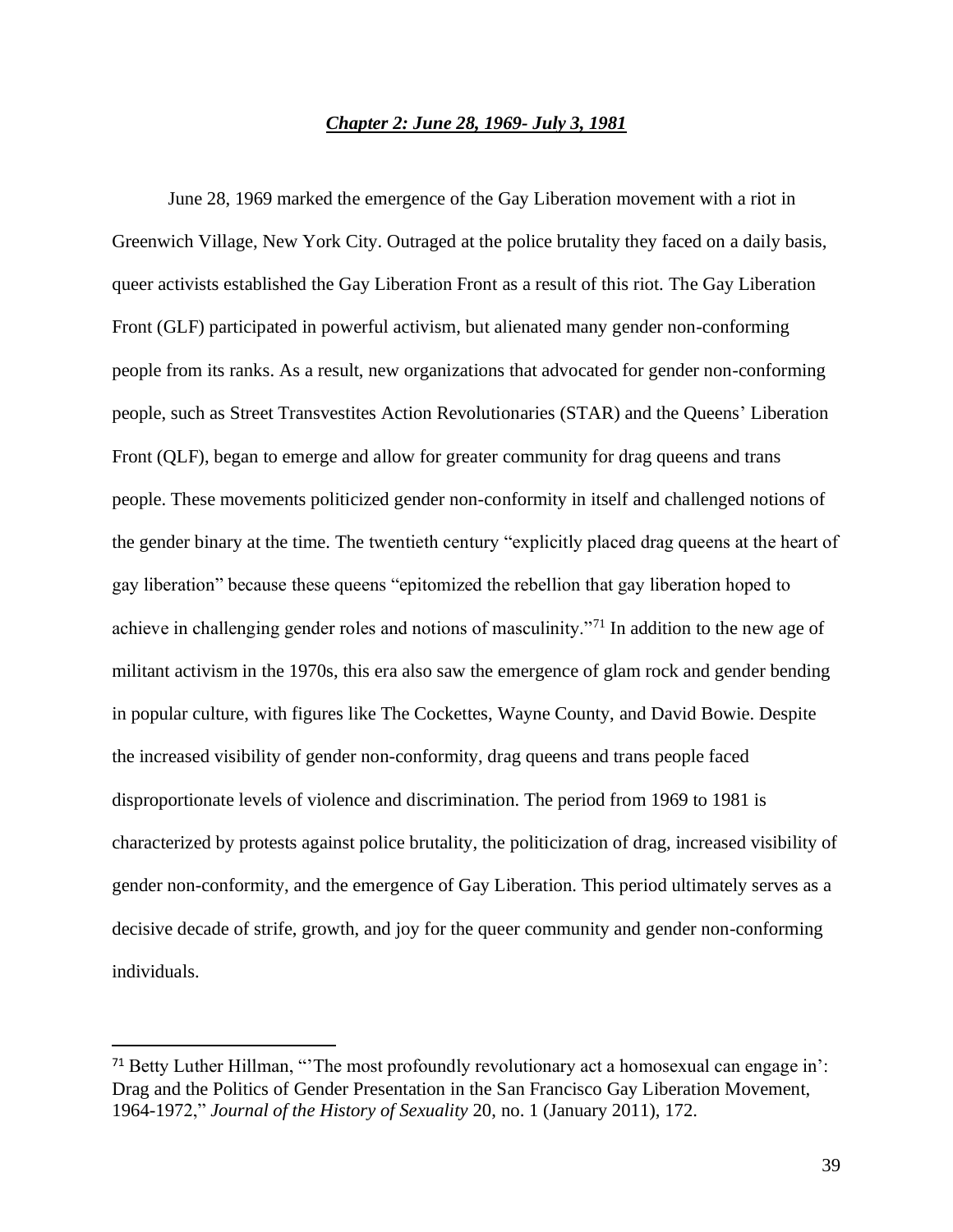#### *The Stonewall Riot and the Emergence of Gay Liberation*

The events of June 28, 1969 at the Stonewall Inn in New York City became a significant part of queer history, but the police brutality and blatant transphobia in these events was not uncommon for most queer people in 1969. Even though anti-crossdressing laws were being abolished in some cities in the United States, queer people faced violence from the police throughout their daily lives. The police targeted all queer people, but often focused specifically on "street queens." Historian Susan Stryker explained that, "the police could be especially vicious to 'street queens,' whom they considered bottom-of-the-barrel sex workers and who were the least able to complain about mistreatment."<sup>72</sup> Street queens and other gender non-conforming people were subject to violence and police brutality whenever they left their homes, but were deeply marginalized and largely unable to speak up against this violence. The police, specifically in urban areas, were known for raiding gay bars and other queer spaces for much of the twentieth century. These raids were often violent and occurred constantly. Queer people were known for fighting back at events such as these, but the Stonewall Riot in 1969 stood out as the beginning of the Gay Liberation movement. It led to a massive queer movement all over the country as gay men and gender non-conforming people fought against the discrimination they faced. Drag queens and other gender non-conforming people were often left out of this movement as conservative gay men tried to appeal to the heterosexual mainstream, but they played a central role in queer organizing in the twentieth century.

On June 28, 1969, the Stonewall Inn in Greenwich, New York City was raided by the police. This bar was frequently filled with drag queens and gay men and was often the target of police

<sup>72</sup> Stryker, *Transgender History: The Roots of Today's Revolution*, 89.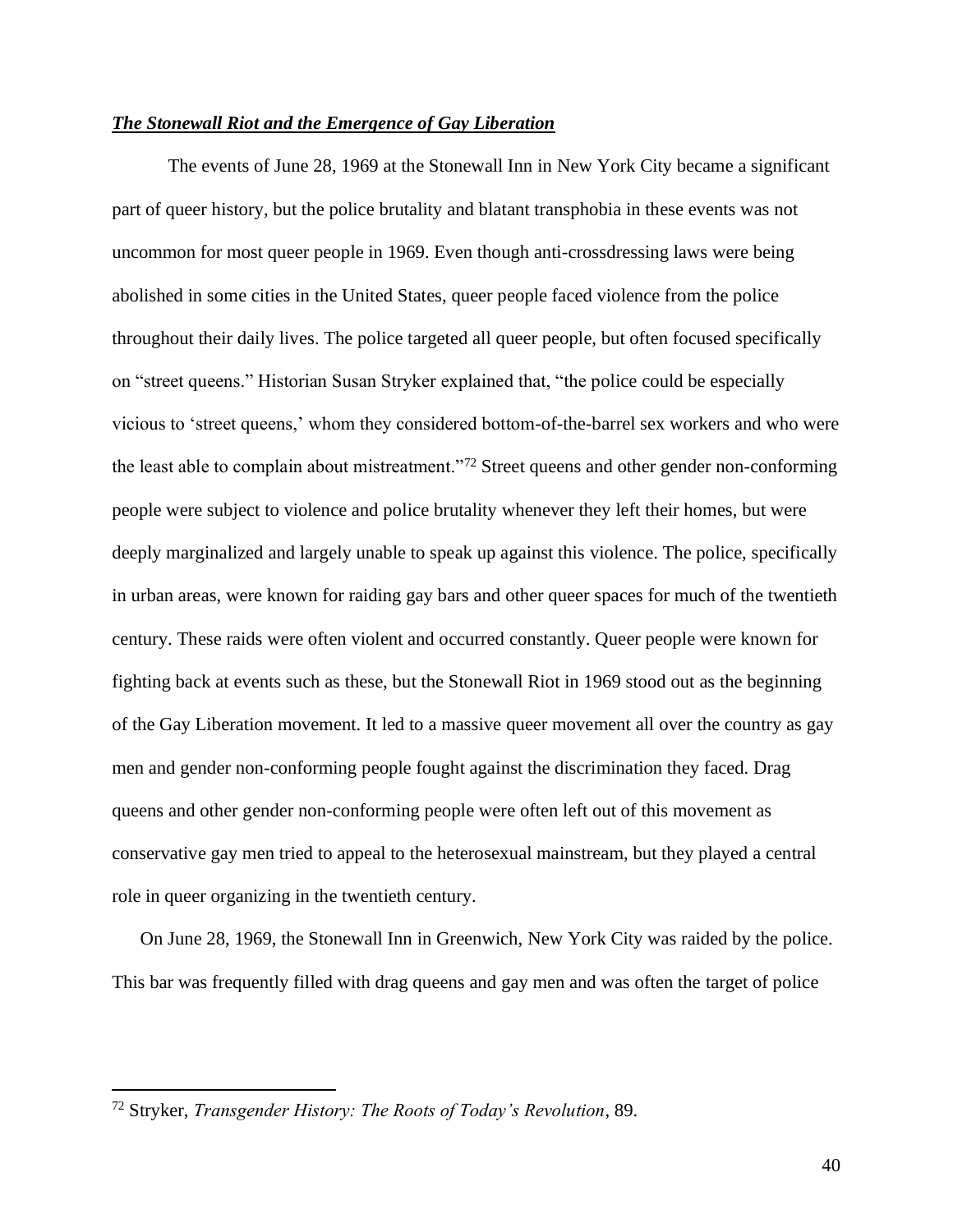raids. Marsha P. Johnson, drag queen and trans activist present at Stonewall, described the patrons of the Stonewall Inn and the constant police presence prior to the riots. She stated:

"Well at first it was just a gay men's bar. And they didn't allow no women in. And then they started allowing women in. And then they let the drag queens in. I was one of the first drag queens to go to that place. Cuz' when we first heard about this… and then they had these drag queens working there. They didn't never arrested anybody at the Stonewall. All they did was line us up and tell us to get out."<sup>73</sup>

On June 28, 1969, the police raided the Stonewall Inn once again and forced all the patrons out of the bar as usual, described by Johnson above. This raid seemed like any other, until the queens began gathering in front of the Stonewall Inn instead of leaving and an outraged crowd began to form. As the police pushed the spectators around and tried to arrest them, violence began to break out as those at the Stonewall Inn began to defend themselves, while shouting slogans like "Gay Power." Two members of the crowd, Lucian Truscott and Howard Smith, explained that on this night, "suddenly the paddywagon arrived and the mood of the crowd changed…three more blatant queens—in full drag—were loaded inside, along with the bartender and doorman, to a chorus of catcalls and boos from the crowd."<sup>74</sup> Truscott and Smith described the feeling of the crowd in stating, it sounded "like a powerful rage bent on vendetta."<sup>75</sup>

The riot in itself was the product of queer people of color, as "African American and Puerto Rican members of the crowd- many of them street queens, feminine gay men, transgender women, or gender-nonconforming youth—grew increasingly angry as they watched their

<sup>73</sup> Marsha P. Johnson and Randy Wicker, "Interview with Randy Wicker and Marsha Johnson," Interview by Eric Marcus, *Making Gay History,* January 24, 1989.

<sup>74</sup> Donn Teal, *The Gay Militants,* (New York: Saint Martin's Press, 1971), 2.

<sup>75</sup> Teal, *The Gay Militants,* 3.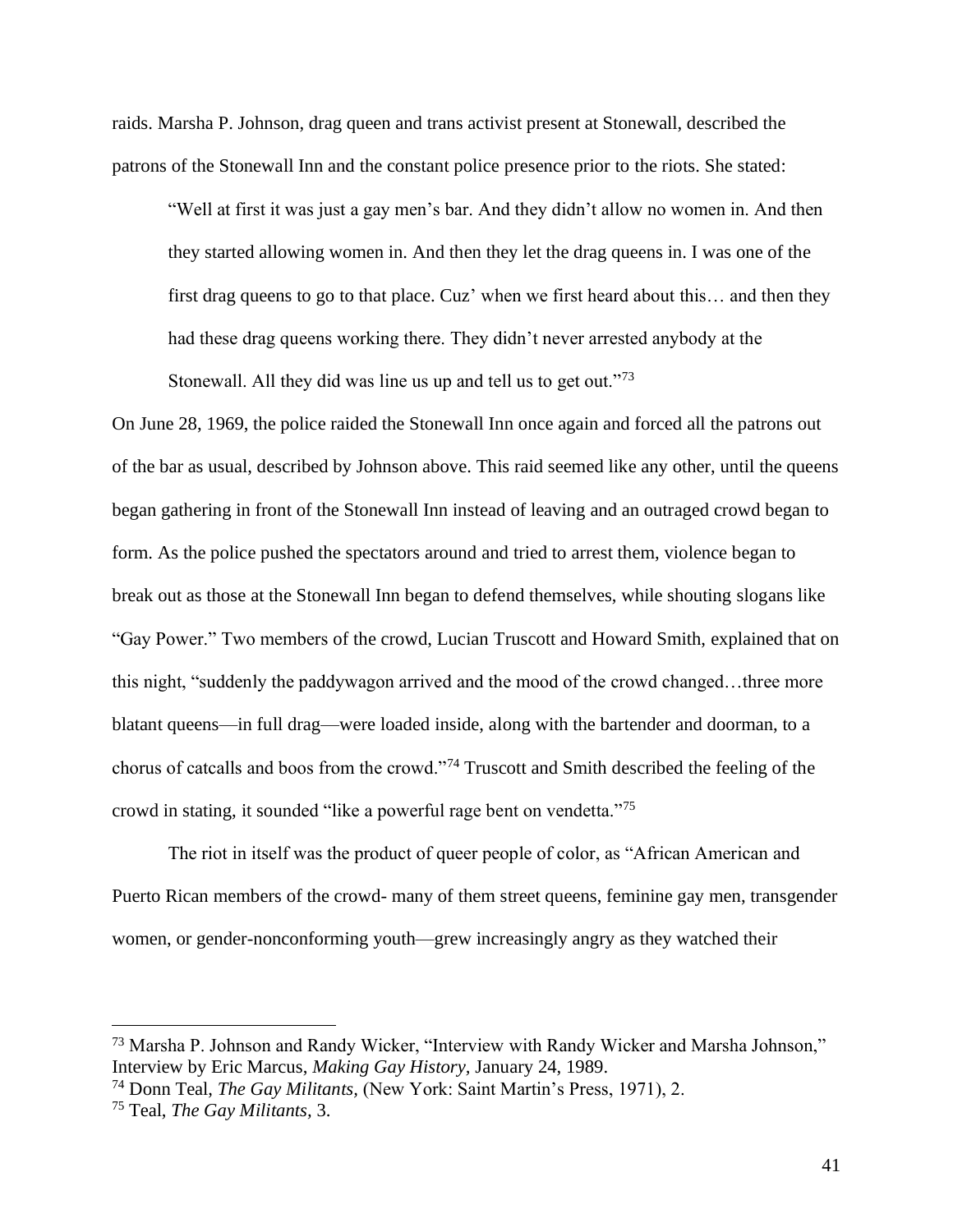'sisters' being arrested."<sup>76</sup> Two trans women of color, Marsha P. Johnson and Sylvia Rivera, were said to have thrown the first bricks at Stonewall, thus beginning the riot that birthed Gay Liberation. Johnson described her presence at Stonewall on June 28, 1969 in stating, "'cause when I got downtown, the place was already on fire and it was a raid already...the riots had already started, and they said the police went in there and set the place on fire."<sup>77</sup> She explained that as the crowd began to gather, the patrons of the Stonewall Inn began to shout at police officers and would shout "no more police brutality."<sup>78</sup> Johnson also highlighted the widespread violence at the Stonewall Inn. When referring to those injured during the riots, Johnson explained, "they weren't hurt at the Stonewall…they were hurt on the streets outside of the Stonewall 'cause people were throwing bottles and the police were out there with those clubs and things and their helmets on, the riot helmets."<sup>79</sup> Johnson articulated the brutality and violence the patrons of Stonewall faced at the hands of the police. Despite this immense violence and risk, Johnson and others decided that enough was enough and that they needed to fight back against the police.

Johnson, as well as her close friend Rivera, both played essential roles in the Stonewall Riot and the subsequent radical organizing. Despite their pivotal roles in this riot, Johnson and Rivera were not recognized for their participation until decades later. The violence and discrimination that queer people of color felt at the hands of the police erupted at the Stonewall Riot. Many other riots had occurred throughout the 1950s and 1960s, but the Stonewall Riot was

<sup>76</sup> Stryker, *Transgender History: The Roots of Today's Revolution*, 89.

<sup>77</sup> Johnson and Wicker, "Interview with Randy Wicker and Marsha Johnson," Interview by Eric Marcus, *Making Gay History,* January 24, 1989.

<sup>78</sup> Johnson and Wicker, "Interview with Randy Wicker and Marsha Johnson," Interview by Eric Marcus, *Making Gay History,* January 24, 1989.

<sup>79</sup> Johnson and Wicker, "Interview with Randy Wicker and Marsha Johnson," Interview by Eric Marcus, *Making Gay History,* January 24, 1989.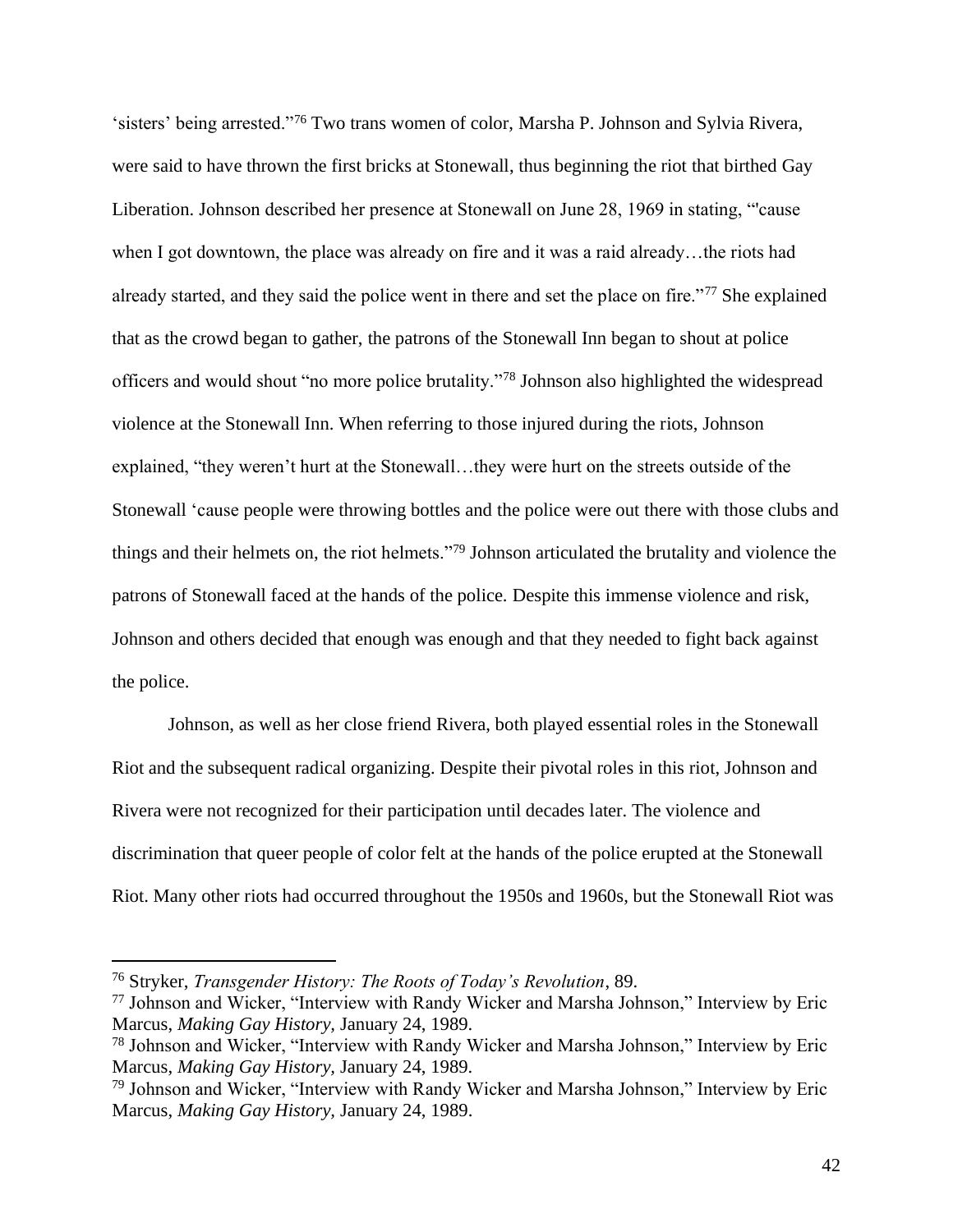commemorated and memorialized as the origin of Gay Liberation. The fact that drag queens of color started this riot was lost on the early Gay Liberation movement, but it is very telling as this community faced discrimination at a disproportionate rate than other queer people and faced discrimination from queer people as well.

Once the first brick was thrown at Stonewall, the queer people present at the Stonewall Inn on June 28, 1969 fought back against the police brutality they had faced throughout their lives. The crowd gathered and fought back against the police who hard targeted their community for decades. After the riot ended, many people at the Stonewall Inn that night were arrested, while others were able to flee. Lee Brewster, a drag queen and an editor of DRAG Magazine, stated:

"For the first time in history the homosexual stood up and said, 'Hands off!' It was the effeminate or drag queen who stood up first and the loudest. It was their place! The socalled 'straight' looking, manly homosexual stood back and watched the police hammer the effeminate boys… finally, they joined in. Gay Pride was founded."<sup>80</sup>

Street queens led this riot in 1969 and allowed for the emergence of the Gay Liberation movement, which ironically ignored their essential role in this riot and the subsequent organizing. In the days after the riot, news circulated widely within queer spaces in New York City, with flyers and graffiti everywhere the next day, saying things like "they invaded our rights," "support gay power," "Drag Power."<sup>81</sup> Queer people all over the country could relate to the injustices at Stonewall and New York city residents were quick to commemorate this event.

<sup>80</sup> Lee Brewster, Kay Gybbons, and Laura McAllister, eds. "Drag Queens Demonstrate," *DRAG:* 

*A Magazine about the Transvestite,* Vol 1:1, 1971.

<sup>81</sup> Teal, *The Gay Militants,* 5.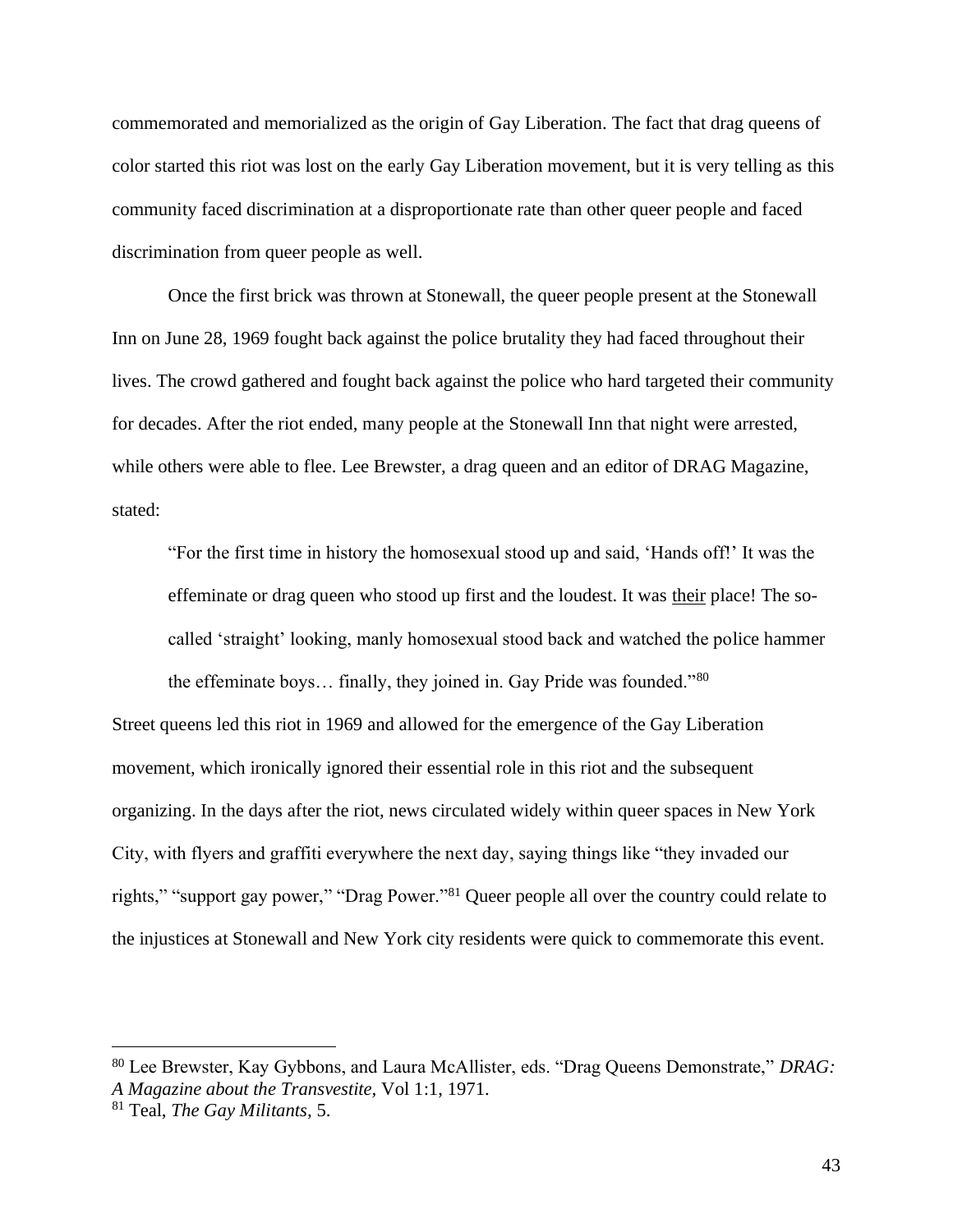The Stonewall Riot was extensively covered and drag queens all over the country heard of the action that took place. The *New York Times* summarized the events of June 28 and the subsequent protests in stating:

"The crowd had gathered in the evening across the street from the Stonewall Inn at 53 Christopher Street, where the police staged a raid early Saturday. The police were denounced by last night's crowd for allegedly harassing homosexuals. Graffiti on the

boarded up windows of the inn included 'Support gay power' and 'legalize gay bars.'"<sup>82</sup> The news of the Stonewall Riot, as well as subsequent protests and activism, reached both queer and heterosexual audiences in New York City and across the United States. Most importantly, the riot itself inspired gay men to establish the Gay Liberation Front (GLF), which is largely described as the organization that started the Gay Liberation movement in the United States. The commemoration of this movement was extremely significant, but "something still only vaguely comprehended had begun [on that] Friday night."<sup>83</sup>

Though the Stonewall Riot was not the only example of queer people standing up against the police in the 1950s and 1960s, this movement was seen as the beginning of Gay Liberation because it provided the spark that led to the creation of the Gay Liberation Front and subsequent radical activism. The Gay Liberation movement itself was marked with internal divisions and strife, but played a large role in the early consciousness raising when it came to queer communities. Though drag queens and gender non-conforming people were part of this movement and played a role in the subsequent commemoration via activism and gay pride parades, they were largely marginalized from this movement despite their pivotal role. A drag

<sup>82</sup> "Police Again Rout 'Village' Youths: Outbreak by 400 Follows a Near-riot Over Raid." *New York Times,* June 30, 1969.

<sup>83</sup> Teal, *The Gay Militants,* 5.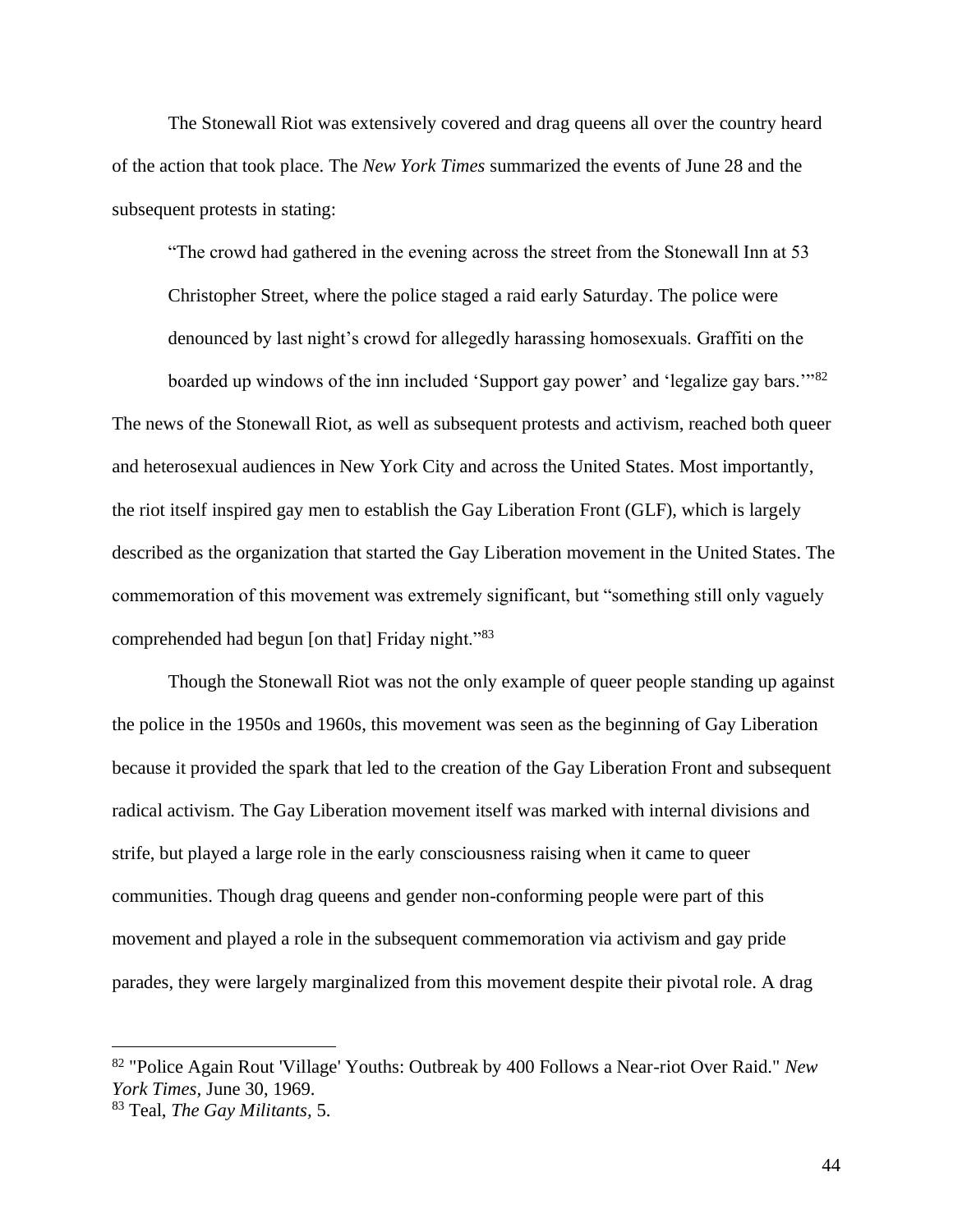queen named Adrien in Bill Richardson's *Guy to Goddess* explained that, "a lot of fags look down on drag queens… they should remember that it was mostly drag queens who fought at Stonewall… if it wasn't for them, where would any of us be?"<sup>84</sup>

The Gay Liberation Front (GLF) was formed in New York City in 1969, as a direct result of the injustices highlighted by the Stonewall Riot. Discussions about the discrimination gay men faced led to the formation of this organization. The early Homophile movement set the stage for Gay Liberation in numerous ways, but the goals of the GLF differed. The Gay Liberation Front saw its "mission as revolutionary and set its sights on a complete transformation of society," while the Homophile movement was known for being assimilationist and exclusionary.<sup>85</sup> Both movements advocated for the equality of homosexual men and women, however, the GLF used militant activism in order to achieve these goals. One of the first actions of the GLF in New York was to organize a march to keep the momentum and emotion that were triggered by Stonewall. The members of the GLF also organized numerous radical protests as well.

The GLF itself was impacted by the broader feminist movement of the time and other forms of radical activism during the late 1960s and early 1970s. During this time, feminist organizing was widespread and advocated for the total equality of women, as well as sexual liberation. Feminism was incredibly influential for various activist groups during this time and the GLF itself was impacted by the theories, ideologies, and practices of feminist groups. In her article titled "The most profoundly revolutionary act a homosexual can engage in': Drag and the Politics of Gender Presentation in the San Francisco Gay Liberation Movement, 1964-1972," Betty Luther Hillman explained that the GLF borrowed "from radical feminist analysis of the

<sup>&</sup>lt;sup>84</sup> Bill Richardson, *Guy to Goddess: An Intimate Look at Drag Queens.* (Berkeley, California: Ten Speed Press, 1994), 19.

<sup>85</sup> Geoffrey Bateman, "Gay Liberation Front," GLBTQ Encyclopedia (2004), 1.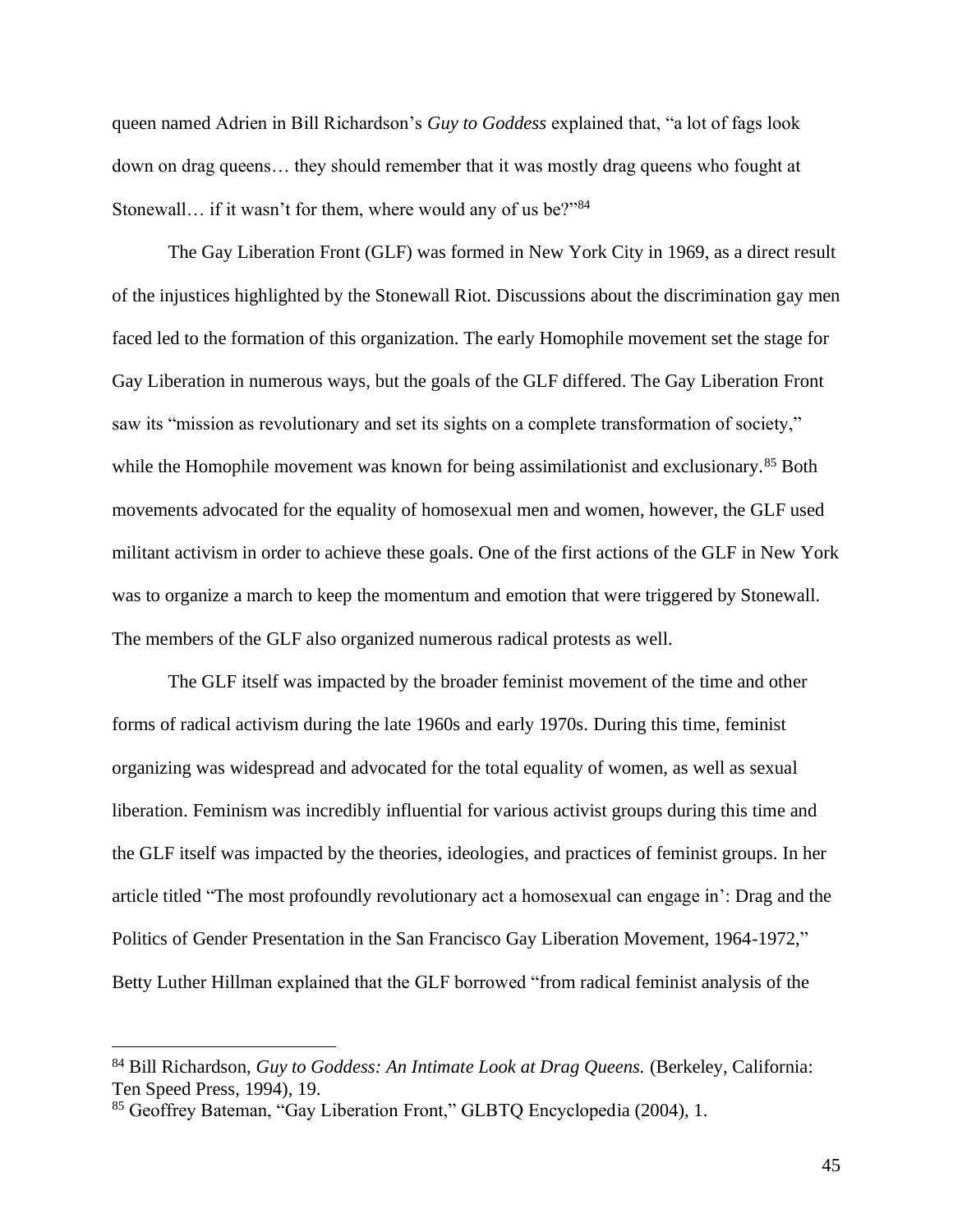social construction of gender roles as the cause of women's oppression."<sup>86</sup> Members of the GLF fought back against stereotypes of gay men and thus used feminist ideas about gender roles as a part of their activism. Those involved with the Gay Liberation Front explained that the oppression that gay men experienced was due to their gender and sexuality, as evidenced by feminist theory of the time. Feminism had a dramatic impact on various forms of activism during this time as feminists used several tactics to articulate the gender oppression they experienced. Additionally, Hillman stated:

"In order to combat society's disapproval of homosexuality, gays needed to challenge social constructions of masculinity, which were just as harmful to men as were constructions of femininity for women. By appropriating the feminist rhetoric of gender oppression, gay liberationists hoped to create alliances with feminists as well as to

illustrate how gender oppression and sexual oppression were inextricably connected."<sup>87</sup> In challenging and redefining masculinity in their activism, the GLF was able to build off of the feminism of the 1960s and 1970s and also ally with feminist organizations through their descriptions of gender and sexual oppression within its activism. Feminist organizations during this time were very influential on queer movements via the GLF, but some feminists also allied with members of the GLF. Additionally, the GLF and feminist groups shared many common goals and protest tactics, as evidenced by feminism inspiring the GLF's mission.

<sup>86</sup> Betty Luther Hillman, "'The most profoundly revolutionary act a homosexual can engage in': Drag and the Politics of Gender Presentation in the San Francisco Gay Liberation Movement, 1964-1972," *Journal of the History of Sexuality* 20, no. 1 (January 2011): 171.

 $87$  Hillman, "The most profoundly revolutionary act a homosexual can engage in':

Drag and the Politics of Gender Presentation in the San Francisco Gay Liberation Movement, 1964-1972," *Journal of the History of Sexuality* 20, no. 1 (January 2011): 171.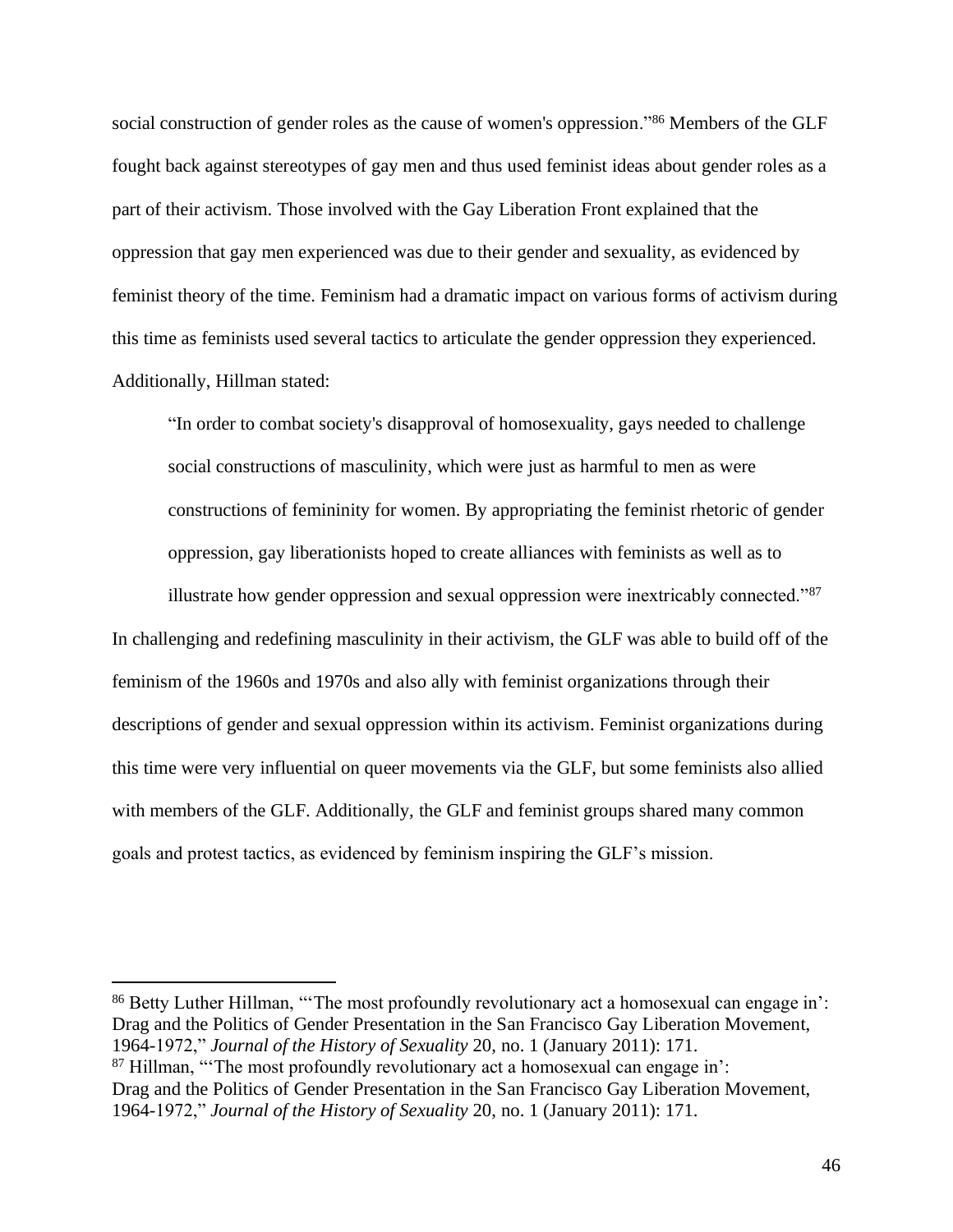Soon after the GLF emerged in New York, new branches of the Gay Liberation Front emerged across the United States and in other countries, such as the U.K. and Australia. Meyerowitz explained that these "radicalizing trends accompanied the emerging sexual liberation movements in other cities as well."<sup>88</sup> The emergence of the Gay Liberation Front as a result of Stonewall in 1969 "ushered in a new gay militancy" and an era of queer activism.<sup>89</sup> The GLF, and the Stonewall Riot, left a legacy of queer activism that differed from the past assimilationist policies via the Homophile movement. Queer people would no longer quietly tolerate discrimination and abuse from the heterosexual mainstream. Michael Brown of the Gay Liberation Front stated, "we're probably the most harassed, persecuted minority group in history, but we'll never have the freedom and civil rights we deserve as human beings unless we stop hiding in closets and in the shelter of anonymity."<sup>90</sup> The GLF was significant in encouraging queer people to come out of the closet and have pride in their queer identities despite the political marginalization they faced. The Gay Liberation Front was an incredibly powerful organization that allowed for increased queer organizing and consciousness raising. Despite these early successes in the movement, it also dealt with internal divisions and exclusionary tactics.

# *Divisions within the Gay Liberation Movement*

The Gay Liberation Front emerged as a much more inclusive movement than the past Homophile movement. At the same time, drag queens and trans people played a significant role in the Stonewall Riot and the subsequent organizing that led to the GLF in New York, but these groups still faced marginalization within the movement itself. Drag queens and trans people

<sup>88</sup> Joanne Meyerowitz, *How Sex Changed: A History of Transsexuality in the United States*, 235. <sup>89</sup> Bateman, "Gay Liberation Front," GLBTQ Encyclopedia (2004), 1.

<sup>90</sup> Lee G. Brewster, Kay Gybbons, and Laura McAllister, eds. "Editorial," *Drag Queens: A Magazine about the Transvestite,* (Vol 1:1, 1971), 4.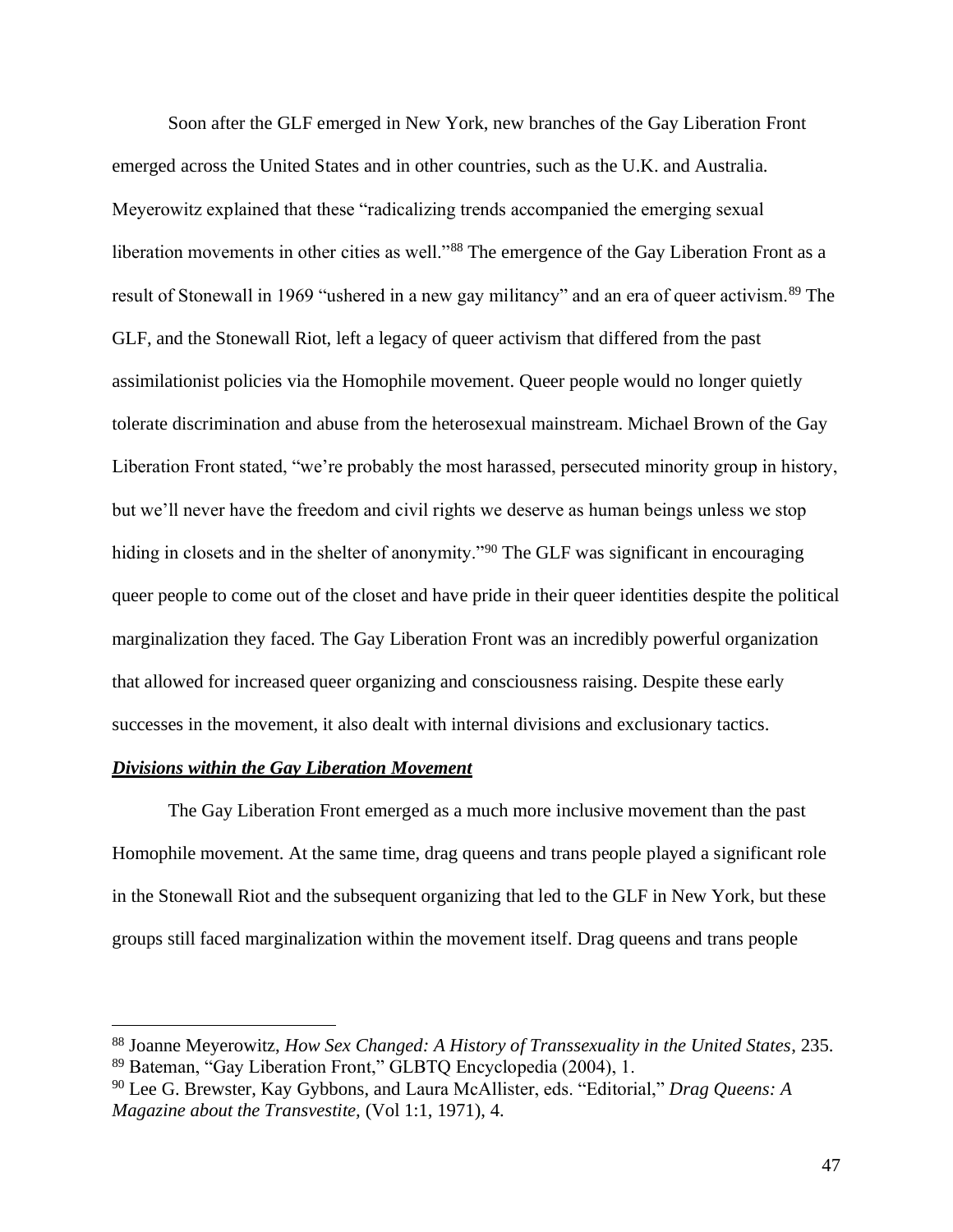played an important role specifically in the "more confrontational wing of the movement."<sup>91</sup> As one of the most politically marginalized groups in the United States for much of the twentieth century, drag queens and trans people of color were often the first to fight back and advocate for radical activism, but were not given a strong voice within the movement. Sylvia Rivera expressed indignation at a group of gay men booing her off the stage at a Gay Pride March in 1973:

"I will no longer put up with this shit. I have been beaten. I have had my nose broken. I have been thrown in jail. I have lost my job. I have lost my apartment. For gay liberation. And you all treat me this way?"<sup>92</sup>

Despite playing an essential part in Gay Liberation, Rivera was treated with transphobia and alienated from the movement that she helped create as a trans woman of color. Additionally, Rivera faced violence, homelessness, and more due to her commitment to gay liberation. Rivera, and her close friend Johnson, faced racism, transphobia, and homophobia in all aspects of their lives. Trans women, drag queens, and gender non-conforming individuals were alienated from the queer community and the heterosexual mainstream, despite their bravery and activism.

The inclusion of drag queens, trans people, and gender non-conforming people in Gay Liberation "became a source of contestation among gay activists."<sup>93</sup> Even though the GLF was a radical movement in opposition to many of the ideals of the conservative Homophile movement, there was little acceptance and tolerance of gender non-conformity within the movement in the

<sup>91</sup> Leila Rupp and Verta Taylor, *Drag Queens at the 801 Cabaret*, (Chicago: University of Chicago Press, 2003), 185.

<sup>92</sup> Sylvia Rivera at a Gay Pride March in 1973, quoted in *Disclosure: Trans Lives on Screen.*  Directed by Sam Feder. Field of Dreams Production, 2020.

<sup>93</sup> Betty Luther Hillman, "The most profoundly revolutionary act a homosexual can engage in': Drag and the Politics of Gender Presentation in the San Francisco Gay Liberation Movement, 1964-1972," *Journal of the History of Sexuality* 20, no. 1 (January 2011): 155.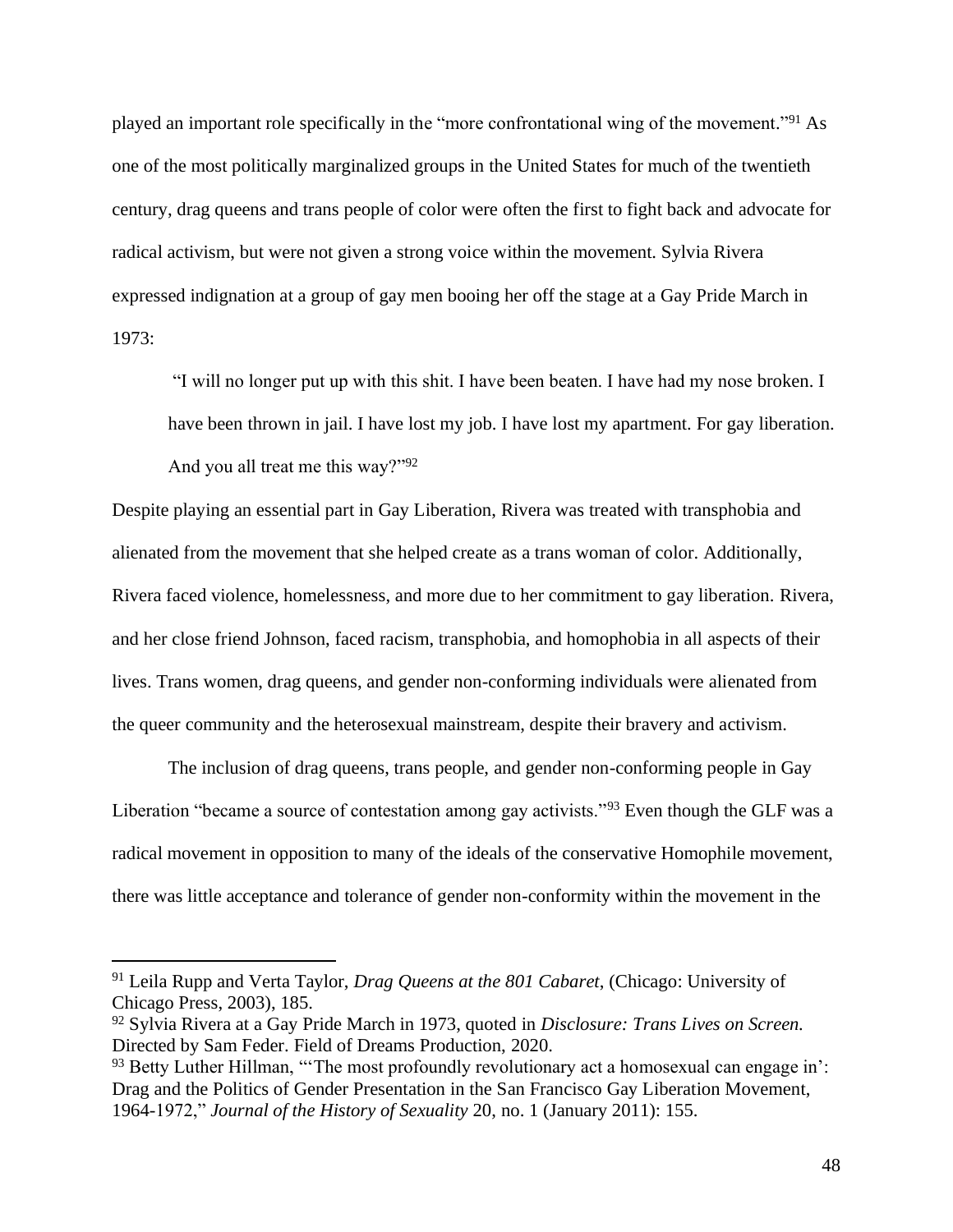early 1970s. One of the original members of the Gay Activist Alliance, a comparable organization to the GLF, described his initial intolerance of gender non-conformity within the broad gay liberation movement. Randy Wicker said:

"I was horrified. I mean, the last thing to me that, I thought at the time they we're setting back the gay liberation movement 20 years. Because, I mean, all these TV shows and all this work that we had done to try to establish legitimacy of the gay movement, that we were nice middle-class people like everybody else and, you know, adjusted and all that. And suddenly there was all this, what I considered, riffraff."<sup>94</sup>

Wicker described a feeling that many shared towards gender non-conforming individuals and the ultimate desire to remove their radical politics from the gay liberation movement. Additionally, many gay men looked down upon drag queens and trans women for embodying a femininity that defied the strict masculinity that many gay men ascribed to. This commitment to uphold a masculine ideal revealed the internalized homophobia of many gay men, as well as a general sense of aversion to any form of gender variance at the time. Individuals like Wicker saw the gender non-conforming community as a potential barrier to gay liberation and acceptance from the heterosexual mainstream, and thus wanted to exlude them from the movement. Gay men and gender non-conforming queer people had many common interests, but the Gay Liberation movement failed to embrace and include those most politically marginalized and at risk within queer communities. In an editorial for *The Transvestite Magazine* in 1976, Marie Helen Hargrieves explained that "the heterosexual transvestite is often scoffed by both gays and

<sup>&</sup>lt;sup>94</sup> Johnson and Wicker, "Interview with Randy Wicker and Marsha Johnson," Interview by Eric Marcus, *Making Gay History,* January 24, 1989.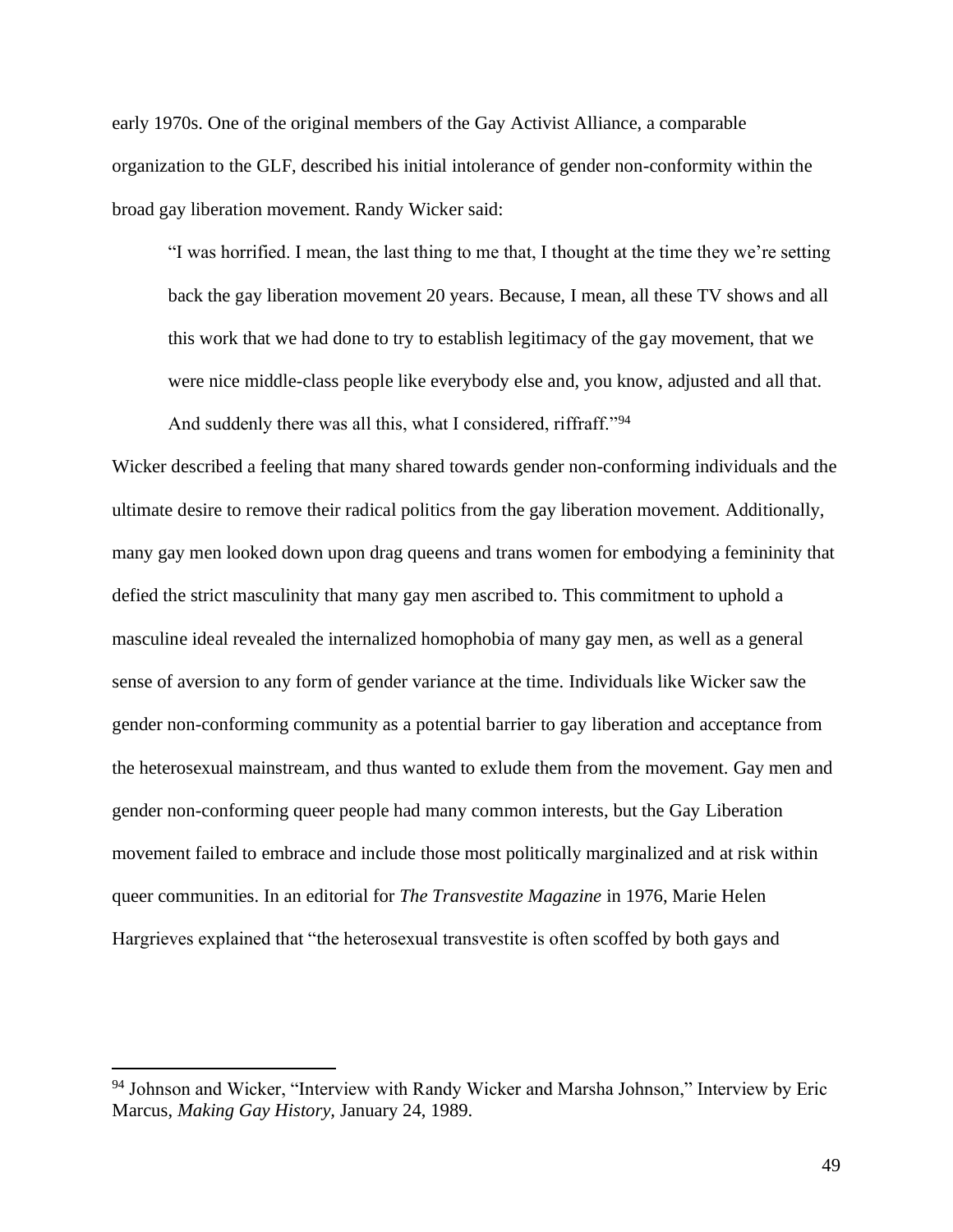straight society."<sup>95</sup> Gender non-conforming people within the queer community faced marginalization from the heterosexual mainstream and from the queer community itself.

In 1979, a sociologist named Esther Newton published a book called *Mother Camp* that gave audiences an insight into the lives of drag queens and self-identified transsexuals. Her study connected closely with the problems that the Gay Liberation movement faced and acknowledged the ambivalent role of drag queens in society in the 1970s. In her book, she delved into the complexities of female impersonation and also addressed the unique stigma that they faced within the queer community. Newton's research is incredibly significant in the study of drag in the 1970s and was one of the first studies conducted specifically into this subculture. As an outsider from the community herself, Newton gave readers a detailed look into this subculture and the issues that queens faced, from police brutality to prostitution to discrimination. In her book, Newton explained that "female impersonators are an integral part of the homosexual subculture, and yet collectively they are a separate group within it."<sup>96</sup> Female impersonators, and other gender non-conforming individuals, faced marginalization in numerous ways as they deviated from both the heterosexual and homosexual mainstream.

While they were a part of the queer community and entertained in queer spaces, drag queens were not truly embraced by the Gay Liberation movement in the 1970s. In an interview with one of the drag queens in Newton's study, the queen stated, "it isn't a nice way of life, simply because of the fact that it isn't an acceptable way of life."<sup>97</sup> This candid statement explains that drag queens felt alienated from every possible direction, including from their

<sup>95</sup> Marie Helen Hargrieves, "Freaking Out City Hall," *The Transvestite Magazine,* (No. 43, 1976), 27.

<sup>96</sup> Esther Newton, *Mother Camp: Female Impersonators in America,* (Chicago: University of Chicago Press, 1979), 20.

<sup>97</sup> Newton, *Mother Camp: Female Impersonators in America,* 131.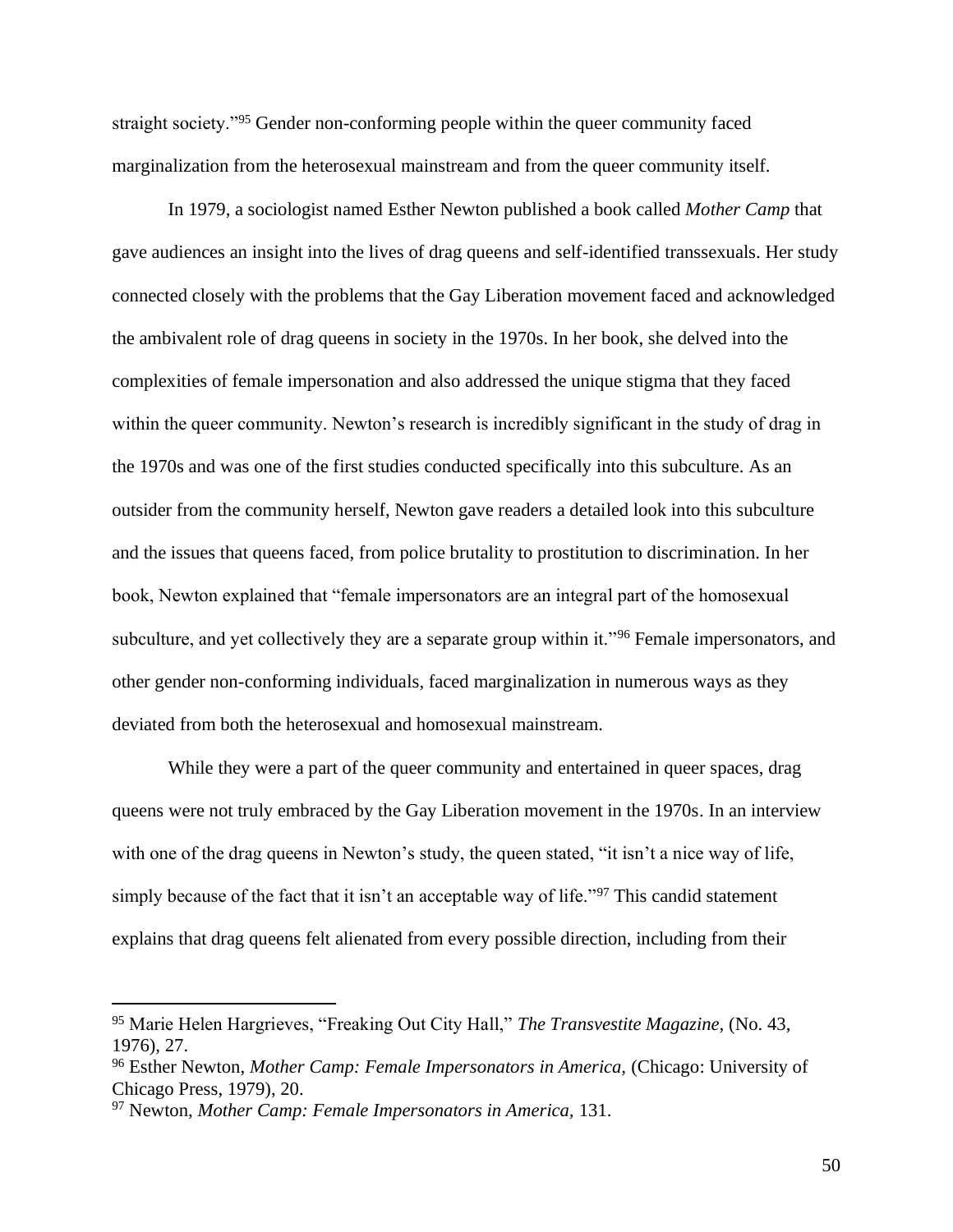homosexual peers. Newton explained the alienation drag queens faced in stating, "the drag queen symbolizes all that homosexuals say they fear the most in themselves, all that they feel guilty about; he symbolizes, in fact, *the* stigma."<sup>98</sup> Drag queens and female impersonators embraced the femininity that queer men were taught to suppress throughout their lives. Many homosexual men feared being associated with the stigma that surrounded female impersonation, which led to exclusionary tactics with the Gay Liberation movement.

Newton addressed what the stigma against female impersonation and gender transgression indicated for the future of the GLF. Through her numerous interviews and observations from her two-year study of female impersonation, Newton concluded that, "the drag queen is definitely a marked man in the subculture."<sup>99</sup> Within the queer community that many thought would act as a safe space, drag queens and trans women were marginalized. The stigma against drag queens impacted the Gay Liberation movement, as gender non-conforming individuals were alienated as the movement centered on the white, gay man, even though trans people of color faced the most intense discrimination and violence out of the community.

Gay Liberation formed as a radical movement for the queer community in 1969, but failed to advocate for the most marginalized groups in the subculture. Newton explains this marginalization in her landmark study in stating, "although one can discern the beginnings of a homosexual movement, the fragmenting differences between homosexuals still outweigh any potential solidarity."<sup>100</sup> Newton's study of female impersonation in the 1970s was incredibly meaningful and provided insight into the inner workings of this subculture. Newton's nuanced study included many first-person experiences and also highlighted common problems queens

<sup>98</sup> Newton, *Mother Camp: Female Impersonators in America,* 103.

<sup>99</sup> Newton, *Mother Camp: Female Impersonators in America,* 105.

<sup>100</sup> Newton, *Mother Camp: Female Impersonators in America,* 22.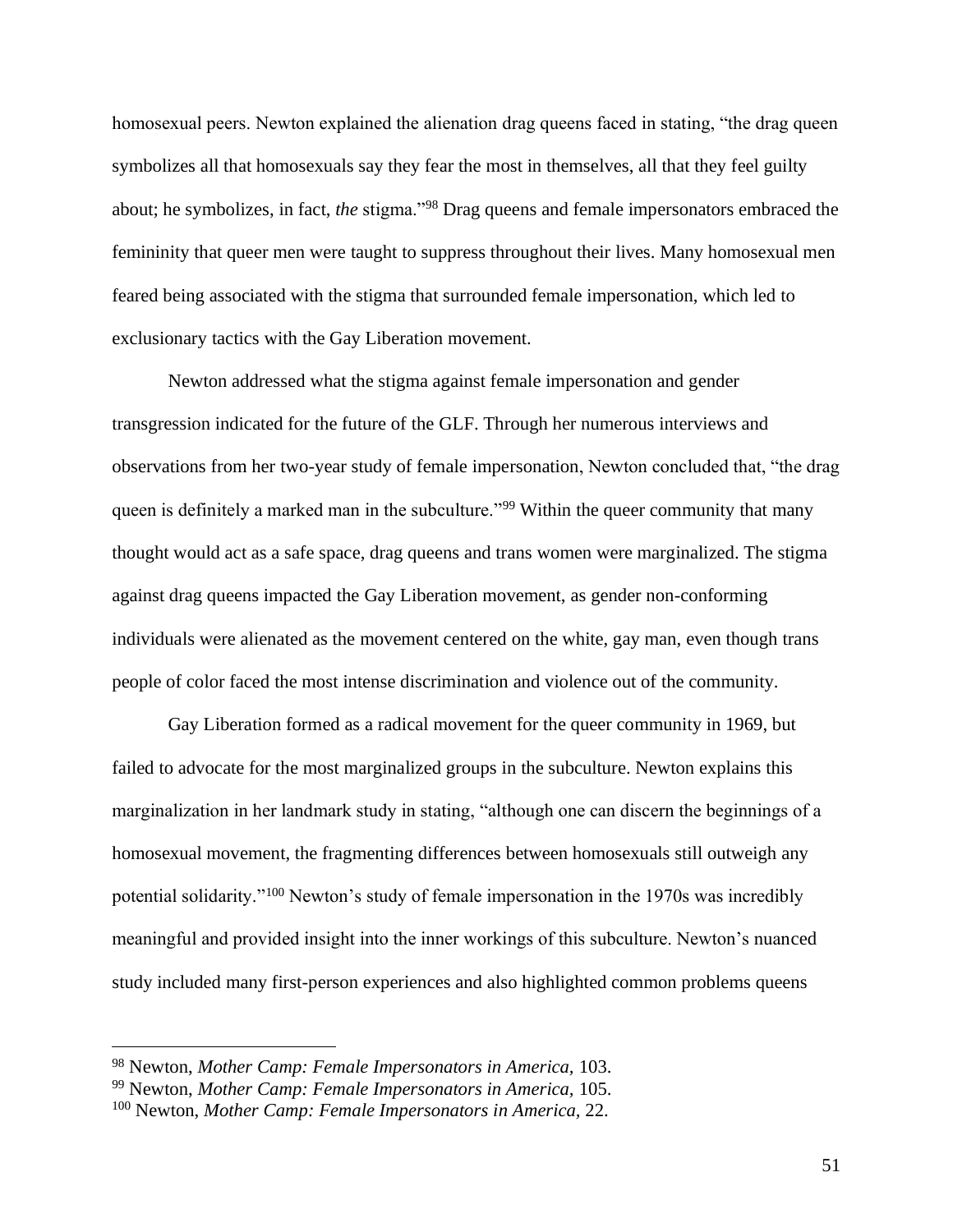faced, including alienation from the queer community. She showed that drag queens and trans women had an ambivalent role within Gay Liberation as the inciters of riots and founders of Gay Liberation, but also faced marginalization from the radical movement they helped create.

Shortly after the formation of the GLF, gay liberationists found themselves divided for numerous reasons despite their initial successes in community building and consciousness raising. The movement was "struggling to include drag queens in their fight against gender, class, and racial oppression but also seeking to appease New Left ideals of manhood, feminist critiques of sexism, and their own movement goals of shedding cultural stereotypes about male homosexuality."<sup>101</sup> Despite the problems all queer people faced, the internal divisions within the Gay Liberation movement limited its scope and power. Leaders in the movement wanted to move away from the stigma that all gay men were innately feminine, but thus alienated drag queens and trans women from the movement. The internal divisions in the Gay Liberation Front, as well as the alienation of certain groups from their political activism, led to the creation of more specific groups to combat the problems queer people faced at the time. Meyerowitz explained that this "shift from umbrella coalitions under gay liberation to separate organizations reflected the process of self-sorting on the sexual margins."<sup>102</sup> Groups created by gender nonconforming people began to form, with each group having a different goal and audience. This self-sorting allowed marginalized groups to advocate for themselves, but some activists argued that this division limited the effectiveness of queer activism in the 1970s.

<sup>&</sup>lt;sup>101</sup> Betty Luther Hillman, "The most profoundly revolutionary act a homosexual can engage in': Drag and the Politics of Gender Presentation in the San Francisco Gay Liberation Movement, 1964-1972," 177.

<sup>102</sup> Meyerowitz, *How Sex Changed: A History of Transsexuality in the United States*, 235.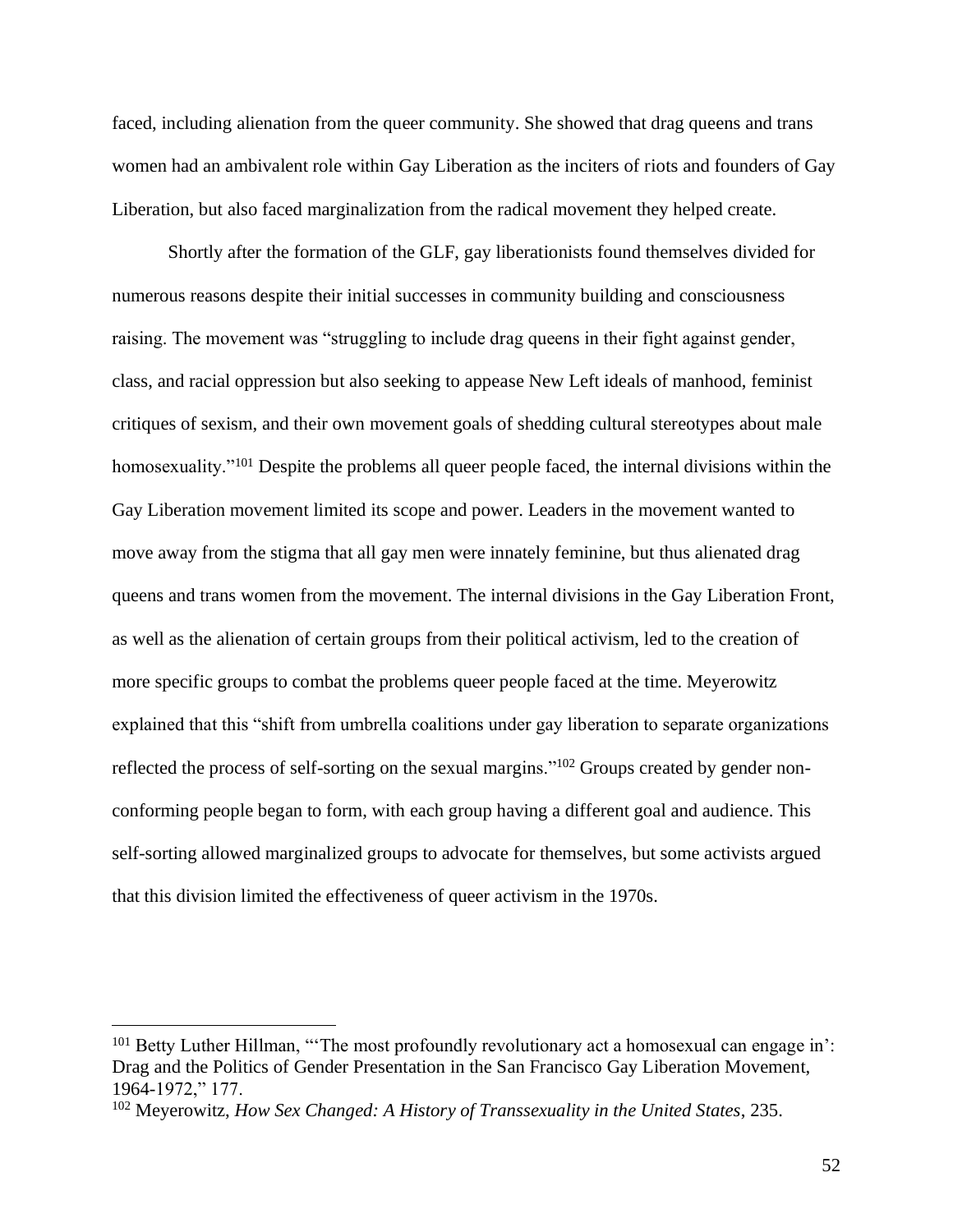## *Doing it for Themselves: Movements for Gender Non-Conformity*

The divisions within the Gay Liberation movement pushed gender non-conforming individuals towards coalitions specific to their identities and political concerns. Drag was included in pride parades and certain parts of the Gay Liberation movement, but the inclusion of gender non-conformity was a constant source of contention, as some activists believed these groups should be included in Gay Liberation, while others disagreed. Some members of these groups argued that, "drag queens - individuals who lived their daily lives in gendernonconformist dress and presentation, many of whom were poor and lacked the social and political resources to defend their own rights - were excluded from both the political advocacy and social scene of gay groups."<sup>103</sup> As a result, trans women and drag queens began to form their own unique groups to advocate for issues that impacted the community. Additionally, it was incredibly meaningful for groups of trans women and drag queens to come together as a community in order to make relevant change.

In 1970, two heroes of the Stonewall Riot, Marsha P. Johnson and Sylvia Rivera, founded an organization called Street Transvestites Action Revolutionaries (STAR). This movement was initially created to gain more recognition for trans people and to advocate for housing for homeless gay youth and street queens. Rivera and Johnson themselves, along with many other gender non-conforming people in New York City, often faced homelessness. Trans people specifically faced employment based discrimination during this time, which led to many gender non-conforming people being involved with sex work as one of the few opportunities for employment. Additionally, trans people and queer people faced housing discrimination, leaving

 $103$  Betty Luther Hillman, "The most profoundly revolutionary act a homosexual can engage in': Drag and the Politics of Gender Presentation in the San Francisco Gay Liberation Movement, 1964-1972," 179.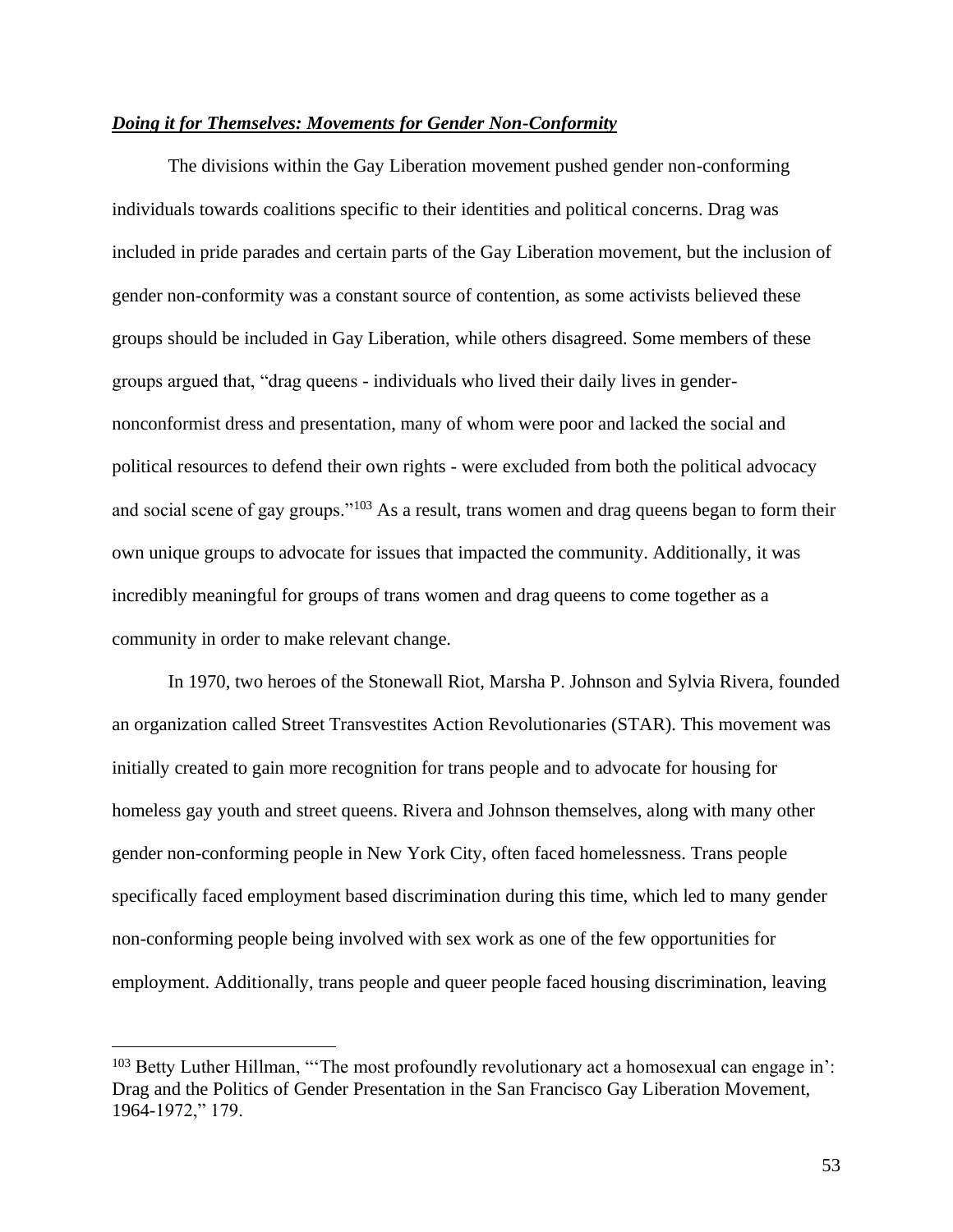many queer youths homeless. Rivera and Johnson, along with other members of STAR, worked to provide queer youths with housing.

Rivera explained the inclusive approach of STAR in stating, "come see the people at STAR House…the people trying to do something for all of us, not [just] men and women that belong to a white, middle-class club."<sup>104</sup> This radical political collective was groundbreaking for queer liberation, as it was created by and for gender non-conforming people of all races. Rivera's statement indicated that STAR was one of the few organizations that accepted a wide variety of individuals and advocated for the acceptance of all. STAR was one of the first organizations for gender non-conforming individuals and its radical activism would be mimicked for years to come. This movement defied popular notions of gender and welcomed a wide range of individuals into its ranks. Rupp and Taylor in the *Drag Queens at the 801 Cabaret* explained that STAR, "challenged gender conformity within the movement…but such gender revolutionaries fought an uphill battle with gay liberationists and radical feminists who dismissed drag as politically incorrect."<sup>105</sup>

STAR faced many challenges, such as acceptance within the queer community. As STAR progressed as an organization, members began to seek trans recognition within the Gay Liberation movement and society as whole. In 1973 at the Christopher Street Liberation Day Parade, the queens present at the parade were asked to stay at the back of the march and off the stage. As a result, Rivera and Lee Brewster, a drag queen and activist, went on stage to protest this mistreatment and the intended erasure of gender non-conformity from a parade that was meant to celebrate the queer community. This moment indicated the internal divisions between

<sup>104</sup> Sylvia Rivera at a Gay Pride March in 1973, quoted in Susan Stryker's *Transgender History.* <sup>105</sup> Rupp and Taylor, *Drag Queens at the 801 Cabaret*, 186.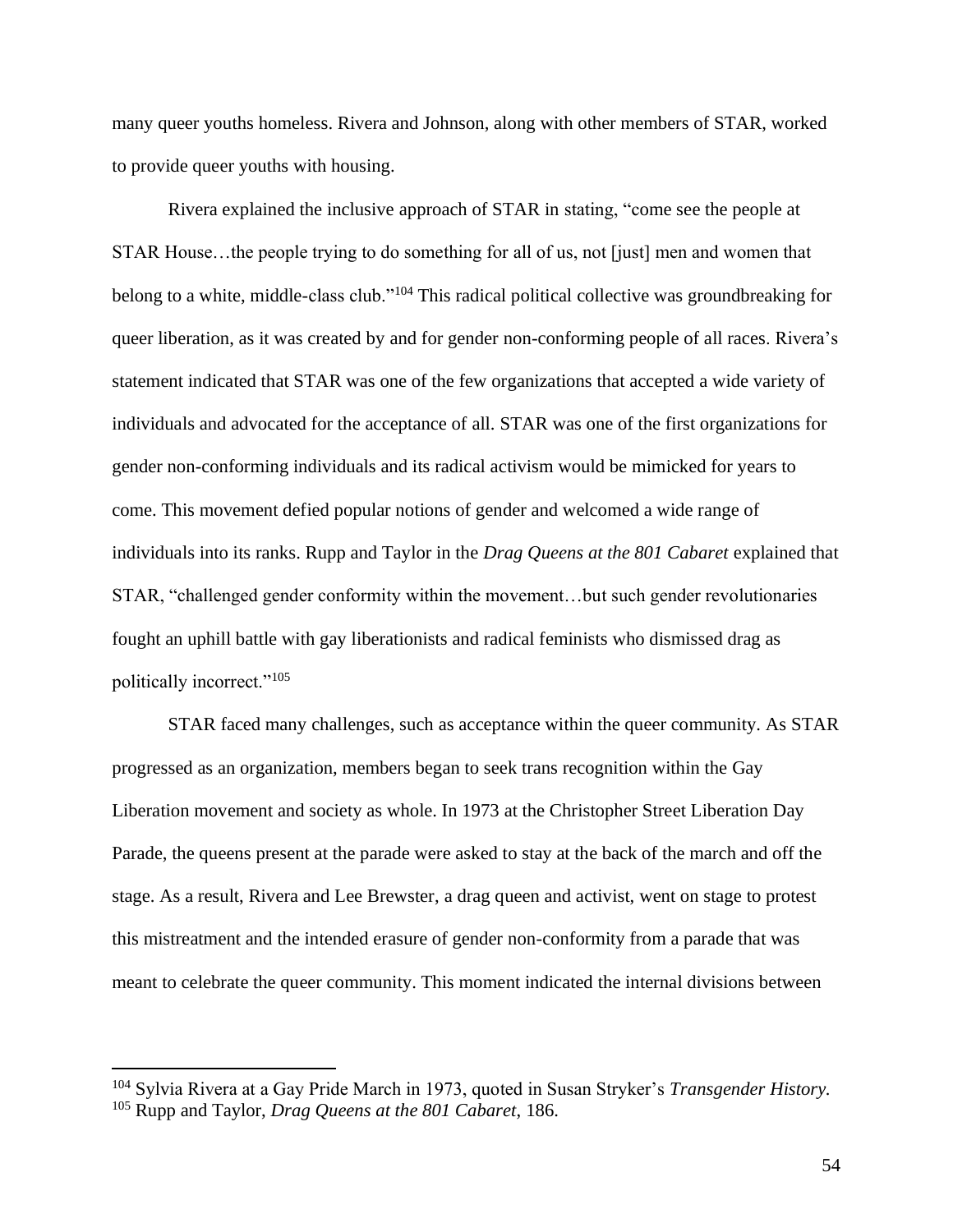queer people in queer communities and the erasure and transphobia that gender non-conforming people faced by their supposed allies. Rivera pinpoints this moment in 1973 as the end of STAR in saying:

"We died in 1973, the fourth anniversary of Stonewall. That's when we were told we were a threat and an embarrassment to women because lesbians felt offended by our attire, us wearing makeup. It came down to a brutal battle on the stage that year at Washington Square Park, between me and people I considered my comrades and friends."<sup>106</sup>

Despite the successes of STAR, the Gay Liberation movement failed to recognize and advocate for gender non-conforming people, and in some cases tried to erase them from the queer community. STAR, as well as its founders, left an incredible legacy of advocacy and trans community-building during the 1970s. STAR eventually reformed in 2001. STAR made a large impact on queer youth in New York City and even collaborated with a number of other groups that advocated for gender non-conformity. Other groups that advocated for gender nonconforming people also emerged out of Stonewall.

Drag queens Lee Brewster and Bunny Eisenhower founded the Queens' Liberation Front (QLF) in late 1969 as an organization for drag queens who felt estranged from the Gay Liberation Front. Members of the QLF often collaborated with STAR, as both groups were known for radical political organizing for gender non-conforming individuals. Members of the QLF participated in many marches, protests, and even lobbied in drag in New York City. The queens involved advocated for rights to congregate, to dress as they pleased, and were successful

<sup>106</sup> Sylvia Rivera, "Queens in Exile, the Forgotten Ones," In *GenderQueer: Voices Beyond the Sexual Binary*, eds. Joan Nestle, Clare Howell, and Riki Wilchins, (Los Angeles: Alyson Books, 2002), 82.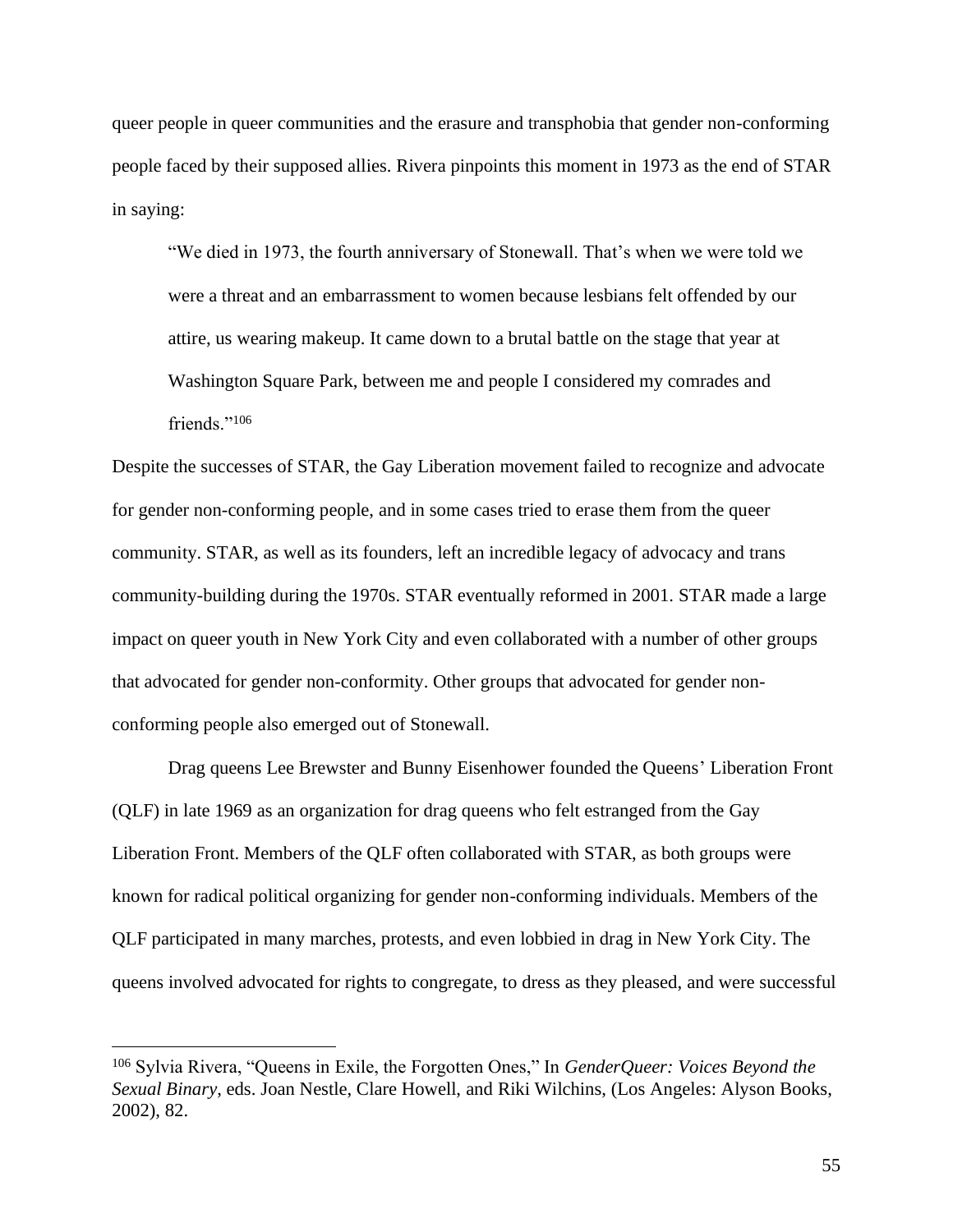in combatting certain laws against crossdressing. This organization was significant in itself as a safe space for drag queens and other gender non-conforming individuals. The founders, Brewster and Eisenhower, aimed to show gender non-conforming people that they were not alone and to foster a sense of connection and community. Despite the positive impacts the movement made, members faced alienation from the Gay Liberation movement. Stryker explained that "the QLF formed in part to resist the erasure of drag and trans visibility in the first Christopher Street Liberation Day march, which commemorated the Stonewall Riots."<sup>107</sup> Despite their essential role in the Stonewall Riots and the formation of a Gay Liberation movement, drag queens and trans people faced marginalization from the very movement they helped create.

One of the most significant contributions of the QLF outside of their political organization was the publication of *Drag Queens: A Magazine About the Transvestite* (later titled *DRAG*), which helped to connect drag queens with each other and report on stories that impacted the gender non-conforming community. The magazine touched on the stigma that queens faced from the queer community in saying:

"I see the enemy of all drag queens… the genuine gay, as those maze-yentas, the up-tight professional, epigone-homosexual, and their loot-organizations who make a point in all the media to say that they are not swish, faggoty mad screaming, drag queens."<sup>108</sup> Gay and lesbian activists often looked down on drag queens and gender non-conformity as embarrassing and did not want these individuals to be included in the Gay Liberation movement. Though they faced marginalization from their supposed allies, the fact that members of the QLF were able to create a community and safe place for gender non-conforming individuals was

<sup>107</sup> Stryker, *Transgender History: The Roots of Today's Revolution*, 111.

<sup>108</sup> Lee G. Brewster, Kay Gybbons, and Laura McAllister, eds. "Letters to the Editor." *Drag Queens: A Magazine about the Transvestite,* (Vol 1:1, 1971), 30.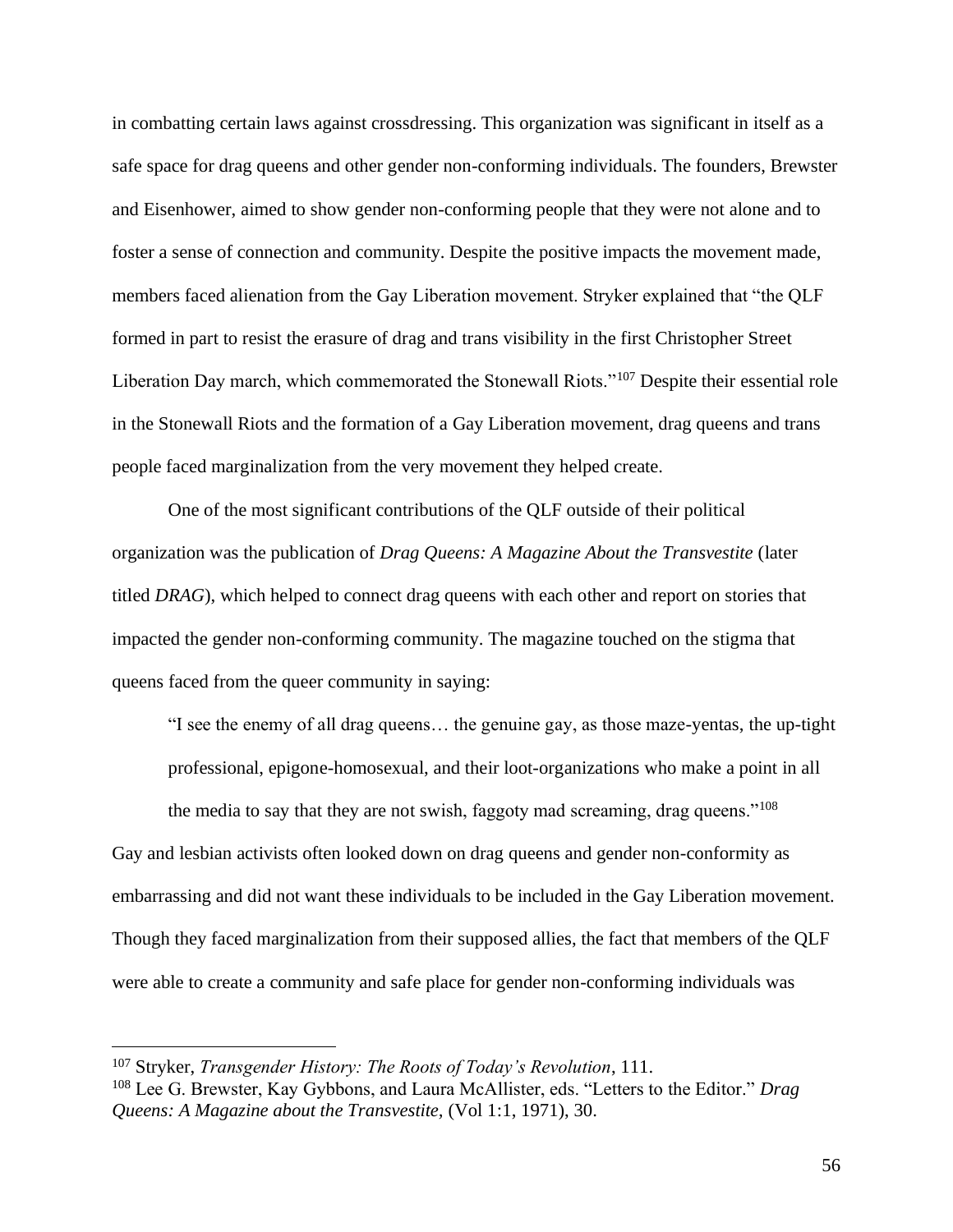incredibly meaningful in itself. Aside from their activism, the QLF also made a long-lasting contribution to the queer community through the publication of *DRAG* magazine.

*DRAG* magazine published its first issue in 1971 and claimed a readership of 3,500 by 1972.<sup>109</sup> Drag queens felt alienated from the gay community, and thus created a magazine to advocate for issues impacting gender non-conforming people. Lee Brewster, one of the founders of the QLF, was one of the editors of this magazine. Stryker explained that *DRAG* magazine "had the best coverage of transgender news and politics in the United States."<sup>110</sup> Each issue of the magazine contained editorials, news issues, opinion pieces, photographs, and classified ads for gender non-conforming people to find one another. This magazine was pivotal in connecting queer people with each other and providing the trans community with news from all over the country. Brewster used the magazine as a message of hope to gender non-conforming people and provided glimpses into the lives of trans people all over the United States. In an editorial, Brewster wrote:

"Each day, as I'm propagandizing the plight of the drag queen, I run into the attitude that drag or as the heterosexual transvestites call it, dressing, will never be legalized, here in the United States. Even the transvestite and drag queen, himself feels that way. What they don't realize is, that this was the exact attitude towards the legalization of homosexuality, 15 years ago." $111$ 

Brewster's editorial in 1971 provided gender non-conforming people with a hope of the decriminalization of crossdressing, but also highlighted the politicization and propagandizing of

<sup>109</sup> Meyerowitz, *How Sex Changed: A History of Transsexuality in the United States*, 235. <sup>110</sup> Stryker, *Transgender History: The Roots of Today's Revolution*, 111.

<sup>111</sup> Lee G. Brewster, Kay Gybbons, and Laura McAllister, eds. "Editorial" *Drag Queens: A Magazine about the Transvestite,* (Vol 1:1, 1971), 4.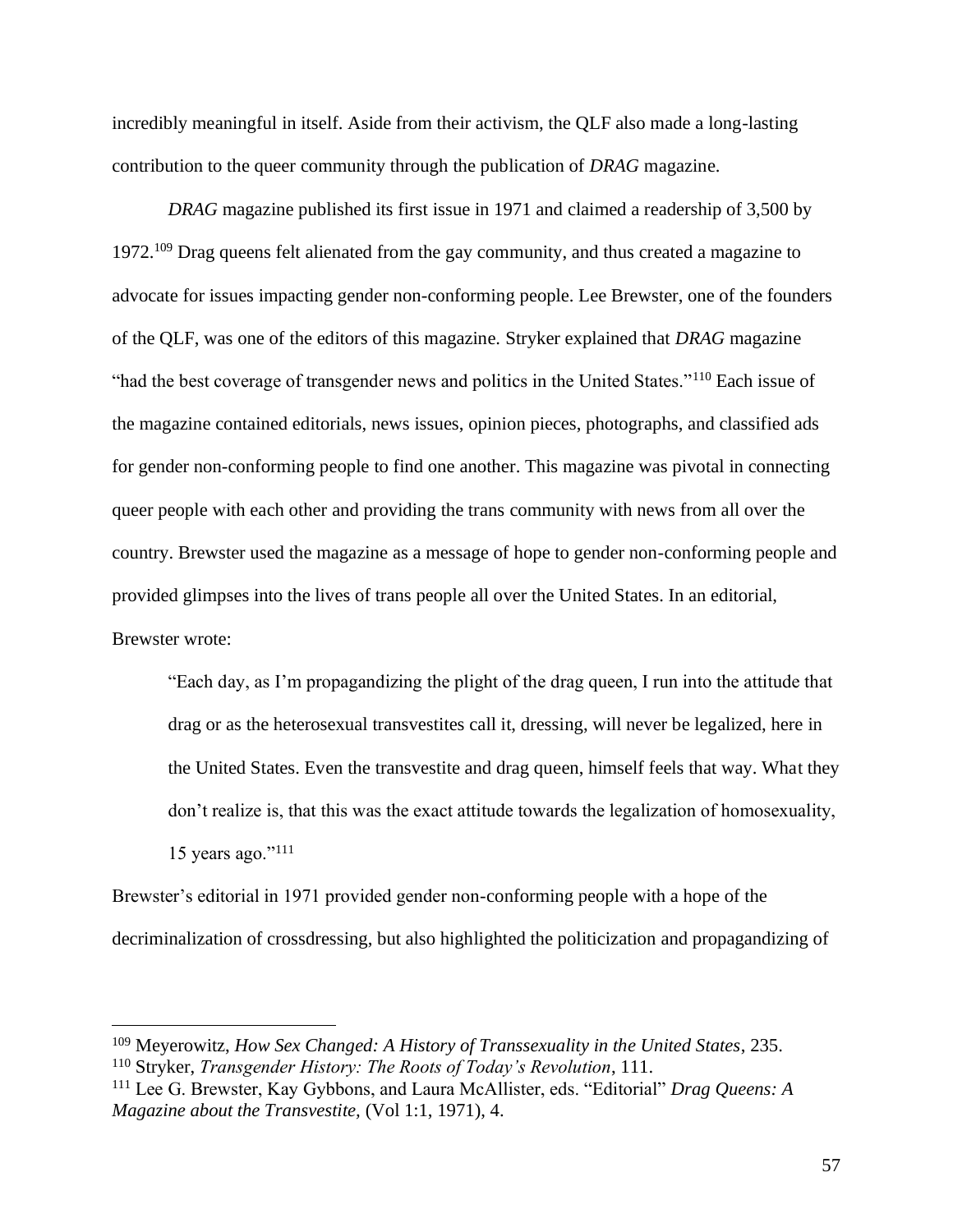drag that organizations like the QLF were working towards. Drag in itself became a political emblem in the 1970s, as drag queens and trans people faced discrimination on numerous levels. The act of crossdressing subjected gender non-conforming people to violence and marginalization, but figures like Rivera and Brewster used gender non-conformity as a form of protest. Drag was no longer simply a form of entertainment, but a protest in itself. In an editorial, Brewster wrote, "WE WANT OUR RIGHTS GIVEN TO US AS CITIZENS OF THESE UNITED STATES AND REFUSE TO BE MADE CRIMINALS ANY LONGER!"<sup>112</sup> The above quotation highlights the political radicalism of the QLF and the fact that gender nonconforming people were fed up with the discrimination and injustices they faced every day. The magazine helped mobilize gender non-conforming people towards a common political goal. Additionally, it was essential in providing hope and connection for the community.

*DRAG* itself included a wide range of opinions, even those contrary to the selfproclaimed goals of the QLF. In an opinion piece titled "Viewpoint: Drag Queen Vs. Transvestite," the writer stated:

"We feel that if the drag queen toned down this offensive personality, the homosexual, the straight transvestite, and the drag queen would be able to work together more effectively as they haven't been able to do in the past."<sup>113</sup>

This statement written by a self-identified transvestite defied many of the goals of the QLF, but emphasized the internalized stigma many people felt within the community. This writer aimed to separate drag queens and transvestites, but the two groups had much in common. Drag queens,

<sup>112</sup> Lee G. Brewster, Kay Gybbons, and Laura McAllister, eds. "Editorial" *Drag Queens: A Magazine about the Transvestite,* (Vol 1:1, 1971), 4.

<sup>&</sup>lt;sup>113</sup> Lee G. Brewster, Kay Gybbons, and Laura McAllister, eds. "Viewpoint: Drag Queen Vs. Transvestite" *Drag Queens: A Magazine about the Transvestite,* (Vol 1:1, 1971), 11.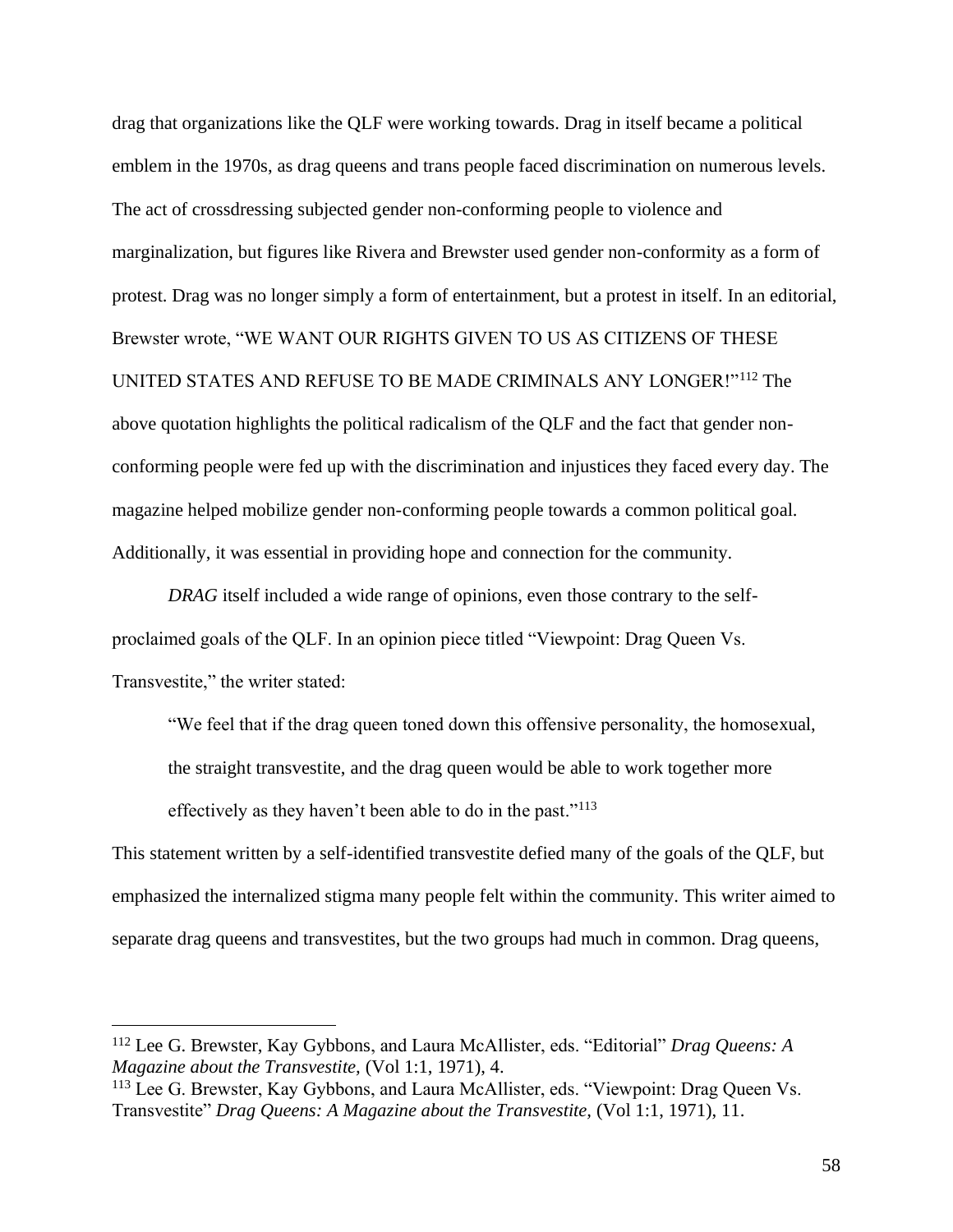transvestites, and transsexuals often collaborated in the 1970s, as each group was closely connected, with many individuals identifying with several of these labels at the same time. Though DRAG magazine was specifically made for drag queens, it also included transsexuals in many articles and columns. Meyerowitz explained that "DRAG published a number of columns on and by transsexuals who saw themselves as a part of the movement."<sup>114</sup> Additionally, the editors of the magazine did not alienate trans readers due to the close relationship between drag queens and the trans community. Trans people made up many of the classified ads in each issue of the magazine and several articles highlighted the important relationship between trans people, drag queens, and other forms of gender non-conformity. In a news article about a political demonstration, the editors emphasized this feeling of unity in gender non-conformity. They wrote, "the most satisfying thing about the demonstration was that a drag queen and a heterosexual T.V., for the first time marched under the same banner...both proclaimed their desire to be treated as full-fledged American citizens."<sup>115</sup> While gender non-conforming people faced marginalization and alienation from many involved with the Gay Liberation movement, organizations like the QLF and STAR made room for everyone and formed a distinct community. *DRAG* magazine helped to vocalize and disseminate important information for this community as well. The magazine highlighted a variety of opinions, which showed the complexities of the movement and allowed for greater trans visibility during the time.

Other organizations similar to STAR and the QLF formed all over the United States in the 1970s, such as Transvestite/Transsexual Action Foundation (TAO). The creation of organizations outside the GLF and the Gay Liberation movement allowed gender non-

<sup>114</sup> Meyerowitz, *How Sex Changed: A History of Transsexuality in the United States*, 236. <sup>115</sup> Lee G. Brewster,, Kay Gybbons, and Laura McAllister, eds. "Drag Queens Demonstrate," *Drag Queens: A Magazine about the Transvestite,* (Vol 1:1, 1971), 7.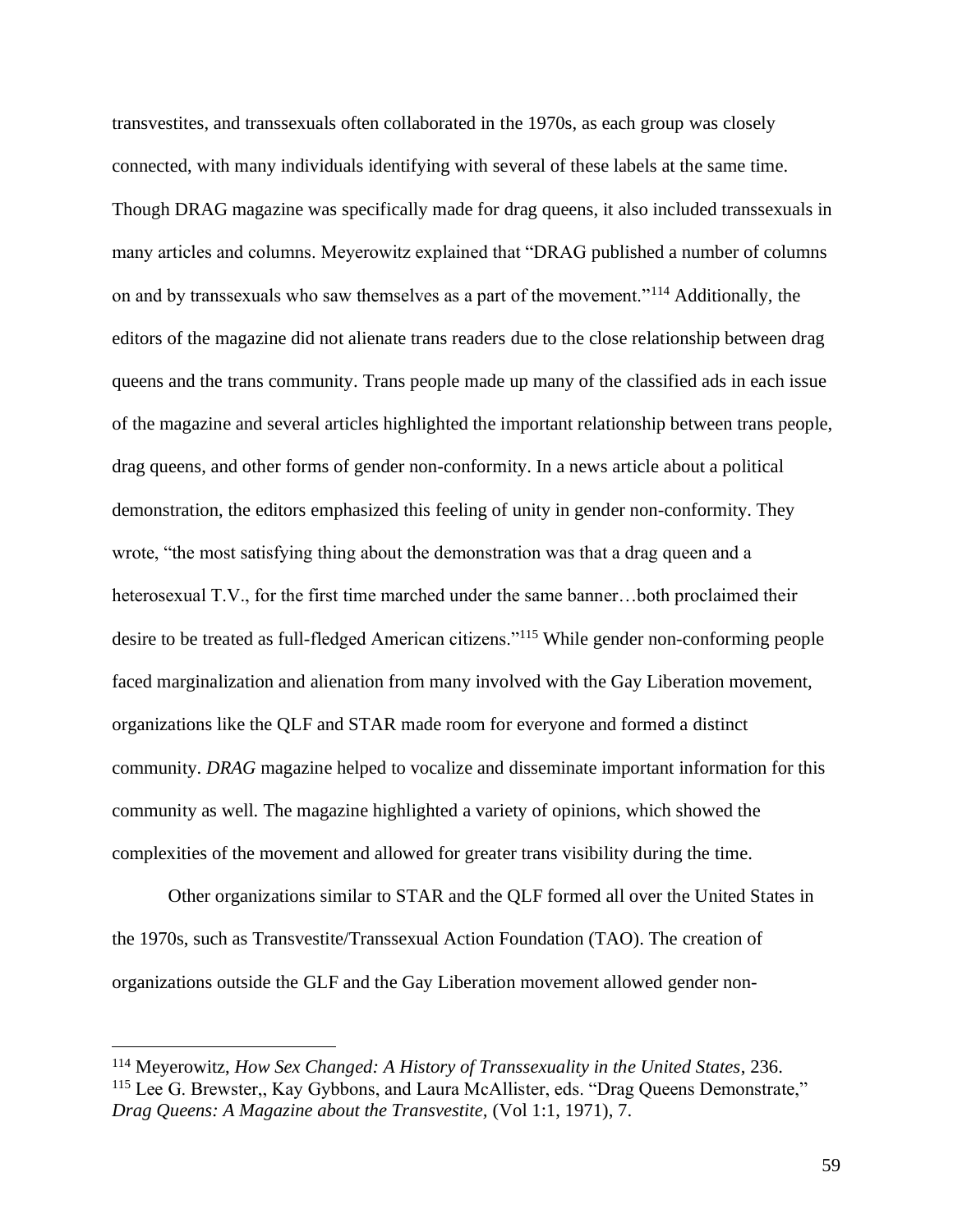conforming people to advocate for the issues most important to them. At the same time, this created greater divisions between queer people instead of creating one massive movement for political change. Meyerowitz explained that there was an attempt by activists to "unite transsexuals, drag queens, gay liberationists into a single more powerful movement."<sup>116</sup> Some queer activists believed that creating a single movement could allow for a greater impact and could force the heterosexual mainstream to take notice. The divisions within the Gay Liberation movement also allowed gender non-conforming people to create a distinct community and advocate for the most pressing issues that impacted them. Despite the stigma that drag queens and trans people faced from their gay counterparts, "they also stood out as a beacon of light for some MTFs."<sup>117</sup> The recognition of trans people and the formation of organizations for gender non-conformity gave many people hope during this time period, despite the alienation they faced from the Gay Liberation Movement. The increased visibility of trans and gender non-conforming people was evident through the creation of groups such as STAR and the QLF, but also extended into the heterosexual mainstream and pop culture.

# *Gender Non-conformity in the 1970's Media*

In the 1970s, gender non-conformity became popularized in the media and pop culture through several "glam rock" and disco artists. Some scholars attributed the radical change in pop culture from the 1960s and the 1970s to the impact of the counterculture. In the 1970s, gender non-conformity was highlighted in the media in several ways, both by heterosexual and homosexual figures. Stryker explained that the 1970s experienced "the sudden proliferation of gender styles that broke free from the more rigid codes still in place in the early 1960s."<sup>118</sup> More

<sup>116</sup> Meyerowitz, *How Sex Changed: A History of Transsexuality in the United States*, 235.

<sup>117</sup> Meyerowitz, *How Sex Changed: A History of Transsexuality in the United States*, 191.

<sup>118</sup> Stryker, *Transgender History: The Roots of Today's Revolution*, 115.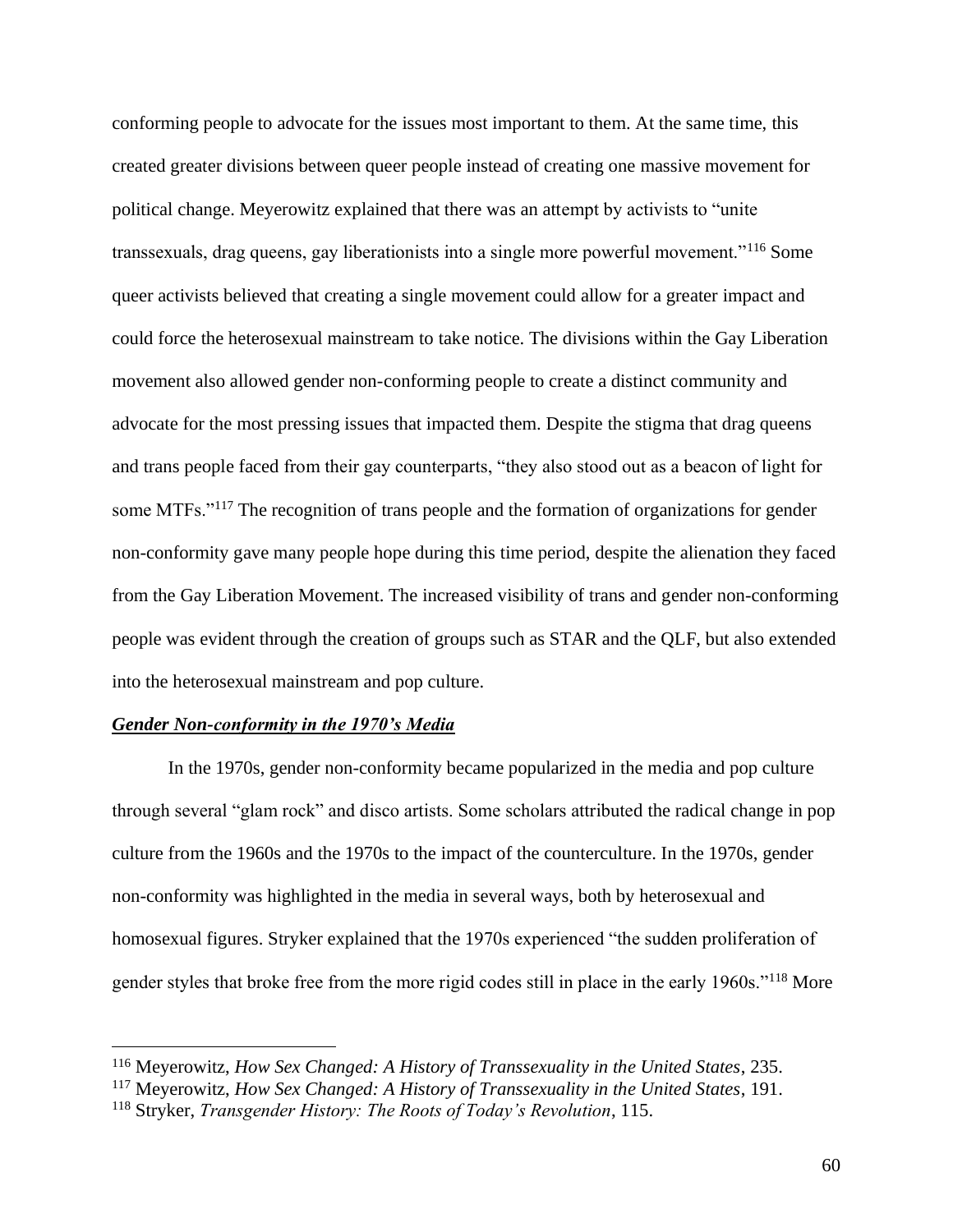than ever, rock stars began to don gender non-conforming clothing and advocate for deviation from the gender binary. "Glam rock" began to emerge in the late 1960s and 1970s and soon came to a mainstream audience.

The Cockettes, "a genderbending hippie theatrical group," began to perform drag musicals in late 1969.<sup>119</sup> The Cockettes were well known for performing in drag, but appealed mostly to the cultural fringe instead of mainstream media. The performances of the Cockettes were thought to have inspired "glam rock" and other gender bending performers such as David Bowie. Sylvester was also a well-known gender-bending disco performer in the 1970s who advocated for gender non-conformity and queer love. Additionally, the New York Dolls and Wayne County were known for their gender transgressive performances. Wayne County experimented with many different gender presentations throughout his career. Laurence Senelick described Wayne County's gender non-conformity in his performances in stating:

"In the days of glitter drag and the Theatre of the Ridiculous, he would go out in full makeup and painted nails, sometimes wearing a beard and women's clothes, sometimes, Garbo-like, in a man's suit and hat: the aim was to bewilder and disorient the observer. By the early 1970s, at 82 Club, he moved to total drag with an oversized blond wig, a blond fall, and gold lame bathing suit."<sup>120</sup>

The gender bending styles of Wayne County and others on the cultural fringe inspired the "glam rock" movement, which was then transformed to appeal to a mainstream audience. Stryker explained that the styles of the above artists "inspired the better known gender bending styles of

<sup>119</sup> Meyerowitz, *How Sex Changed: A History of Transsexuality in the United States*, 233. <sup>120</sup> Laurence Senelick, *The Changing Room: Sex, Drag, and Theatre*, (London: Routledge, 2000), 394.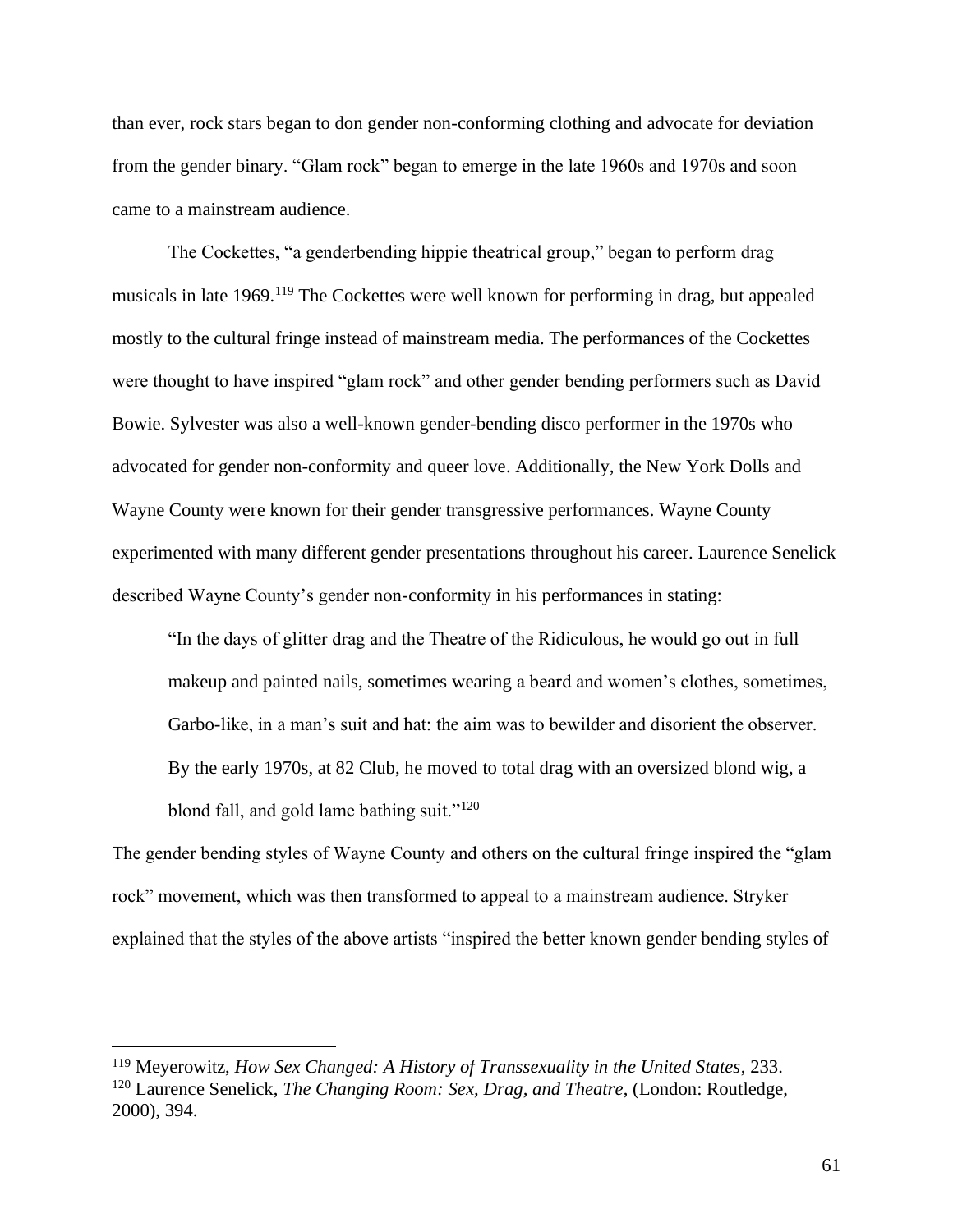glam rocker David Bowie and the filmmaker John Waters's cult movie star Divine."<sup>121</sup> Bowie's outfits for performances were often gender bending, and he thus brought gender non-conformity to a mainstream audience. The band The Kinks also brought discussions of drag and transsexuality to the heterosexual public with their song "Lola" in 1970s. The song described a man falling in love with a drag queen named Lola and included gender binary defying lyrics like "girls will be boys and boys will be girls."<sup>122</sup> Gender non-conformity was presented to the heterosexual mainstream via pop culture in the 1970s, thus increasing the public awareness of gender non-conformity. At the same time, many people still knew little about this community despite being more aware of deviations from the traditional gender binary.

During the 1970s, gender non-conformity was presented in the media in numerous ways and many people noticed changing attitudes towards the queer community at this time. Gender non-conforming people were also impacted by the increasing media attention and visibility of this community. Since the fascination about Christine Jorgenson by the press in 1952, there had been countless media stories about trans people and their lives. This public fascination persisted into the 1970s, with more and more people learning about the trans experience. Journalist Betty Liddick explained that "there [was] an awesome curiosity about transsexuals."<sup>123</sup> Heterosexual audiences learned how to discuss trans lives with Jorgenson in 1952, which led to this immense fascination and the focus on the medicalization of trans people. In 1976, Marie Helen Hargrieves described coming out as a trans woman in her job at a City Hall and stated:

<sup>121</sup> Stryker, *Transgender History: The Roots of Today's Revolution*, 115.

<sup>122</sup> The Kinks. "Lola." Recorded in 1970, RCA Records.

<sup>123</sup> Betty Liddick, "Transsexuals: Fitting Physique to Psyche," *Los Angeles Times (1923- 1995),* Sep 30, 1976.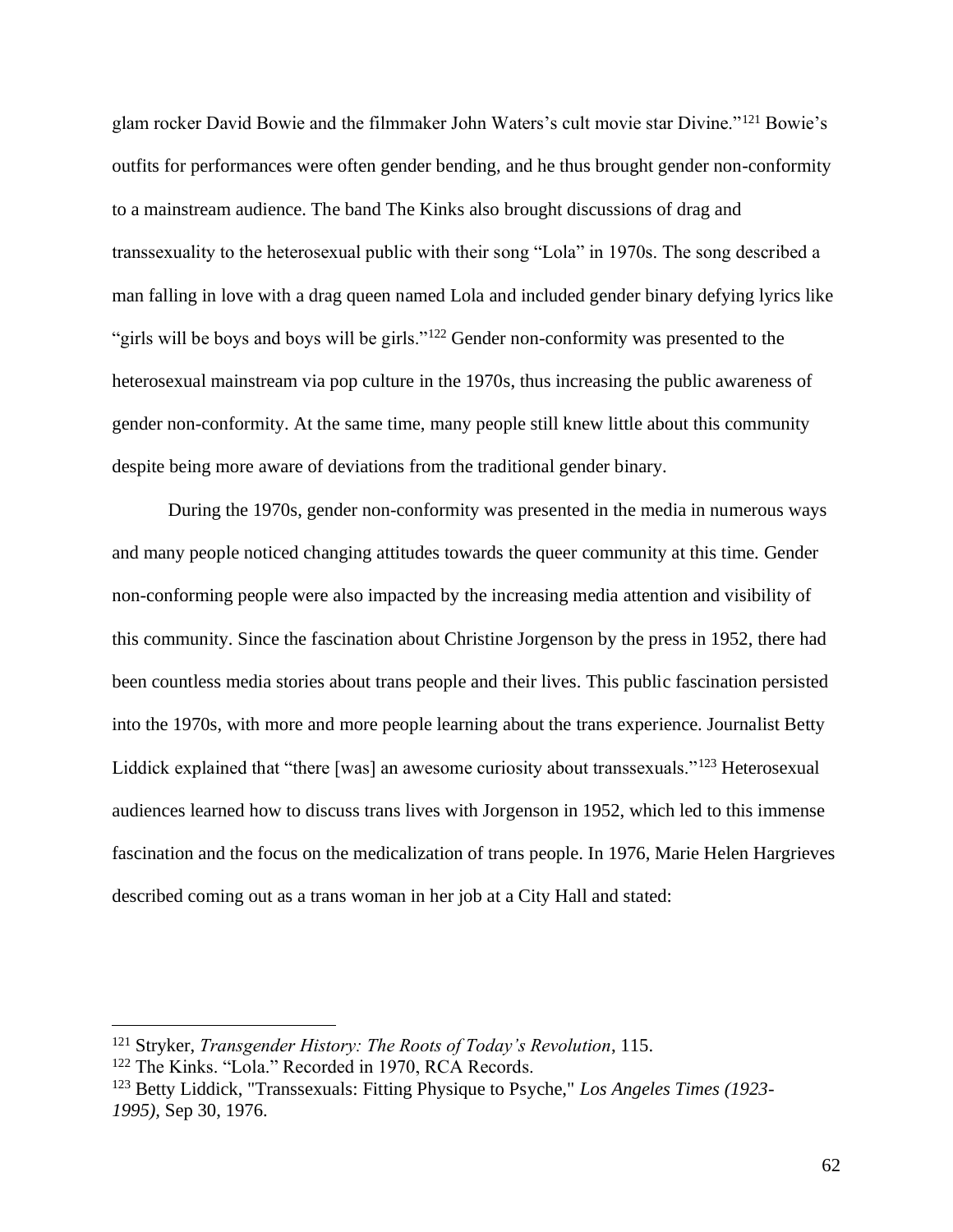"I became an instant celebrity and liked it at first, but later felt like a freak in a show, and I quit the job not because of the pressures they put on me, but simply because I wanted to find an environment where everyone did not know about me. I wanted to be accepted as a woman first, not a transsexual."<sup>124</sup>

Though the increased visibility of trans people and gender non-conformity in the media had many positive impacts, individuals like Hargrieves disliked the intense fascination and scrutiny they faced. Hargrieves simply wanted to blend in, but instead was given extra attention in her workplace that made her uncomfortable. She was evidently lucky to be an out trans woman in her career, but the public fascination with trans people taught the heterosexual mainstream that trans people are fundamentally different than cis people, even though Hargrieves wished to blend in.

In a letter to the *Chicago Tribune*, one reader explained that they just wanted to be seen as normal instead of deviant from the mainstream. the reader stated:

"There are many more transvestites than most people realize. We are not homosexuals, child molesters, or perverts. We are friends, neighbors, relatives, responsible members of the community. We aren't interested in recruiting others to transvestism. We want only acceptance and understanding from those we love, and the freedom to indulge in our favorite pastime in the privacy of our homes without fear of embarrassment."<sup>125</sup> Much like Hargrieves dilemma, the above reader just wanted to be accepted by the mainstream

and treated as any other person.

<sup>124</sup> Marie Helen Hargrieves, "Freaking Out City Hall," *The Transvestite Magazine,* (No. 43, 1976), 29.

<sup>&</sup>lt;sup>125</sup> Abigail Van Buren, "Tempo Dialog: Dear Abby to Transvestite, the Good Life is Wearing." *Chicago Tribune,* May 31, 1979.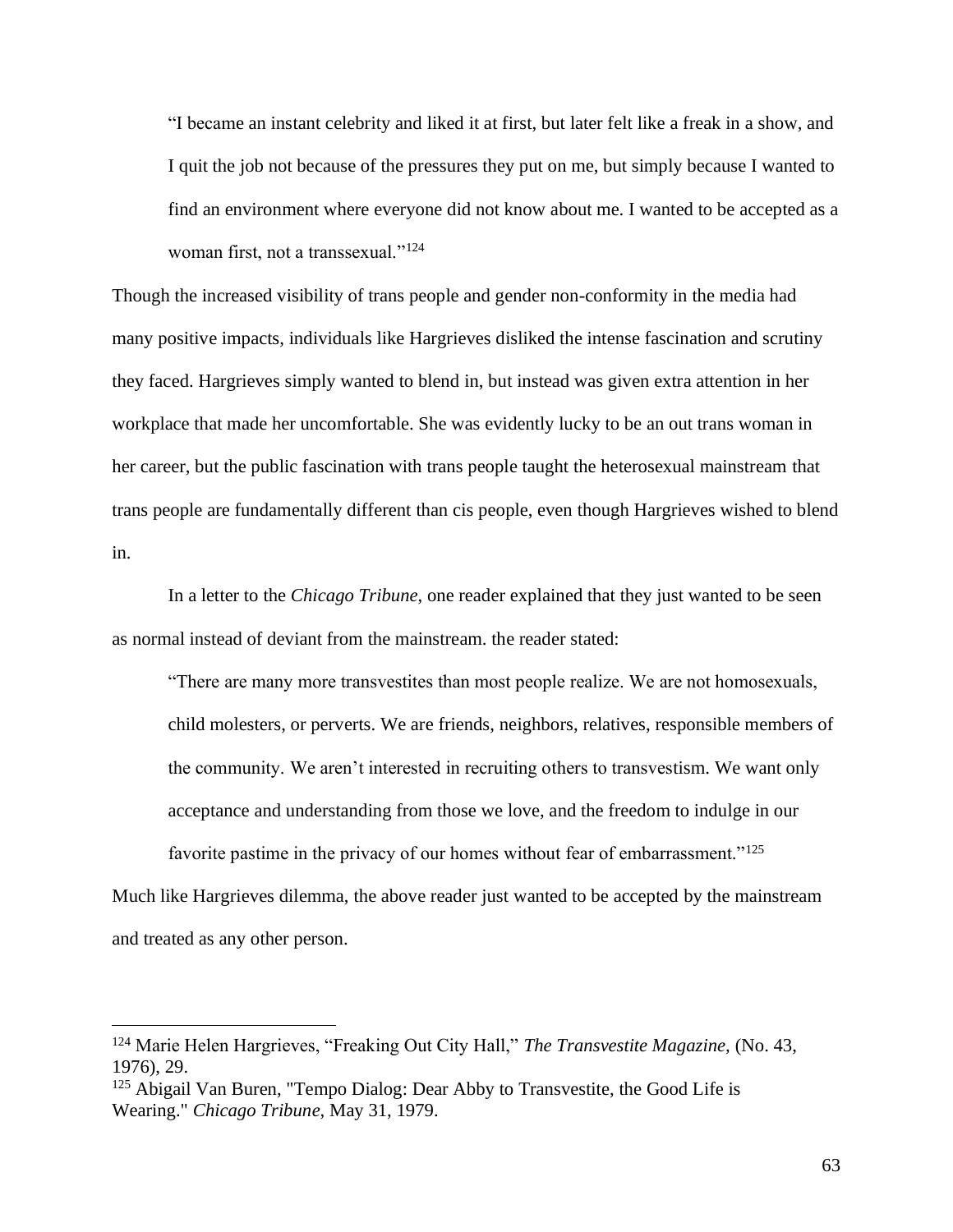The visibility that gender non-conformity was given in the 1970s had many positive impacts, especially in inspiring queer youth. These representations showed young queer people that they were not alone and that they could come out and thrive. In a letter to the editor of *The Transvestite Magazine* in 1976, one reader stated, "for years I had to make do with odds and ends I would scrounge until I found a copy of 'Drag' I could hardly restrain myself; I wanted to rush right over to meet Miss Brewster."<sup>126</sup> The reader explained how important drag magazine was for them to discover their identity and feel a sense of camaraderie with other gender nonconforming individuals. The increased media representations and resources for trans and gender non-conforming people in the 1970s made a large impact on queer youth. While there was increased media representation in the 1970s, movements for public acceptance of gender nonconformity hit several roadblocks.

Additionally, gender non-conformity was present in television in the 1970s. One example of this occurred in a 1975 episode of the hit sit-com *All in the Family.* This television series depicted the stories of the working-class Bunker family in the 1970s. In a 1975 episode of the show called "Archie the Hero," the character Archie saved a woman named Beverly while driving his cab. Beverly then came to the family home to thank Archie. While speaking to the character Edith, Beverly revealed that she identified as a woman, and even took off her wig to prove her point. Beverly told Edith, "I'm afraid you don't understand, Mrs. Bunker. I'm a transvestite."<sup>127</sup> The episode contained many off-color jokes about trans women and even included homophobic remarks.

<sup>126</sup> 'Cathy' Charles Slavik, "Letters to Cathy," *The Transvestite Magazine,* (No. 43, 1976), 4. <sup>127</sup> *All in the Family,* "Archie the Hero." S6, E4. Directed by Paul Bogart. Written by Norman Lear, Lou Derman, Bill Davenport, and Johnny Speight. CBS, September 29, 1975.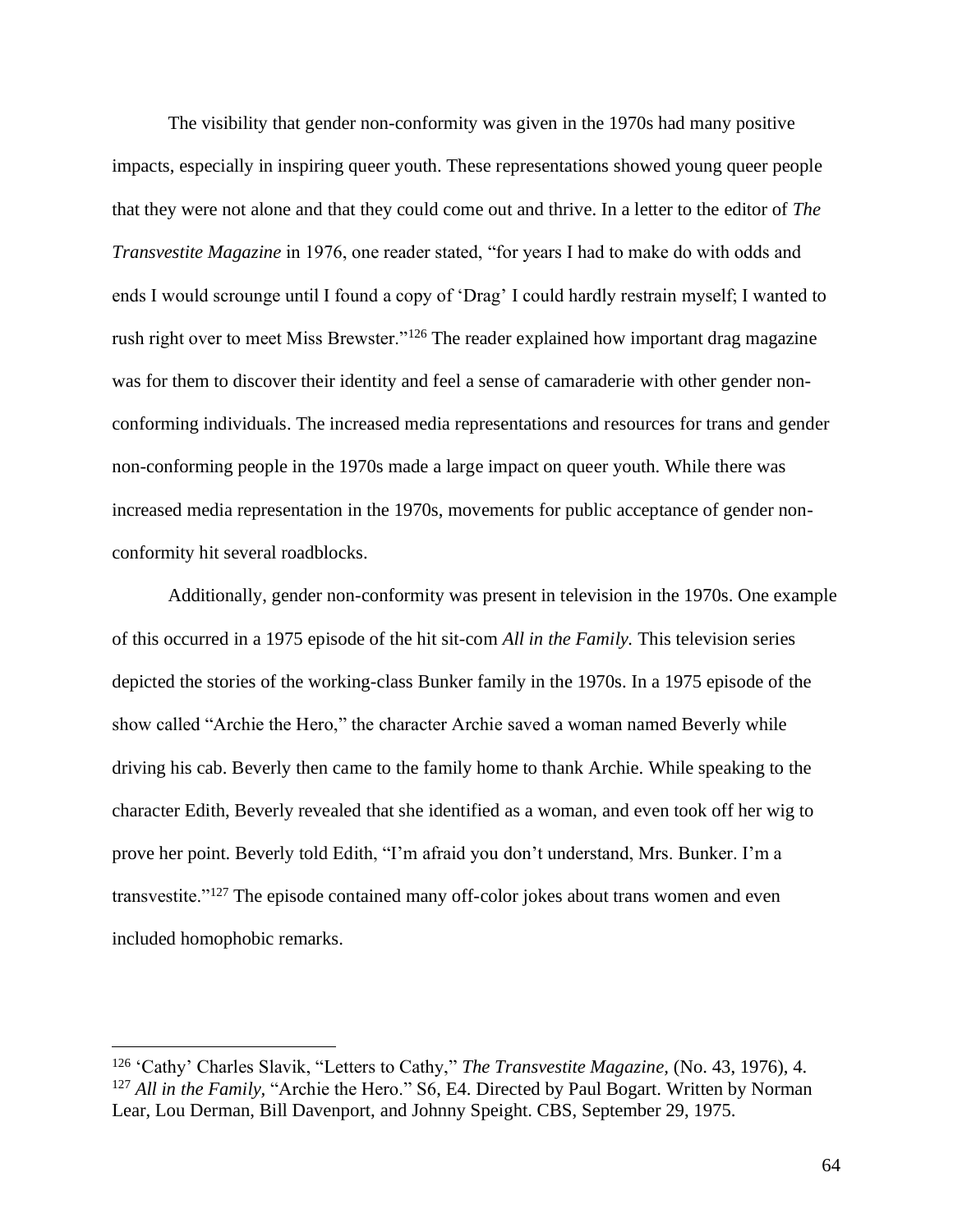For the heterosexual audience watching, the character of Beverly was likely one of the first examples of gender non-conformity they saw on mainstream television. For this very reason, Beverly's character in *All in the Family* provided a significant example of representation and trans visibility during the 1970s. It is also important to note that the transphobic and homophobic remarks made about Beverly in the show also impacted heterosexual audiences and how they would treat the trans community as a result. The off-color jokes about the validity of trans identities, as well as the focus on a trans character's anatomy, taught heterosexual audiences that it was okay to ask these invasive questions to actual gender non-conforming people. The example from *All in the Family* showed that television informed popular perceptions of gender non-conformity and was one of the few ways for a heterosexual audience to learn about gender variance during this time. Gender non-conformity was present in television in many instances in the 1970s and the example from *All in the Family* showed that not all media representations were positive, but they did provide a certain degree of visibility for the gender non-conforming community.

During the 1970s, gender non-conforming individuals received unprecedented amounts of recognition, but faced challenges in several areas of society. Gender non-conforming individuals struggles to receive political recognition and struggles against the blatant discrimination in society. During this time period, gender non-conforming people still faced violence and discrimination at every turn. *DRAG* magazine explained this fear in saying, "first there is the natural fear of being arrested, but beyond that is a fear of being ridiculed by unsympathetic citizens and subjected to their verbal and perhaps physical assaults."<sup>128</sup> Gender

<sup>&</sup>lt;sup>128</sup> Lee G. Brewster, Kay Gybbons, and Laura McAllister, eds. "Viewpoint: Drag Queen Vs. Transvestite." *Drag Queens: A Magazine about the Transvestite,* (Vol 1:1, 1971), 12.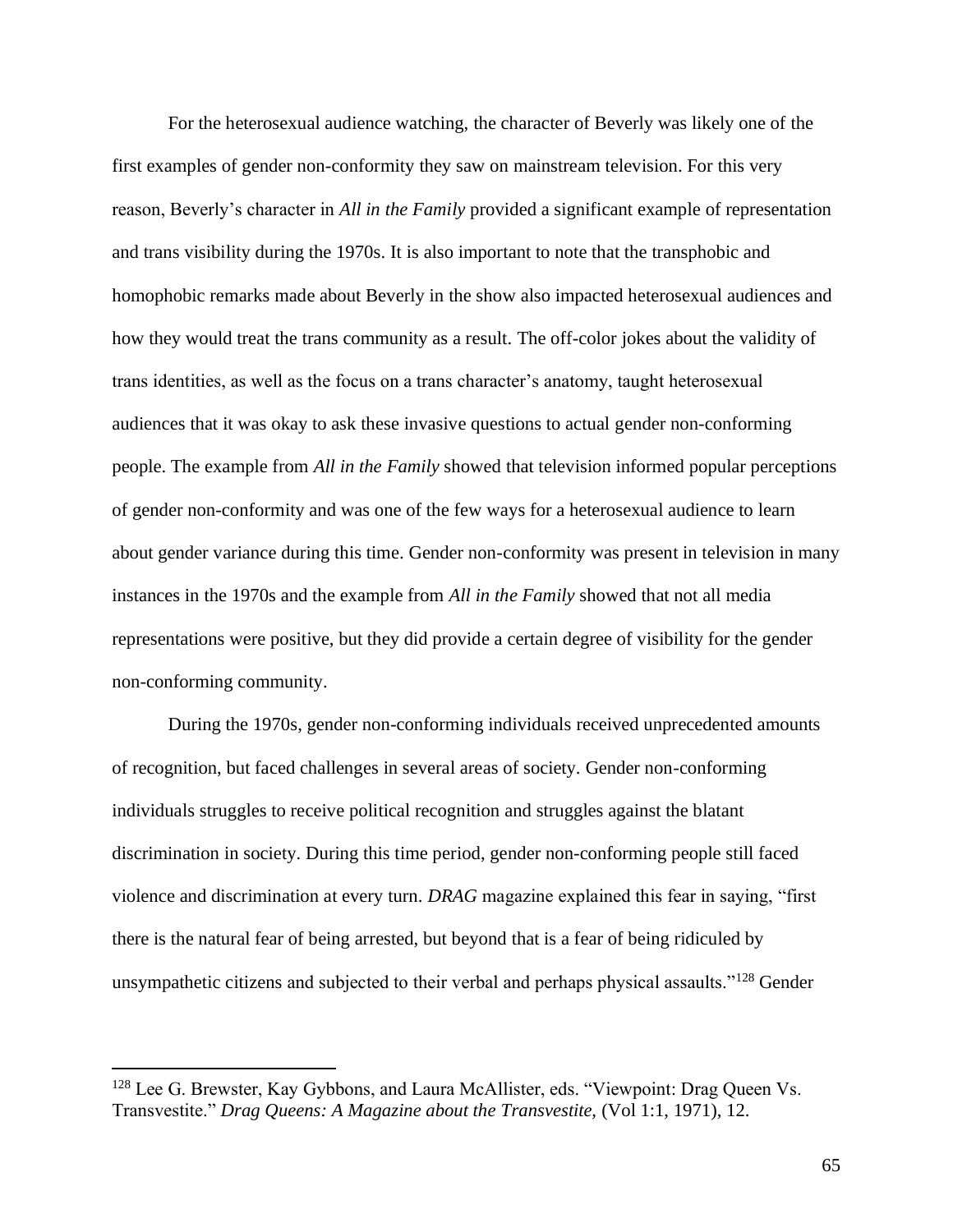non-conforming people faced both arrest and violence, but also faced cruelty and discrimination from people on the street.

Trans people and drag queens defied the gender binary in numerous ways, but even with the increase of gender non-conformity in pop culture, the community still faced marginalization and daily abuse. A self-identified transsexual said in an anonymous interview with journalist Betty Liddick, "I'm happier than I was before [my transition], but I won't really be happy until social pressures stop, until people start to realize transsexuals are human beings."<sup>129</sup> The amount of media representation of drag and gender non-conformity increased in the 1970s, but this visibility did not extend to all gender non-conforming people who still faced marginalization and discrimination. Many members of this community wanted recognition and equality within society. This visibility in the 1970s impacted queer communities in positive ways, but gender non-conforming people still fought for acceptance and tolerance from mainstream society and the queer community itself.

#### *1969-1981 Conclusion*

The Stonewall Riot on June 28, 1969 welcomed in a new period of Gay Liberation and queer community-building that came to characterize queer life in the 1970s. The Stonewall Riot brought tensions to light, as queer people began to fight back against the police brutality and blatant discrimination they faced throughout the twentieth century. The events of 1969 inspired queer political activism to reach new and radical heights with the formation of the Gay Liberation Front. Though this movement marked a new era of gay militancy, many gay activists in this movement proved to be exclusive and even transphobic. Trans and gender non-

<sup>129</sup> Betty Liddick, "Transsexuals: Fitting Physique to Psyche," *Los Angeles Times (1923- 1995),* Sep 30, 1976.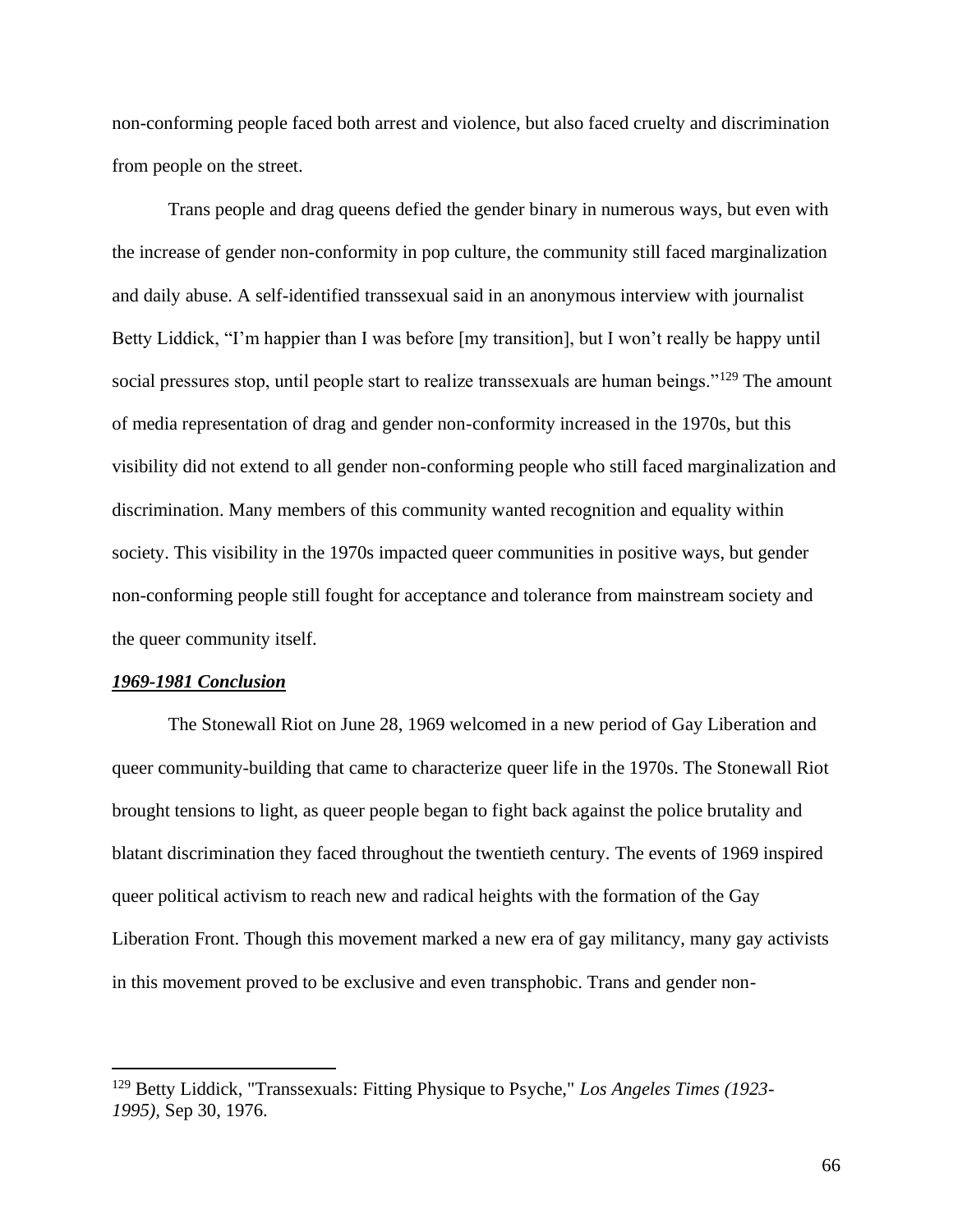conforming people were quickly pushed out of the movement despite the significant role they played in the creation of the Gay Liberation movement. Sushi, a drag queen interviewed in *Drag Queens at the 801 Cabaret,* stated, "it was my people who got the movement started… so don't forget about drag queens."<sup>130</sup> Drag queens and trans people were alienated from the movement they helped create, but continued to be activists and build communities.

The creation of STAR and the QLF highlighted the resilience of gender non-conforming people and the move to politicize drag. Verta Taylor and Leila Rupp emphasized this politicization of drag in stating:

"That, of course, is what the drag queens hope: that they help to make the world a better place. Drag has a long history within gay life and the gay movement, and despite criticisms that it demeans women or embarrasses men or reveals the seamy side of gay life or undermines the notion that 'we're just like you,' drag has the potential to serve as an effective political strategy."<sup>131</sup>

Drag and other forms of gender non-conformity pushed boundaries and defied the gender binary, thus garnering criticism from heterosexual and queer communities. While Gay Liberation and the subsequent gender non-conforming organizations participated in activism in the 1970s, gender bending was popularized in the media through disco and glam rock. Despite this increased visibility, queer communities still faced stigma and discrimination. Gender nonconforming people faced homelessness, violence, and cruelty at every turn while activists advocated for equality. The period from 1969 to 1981 was characterized by the radical politicization and propagandizing of gender non-conformity and the formation of queer

<sup>130</sup> Rupp and Taylor, *Drag Queens at the 801 Cabaret*, 143.

<sup>131</sup> Rupp and Taylor, *Drag Queens at the 801 Cabaret*, 207.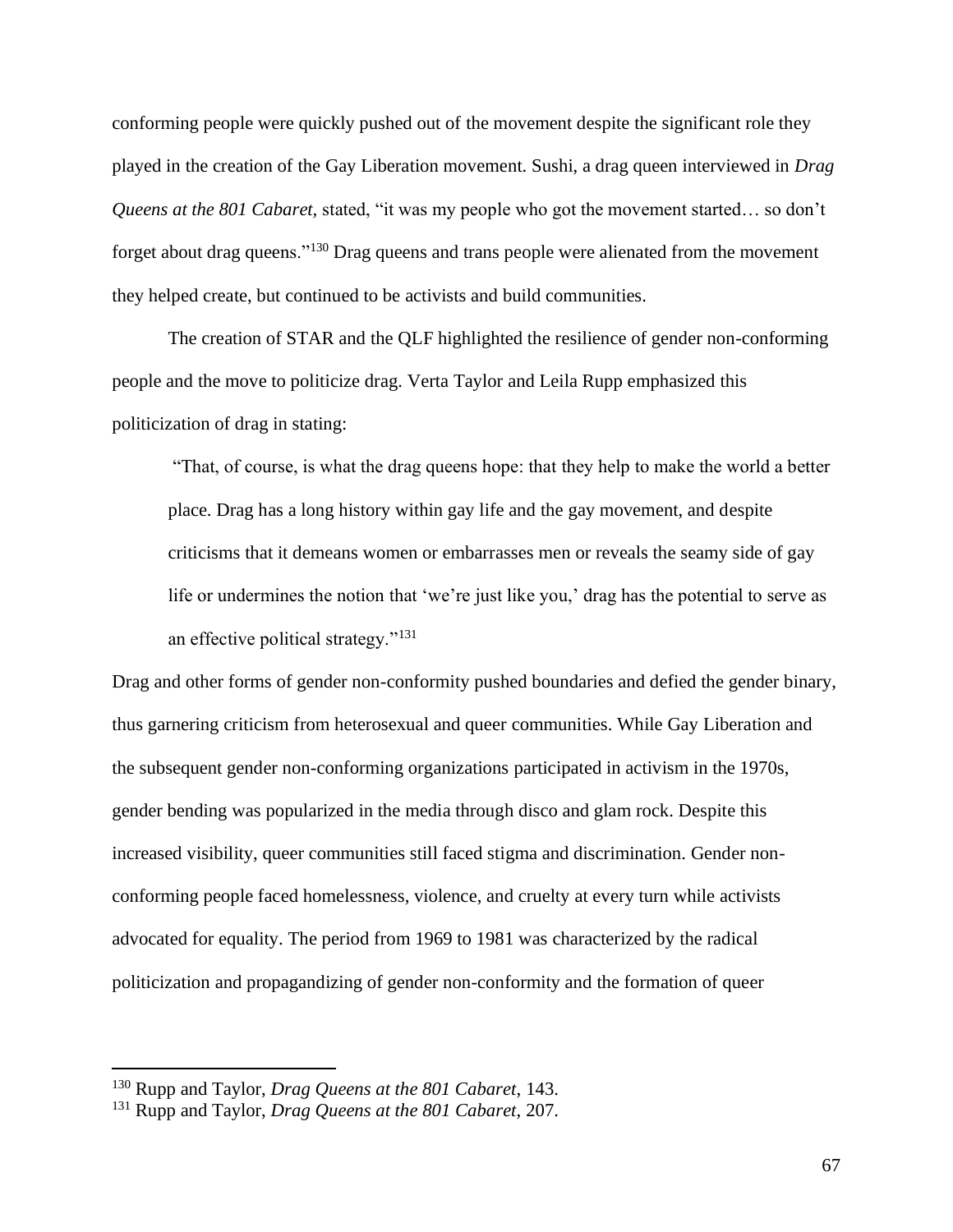liberation. Gender non-conformity was explicitly political prior to the 1970s, but the period between 1969 to 1981 represented a more radical approach to activism and gender nonconformity. July 3, 1981 represented a turning point in terms of queer and gender nonconforming activism. On this date, the *New York Times* published an article about the first few cases of what would be known as HIV/ AIDS in New York City. As the HIV/AIDS epidemic devastated queer communities in the 1980s and 1990s, Gay Liberation turned towards AIDS advocacy, as the United States government failed to support the queer community during this epidemic.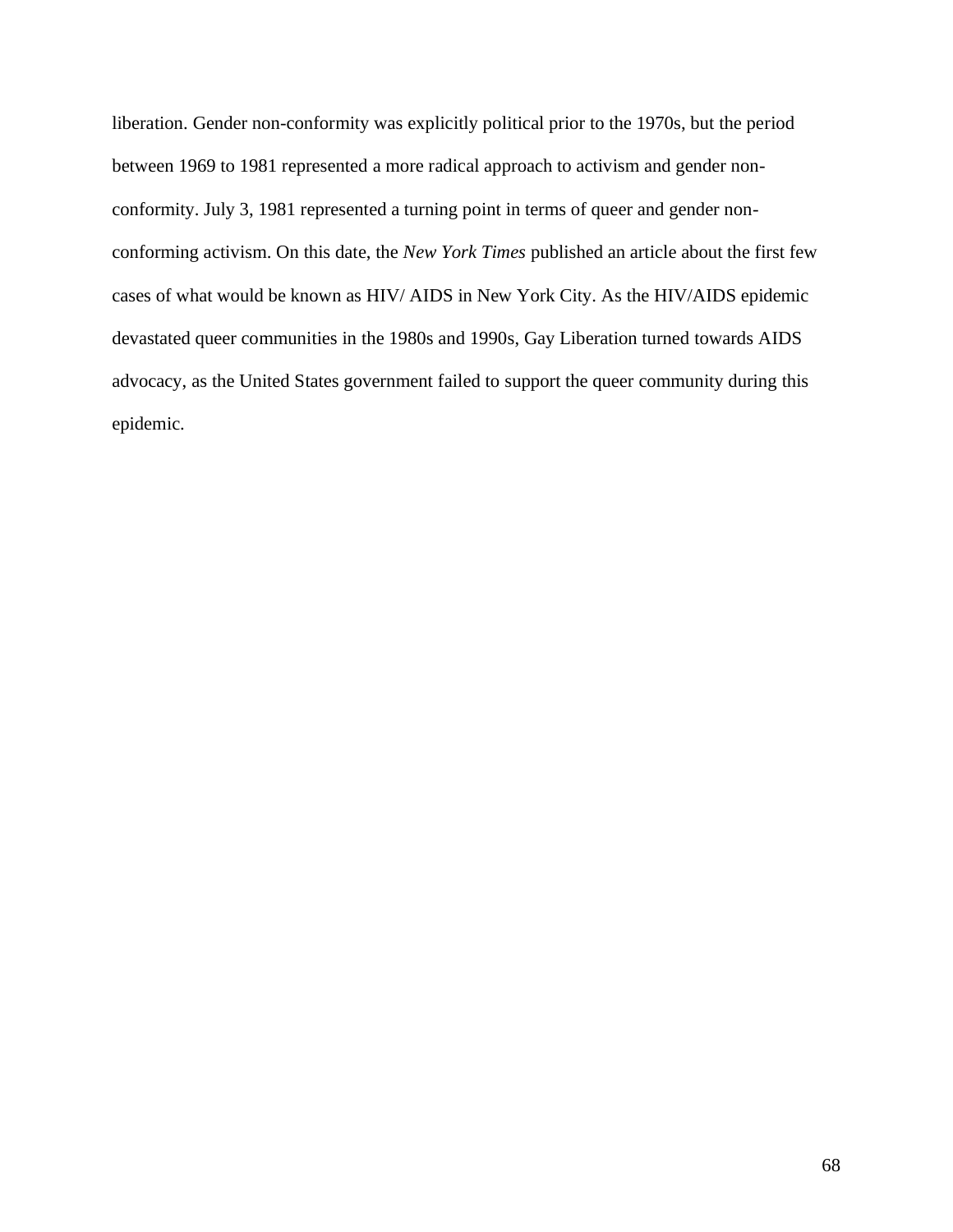## *Chapter 3: July 3, 1981- 1990*

July 3, 1981 ushered in a new era of drag and gender non-conformity in the United States. The 1980s were defined by a new politicization of drag and the turn towards political activism, including drag as social commentary. In 1981, the HIV/AIDS epidemic started and began to devastate queer communities all over the United States. Drag queens became increasingly involved in political activism and fundraising in order to advocate for their marginalized community. The new politicization of drag echoed AIDS activism and also commented upon new conceptions of gender during this time. There was increased political conservatism in the 1980s as well, but new forms of radical and gender bending drag became prevalent as well. While feminist critiques condemned drag as anti-feminist, new works in the field of gender theory evaluated the relationship between drag and gender performativity. Drag and gender non-conformity were increasingly acknowledged by popular culture, specifically through television. This resulted in both public fascination with gender non-conformity and increased representation for the queer community, even though these representations were not always flattering. The period from 1981 to 1990 saw a new form of politicization of drag, more scholarship against and in support of gender non-conformity, and increased media representation of gender non-conformity. Drag, trans lives, and gender non-conformity were increasingly acknowledged by the heterosexual mainstream during this time period, but the 1980s began with tragedy within queer communities.

### *"Rare Cancer Seen in 41 Homosexuals"*

On July 3, 1981, the *New York Times* published an article titled "Rare Cancer Seen in 41 Homosexuals." The article explained that a rare form of cancer, originally called Kaposi's Sarcoma, was seen in 41 homosexual men in New York and California, eight of whom died less

69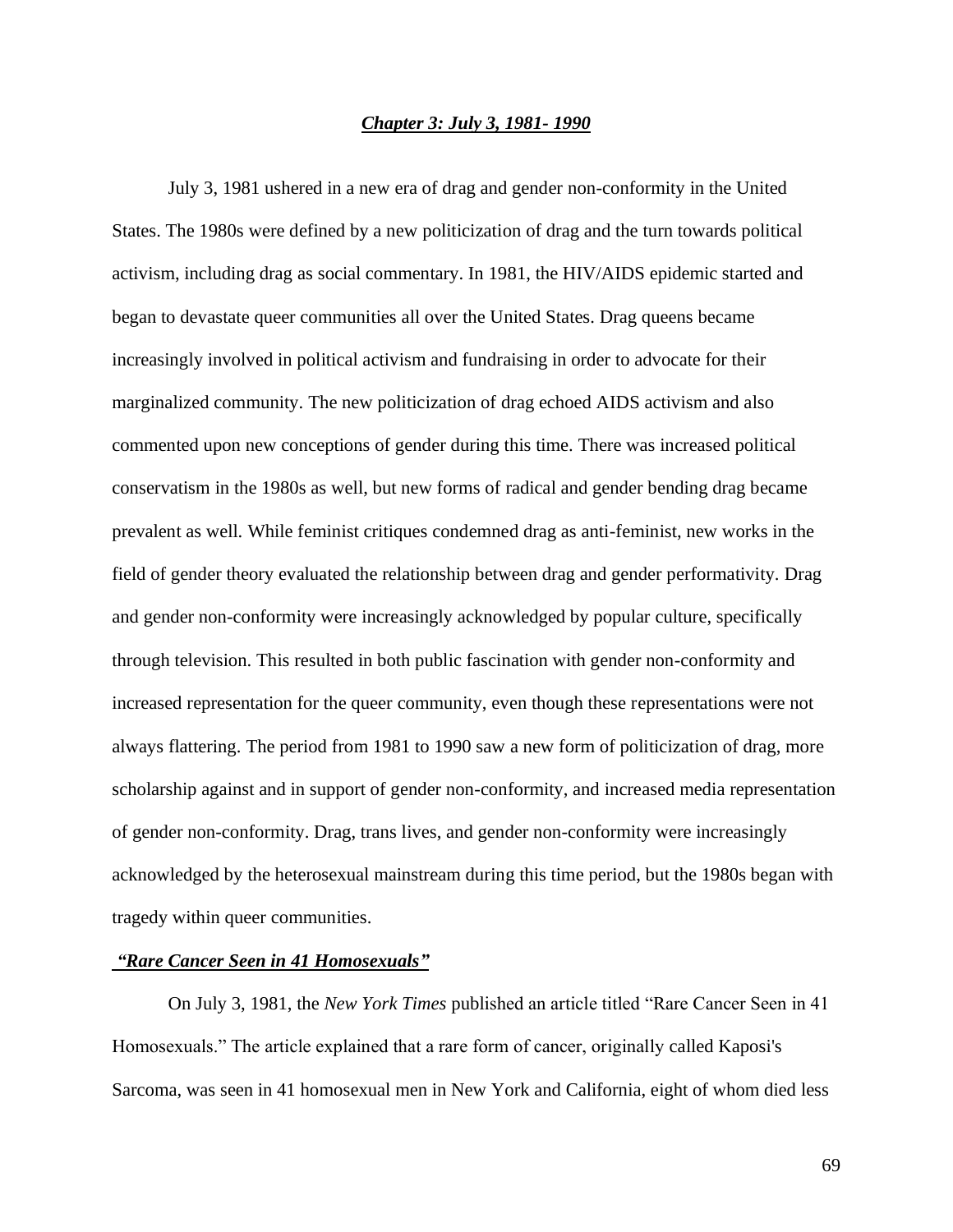than 24 months after the diagnosis was made.<sup>132</sup> Dr. Alvin E. Friedman-Kien of New York University Medical Center described the disease as "rather devastating" in a letter to other physicians.<sup>133</sup> This rare cancer was seen in both older and younger homosexual men, ranging from 26 to 51 years old. Dr. James Curran said, "the best evidence against contagion is that no cases have been reported to date outside the homosexual community or in women."<sup>134</sup> Nonhomosexuals had no obvious danger of contagion as a result. Kaposi's Sarcoma as described above would eventually be known as HIV/AIDS and would have a devastating impact on queer communities throughout the United States. The article "Rare Cancer Seen in 41 Homosexuals" was one of the first articles about the HIV/AIDS epidemic in the United States. Public health officials and physicians evidently knew very little about this disease in the early 1980s, but knew that it would most severely impact homosexual men.

HIV/AIDS devastated queer communities at a disproportionate level when compared to the heterosexual population. In the early parts of the epidemic, homosexual men and gender nonconforming people knew very little about the disease, but many people grew ill and died as a result. Public health officials and physicians also knew very little about how the disease spread or how to treat patients. In the first few years of the AIDS epidemic in the early 1980s, queer people begged the government to help as entire queer communities were dying. The early years of the AIDS epidemic were terrifying for queer communities because they had no idea how the disease spread and received very little help or acknowledgement from the government or health officials. Queer people simply had to watch as their entire communities were devastated. After physicians began to understand how HIV/AIDS spread, queer people were made out to be

<sup>132</sup> Lawrence K. Altman, "Rare Cancer Seen in 41 Homosexuals," *New York Times,* July 3, 1981.

<sup>133</sup> Altman, "Rare Cancer Seen in 41 Homosexuals," *New York Times,* July 3, 1981.

<sup>134</sup> Altman, "Rare Cancer Seen in 41 Homosexuals," *New York Times,* July 3, 1981.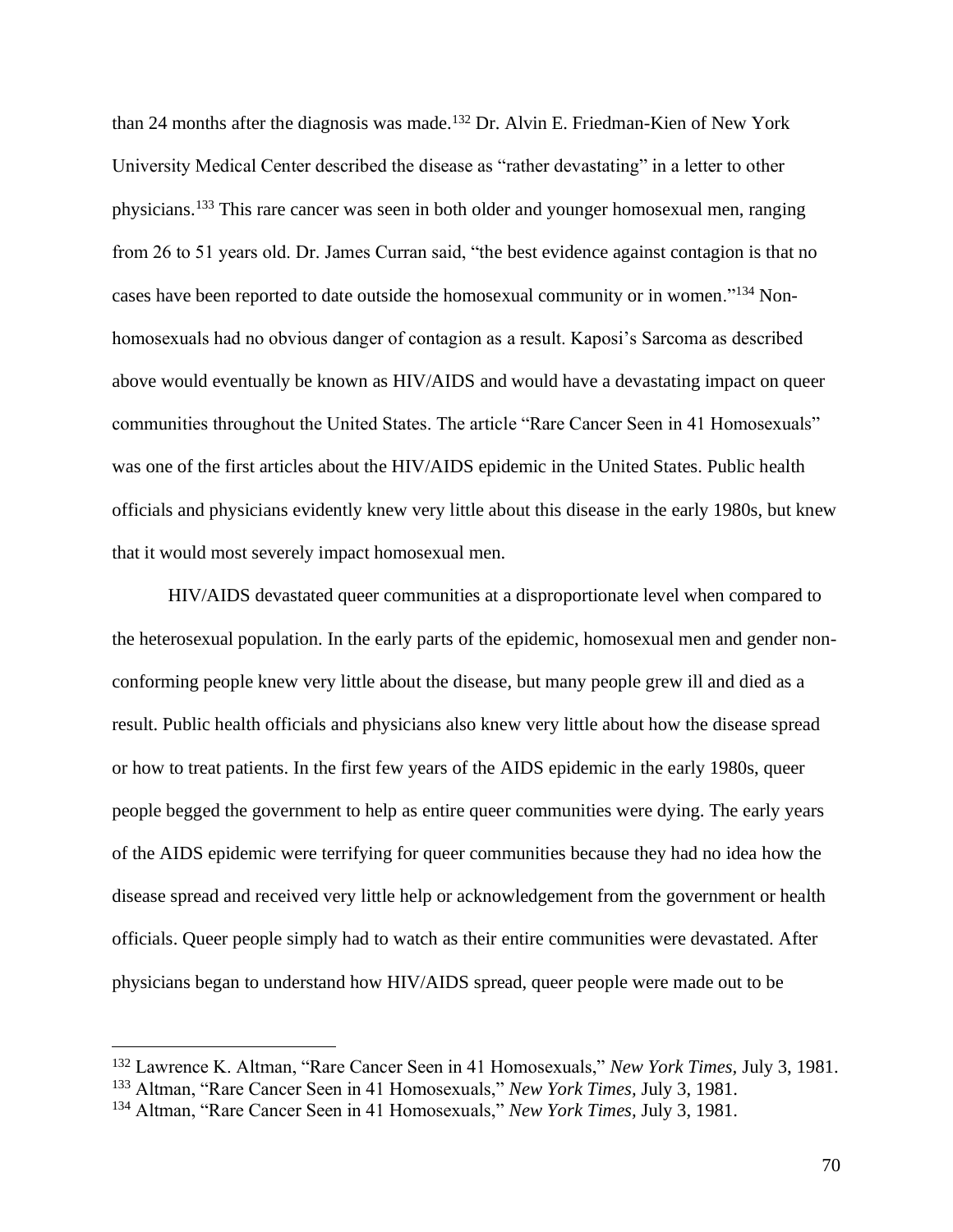deviants and deserving of the disease that plagued them, according to conservatives. Despite the devastation and cruelty queer communities faced during the 1980s and 1990s, they formed radical political activist groups in order to address this disease.

ACT UP was formed in 1987 as a direct result of the lack of government action and acknowledgement of the HIV/AIDS epidemic and how it was devastating to queer communities. ACT UP engaged in radical AIDS activism in the 1980s and 1990s in order to get the U.S. government and other agencies such as the FDA to research this disease and help queer communities. While queer people were dying, the United States government failed to help these communities and failed to even acknowledge the AIDS epidemic. Ronald Reagan was the President of the United States for the first decade of the AIDS crisis from 1981 to 1989, but did not even utter the word "AIDS" in public until the end of his presidency.<sup>135</sup> ACT UP branches began to emerge in every major city in the United States and queer people began to turn their grief into anger towards the U.S. government. Deborah Gould, a scholar on the HIV/AIDS epidemic, articulated this feeling in her research. She wrote:

"Whereas earlier gay rhetoric had frequently blamed gay male sexuality for AIDS, militant AIDS activists laid the blame squarely on the homophobic government and other institutions of society, including regimes of normalization that categorized sexual "deviants" and made them expendable. Along with the reclaiming of the "deviant" label as a source of pride, militant AIDS activists repeatedly offered an interpretation of AIDS that shifted attention from death by virus to murder by government neglect."<sup>136</sup>

<sup>135</sup> Steven Gambardella, "Absent Bodies: The AIDS Memorial Quilt as Social Melancholia," *Journal of American Studies*, vol. 45, no. 2, 2011, 217.

<sup>136</sup> Deborah Gould, *Moving Politics: Emotion and ACT UP's Fight against AIDS*, (University of Chicago Press, 2009), 320-321.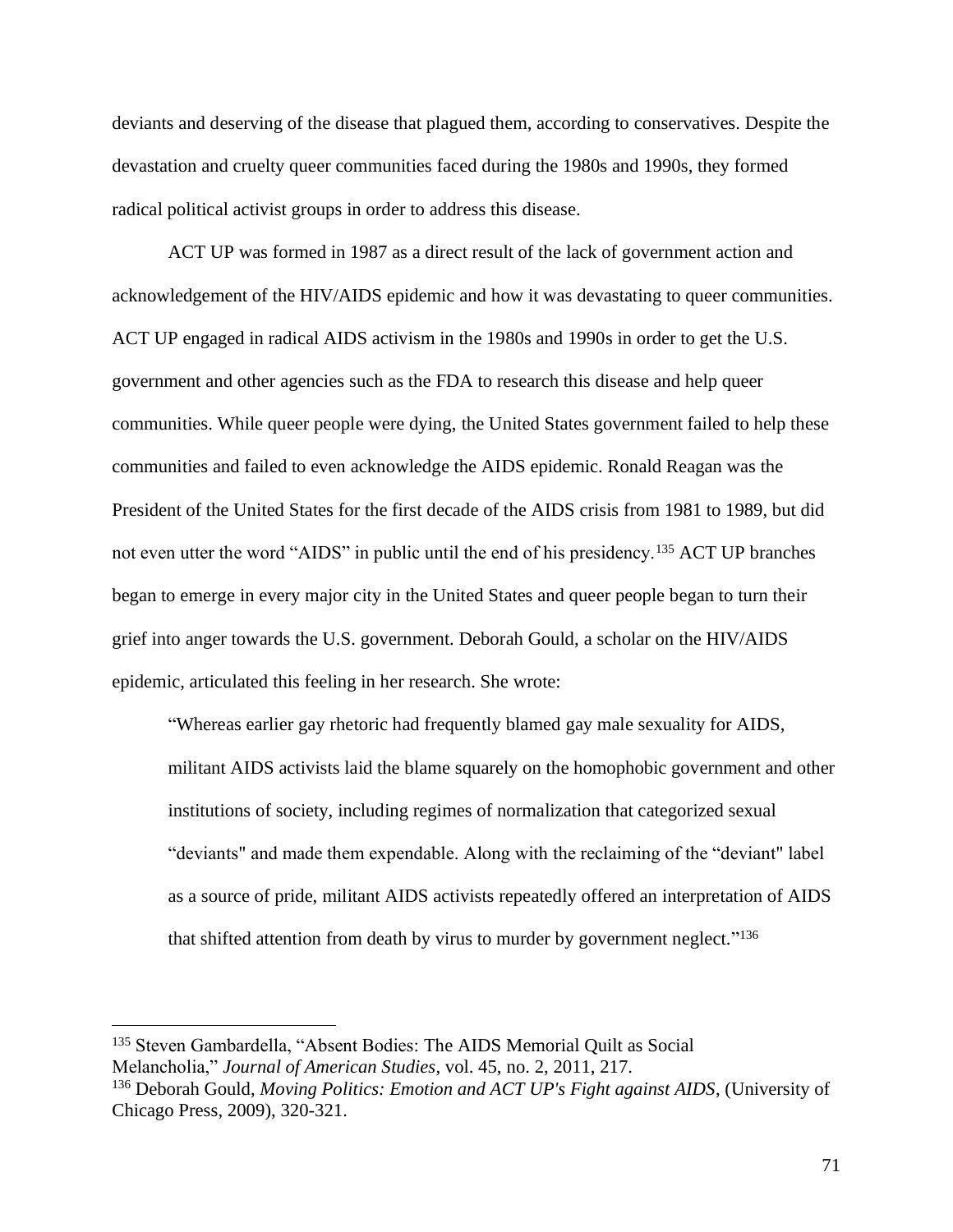HIV/AIDS activists in organizations such as ACT UP turned their grief into activism through powerful demonstrations like the Ashes Action and the AIDS Memorial Quilt by the NAMES Project. AIDS activism was militant, powerful, and brought the queer community together during a time of grief and anger.

The AIDS epidemic was devastating to queer communities and the lack of government action for these communities showed activists that the government was inherently homophobic. HIV/AIDS activist Mark Fisher highlighted the ambivalent emotions of both grief and anger in a letter he wrote to be read at his funeral in 1992, titled "Bury Me Furiously." Fisher wrote:

"We are not just spiraling statistics. We are people who have lives, who have purpose, who have lovers, fiends and families. And we are dying of a disease maintained by a degree of criminal neglect so enormous that it amounts to genocide. I want my death to be as strong a statement as my life continues to be. I want my own funeral to be fierce and defiant, to make the public statement that my death from AIDS is a form of political assassination." 137

In this devastating statement, Fisher humanized the AIDS epidemic and explained that the queer people dying from this disease were normal people with loved ones and aspirations. He also stated that government neglect amounted to genocide, as the United States government ignored the AIDS epidemic for much of the 1980s and 1990s because this epidemic impacted those considered deviant by the government. Between 1980 and 2000, nearly half a million-people died as a result of HIV/AIDS. This disease devastated queer communities and highlighted the homophobia of the United States government. The publication of "Rare Cancer Seen in 41

<sup>&</sup>lt;sup>137</sup> Mark Fisher, "Bury Me Furiously," Statement for his funeral procession on November 2, 1992, in ACT UP Historical Archives, https://actupny.org/diva/polfunsyn.html.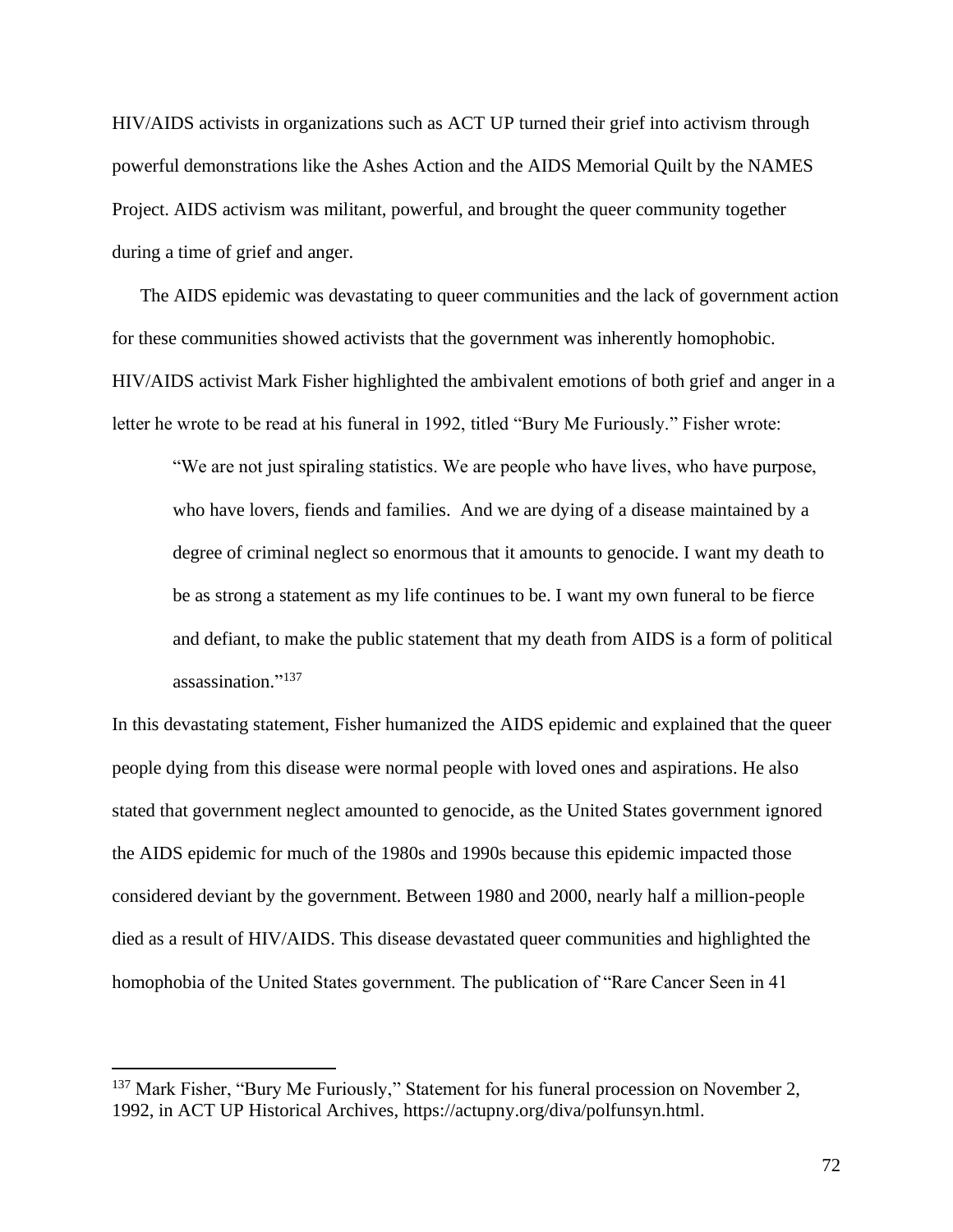Homosexuals" in 1981 stood out as the beginning of the epidemic, but queer people continued to die from AIDS even in the twenty-first century. HIV/AIDS largely impacted queer people and people of color. Organizing for the AIDS epidemic became very well-known with organizations such as ACT UP, but drag queens and gender non-conforming people were also well known for political organizing during this time.

# *Queer Organizing for HIV/AIDS and Drag as Social Commentary*

Drag queens, trans people, and gender non-conforming people were evidently impacted by the AIDS epidemic in similar ways to homosexual men. White homosexual activists were often presented by the media and organizations such as ACT UP as the main organizers when it came to the AIDS epidemic. These activists were incredibly significant for organization during the epidemic, but gender non-conforming people were also members of these organizations and even did their own political organizing. Drag queens and other gender non-conforming people from mid twentieth to twenty-first century were known for, "their artistry and inventiveness, their courage and tenacity; [and] their involvement in gay community causes, the tireless fundraising, most particularly for AIDS support services."<sup>138</sup> Drag queens and other gender nonconforming entertainers became known for their political organizing as well, often in the form of fund-raising for AIDS. This activism by drag queens continued into the 1990s and 2000s.

A drag queen named RV in Leila Rupp and Verta Taylor's *Drag Queens at the 801 Cabaret* explained that, "when the AIDS epidemic came up, it was the drag queens who got together to start raising money and all that for causes."<sup>139</sup> Drag queens and trans women were

<sup>&</sup>lt;sup>138</sup> Bill Richardson, *Guy to Goddess: An Intimate Look at Drag Queens.* (Berkeley, California: Ten Speed Press, 1994), 2-4.

<sup>139</sup> Leila Rupp and Verta Taylor, *Drag Queens at the 801 Cabaret*, (Chicago: University of Chicago Press, 2003), 65.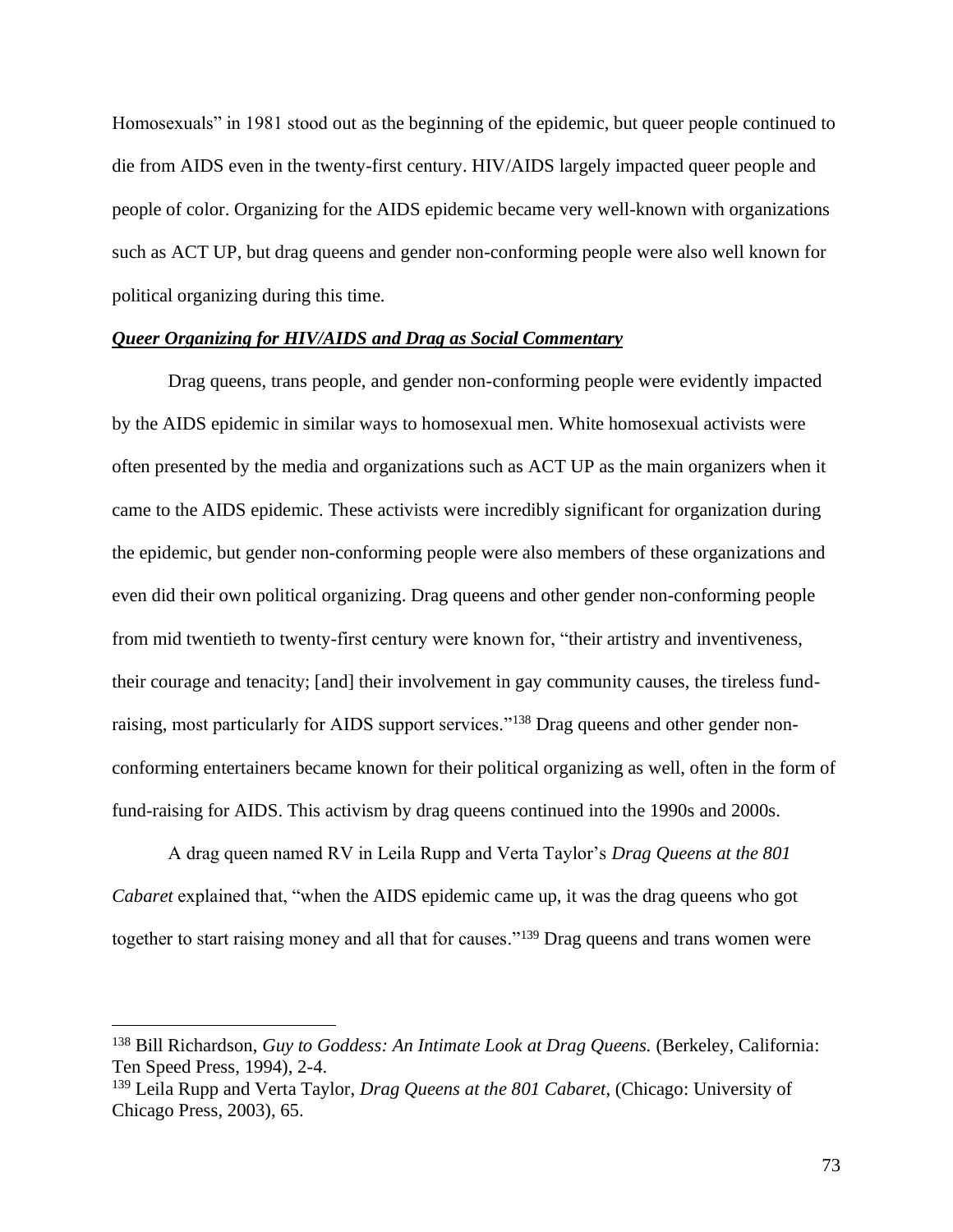starkly impacted by the AIDS epidemic just as homosexual men were. Additionally, trans people and people of color were most dramatically impacted by HIV/AIDS. Drag queens often performed in shows and donated the proceeds to help people with HIV/AIDS in their community, in addition to joining in on political demonstrations with groups like ACT UP. Additionally, the funding raised for HIV/AIDS "became an important mechanism for bringing needed social and financial resources to trans communities." <sup>140</sup> Ultimately, the AIDS epidemic dramatically impacted queer communities in the 1980s and 1990s. Drag queens and other gender non-conforming performers played a significant role in fundraising for AIDS related causes and contributed to the activism at the time. The HIV/AIDS epidemic also led gender non-conforming individuals to connect and ally themselves with homosexual movements out of solidarity and power in numbers. Susan Stryker explained that:

"To adequately respond to the AIDS epidemic demanded a new kind of alliance politics in which specific communities came together across the dividing lines of race and gender, class and nationality, citizenship and sexual orientation. It also required gay liberation politics and feminist public health activism to take transgender issues far more seriously than they did in the past."<sup>141</sup>

The AIDS epidemic led a wide variety of groups to ally together, including gay activists and the gender non-conforming community under the term "queer."<sup>142</sup> The HIV/AIDS epidemic was devastating and many queer people turned to activism to express their political discontent.

<sup>140</sup> Susan Stryker, *Transgender History: The Roots of Today's Revolution*, (Berkeley: Seal Press, 2017), 164.

<sup>141</sup> Stryker, *Transgender History: The Roots of Today's Revolution*, 166.

<sup>142</sup> Stryker, *Transgender History: The Roots of Today's Revolution*, 166.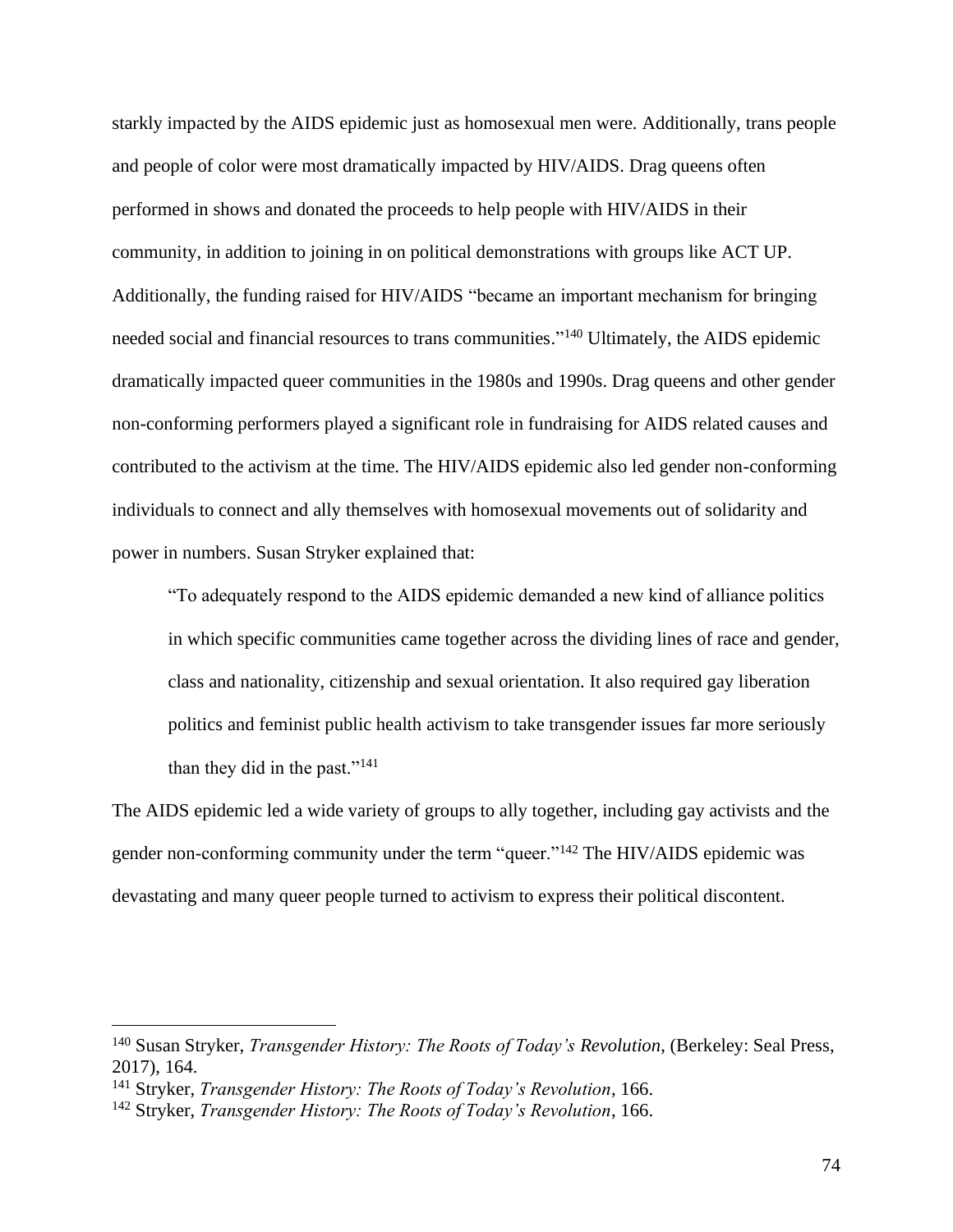During the 1980s, drag continued to be politicized, largely due to the AIDS epidemic and the increasing gender ambiguity that was popularized in the 1970s. In many ways, drag has always existed as a social commentary, and even commented on the HIV/AIDS epidemic. Milla, a drag queen at the 801 Cabaret in Key West, was known for dedicating a performance of "Bohemian Rhapsody" by Queen to her best friend who died of AIDS. One evening, she told the audience, "I like to end our evening, I always like to do a number that is the heart of our people, ourselves, each and every one."<sup>143</sup> Drag queens often made explicitly political statements, as Milla did above, but ultimately drag in itself served as social and political commentary.

In the mid to late twentieth century, drag typically constituted a man embodying feminine characteristics in order to perform and to entertain an audience. As a result, drag was often seen as deviant and was even demonized in the early to mid-twentieth century. The very act of embodying femininity as a man in the twentieth century was political in itself. Drag and crossdressing were illegal for much of the twentieth century and gender non-conforming people also faced stigmatization and violence. Drag challenged conventional notions of the gender binary and caused the audience to rethink everything they knew about gender. Drag highlighted the fact that gender was constructed and performative through the act of embodying another gender through the use of makeup, wigs, and costumes. By adorning oneself with clothes, makeup, and heels, drag queens challenged the gender binary. Drag existed as a radical queer subculture for much of the twentieth century, but it was increasingly brought into the mainstream.

<sup>143</sup> Leila Rupp and Verta Taylor, *Drag Queens at the 801 Cabaret*. (Chicago: University of Chicago Press, 2003), 143.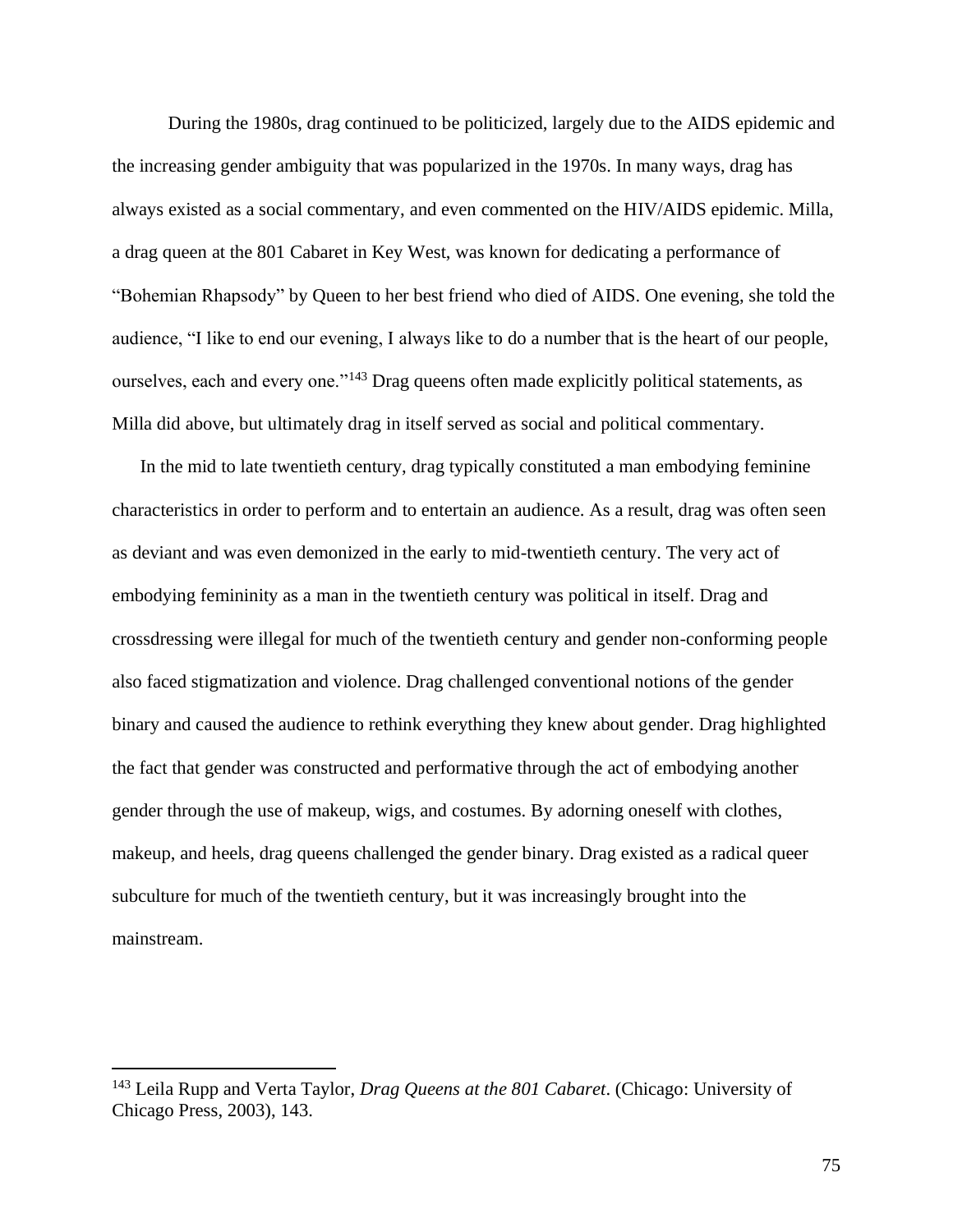The 1980s brought an interesting moment in the history of gender non-conformity as drag was increasingly publicized and presented to the heterosexual mainstream. Several mainstream figures, such as pop icon Prince, made careers off of embracing gender non-conformity and femininity in their acts. The 1980s brought a period of political conservatism in the United States and increasing gender ambiguity as well. The conservatism of the time meant that many people pushed back against gender non-conformity. A new form of drag began to emerge in the 1980s that consisted of the "politicization of cross dressing through what has been called genderbending, or 'gender fuck.'"<sup>144</sup> Gender-fuck or gender-bending drag differed from previous constructions of drag. Instead of defying the gender binary by using costumes and makeup to transform from one binary gender to another, gender-bending drag threw the binary away altogether. This form of drag focused on embodying both feminine and masculine characteristics to challenge the gender norm and cause a reaction when people saw this type of drag. RuPaul, one of the world's most famous drag queens, spoke of his gender-bending drag in the 1980s in saying, "It was social commentary… I was wearing ratty wigs and combat boots and big old water balloon falsies and saying, '*Look at me, I'm just as freaky as any Reaganomic Tipper Gore nightmare*.'"<sup>145</sup> RuPaul explains that gender-bendingdrag defied social norms, made people rethink gender, and thus served as social commentary by going outside of the binary completely. Additionally, this drag was even explicitly political and commented on the politics of the time. For gender non-conforming people who felt trapped by the binary throughout their lives, this new style of drag was exciting and refreshing.

<sup>144</sup> Vern Bullough and Bonnie Bullough, *Crossdressing, Sex, and Gender* (Philadelphia: University of Pennsylvania Press, 1993), 246.

<sup>145</sup> David Keeps, "How RuPaul Ups the Ante for Drag: POP VIEW," *New York Times (1923- Current File),* Jul 11, 1993.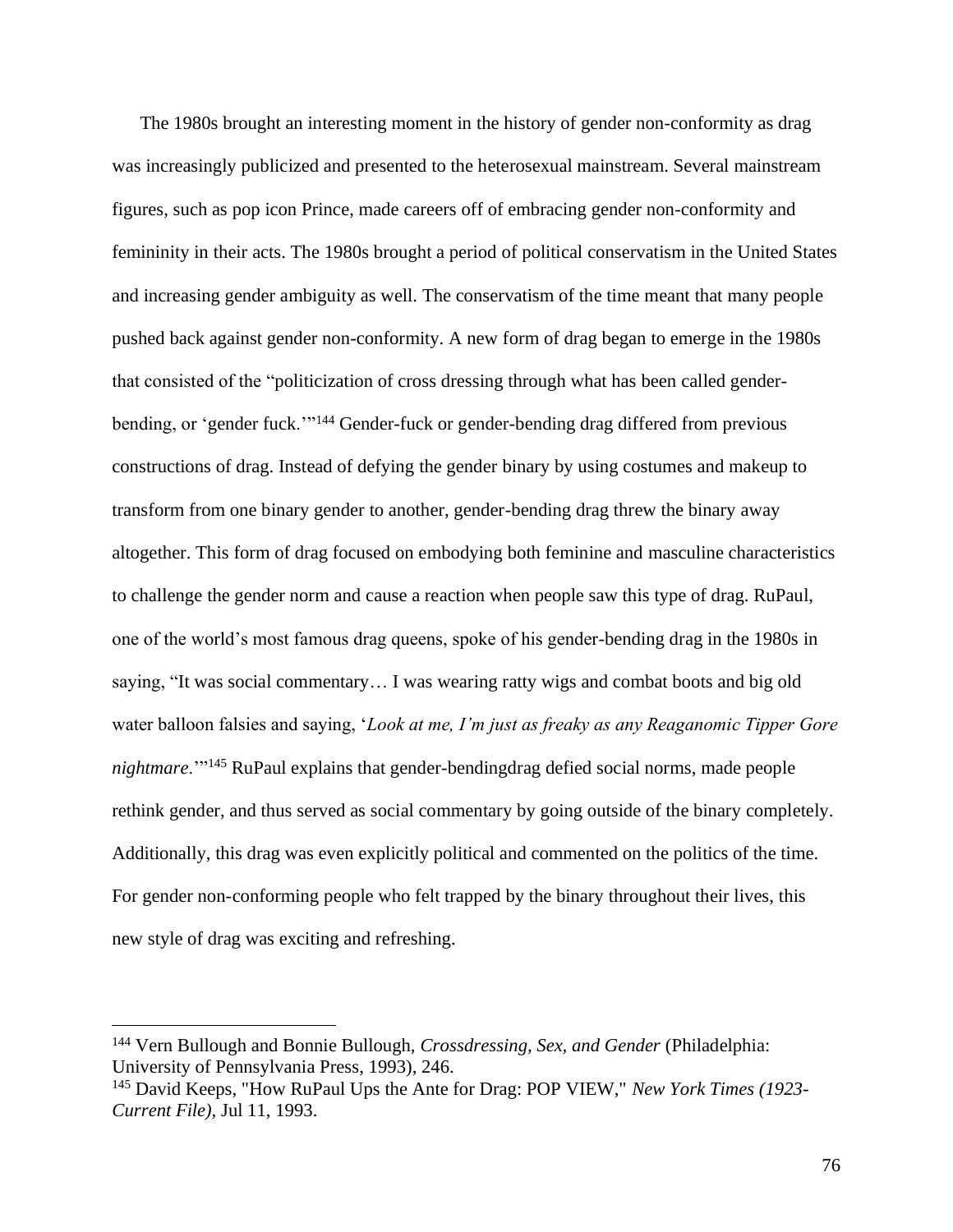In the 1980s, drag continued to defy the binary in new ways and reflected a turn towards gender non-conformity within queer communities and popular culture. Drag served as a catalyst for changing ideas during this time and thus was inherently political. Drag always existed as a political act, but the turn to throwing out the binary altogether by some was incredibly significant during this time. Leila Rupp and Verta Taylor describe gender-bending drag performances in saying:

"What ties together a wide variety of performances is a persistent if sometimes subtle questioning of the meaning of gender and sexuality as we normally understand them. It is in that sense that drag queens 'perform protest.' Their performances fall into three categories: some (but hardly any) embrace traditional images of femininity and heterosexuality; some explicitly reject those images; and others transform femininity and

heterosexuality into something else, what we have been calling "drag-queenness."<sup>146</sup> Rupp and Taylor explained that drag queens performed protest during the 1980s. This has always been true of drag, but drag radically subverted gender and made a mockery of the binary in the 1980s. Rupp and Taylor also stated that drag performances could embody traditional femininity, reject these images, or be something else completely. Many forms of drag began to move way from simple female-impersonation in the 1970s and 1980s and began to subvert gender identities. Drag queens began to use their platforms as performers for political activism as well.

The 1980's saw increased political conservatism in the United States. This decade, however, also saw an increase in the questioning of the gender binary by drag queens, gender non-conforming individuals, and liberals. Drag played a significant role as it represented gender as something that is both constructed and performed through clothes, makeup, and behavior.

<sup>146</sup> Rupp and Taylor, *Drag Queens at the 801 Cabaret*, 116-117.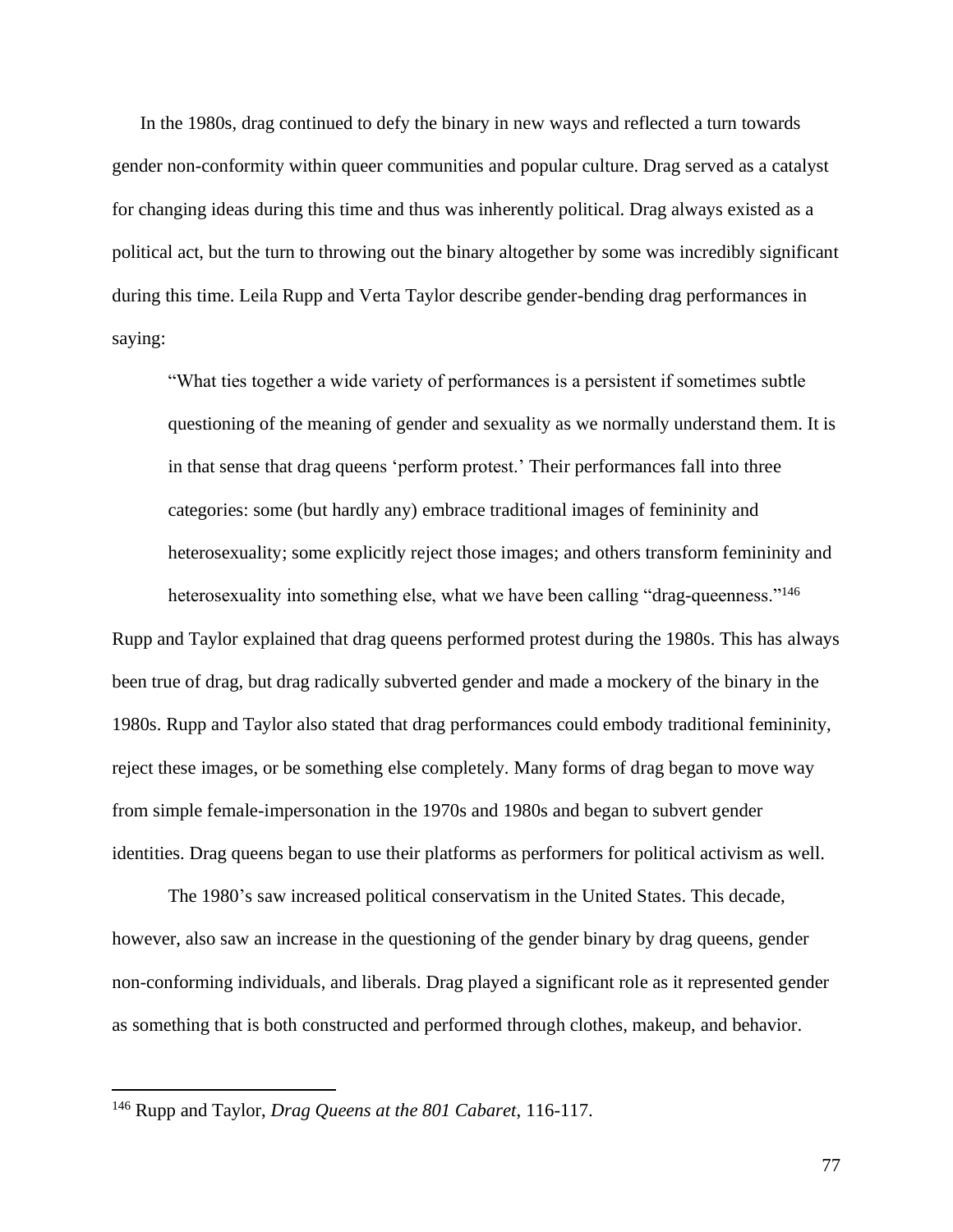Rupp and Taylor stated that drag should "be understood not only as a commercial performance but as a political event in which identity is used to contest conventional thinking about gender and sexuality."<sup>147</sup> While some drag in the 1980s continued to exist as female impersonation, drag became increasingly politicized during this time as it openly defied the gender binary in new and unique ways. The 1980s saw a period of political conservatism in the United States, but AIDS activism and gender-fuck drag highlighted the important role that queer communities played in connection to the larger heterosexual mainstream through popular media and scholarship.

# *Feminist Critiques and Gender Theory in the 1980s*

In the 1980s, scholars increasingly studied gender, sexuality, and gender non-conformity. As drag became increasingly well-known by the heterosexual mainstream, feminist critiques began to develop against gender non-conforming identities. Feminism was widespread during this time and queer movements even took inspiration from feminist organizing. In the 1970s and 1980s, second wave feminist activists used the rhetoric of 'the personal is political' in order to advocate for sexual liberation and anti-conservative beliefs. Feminists and queer individuals interacted through activism, with trans women even belonging to feminist collectives as well. As trans and gender non-conforming people became closely involved with feminist circles, many feminists pushed back against their presence and even cited transphobic explanations for this. Feminist critiques of drag and gender non-conformity occurred from within and outside of queer communities. Drag had always existed as a controversial art form that often tried to elicit guttural responses from audiences. Drag and other forms of cross-gender dress began to be viewed as anti-feminist by various feminist scholars and queer people. Critics often explained that drag

<sup>147</sup> Rupp and Taylor, *Drag Queens at the 801 Cabaret*, 2.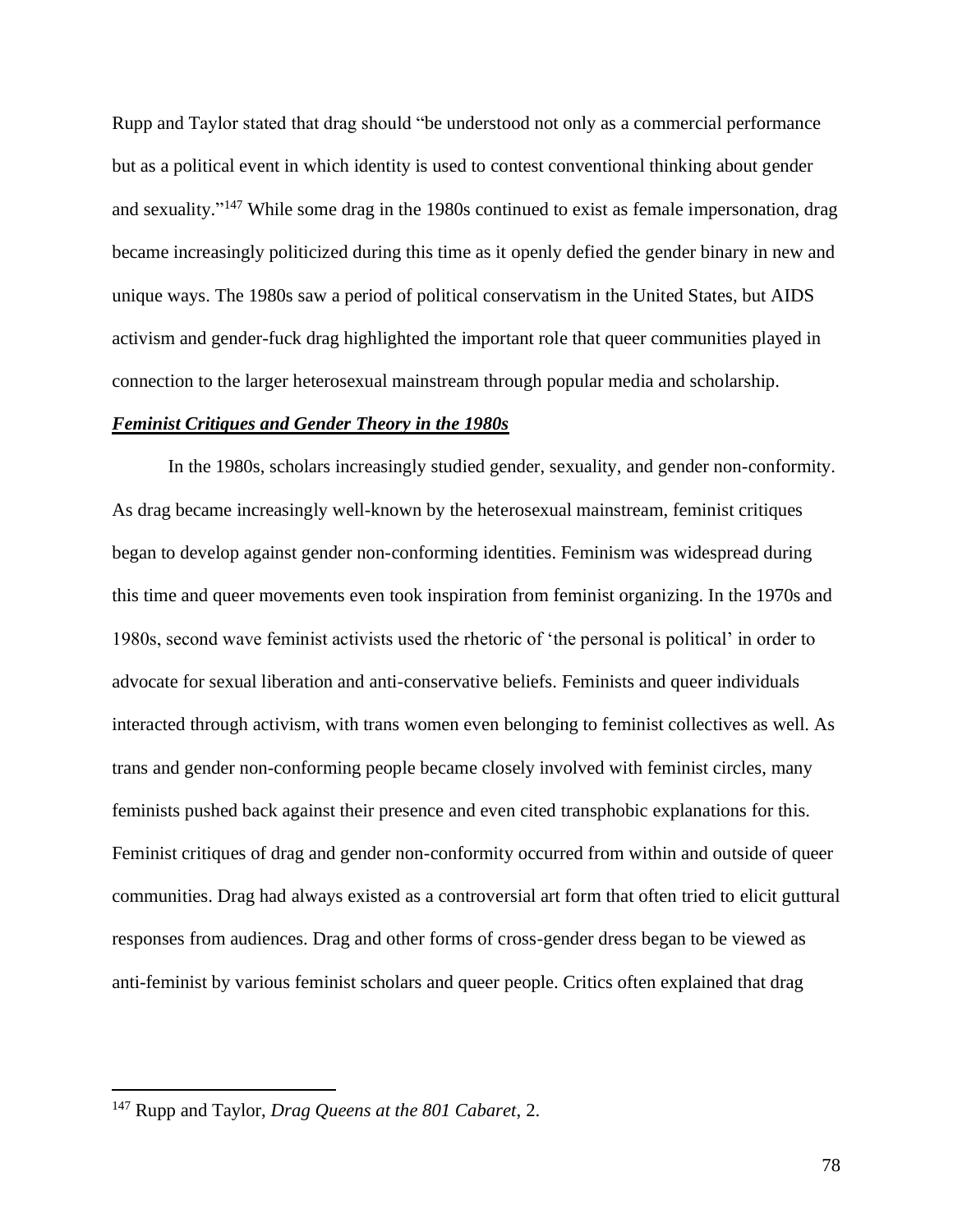made a mockery of femininity and several even went as far as to invalidate the existence of trans women as well. Betty Luther Hillman described the ambivalent role of feminist critics in stating:

"While some liberationists appropriated drag as a symbolic statement against gender norms, others saw drag as exacerbating stereotypes of "effeminate" homosexuality. Still others aligned with radical feminists who saw female impersonation and drag as an affront to women, reinforcing cultural stereotypes of femininity. These debates coalesced into contradictory stances on the political and cultural meanings of drag and drag queens as constituents of gay liberation."<sup>148</sup>

Feminists and queer people were evidently divided on the positions of gender non-conforming people in the public sphere. Feminist critics of drag criticized the use of feminine stereotypes by many drag acts. Many people viewed the reclamation of these stereotypes by gay men in drag as playing with gender and thus revealed gender as a performative, but many feminist critics disagreed. These critics believed that drag made a mockery of women and enforced offensive stereotypes, but they failed to note that drag came out of queer communities and existed as a reclamation of stereotypes of effeminate queer men. Though many drag queens donned beautiful gowns and high heeled shoes, feminist critics failed to realize that drag queens were people defying the gender binary instead of reinforcing it.

Additionally, feminist critics also sometimes expressed transphobic views and invalidated the experiences of trans women. In a gay and lesbian magazine in San Francisco entitled *Coming Up!* in 1986, a lesbian and feminist critic of drag wrote to the magazine to articulate her indignation about drag queens and even trans women. She wrote:

 $148$  Betty Luther Hillman, "The most profoundly revolutionary act a homosexual can engage in': Drag and the Politics of Gender Presentation in the San Francisco Gay Liberation Movement, 1964-1972," *Journal of the History of Sexuality* 20, no. 1 (January 2011): 158.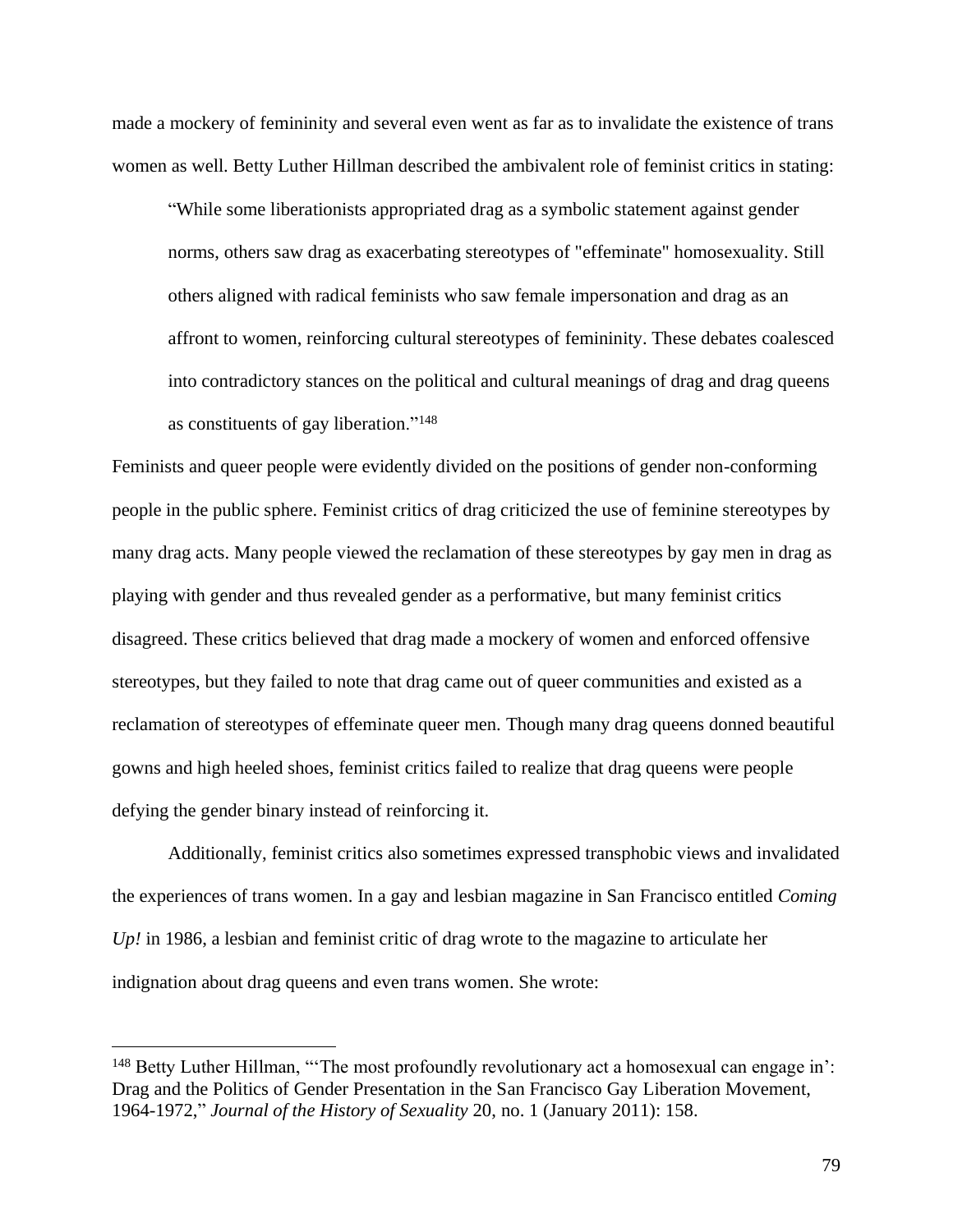"One cannot change one's gender. What occurs is a cleverly manipulated exterior: what has been done is mutation… When an estrogenated man with breasts loves women, that is not lesbianism, that is mutilated perversion. [Such an individual] is not a threat to the lesbian community, he is an outrage to us. He is not a lesbian, he is a mutant man, a selfmade freak, a deformity, an insult. He deserves a slap in the face. After that, he deserves to have his body and his mind made well again."<sup>149</sup>

It is quite shocking that such a radical and blatantly transphobic view came from a member of the queer community. In this letter to the editor of *Coming Up!* magazine, the author denied the validity of trans women and also indicated that she viewed trans women as an outrage to the lesbian community. The author of this passage also emphasized the medicalization and physical transition above all else, but also stated that trans people were mentally ill. This example highlighted a strong reaction of feminist and lesbian communities towards gender nonconformity. Many lesbian and feminist critics believed that drag queens and trans women were appropriating femininity and embodying sexist stereotypes through their supposed "performances" of womanhood. Hillman explained that "feminists thus criticized female impersonation as a cultural affront to women, not only mocking and stereotyping womanhood but also reinscribing normative gender roles onto them."<sup>150</sup> These critics valued both their womanhood and the feminist community very highly. This transphobia in feminist spaces was not uncommon during this time, as cis women valued the exclusivity of feminist spaces. As a result, lesbian and feminist theorists such as the author above saw drag queens and trans women

<sup>149</sup> Mikuteit, Debbie. "Letter to the Editor." *Coming Up! (San Francisco),* February 1986, 3-4.  $150$  Hillman, "The most profoundly revolutionary act a homosexual can engage in': Drag and the Politics of Gender Presentation in the San Francisco Gay Liberation Movement, 1964-1972," *Journal of the History of Sexuality* 20, no. 1 (January 2011): 173.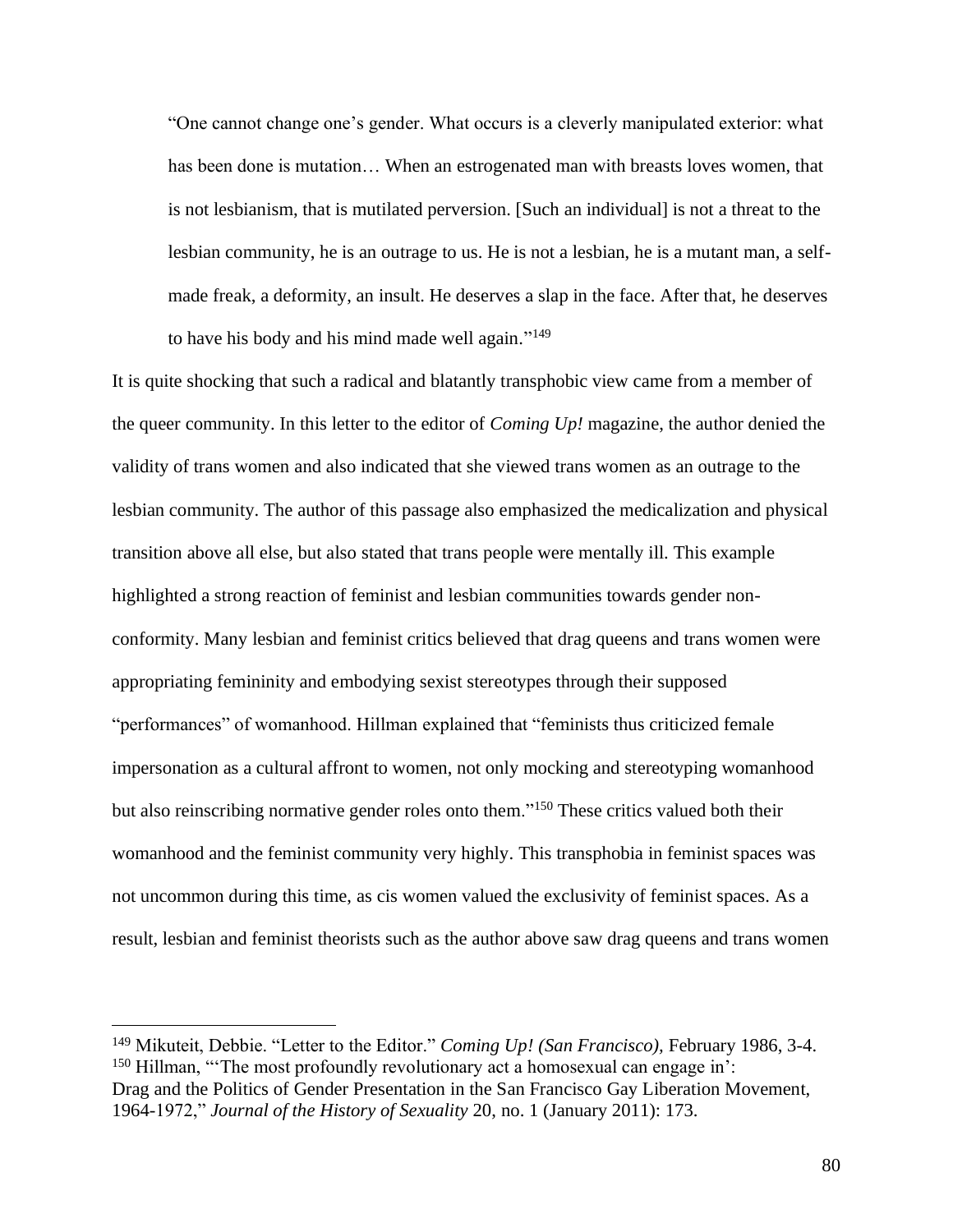as encroaching on their "woman-only spaces" in feminist and lesbian communities.<sup>151</sup> Individuals, like the author above, reacted vehemently to the existence of gender variance and trans women, as they only believed that cis women were valid.

One of the most common feminist critiques of drag queens and trans women is that they were anti-feminist because they used traditionally feminist characteristics and thus reinforced sexist views of women. Feminist critiques of trans women and drag queens in the 1980s were often shocking and overtly transphobic through the refusal to accept trans individuals. The transphobia coming from within the queer communities was fairly common, as trans people faced marginalization from the heterosexual mainstream and their own community. These critiques often stated that since gender non-conforming people often adopted stereotypical feminist characteristics, they were anti-feminist. Gender theorists during the 1980s, such as Judith Butler, disagreed with this statement and instead explained that by embodying stereotypes, drag presented gender as constructed and performative.

Judith Butler was a gender theorist and feminist scholar who became well known for her ideas on gender performativity and gender construction. She published popular works in the 1980s and continues to write about feminist, gender theory, and philosophy today. Butler served as an example of the progressive gender theory that was emerging in the 1980s. She looked at gender in a unique way in order to present it as both false and constructed. Butler published one of her most well-known essays, titled "Performative Acts and Gender Constitution: An Essay in Phenomenology and Feminist Theory" in 1988. This work delved into the social construction of gender and what it meant to be a woman according to her statements on gender performativity. First, Butler defined gender in stating:

<sup>151</sup> Susan Stryker, *Transgender History: The Roots of Today's Revolution*, 132.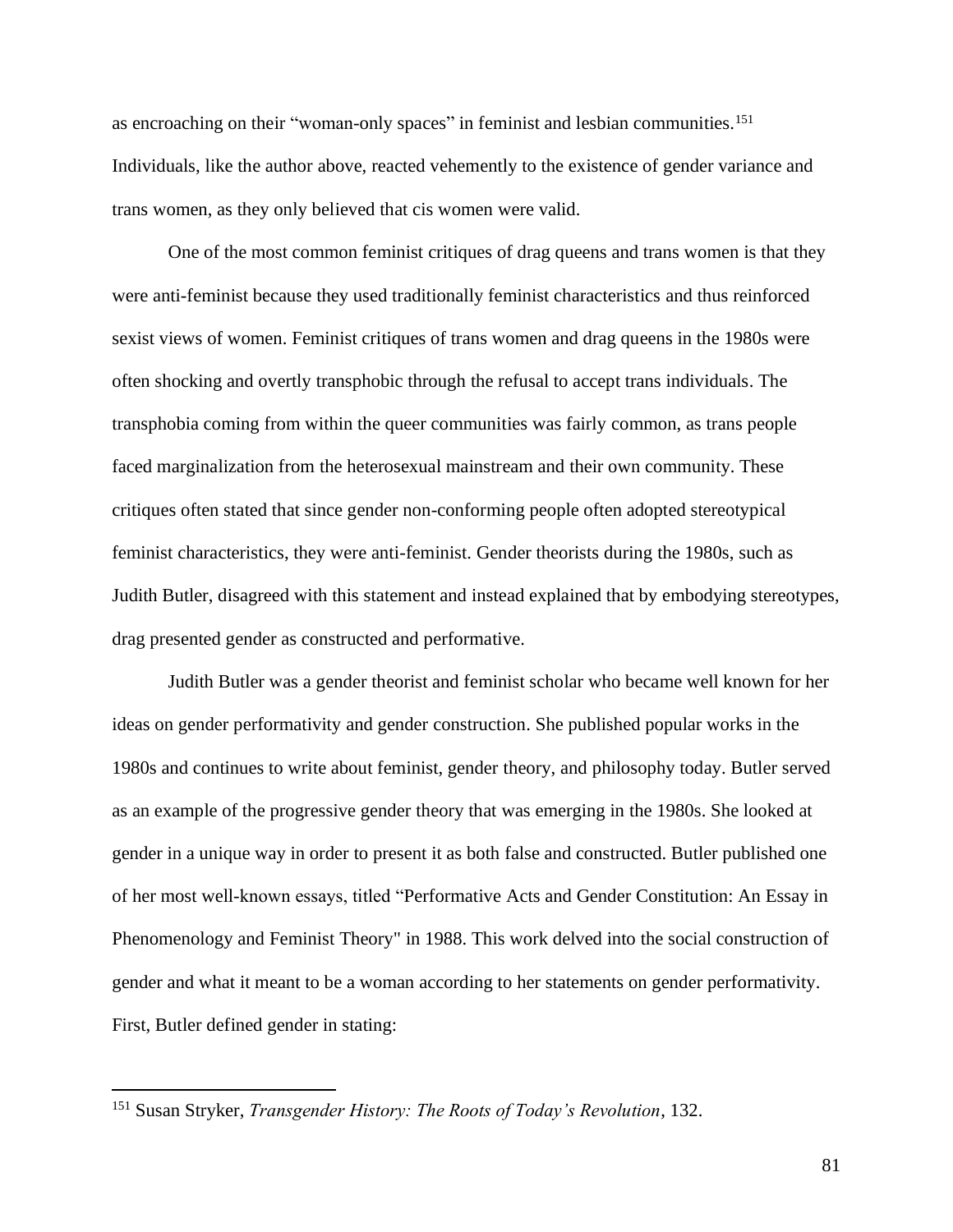"Gender is no way a stable identity or locus of agency from which various acts proceed; rather, it is an identity tenuously constituted in time—an identity instituted through a *stylized repetition of acts.* Further, gender is instituted through the stylization of the body and hence, must be understood as the mundane way in which bodily gestures, movements, and enactments of various kinds constitute the illusion of an abiding gendered self."<sup>152</sup>

Butler's above definition of gender as the "stylized repetition of acts" highlighted the idea that gender was constructed through behavior and one's gender performance. She also stated that in performing one's gender, an individual created the illusion that they conformed to the gender binary, even though that binary itself was constructed. Additionally, Butler stated that, "gender reality is performative which means, quite simply, that it is real only to the extent that it is performed."<sup>153</sup> The above statements were radical for the time because Butler constructed gender as something that was not real, but was performed by the repetition of behavior. She also stated that, "genders, then, can be neither true or false, neither real nor apparent…and yet, one is compelled to live in a world in which genders constitute univocal signifiers, in which gender is stabilized, polarized, rendered discrete and intractable."<sup>154</sup> Butler explained that despite the fact that gender was false, one had to live in a world where gender meant everything and was constantly enforced. Gender was stabilized by societal conventions; thus, most people believed in gender and the gender binary wholeheartedly.

<sup>&</sup>lt;sup>152</sup> Judith Butler, "Performative Acts and Gender Constitution: An Essay in Phenomenology and Feminist Theory," *Theatre Journal* 40, no. 4 (1988): 519.

<sup>153</sup> Butler, "Performative Acts and Gender Constitution: An Essay in Phenomenology and Feminist Theory," 527.

<sup>154</sup> Butler, "Performative Acts and Gender Constitution: An Essay in Phenomenology and Feminist Theory," 528.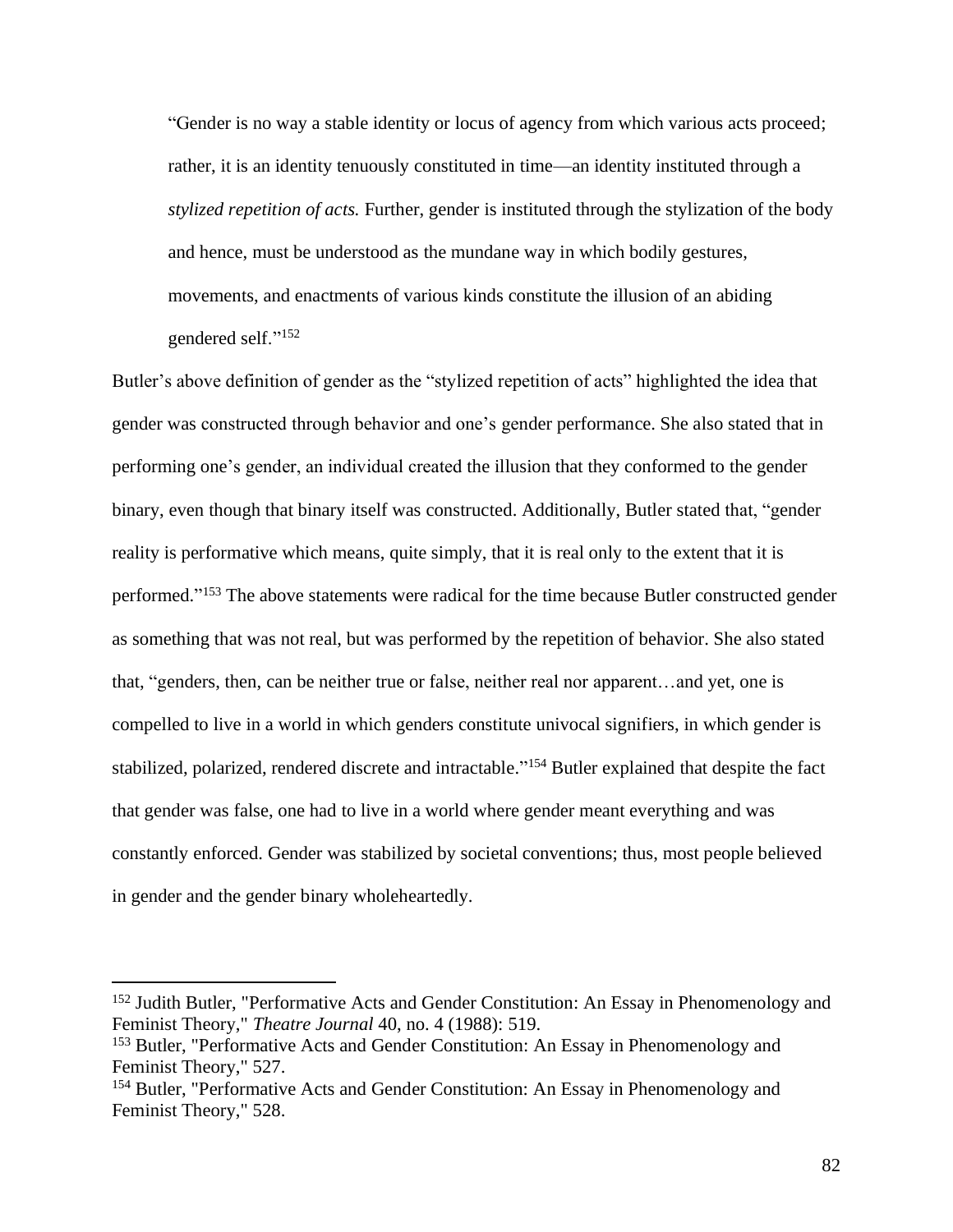In this essay, Butler also responded to Simone de Beauvoir's *The Second Sex,* which was published in 1949. In this groundbreaking book, de Beauvoir famously made that statement that one is not born, but becomes a woman. Butler responded to de Beauvoir to say:

"To be female is, according to that distinction, a facticity which has no meaning, but to be a woman is to have *become* a woman, to compel the body to conform to an historical idea of 'woman,' to induce the body to become a cultural sign, to materialize oneself in obedience to an historically delineated possibility, and to do this as a sustained and repeated corporeal project." 155

Butler stated that according to de Beauvoir, one becomes a woman by conforming to the popular conception of what it meant to be a woman, likely through stylized behavior and physical appearance. This definition of what it meant to be a woman in society seemed to validate trans identities as one was not born a specific gender and one's gender was performed. Though Butler did not specifically address trans people, her statement allowed for the existence of trans people as gender was constructed and was not defined by physical characteristics. Susan Stryker discussed the impact of Butler's gender theory on the trans community in stating:

"Rather than being an objective quality of the body (defined by sex), gender is constituted by all the innumerable acts of performing it: how we dress, move, speak, touch, look. Gender is like a language we use to communicate ourselves to others and to understand ourselves. The implication of this argument is that transgender genders are as real as any others, and they can be achieved in the same fundamental way."<sup>156</sup>

<sup>&</sup>lt;sup>155</sup> Butler, "Performative Acts and Gender Constitution: An Essay in Phenomenology and Feminist Theory," 522.

<sup>156</sup> Stryker, *Transgender History: The Roots of Today's Revolution*, 163.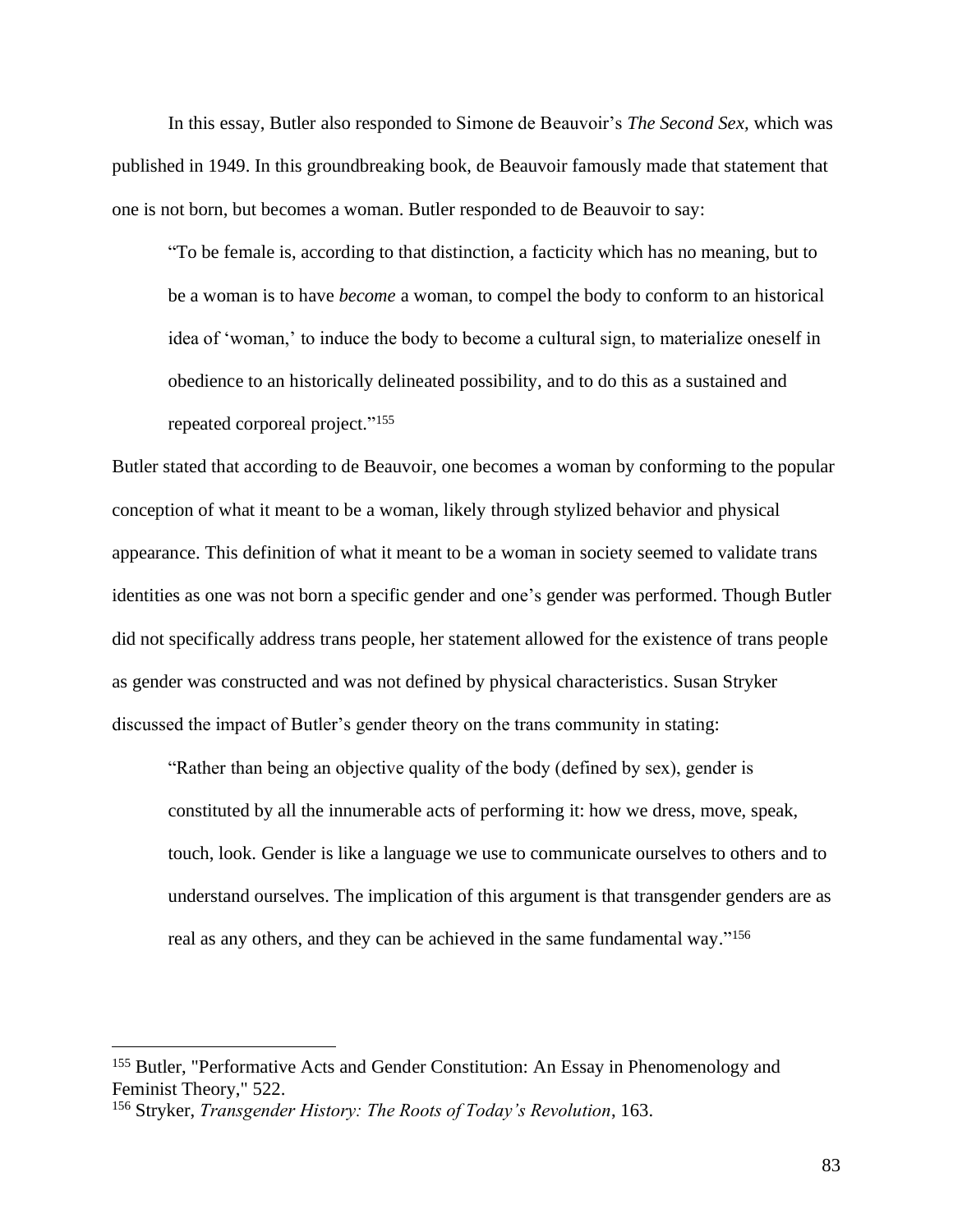Stryker's statement exemplified the fact that Butler subtly advocated for the validity of trans identities in her text. She explained that gender was performed through an individual's behavior and had little to nothing to do with one's biological sex. In her writing, Butler validated trans identities and provided a scholarly basis for diverse forms of gender expression. Butler used this 1988 essay to state that gender was constructed and performed through stylized behavior, but gender was also reinforced by the world itself. This essay was significant in itself because it highlighted the new gender theory emerging in the 1980s and encouraged people to look at gender as they knew it with a critical lense, while also affirming trans identities. Butler's discourse also highlighted the increasing turn towards gender-bending and the refusal to accept gender norms by queer communities and some heterosexual audiences in the 1980s.

Additionally, Butler also addressed the topic of drag and whether or not it proved gender to be real or constructed. Butler wrote her book *Gender Trouble* in the 1980s and it was published in 1990. *Gender Trouble* was one of her most well-known works and reflected many of the new gender theories developed in the 1980s. In this book, Butler articulated similar statements as in "Performative Acts of Gender Constitution" such as stating that gender was constructed and performed through repeated acts. In this book, Butler also delved into what drag meant in the realm of gender theory and asked the question, "is drag the imitation of gender, or does it dramatize the signifying gestures through which gender itself is established?"<sup>157</sup> Butler used a section of her book to respond to Esther Newton's *Mother Camp*, which was published in 1979. One of Newton's most famous statements in her text was, "by focusing on the outward appearance of role, drag implies that sex role and, by extension, role in general is something

<sup>157</sup> Judith Butler, *Gender Trouble*, (New York: Routledge, 1990), viii.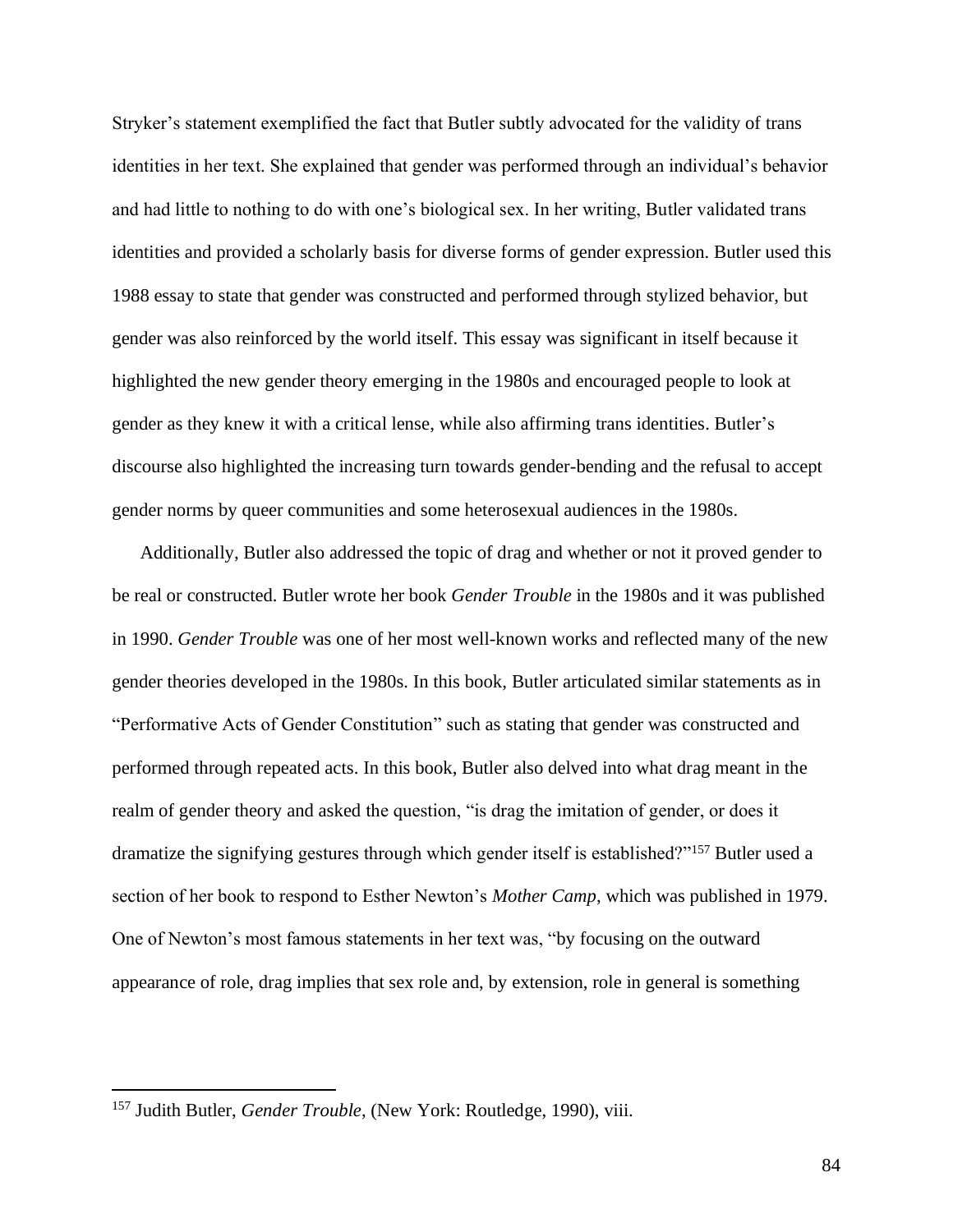superficial, which can be manipulated, put on or off again at will."<sup>158</sup> Butler connected to this idea in Newton's work by stating that drag often serves as a gender parody. Butler wrote:

"The notion of an original or primary gender identity is often parodied within the cultural practices of drag, cross-dressing, and the sexual stylization of butch/femme identities. Within feminist theory, such parodic identities have been understood to be either degrading to women, in the case of drag and cross-dressing, or an uncritical appropriation of sex-role stereotyping from within the practice of heterosexuality, especially in the case of butch/femme lesbian identities."<sup>159</sup>

Butler mentioned that within some feminist theory, these feminists saw the parody that drag creates as degrading or as appropriating gender-based stereotypes. These feminist theorists do not seem to understand that drag was parodying gender by presenting gender as both oppressive and false through their blatant gender performance. Drag queens may not always have been conscious of the fact that they were proving gender to be constructed and performed, but drag was innately political and always parodied gender, whether this was purposeful or not. Butler addressed drag as a man emulating femininity in her text and explains that the drag performance played on the distinction between the performer's anatomy and the gender they are performing.<sup>160</sup> Drag was innately political in itself as it proved gender to be constructed and performed.

The fact that drag queens in the 1980s were often men assuming female characteristics indicated that drag was a parody of gender and revealed it to be false. Butler also explained that,

<sup>158</sup> Esther Newton, *Mother Camp: Female Impersonators in America,* (Chicago: University of Chicago Press, 1979), 109.

<sup>159</sup> Butler, *Gender Trouble*, 137.

<sup>160</sup> Butler, *Gender Trouble*, 137.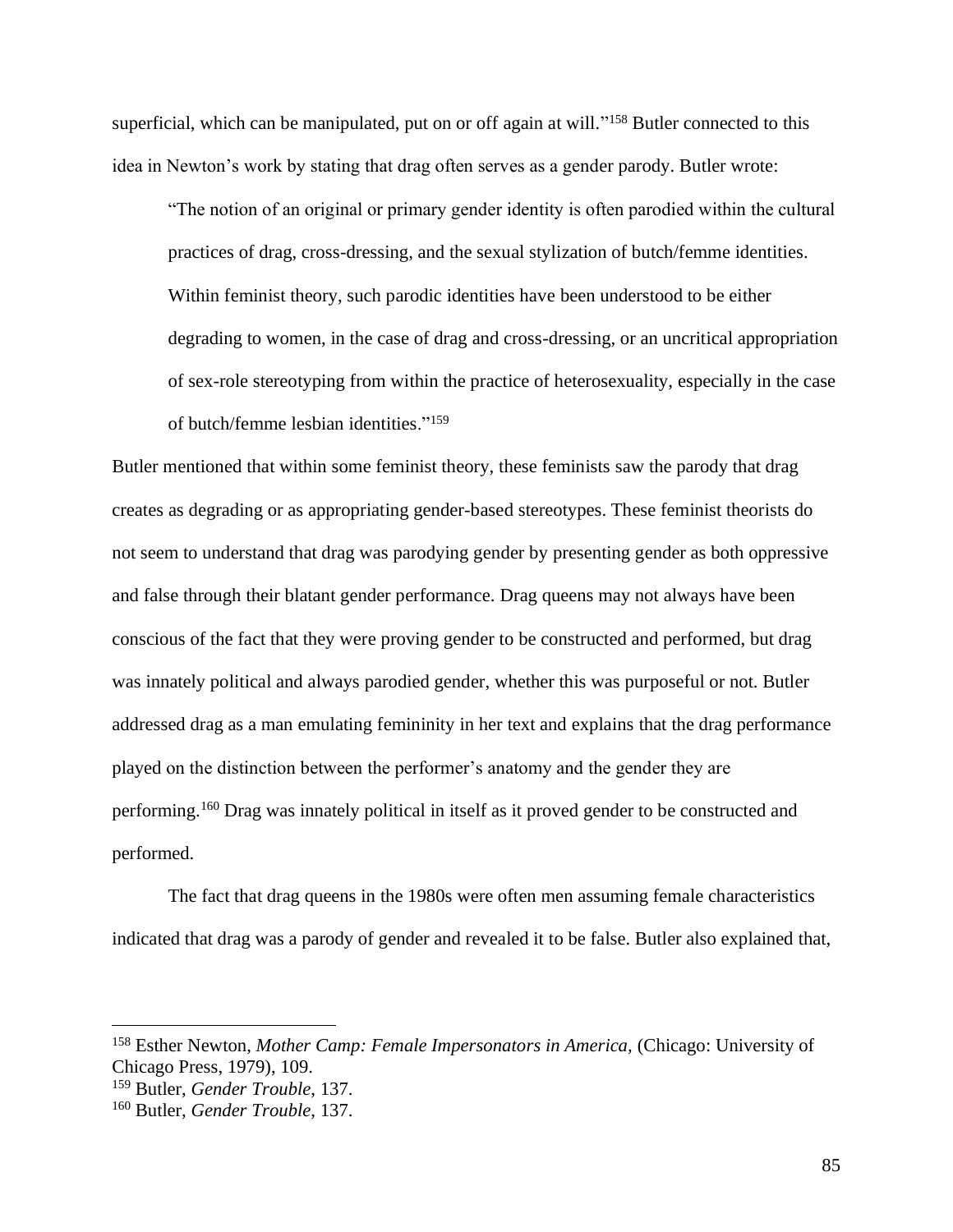"as much as drag creates a unified picture of 'woman' (what its critics often oppose), it also reveals the distinctness of those aspects of gendered experience which are falsely naturalized as a unity through the regulatory fiction of heterosexual coherence."<sup>161</sup> She highlighted the fact that drag highlighted femininity and what it meant to be a woman, but it also revealed gender to be "falsely naturalized" and also showed the diversity of the female experience. Through her use of gender theory, Butler showed that drag was much more than it seems at first glance. When people saw drag queens, it may initially seem like they were reinforcing feminine stereotypes that many seem harmful and anti-feminist. When one looks beneath the surface, drag was revealed to be a parody of gender and an explicitly political act.

The act of putting on drag and explicitly performing gender as a form of entertainment inherently defied social norms and revealed gender to be both performed and constructed. By reinforcing feminine stereotypes, drag queens highlighted that fact that anyone could be a woman through embodying simple physical characteristics and mannerisms, such as beautiful costumes and makeup. Many drag queens in the 1980s identified as men, but were able to create the illusion of being feminine women through their performances, whether their performances embodied stereotypes or made a mockery of the gender binary. Drag queens put on outrageous and obvious performances of gender that thus subverted gender roles and proved gender to be easily constructed and performative. Butler states that, "in imitating gender, drag implicitly reveals the imitative structure of gender itself—as well as its contingency."<sup>162</sup> Drag dramatically mimicked gender and thus proved to audiences that all gender was constructed and performed.

<sup>161</sup> Butler, *Gender Trouble*, 137.

<sup>162</sup> Butler, *Gender Trouble*, 137.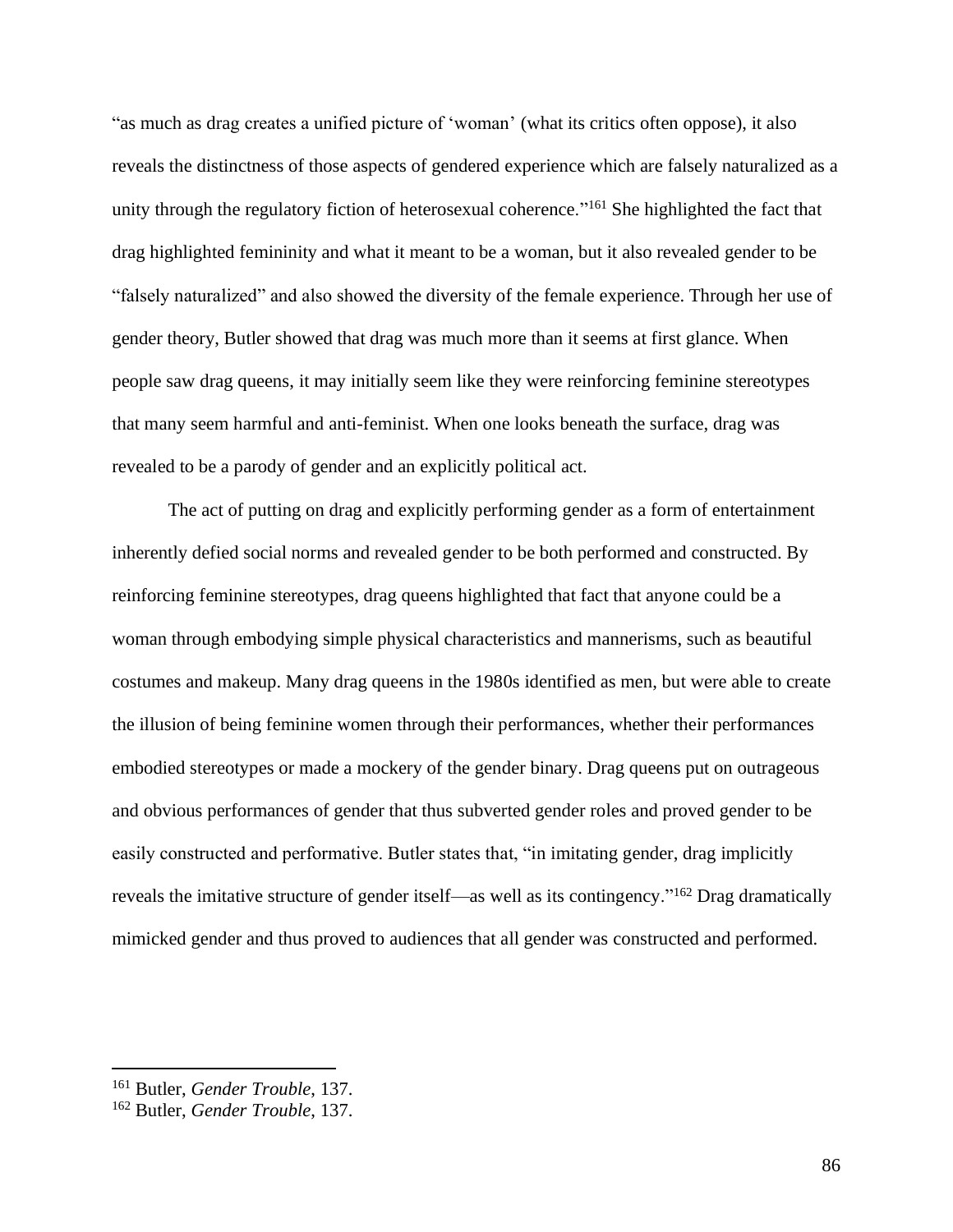These performances also reached heterosexual audiences and highlighted the fact that everyone performed their gender constantly, but most people performed in subtler ways.

Butler's *Gender Trouble* was fascinating in its time because it defied popular conceptions of gender and also addressed the feminist critiques of drag in the 1980s. Butler contributed greatly to the field of gender theory and became a very well-known scholar when she published the two above works. Butler revealed gender to be constructed and performative in her texts, which defied norms at the time an allowed for a new age of gender theory and gender ambiguity from the academic and the popular sphere. She also contradicted feminist theorists by explaining that drag revealed gender to be false and performative. Butler's work was read widely during the 1980s and 1990s and greatly impacted feminist and gender theorists. Through the work of scholars and through the popular media, drag and trans identities were increasingly acknowledged by the public in the 1980s and became common household terms. While the average American likely did not read Judith Butler, American citizens saw gender theory played out through popular culture and television.

#### *Donahue and Trans Sensationalism*

A sense of public fascination with trans and gender non-conforming identities had existed since Christine Jorgenson's coming out in 1952. In the 1980s, this sense of public fascination was coupled with sensationalism in television and popular culture. People were evidently interested in transness and what it meant to be a self-identified "transsexual" at the time. In the memoir *Diary of a Drag Queen,* Daniel Harris described being a drag queen in the late 1980s to early 2000s. Harris stated, "for my partners in turn, [drag] is a way of exploring one of the most common *straight* obsessions, the heterosexual fascination with the hermaphrodite, the exotic shemale, who is at once alluring and forbidden, a creature that inspires lust and repulsion, fusing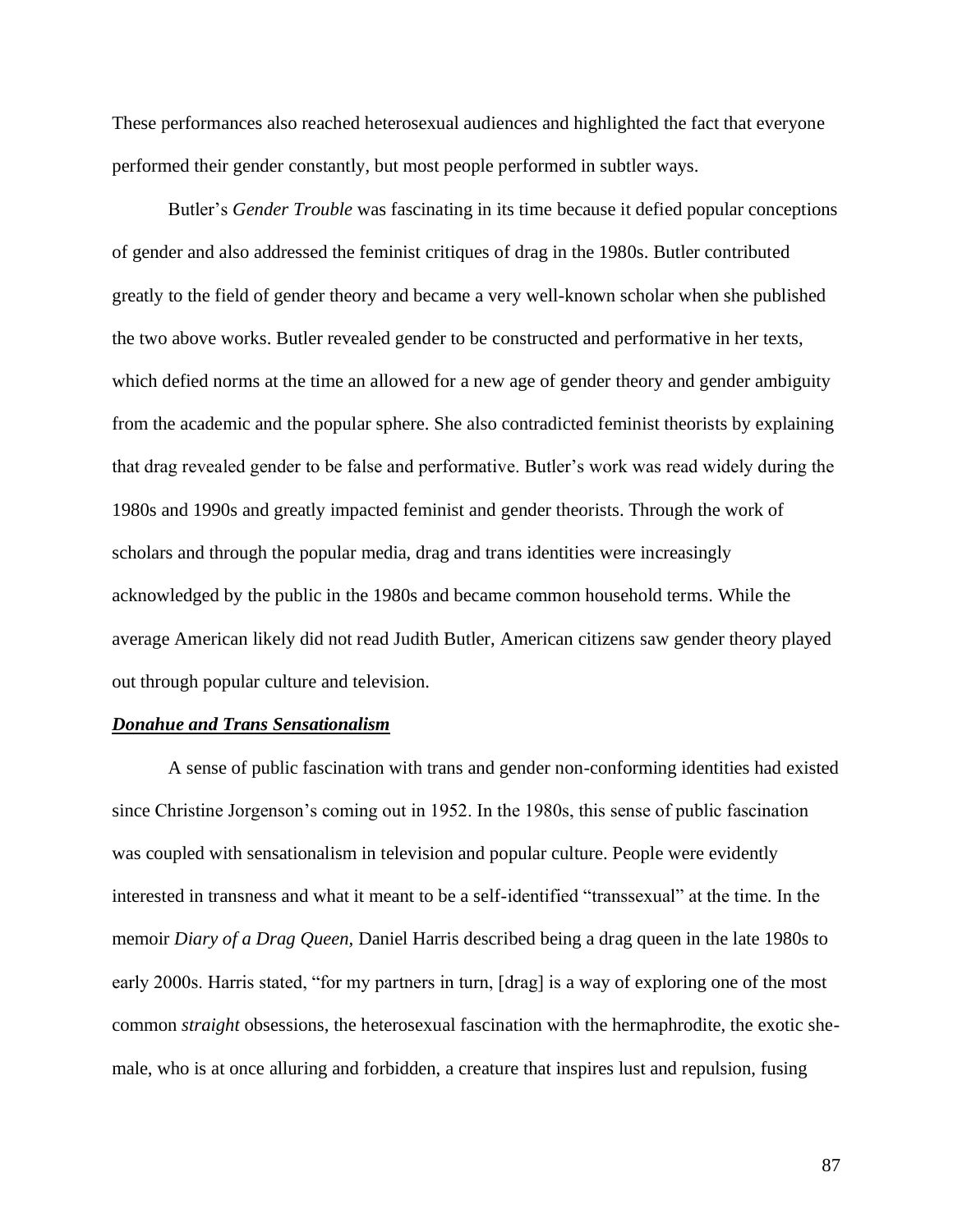desire with that most potent of aphrodisiacs, transgression."<sup>163</sup> Harris highlighted the public fascination with drag and gender non-conformity that he experienced in his dating life. This public fascination also applied to drag shows and television. Heterosexual people would attend drag shows to get a glimpse of gay life. Additionally, heterosexual audiences could learn about gender non-conformity and crossdressing through their television screens.

A distinct talk show culture in which ordinary gender non-conforming people were represented on television allowed for unprecedented visibility during the 1980s. Talk shows became important features of the newfound television culture of the 1960s and 1970s and evolved dramatically in the late twentieth century. A multitude of talk shows became mainstays of television during this time. In her book *How Sex Changed,* Joanne Meyerowitz explained that "from the 1960s on, radio and television talk shows occasionally used transsexuals, especially Jorgenson, to bring in listeners and viewers." <sup>164</sup> These talk shows used fascination towards gender non-conformity and sensationalism to appease a wide variety of audiences and engage viewers. Additionally, when gender non-conforming individuals appeared on these talked shows, there was often a dramatic confessional moment as well. Meyerowitz highlighted how these talk shows evolved as decades passed. She explained:

"In the 1980s and 1990s the tabloid television genre descended the cultural ladder with new shows geared towards younger, rowdier, less-educated audiences. The new shows showed less concern for middle-class properties and more interest in the outrageous."<sup>165</sup>

<sup>163</sup> Daniel Harris, *Diary of a Drag Queen,* (New York: Carroll & Graf Publishers, 2005), vii.

<sup>164</sup> Meyerowitz, *How Sex Changed: A History of Transsexuality in the United States*, (Cambridge: Harvard University Press, 2002), 278.

<sup>165</sup> Meyerowitz, *How Sex Changed: A History of Transsexuality in the United States*, 278-279.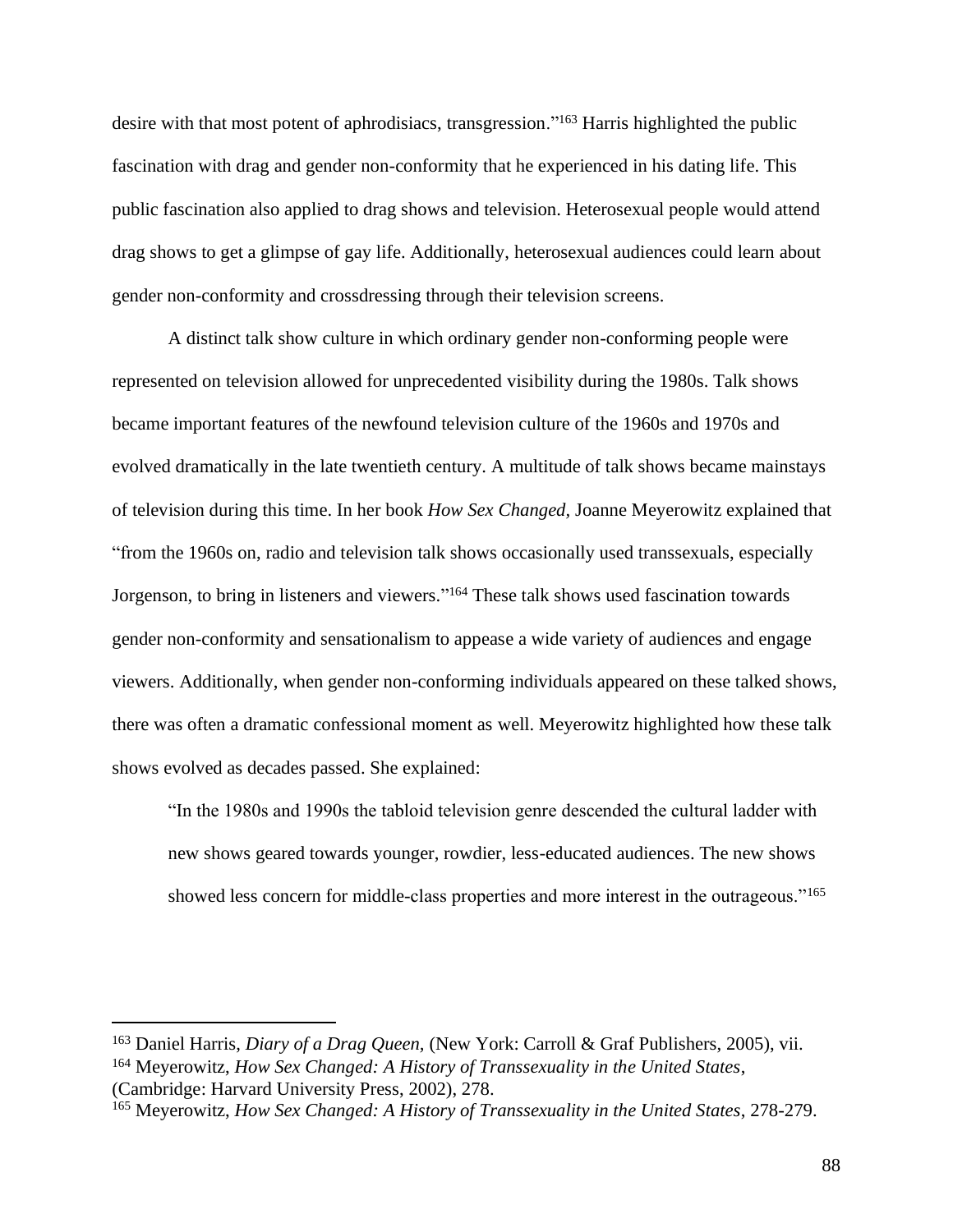Talk shows that aired segments on gender non-conforming individuals relied on sensationalism and the fascination towards trans people in order to engage audiences. The gender nonconforming people on these shows typically wanted to share their stories and appeal to queer audiences who could be positively impacted by this representation.

*The Phil Donahue Show,* which was also known simply as *Donahue,* served as an important example of talk show culture in the late twentieth century*.* The show was broadcast across the United States for twenty-six years between 1970 and 1996. The host, Phil Donahue, invited a wide range of guests on his show and also had a live audience who would listen, laugh, and ask questions during the shows. *Donahue* was also well-known for inviting gender non-conforming people on the show in front of the live audience. Between 1990 and 1992, *Donahue* had at least sixteen programs on cross-dressing and trans identities.<sup>166</sup> *Donahue* relied on sensationalism, controversy, and confessional moments to engage audiences. In the 1980s, Donahue had many gender non-conforming people on his show with mixed results. In a segment of the show in May 1987, Donahue spoke to a few female impersonators about being celebrity look likes. He spoke to a female impersonator named Jimmy James who was well-known for impersonating Marilyn Monroe. The audience was visibly shocked when James walked out on the stage and several audience members stated that he looked exactly like Marilyn Monroe. When asked about his identity, James stated, "I know exactly who I am. I am a little boy with a certain bone structure who wanted to be a makeup artist and I just kinda went into this and developed an act."<sup>167</sup>

James did not mention being a drag queen or identifying as a member of the queer community, but simply stated that impersonating Marilyn Monroe was his job. Donahue in turn

<sup>&</sup>lt;sup>166</sup> Marjorie Garber, *Vested Interests: Cross-dressing & Cultural Anxiety*, (New York: Routledge, 1992), 5.

<sup>167</sup> *Donahue*. "Celebrity Look Alikes." Directed by Ryan Weiner. WBBM-TV, May 1987.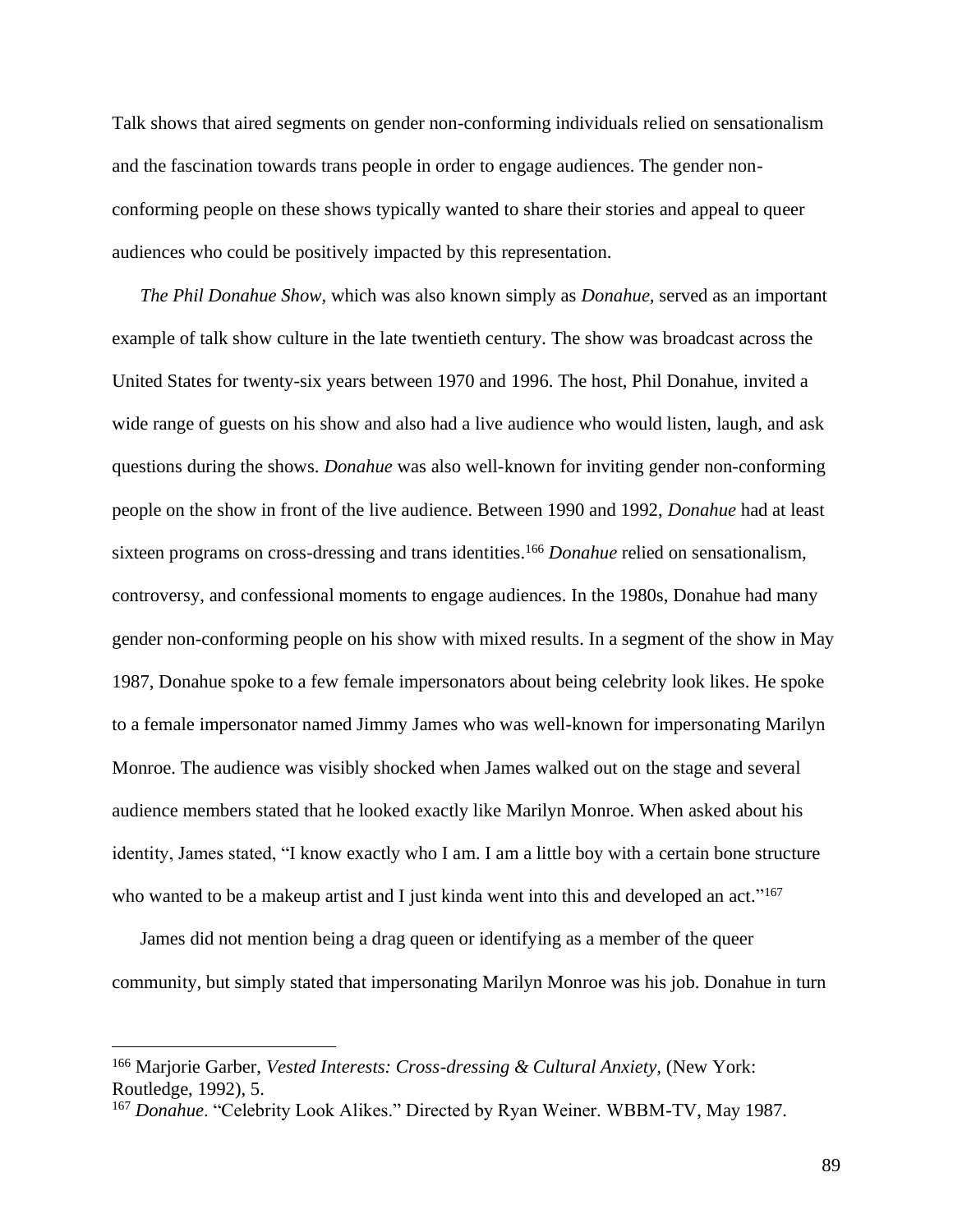addressed the backlash that gender non-conforming people received on his show. He stated, "we've discussed cross-dressing on this program before, as some of our viewers will tell you, not with a lot of enthusiasm. Some of them think that the world's going to hell and you're leading it there and I'm helping you."<sup>168</sup> Donahue explained that many viewers and audience members did not agree with the gender non-conforming that was shown on the show. At the same time, *Donahue* continued to include many programs on gender non-conforming people, thus there was evidently enough viewership and interest in these programs. The many examples of crossdressing on the show were met with both fascination and disgust by the heterosexual mainstream.

In an episode of the show in 1984, Donahue invited a group of self-identified crossdressers into the show to discuss their lives and experiences. The crossdressers were able to speak for themselves, but were also asked questions by the audience. Each individual had a different experience with crossdressing in their lives and represented these diverse experiences in this segment. One of the queens described coming out and feeling happy, in stating, "I spent the first 32 years of my life feeling guilty and I'm glad now that for the last three, three and a half years, I feel much better about it."<sup>169</sup> Many of the queens described the struggles of being in the closet and in facing marginalization from society. One of the guests stated, "you gotta realize we are the exceptions to the rule of the crossdresser. We are here in public, we are in front of the media. Most crossdressers are in the closet or in private groups where they cross dress only in the privacy of their home or in these protected groups."<sup>170</sup> One extremely common theme in this interview was the desire to pass and not be seen by most gender non-conforming people. The

<sup>168</sup> *Donahue*. "Celebrity Look Alikes." Directed by Ryan Weiner. WBBM-TV, May 1987.

<sup>169</sup> *Donahue*, "Male Crossdressers," Directed by Ryan Weiner, WBBM-TV, 1984.

<sup>170</sup> *Donahue*, "Male Crossdressers," Directed by Ryan Weiner, WBBM-TV, 1984.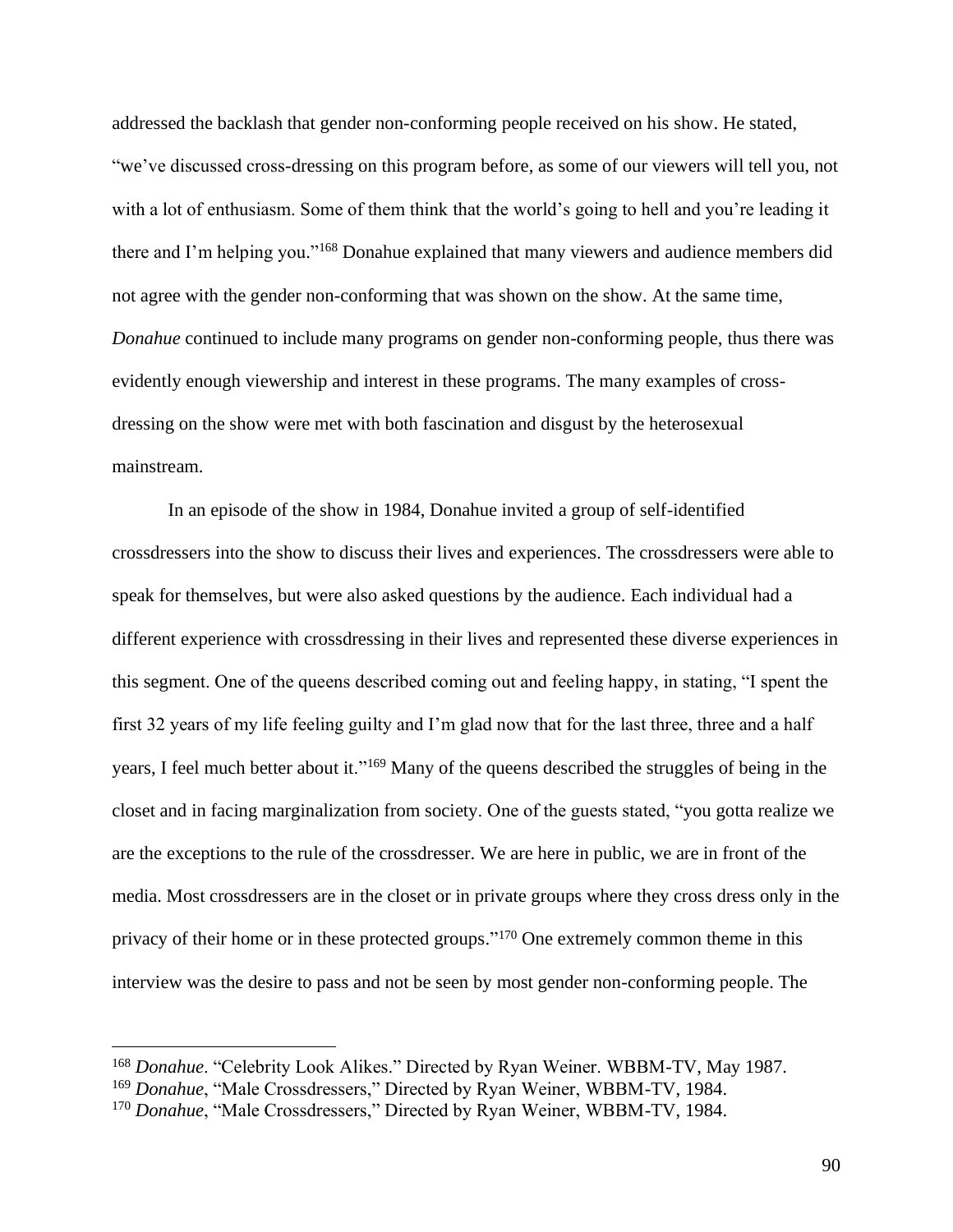crossdressers on this episode of *Donahue* were evidently an exception to the rule because they were all out of the closet and talked about their identities on broadcasted television. The reality was that many gender non-conforming people during the 1980s stayed in the closet out of fear of marginalization and even violence.

Additionally, one of the queens also addressed how gender non-conforming people had been represented in the media. A self-identified transvestite on the show explained:

"Hollywood has two themes of the transvestite: they're either schizophrenic people who when they dress up go out and blast people away because that makes them loony or they're some kind of professional hitman and this is how they can sneak up on people unaware. We're the most peaceful, unobtrusive, mild-mannered people you can imagine."<sup>171</sup>

Through this television appearance, it was evident that the crossdressers were trying to advocate for their identities and show that they were normal and likeable people. Those in the heterosexual mainstream learned everything they knew about gender non-conformity from the media, thus the above statement highlighted how important representation was. Being on *Donahue*, a beloved television show in the United States, meant that children watching the show would learn about gender non-conformity and queer children could also see people like themselves on television.

While being on the show was a statement in itself, Donahue represented the individuals in this segment as mentally ill and immoral. When Donahue allowed the audience to ask questions, one audience member simply stated, "as far as these men go, I think they should all grow up and dress as men."<sup>172</sup> This statement emphasized that many audience members did not

<sup>171</sup> *Donahue*, "Male Crossdressers," Directed by Ryan Weiner, WBBM-TV, 1984.

<sup>172</sup> *Donahue*, "Male Crossdressers," Directed by Ryan Weiner, WBBM-TV, 1984.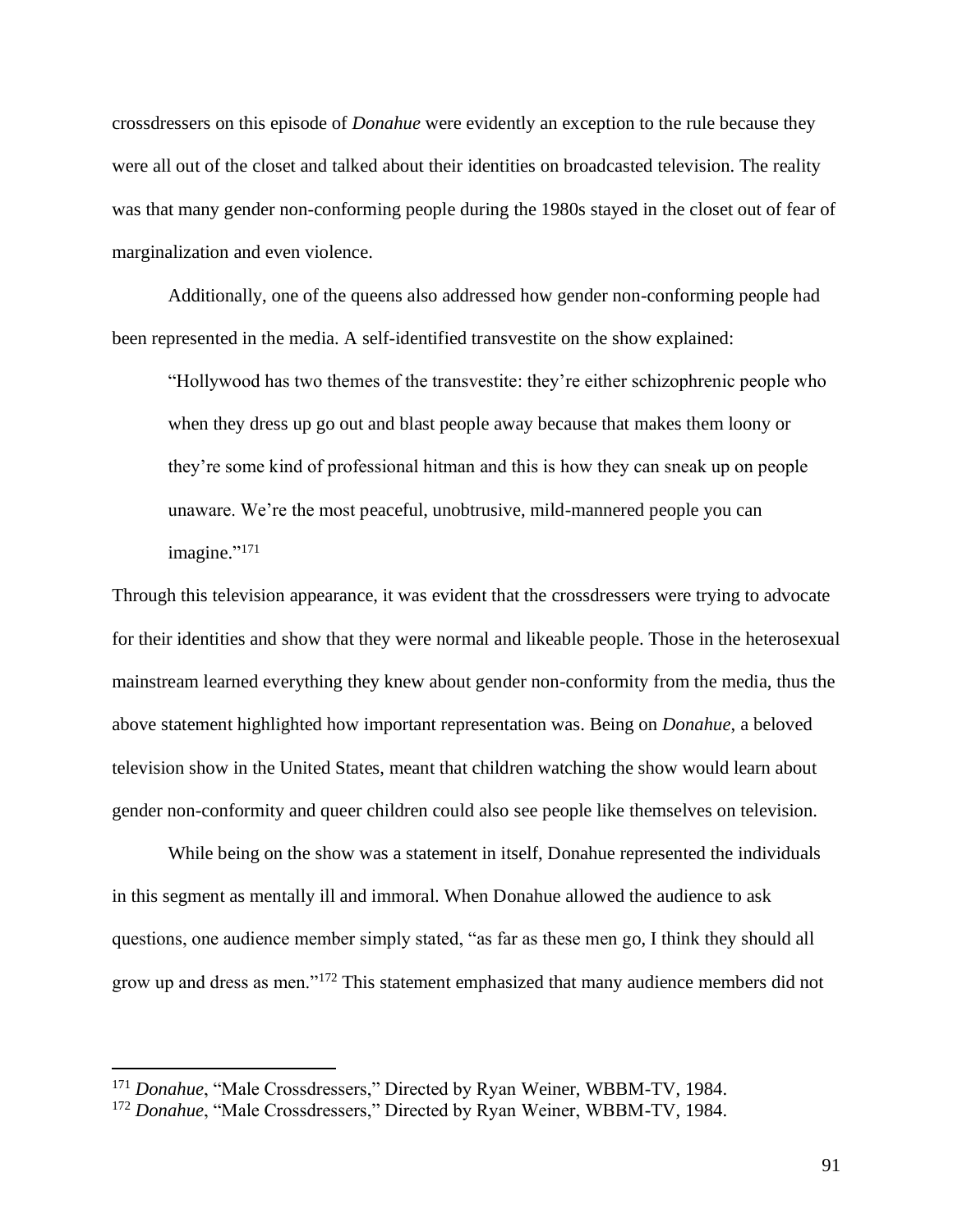see the guests as valid and believed that crossdressing was wrong. Another audience member also said, "I just want to let the men on that stage know that they are actually living a lie and as long as they are living a lie, they can have no fellowship with God. They need the love of Jesus in their life."<sup>173</sup> This dramatic statement showed that some people in the heterosexual mainstream saw crossdressing as abhorrent, immoral, and even anti-Christian. The audience member believed that crossdressing was immoral and sinful and even referenced religion to explain why they believed crossdressing was wrong. This use of religion and Christianity to attack gender non-conformity was common in tabloid television culture and conservative rhetoric. In this specific example, there was evidently very little attempt by the audience to understand the lives of the individuals on stage and there was little attempt by Donahue to defend his guests from being berated.

Additionally, Donahue invited a therapist for the segment, who proceeded to pathologize crossdressing. She stated, "very often the crossdressing begins with an erotic sexual attachment and then as these women age that becomes less necessary."<sup>174</sup> Instead of attempting to validate their identities, the therapist pathologized crossdressing and gender non-conformity as a sexual fetish. This segment highlights the fact that Donahue invited gender non-conforming people onto his show in order to engage the audience with sensational stories, instead of attempting to understand or represent these identities. Donahue included these guests on the show because of the public fascination with transness and gender non-conformity. Having gender non-conforming people on the show created an uproar and engaged audiences in debates about the validity of gender non-conforming identities.

<sup>173</sup> *Donahue*, "Male Crossdressers," Directed by Ryan Weiner, WBBM-TV, 1984.

<sup>&</sup>lt;sup>174</sup> Donahue, "Male Crossdressers," Directed by Ryan Weiner, WBBM-TV, 1984.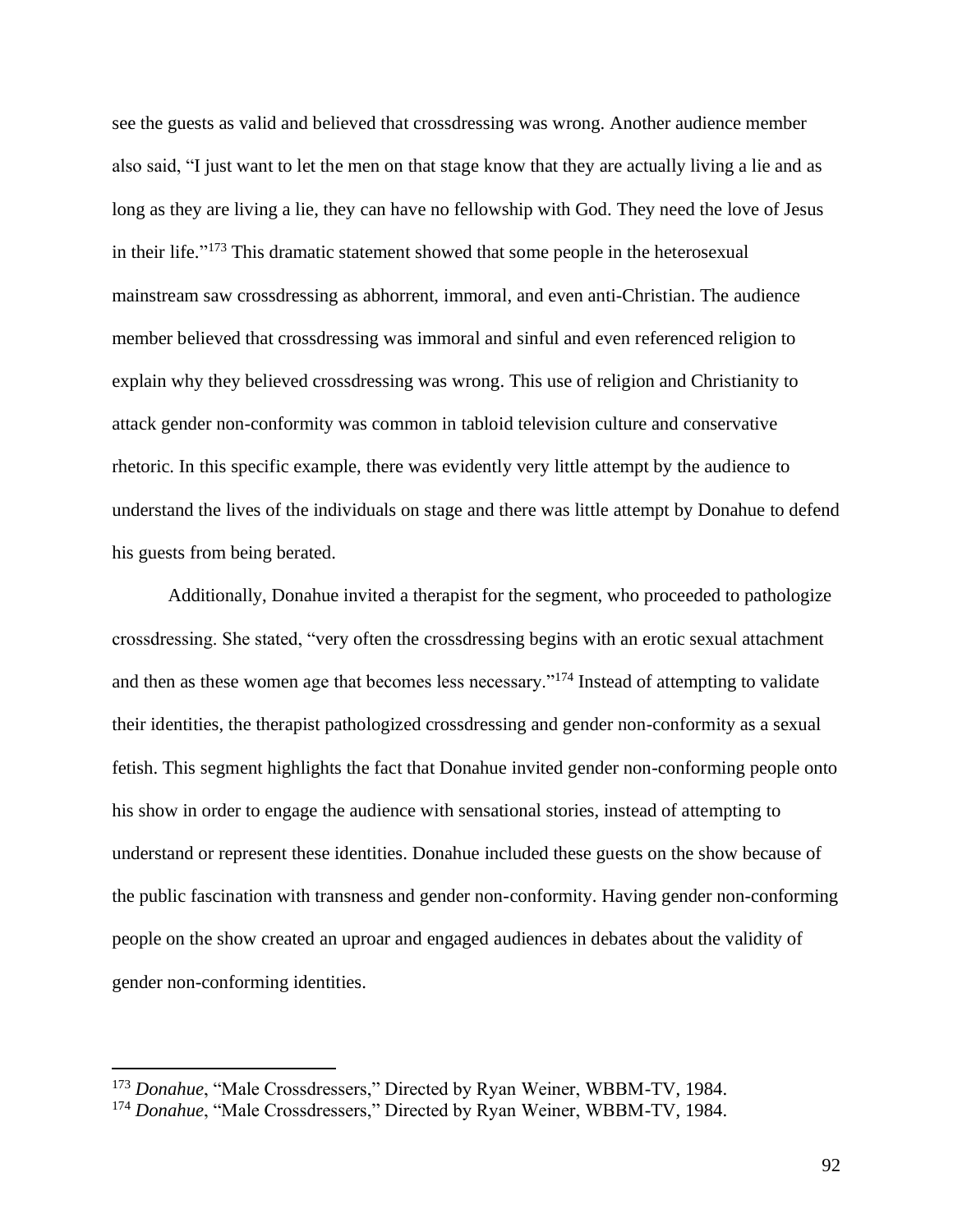*Donahue* provided many media representations of gender non-conformity, but the show often made a mockery of its guests and used gender non-conforming people as props to engage viewers. Gender non-conforming individuals were exploited on television shows such as *Donahue*, but the presence of queer individuals on television provided a sense of representation and camaraderie for queer youth. Joanne Meyerowitz explained the impact of this ambivalent representation in stating:

"[Talk shows] elevated 'personal experience' and gave transsexuals 'a chance to break the monopoly on truth' held by scientific authorities. Within the limits of an orchestrated program, transsexuals could speak in their own voices. They were experts on themselves. They spoke on national television and they had at least a passing chance at bringing their own stories, for a minute or two, to the millions of viewers who watched them."<sup>175</sup>

Meyerowitz highlighted the fact that trans and gender non-conforming individuals were given visibility and representation due to talk show culture in the 1980s. This was somewhat unprecedented and trans people were able to represent themselves as they pleased within the limited talk show format. Often, this representation was clumsy and flawed, but was inevitably impactful. The 1980s saw an increase in the representations of gender non-conformity in the media for both queer and heterosexual audiences. Often this portrayal existed through a heterosexual lense and failed to represent the diversity and reality of queer stories.

### *1981-1990 Conclusion*

The period from 1981 to 1990 was characterized by the new politicization of drag, new scholarly thought, and the sensationalizing of gender non-conformity by the media. July 3, 1981 signified the beginning of the HIV/AIDS epidemic and a new era of radical political activism

<sup>175</sup> Meyerowitz, *How Sex Changed: A History of Transsexuality in the United States*, 279.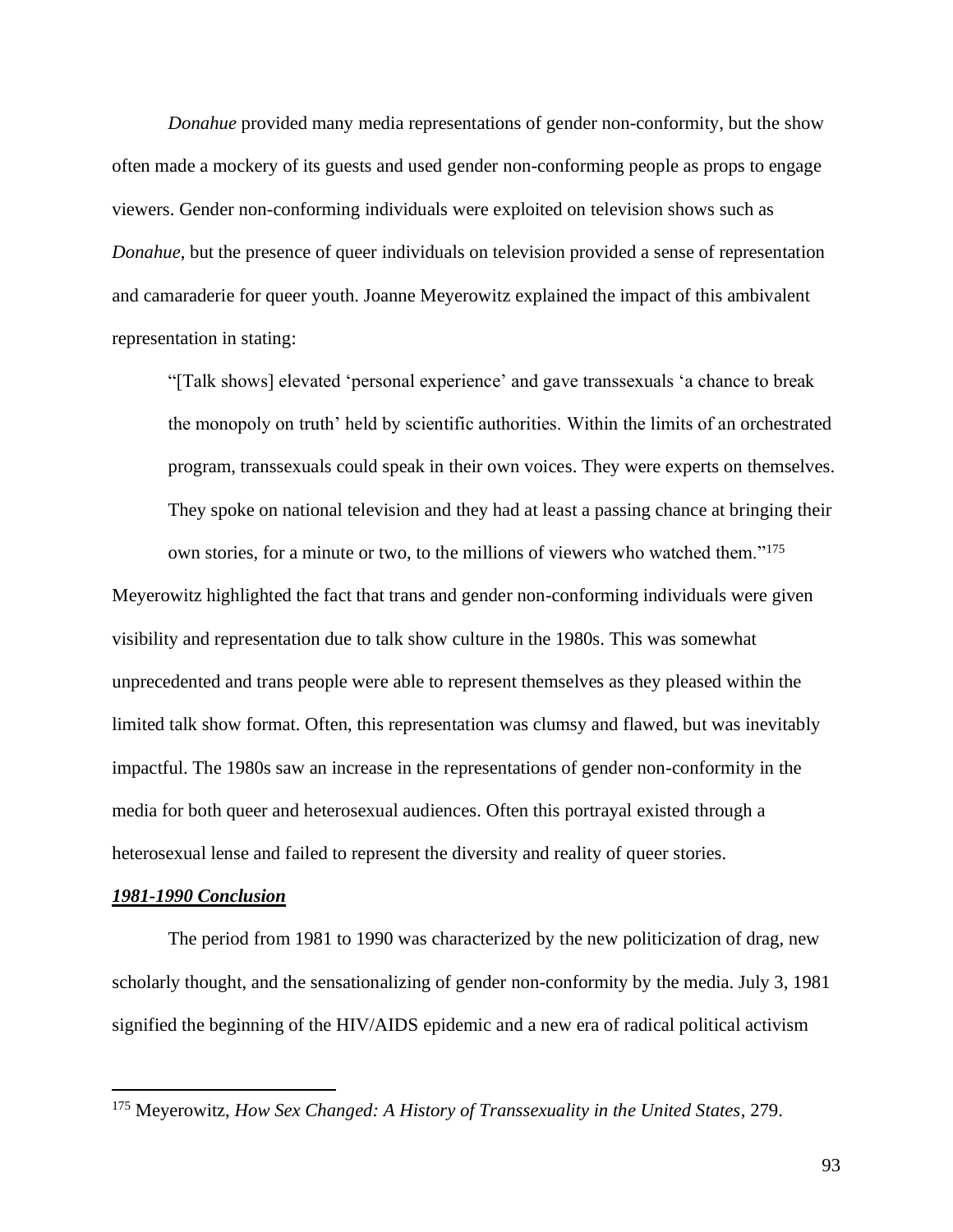from queer communities as well. Activists turned their grief and anger into militant activism against the United States government for years of neglect. Queer organizing began to emerge as well and drag queens played a central role in supporting those afflicted with HIV/AIDS. Additionally, gender bending drag began to be popularized amongst queer youth. This form of drag focused on deviation from the gender binary and from social conformity. Drag was inherently political and many drag queens considered their role as a form of social commentary. This new politicization of drag built off of activism of the 1960s and 1970s, but also embraced AIDS activism and deviation from the gender binary.

While unconventional drag was flourishing, there was also a feminist backlash. Many feminist critiques emerged from within and outside of queer communities that stated drag and trans people were anti-feminist because they made a mockery of femininity. Gender theorists such as Judith Butler explained that drag made a parody of gender and revealed gender to be both false and constructed. With the new gender theory developing in the 1980s, Butler also delved into the world of drag with a critical lense and determined drag to be the ultimate gender performance. Additionally, as drag became more mainstream in the 1980s, there was an increased public fascination and trans sensationalism on television with shows like *Donahue.* The 1980s represented an interesting period of time characterized by political conservatism and innovations in the world of drag and gender non-conformity. By the 1990s, drag was increasingly spoken about in popular culture and drag even began to be considered mainstream through drag artists such as Lady Bunny and RuPaul. The 1990s built off the gender theory and popular culture moments of the 1980s and highlighted changing attitude towards drag in the late twentieth century.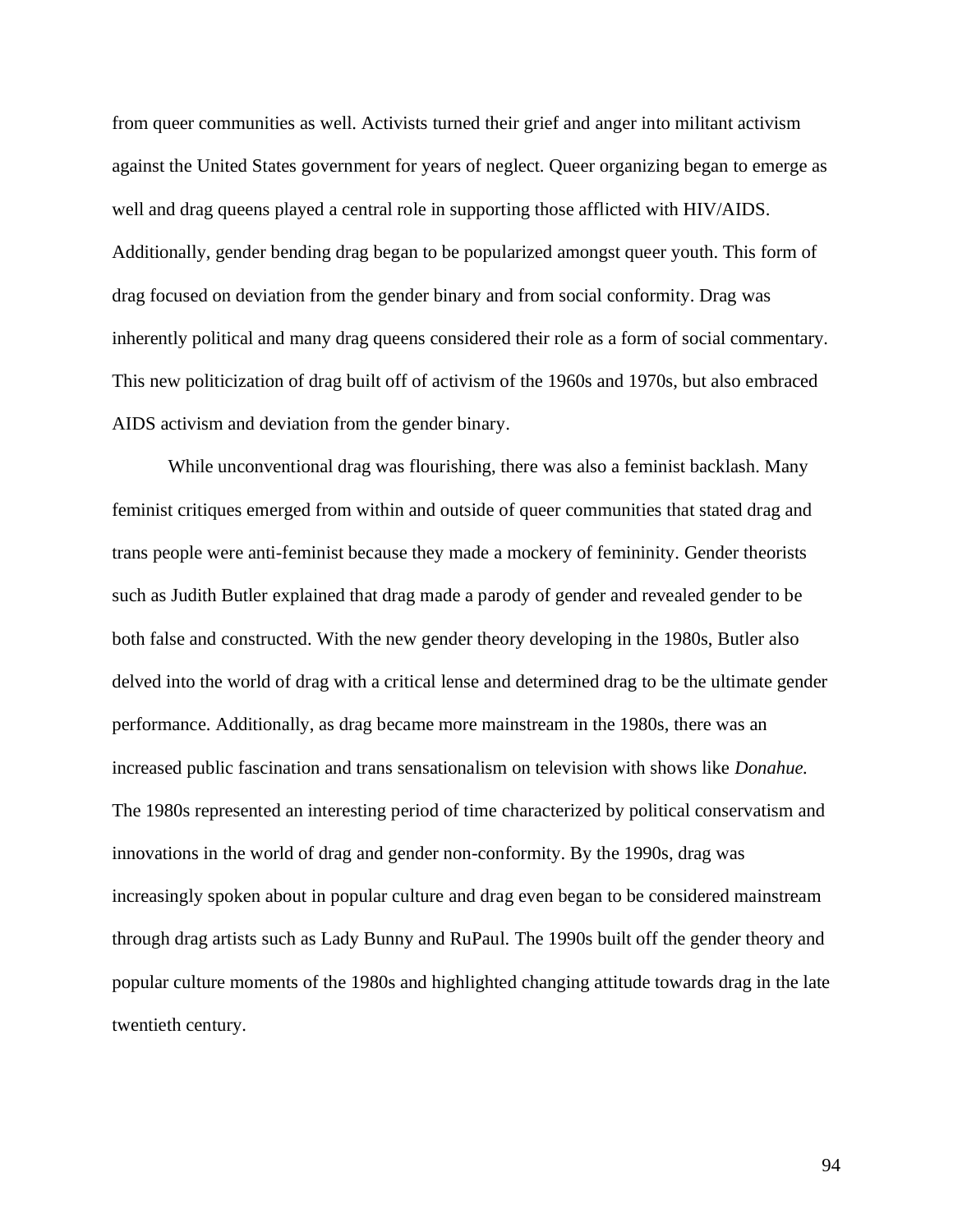### *Chapter 4: 1990- February 2, 2009*

The 1990s and 2000s represented a unique era in terms of the representation of gender non-conformity in the media and television. Drag and other forms of gender variance received unprecedented acknowledgement and representation during this period. Film and television culture was incredibly influential during this time and impacted every aspect of American life. Almost every American consumed film and television in their daily lives, thus were impacted by the increased amount of gender variance in film and television during the 1990s and 2000s. Gender non-conforming people were represented in television and film in a variety of ways. Ultimately, not all representation was positive, as some news sources exploited and invaded the privacy of burgeoning trans celebrities. The flaws in representation ranged from offensive and off-color jokes to representing gender non-conformity from a solely cisgender lense. While these representations were not perfect, there was an increasing level of empathy and a desire to relate to gender non-conforming individuals. Media representations taught audiences how they should treat gender non-conforming individuals and thus impacted the public conversations around this community at thetime. Additionally, gender non-conforming people were also present in documentaries and film. In these cases, gender non-conforming individuals were allowed to present themselves authentically as a community, but often through a cis and heterosexual lense. The massive influx of representations of gender variance represented progress from earlier in the twentieth century and indicated a new era of queer visibility in the media.

# *Paris is Burning and Popular Perceptions of Gender Non-Conformity*

The critically acclaimed film *Paris is Burning* was released in 1990, but was not officially released in the United States until 1991. The film followed 1980s ballroom culture and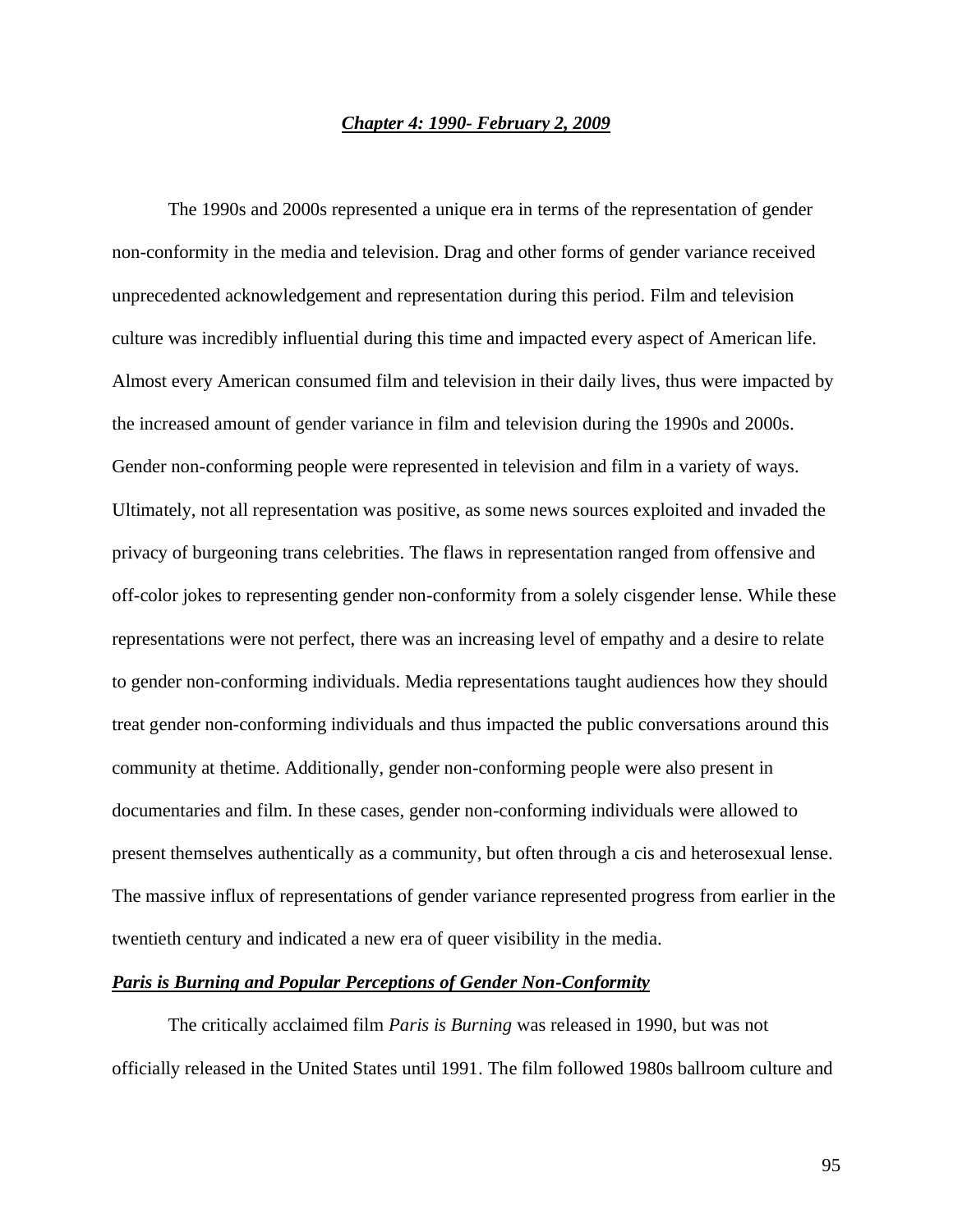delved into the complexities of life in Harlem, New York City for queer people of color. The film became very well-known around the United States and introduced many new audiences to the world of ballroom culture. The director, Jennie Livingston, gave viewers a glimpse into the struggles of black queer people in the 1980s and showed the incredible sense of community queer people of color created for themselves despite the marginalization they faced. Ballroom culture had largely been a distinct subculture for much of the twentieth century and remained hidden from the heterosexual mainstream. The release of *Paris is Burning* allowed for unprecedented representation of queer people of color and ballroom culture to a wide audience. *Paris is Burning* soon became a cultural phenomenon and taught the world about what it meant to be a queer person of color in the United States.

Drag balls and ballroom had been an important part of drag culture for much of the twentieth century and allowed for a strong sense of community within the distinct queer subculture. The Harlem drag culture of *Paris is Burning* consisted of queer people of color with a wide range of identities. Some of those who participated in balls identified as gender nonconforming, as trans, as drag queens, or as gay. Those involved in ball culture often belonged to a "house," such as the House of LaBeija or the House of Xtravanganza. In balls themselves, queer people would walk in categories such as high fashion evening wear, luscious body, and more. Participants would be judged on how well they walked and by the looks they presented to the judges. Susan Stryker explained the concept of "houses" within ball culture and stated, "the 'house' subcultures of many urban African American, Latino/a, and Asian American communities (such as the ones represented in Jennie Livingston's film *Paris is Burning*) have large balls in which participants 'walk the categories,' competing for the best enactment of a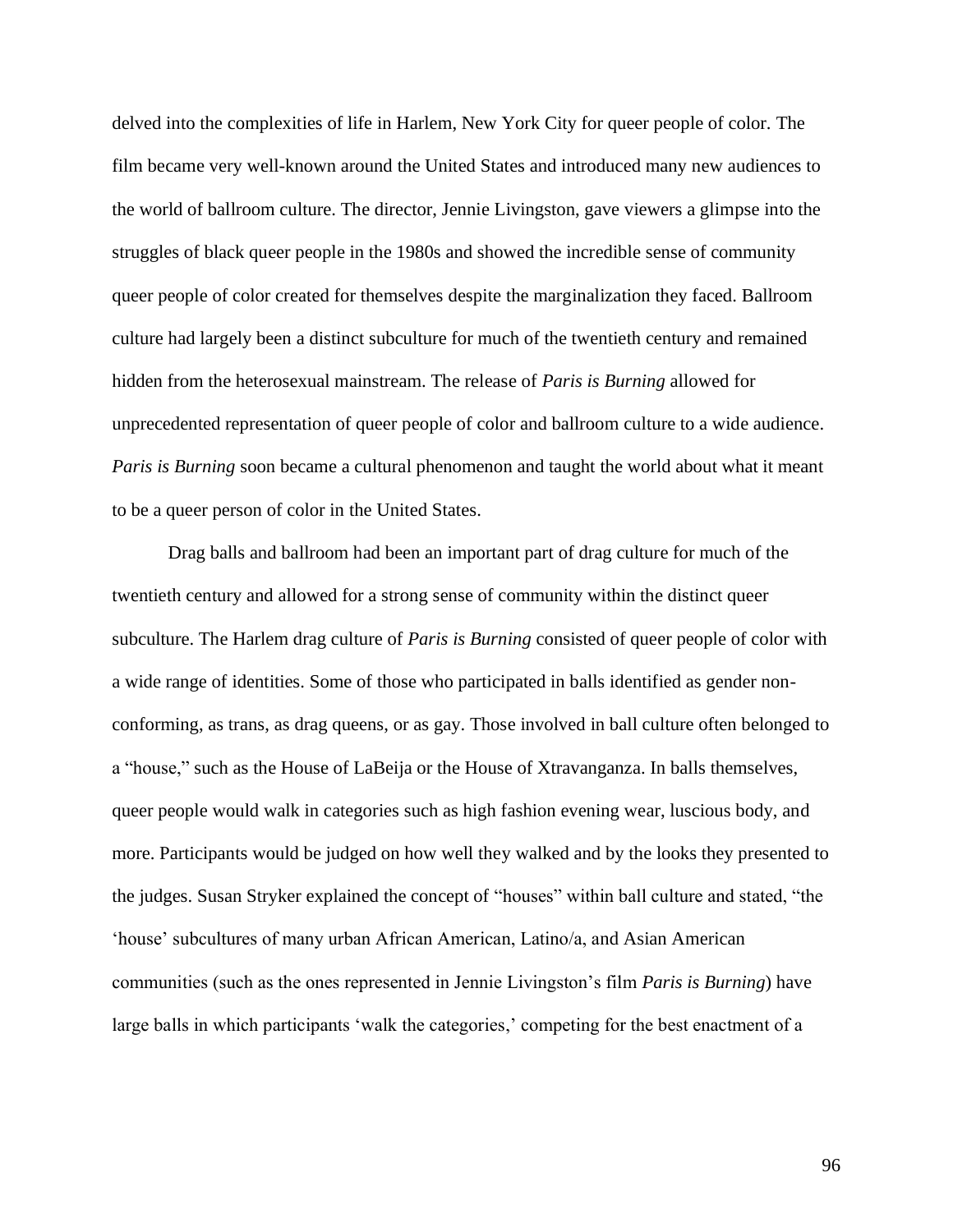multitude of highly stylized gender designations, such as 'butch queen up in pumps.'"<sup>176</sup> Additionally, people walked in categories that included dancing created by ballroom culture such as voguing. Voguing, as seen in the ballroom, later inspired pop artist Madonna and became a popular culture craze. By walking in categories or voguing, ballroom participants could be legendary and bring a good reputation to their house.

Houses served as a smaller community and family for queer people of color, who in many cases had been rejected by their biological family. In the film, Dorian Corey described houses in ball culture in saying, "They're families... but this a new meaning of family... it's a question of a group of human beings in a mutual bond."<sup>177</sup> Houses provided queer youth with families when they were rejected from their own for being queer or gender non-conforming. Pepper LaBeija explained that this familial rejection caused queer youth to look for a sense of community, which many of them found in ballroom culture. LaBeija stated:

"When someone has rejection from their mother and father, their family, when they get out in the world, they search. They search for someone to fill that void. I know this for experience, because I've had kids come to me and latch hold to me like I'm their mother or like I'm their father."<sup>178</sup>

As LaBeija explained, houses often mimicked a nuclear family structure and even had "mothers" as the head of the house. Ballroom culture facilitated a distinct familial identity and community culture that queer people of color could not find anywhere else in society. One of the members of the House of Xtravaganza explained that their house mother Angie Xtravaganza was more of a

<sup>176</sup> Susan Stryker, *Transgender History: The Roots of Today's Revolution*, (Berkeley: Seal Press, 2017), 34-35.

<sup>177</sup> *Paris is Burning*. Directed by Jennie Livingston. Off White Productions, 1990.

<sup>178</sup> *Paris is Burning*. Directed by Jennie Livingston. Off White Productions, 1990.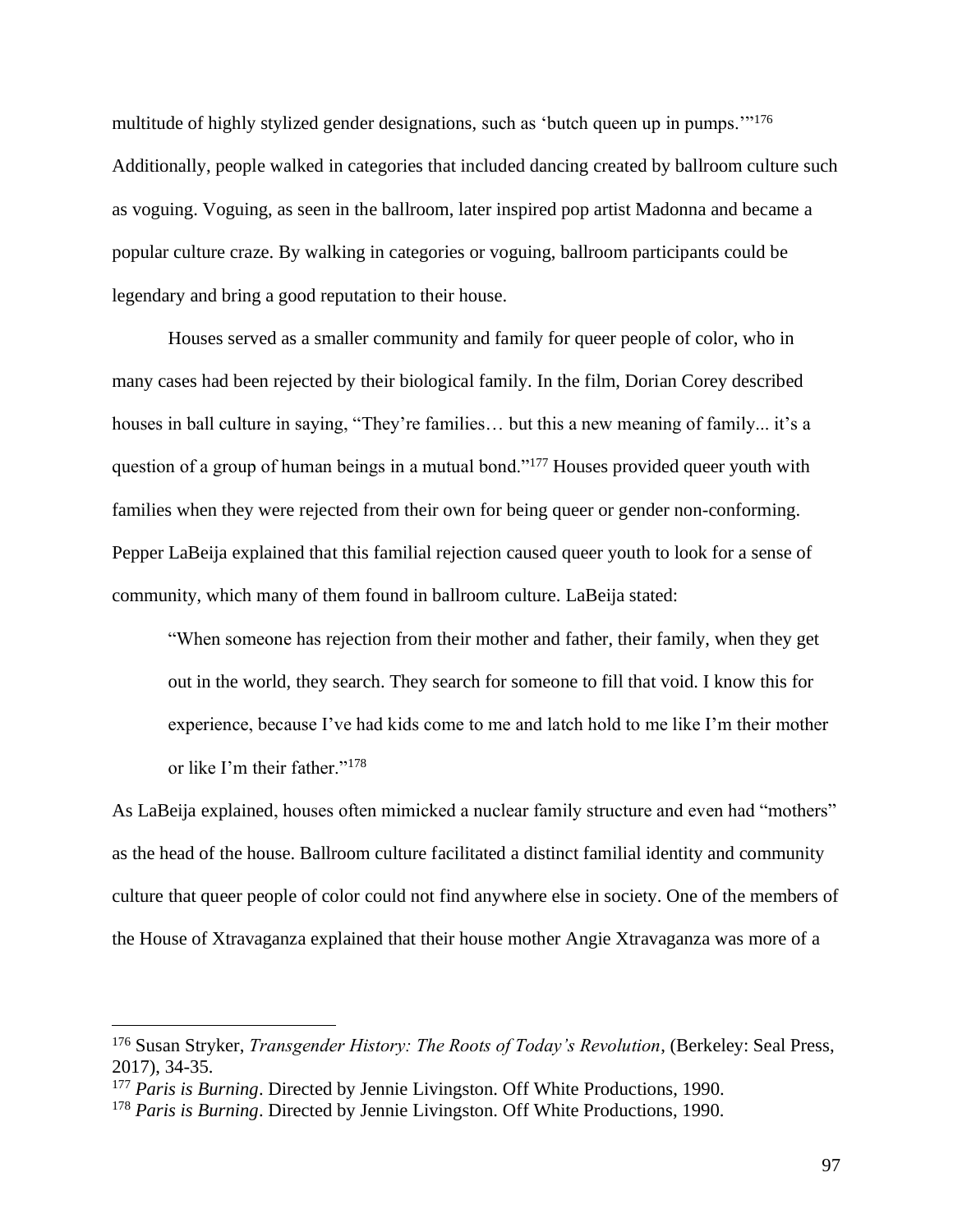mother to them than their own biological mother. Angie even sent them birthday cards every year.<sup>179</sup>

Ballroom culture, as shown to a wide audience in *Paris is Burning* in 1990, gave queer people of color a distinct community and a feeling of acceptance from a world in which they were marginalized. Dorian Corey explained the feeling of entering ballroom culture from the outside world in stating, "it's like crossing into the looking glass in wonderland…you go in there, and you feel—you feel 100% right—as of being gay… that's not what it's like in the world."<sup>180</sup> Ballroom culture provided queer people of color with a refuge and a safe place away from white heterosexual society that discriminated against them for their gender, sexuality, social status, and race. Drag balls and ballroom culture allowed participants to live the lives they wanted and to exist in a microcosm of the world where they were protected from discrimination. Ball culture also allowed many people to live out their dreams of being in the entertainment and fashion industries. Octavia St. Laurent stated in the film, "I wanna be somebody. I mean I am somebody, but I wanna be a rich somebody."<sup>181</sup> As a member of a marginalized population, it would be almost impossible for Octavia to gain enormous wealth and stardom. Ball culture allowed her to represent herself as she pleased, but she would largely be excluded from the entertainment industry and would be prevented from holding jobs that would allow her to attain the kind of wealth she aspired to.

One of the most compelling aspects of *Paris is Burning* was that the film highlighted the extreme marginalization that queer people of color faced in the late 1980s. Vern and Bonnie Bullough explain that in *Paris is Burning,* "having bought into the American dream, they

<sup>179</sup> *Paris is Burning*. Directed by Jennie Livingston. Off White Productions, 1990.

<sup>180</sup> *Paris is Burning*. Directed by Jennie Livingston. Off White Productions, 1990.

<sup>181</sup> *Paris is Burning*. Directed by Jennie Livingston. Off White Productions, 1990.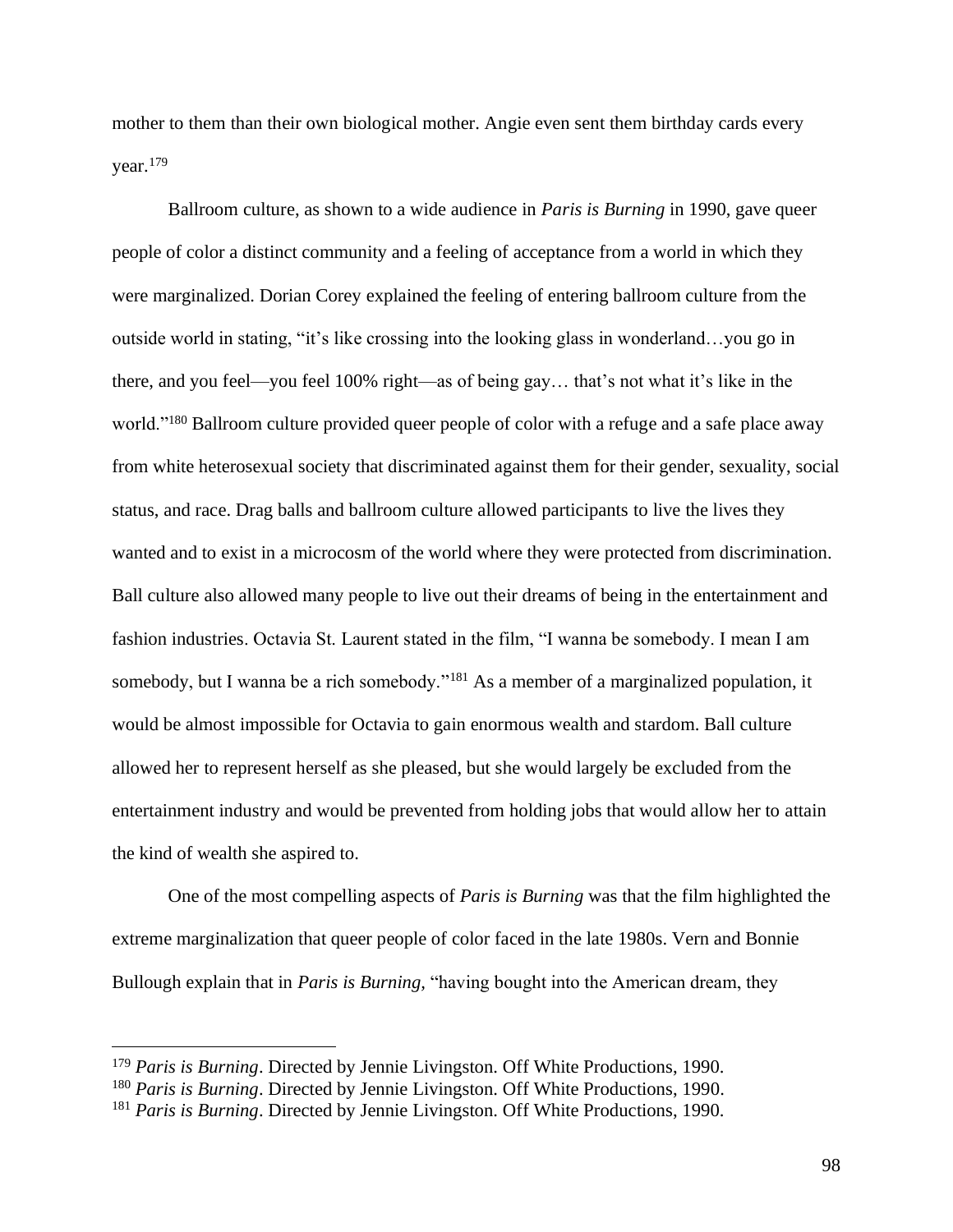successfully imitate the power structure that excludes them; at the balls, they are given the opportunity to achieve their dreams of fame, success, and beauty."<sup>182</sup> Success within the heterosexual mainstream was impossible for those involved in ball culture, thus many turned their attention to achieving their dreams within ballroom itself. Ballroom largely formed as a result of the distinct marginalization queer people faced from the heterosexual mainstream. It was difficult to find jobs, housing, and success as a queer person of color in the United States in the twentieth century. Ballroom culture allowed queer people to exist in a safe community and to be themselves. Dorian Corey explains this sentiment when stating:

"In a ballroom you can be anything you want. You're not really an executive but you're looking like an executive. And therefore you are showing the straight world that I can be an executive. If I had the opportunity, I could be one. In real life, you can't get a job as an executive unless you have the educational background and the opportunity. Now the fact that you are not an executive is merely because of the social standing of life…black

people have a hard time getting anywhere. And those that do are usually straight."<sup>183</sup> Corey highlighted the implications of the category "executive realness," as the queer youth participating in balls could pretend that they existed in a world where they were not discriminated against and marginalized for being queer people of color. People of color faced distinct marginalization during the late 1980s and 1990s, but being queer as well also meant that many ball participants were kicked out of their homes at a young age and did not have access to education, and thus would not be hired for high-paying jobs. The category of "executive realness" highlighted that fact that queer people of color faced discrimination and inequalities at

99

<sup>182</sup> Bullough Vern Bullough and Bonnie Bullough, *Crossdressing, Sex, and Gender* (Philadelphia: University of Pennsylvania Press, 1993), 247.

<sup>183</sup> *Paris is Burning*. Directed by Jennie Livingston. Off White Productions, 1990.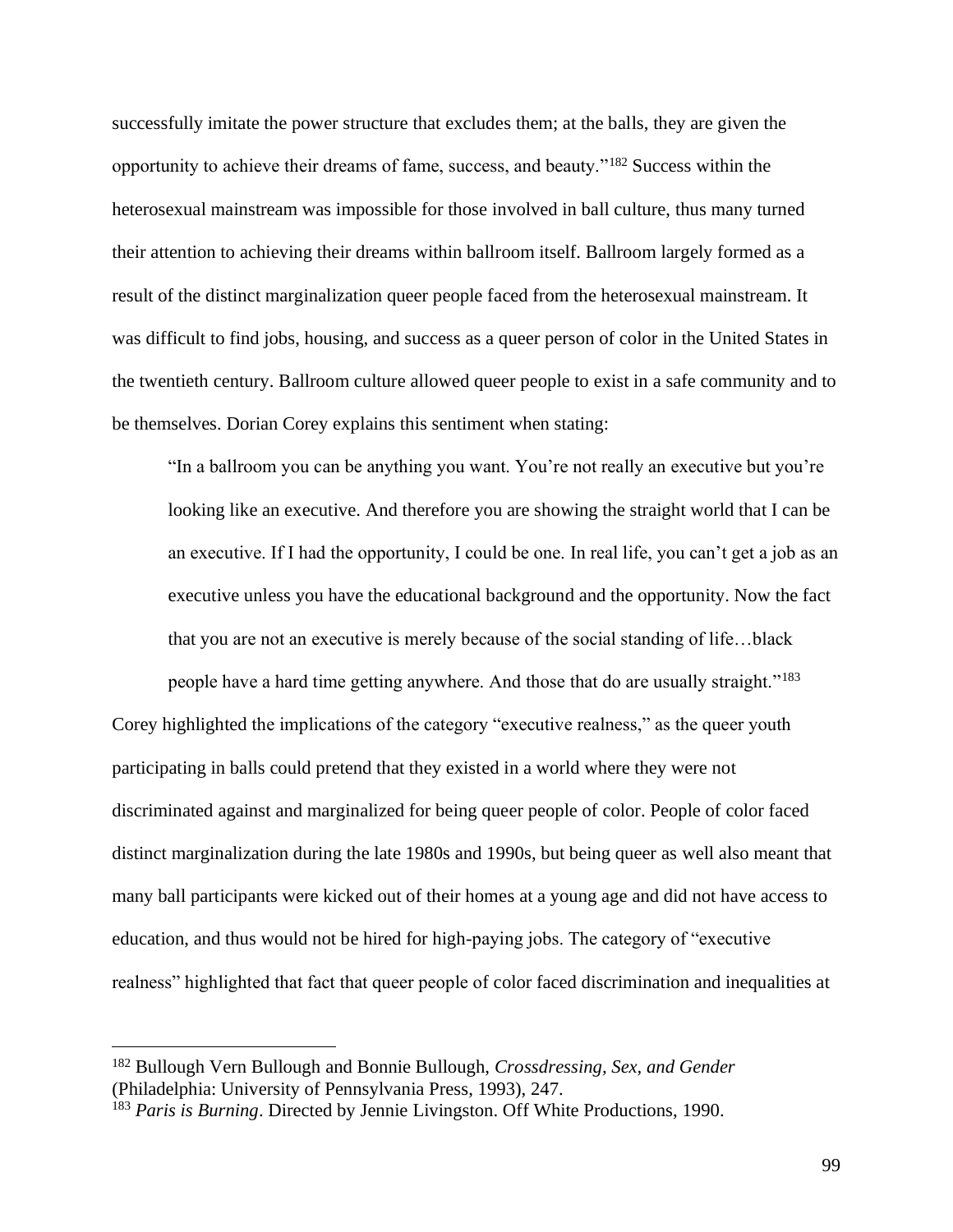every turn. The only way they could be executives was to walk in the "executive realness" category in the ballroom. In this category as well, participants emulated the "great white way of living" that they saw in media and television on shows such as *Dynasty.<sup>184</sup>*

Race, as well as gender and sexual identities, played a large role in the marginalization of this community. Another ball participant in the film also stated, "the balls to us is as close to reality as we're gonna get to all of that fame and fortune and stardom and spotlights."<sup>185</sup> Pepper LaBeija also discussed the lack of opportunity for queer people of color, as well as the poverty and homelessness they faced. She stated, "You know a lot of those kids that are in the balls, they don't have two of nothing. Some of them don't even eat. They come to balls starving. And they sleep in the Under Twenty-Ones, or they sleep under the piers. They don't have a home to go to."<sup>186</sup> The category of "executive realness" highlighted the lack of opportunity queer people of color faced in the United States in the late 1980s and 1990s. Ballroom culture gave them a unique sense of community and safety that they could not find anywhere else.

*Paris is Burning* also touched on the concepts of "realness" and "passing" within ball culture. Many participants in balls identified as trans or dressed in drag. A person was considered "real" if they were able to blend and to "pass the untrained eye or even the trained eye and not give away the fact that [they are] gay."<sup>187</sup> Realness focused on appearing as a straight cisgender woman or man. If someone looked "real" when they were walking a category, the crowd would applaud and compliment the participant on their ability to pass. During the late 1980s and the 1990s, it was still very necessary for those in drag or for trans people to pass for to meet aesthetic

<sup>184</sup> *Paris is Burning*. Directed by Jennie Livingston. Off White Productions, 1990.

<sup>185</sup> *Paris is Burning*. Directed by Jennie Livingston. Off White Productions, 1990.

<sup>186</sup> *Paris is Burning*. Directed by Jennie Livingston. Off White Productions, 1990.

<sup>187</sup> *Paris is Burning*. Directed by Jennie Livingston. Off White Productions, 1990.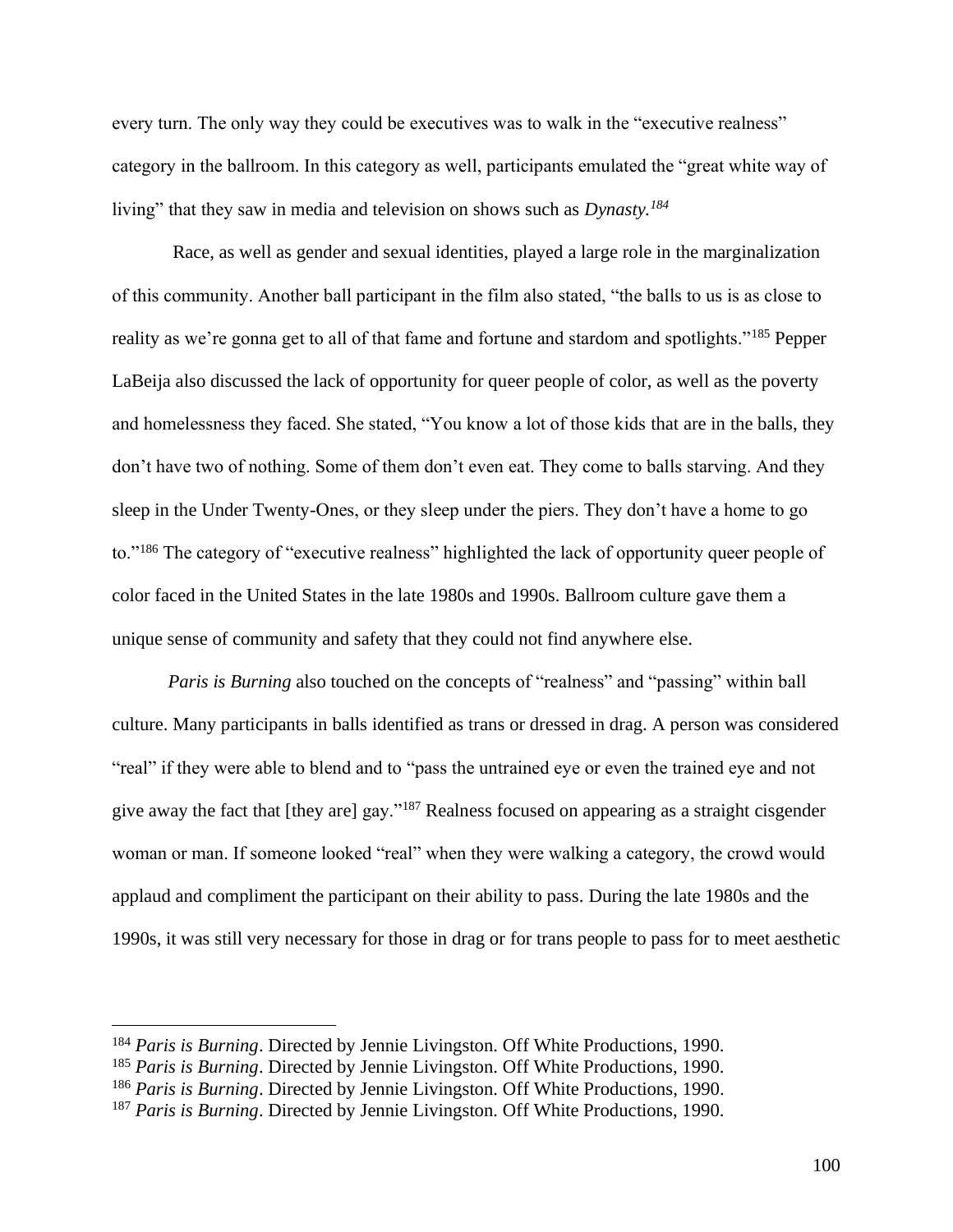norms from the community and to be safe. Dorian Corey highlighted the phenomena of realness and passing in stating:

"When they're undetectable, when they can walk out of that ballroom and into the sunlight and onto the subway and get home and still have all their clothes and have no blood running down their bodies—those are the femme realness queens."<sup>188</sup> Corey explained that violence was the consequence for not passing or appearing "real" in the outside world. Within ball culture, "realness" was highlighted as a category to walk and something to aspire to, but in the outside world, an inability to pass could have dire consequences due to the transphobia and homophobia rampant in society.

The story of Venus Xtravaganza in the film was one of the most compelling and tragic elements of the film. Venus was interviewed constantly throughout the film and shared her perspective on ball culture and what it meant to be a trans woman at the time. She discussed her desire to have gender confirmation surgery to feel more comfortable in her body. Venus had dreams to live a normal life after being kicked out by her biological family in her early teens. She also explained that, "most of the drag queens that are involved in the balls, say 90% of them—are hustlers. I guess that's how they make their money to go to the balls and to make whatever they need."<sup>189</sup> She alluded to the fact that many drag queens and trans women at the time turned to sex work. These groups specifically turned to sex work because they faced employment and housing discrimination due to their race and gender identities. Venus herself engaged in this industry from time to time to make money.

<sup>188</sup> *Paris is Burning*. Directed by Jennie Livingston. Off White Productions, 1990.

<sup>189</sup> *Paris is Burning*. Directed by Jennie Livingston. Off White Productions, 1990.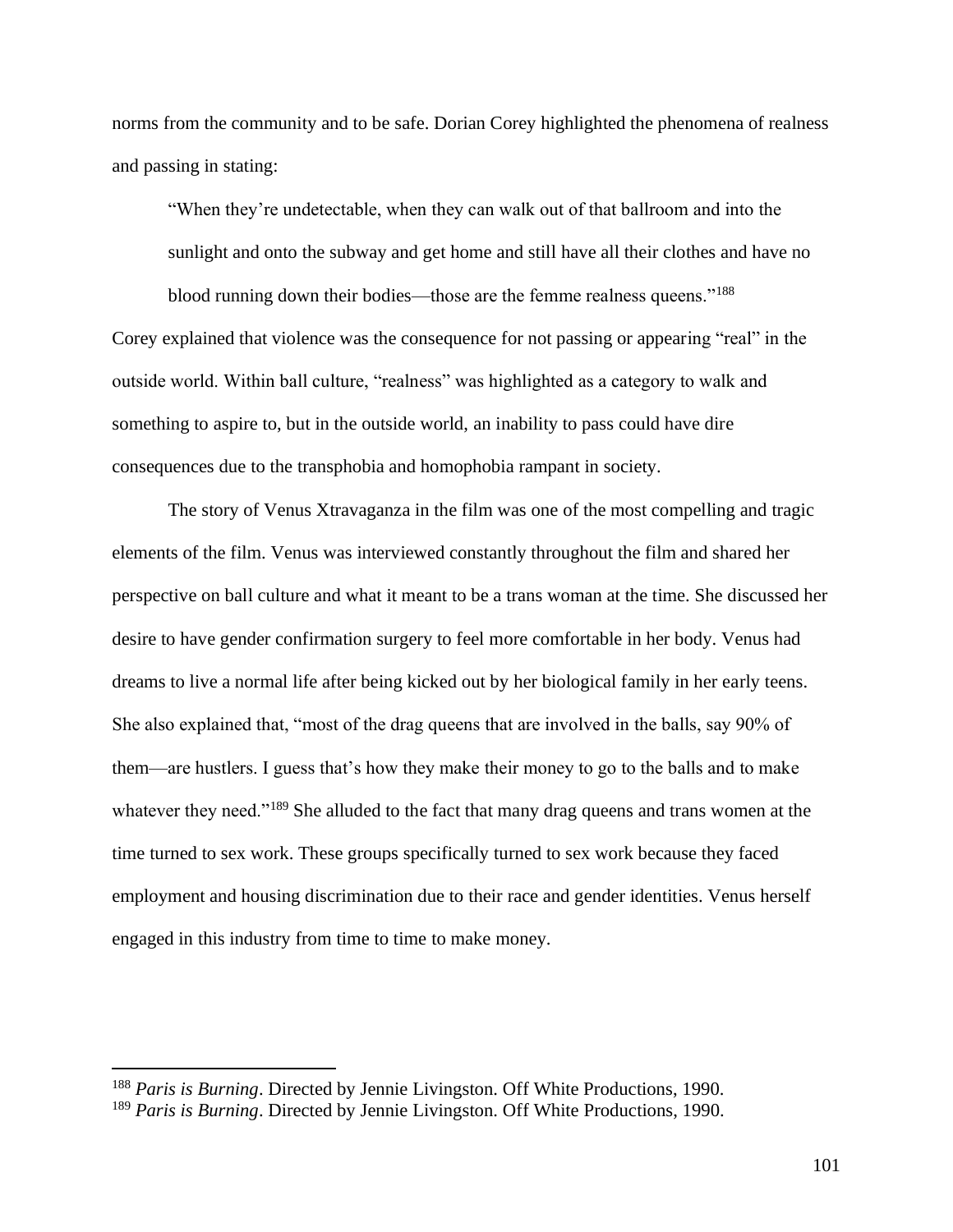In 1988, Venus was found dead in a hotel room. Her friends and her house mother Angie Xtravaganza explained that they think Venus was killed during sex work and her body was left for days before she was found. Earlier in the film, Venus told the story of one experience she had while engaging in sex work, where a man physically abused her when he discovered that she was a trans woman and she quickly escaped. Angie and others believe that Venus likely faced a similar situation in 1988. Venus was one of many trans women who were killed in the sex industry and her death showed that violence against trans women was widespread and endemic. *Paris is Burning* highlighted Venus's tragic murder and showed the violence that trans and gender non-conforming people faced constantly. The film showed many important issues for gender non-conforming people of color that had rarely been introduced to heterosexual audiences. The director, Jennie Livingston, gave people a glimpse into the lives of queer people of color. Those interviewed in the film were incredibly honest and revealed many problems that this subculture faced.

Additionally, ballroom culture, as shown in *Paris is Burning,* played with gender and played out gender theory in real life. In an interview with Susan Stryker, Miss Major described what the drag ball scene was like in her youth. She explained:

"We had the balls then, where we could go and dress up. You had to keep your eyes open, had to watch your back, but you learned to deal with that, and how to relax into it, and how to have a good time. It was a pleasure, a wonder—even with the confusion. We didn't know at the time that we were questioning our gender. We just knew this felt right. There wasn't all this terminology, all the labeling—you know what I mean?"<sup>190</sup>

<sup>&</sup>lt;sup>190</sup> Miss Major, "Interview with Miss Major," Interview by Susan Stryker, on deposit at GLBT Historical Society, January 29, 1998.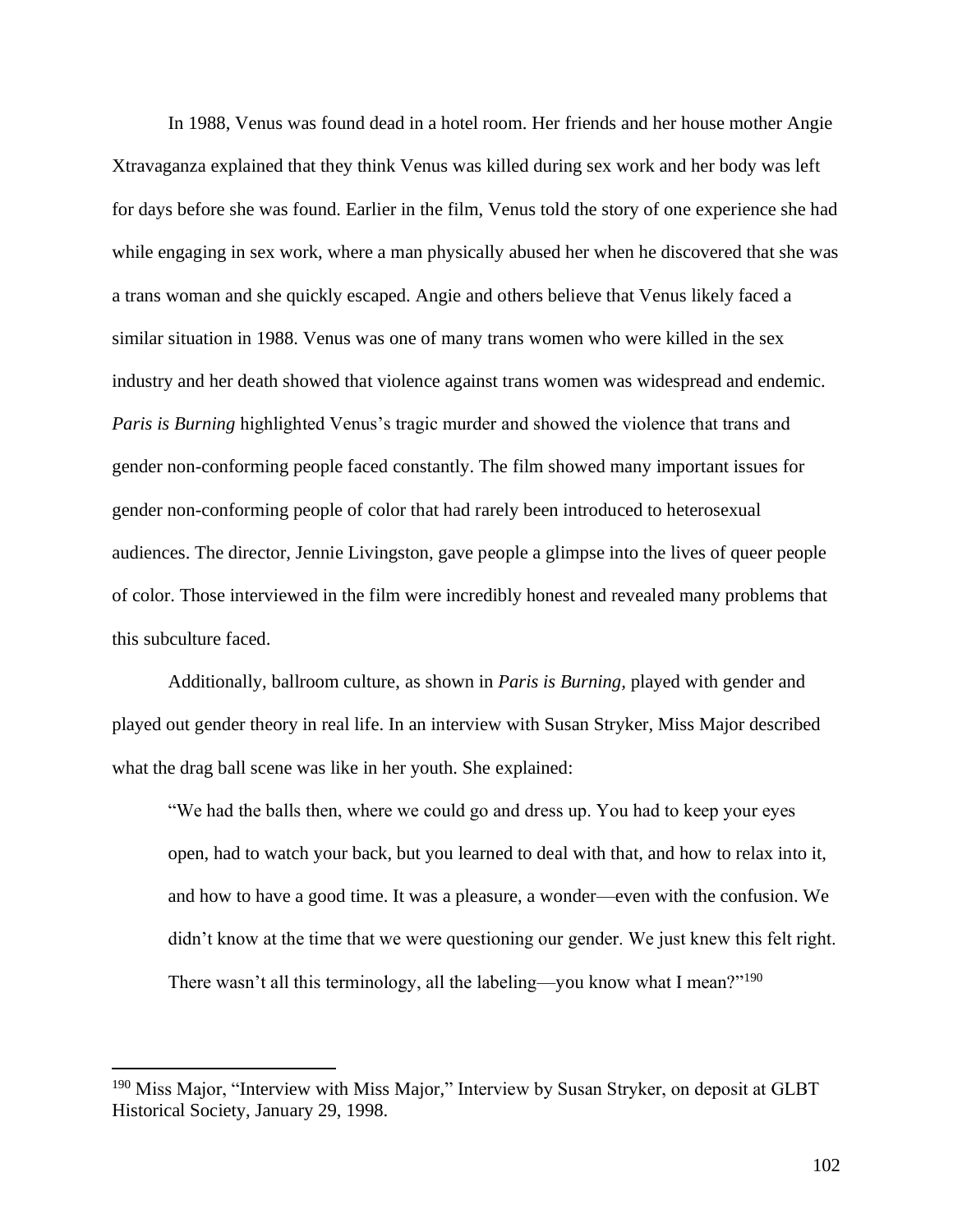In this interview, Miss Major described the omnipresent questioning of gender that has been inherent in ball culture for decades. This same questioning of gender was present in the ball culture of the 1980s and 1990s. In many ways, ball culture also played out gender theory from scholars like Judith Butler in real life. By performing gender and gender-bending in different ballroom categories, participants in ball culture thus lived out many of Butler's ideas of gender throughout her work. In *Gender Trouble*, Butler stated that "if the inner truth of gender is a fabrication and if true gender is a fantasy instituted and inscribed on the surface of bodies, then it seems that genders can be neither true or false, but are only produced as the true effects of a discourse of primary and stable identity."<sup>191</sup> In ballroom culture, ball participants embodied Butler's concept of gender performativity and thus proved gender to be neither true nor false.

Additionally, Butler touched upon gender parody, which is present in a ballroom setting, in stating, "although the gender meanings taken up in these parodic styles are clearly part of hegemonic, misogynist culture, they are nevertheless denaturalized and mobilized through their parodic recontextualization."<sup>192</sup> In ballroom culture, participants took gender and turned it on its head. Through this parody and through diverse representations of gender present in ballroom, participants revealed gender to be performative. In many ways, ballroom culture lived out Butler's gender theories in profound ways by promoting gender variance and forgoing the gender binary, while also playing with the concept of gender. Though not all ballroom participants were directly familiar with Butler and gender performativity, ballroom itself embodied gender theory in real life.

<sup>191</sup> Judith Butler, *Gender Trouble,* (New York: Routledge, 1990), 136.

<sup>192</sup> Butler, *Gender Trouble,* 138.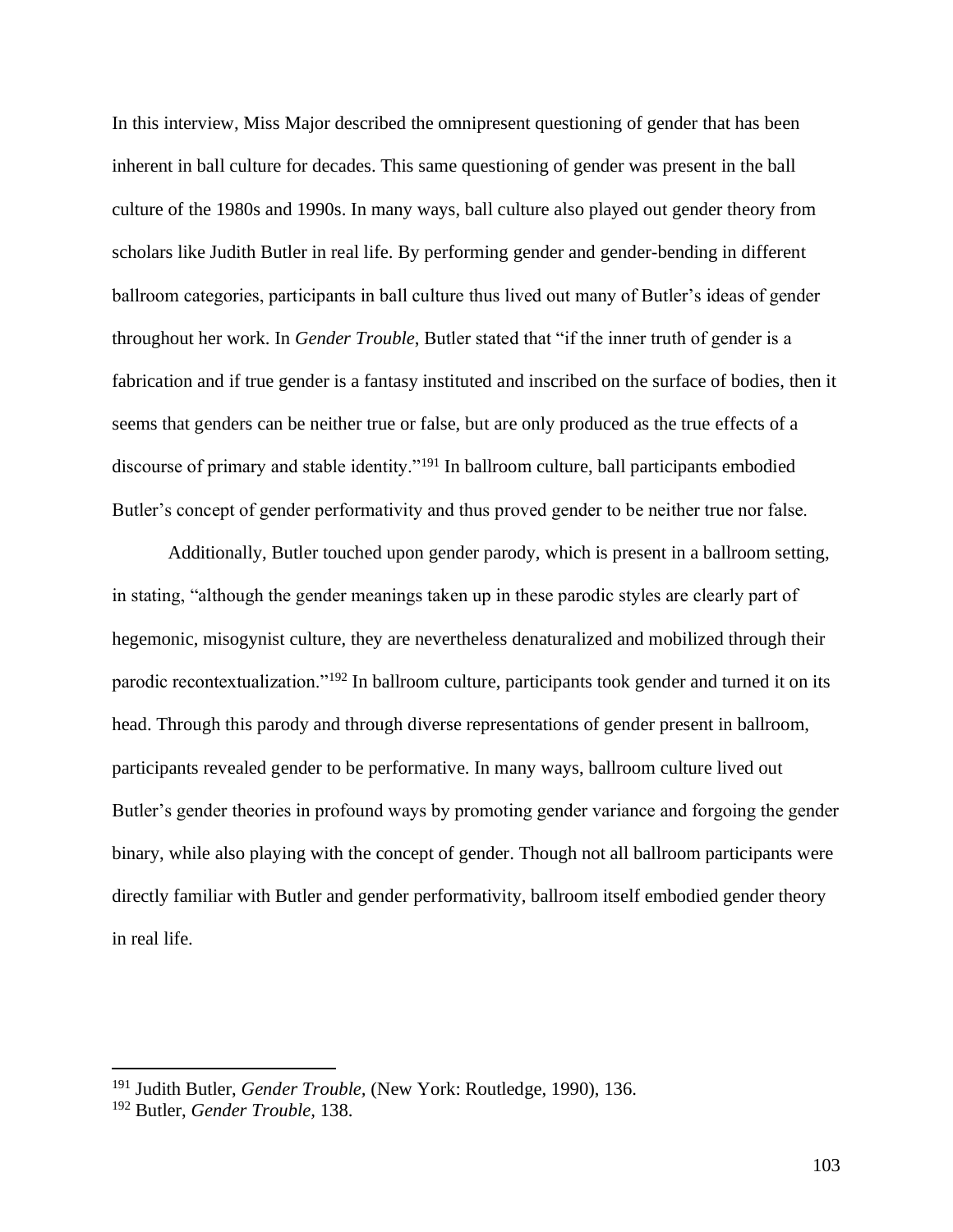*Paris is Burning* received a massive critical response and brought the ballroom subculture to new audiences. The film itself broke box office records and went to the Cannes Film Festival. People all over the world praised the film for its unique and unprecedented representation of ballroom culture. The film gave white heterosexual audiences insight into a subculture that had existed and thrived for decades within the queer community. A review article stated, "the timing was right...audiences who might have been appalled five years earlier were enthralled."<sup>193</sup> The author highlighted the changing attitudes towards queer people of color by the 1990s. If the film were released earlier, it would not have achieved the same level of critical acclaim and acceptance from the heterosexual mainstream. The review article also compared *Paris is Burning* to *The Queen*, which was released in 1968. The review stated that *The Queen* provided the first look at the subculture of drag and served as a "dress rehearsal" for the release of *Paris is Burning.<sup>194</sup>* Both films gave heterosexual audiences insight into queer subcultures and provided insight onto the issues queer community faced in each respective film. The review article also stated, "Mainstream America didn't know it, but the nation had a flourishing drag subculture, and not just in the major cities."<sup>195</sup>

*Paris is Burning* combined human stories about struggle and queer joy with insight into ballroom culture that was dominated by queer people of color. This community was marginalized and faced many different types of oppression. Ballroom culture allowed them to exist in their own realities and define success in safe community, as they had been marginalized

<sup>&</sup>lt;sup>193</sup> William Grimes, "The Queen' on the Runway Again: A Drag Culture Long before 'Paris is Burning.'." *New York Times,* March 27, 1993.

<sup>&</sup>lt;sup>194</sup> Grimes, "The Queen' on the Runway Again: A Drag Culture Long before 'Paris is Burning.'." *New York Times,* March 27, 1993.

<sup>195</sup> Grimes, "The Queen' on the Runway Again: A Drag Culture Long before 'Paris is Burning.'." *New York Times,* March 27, 1993.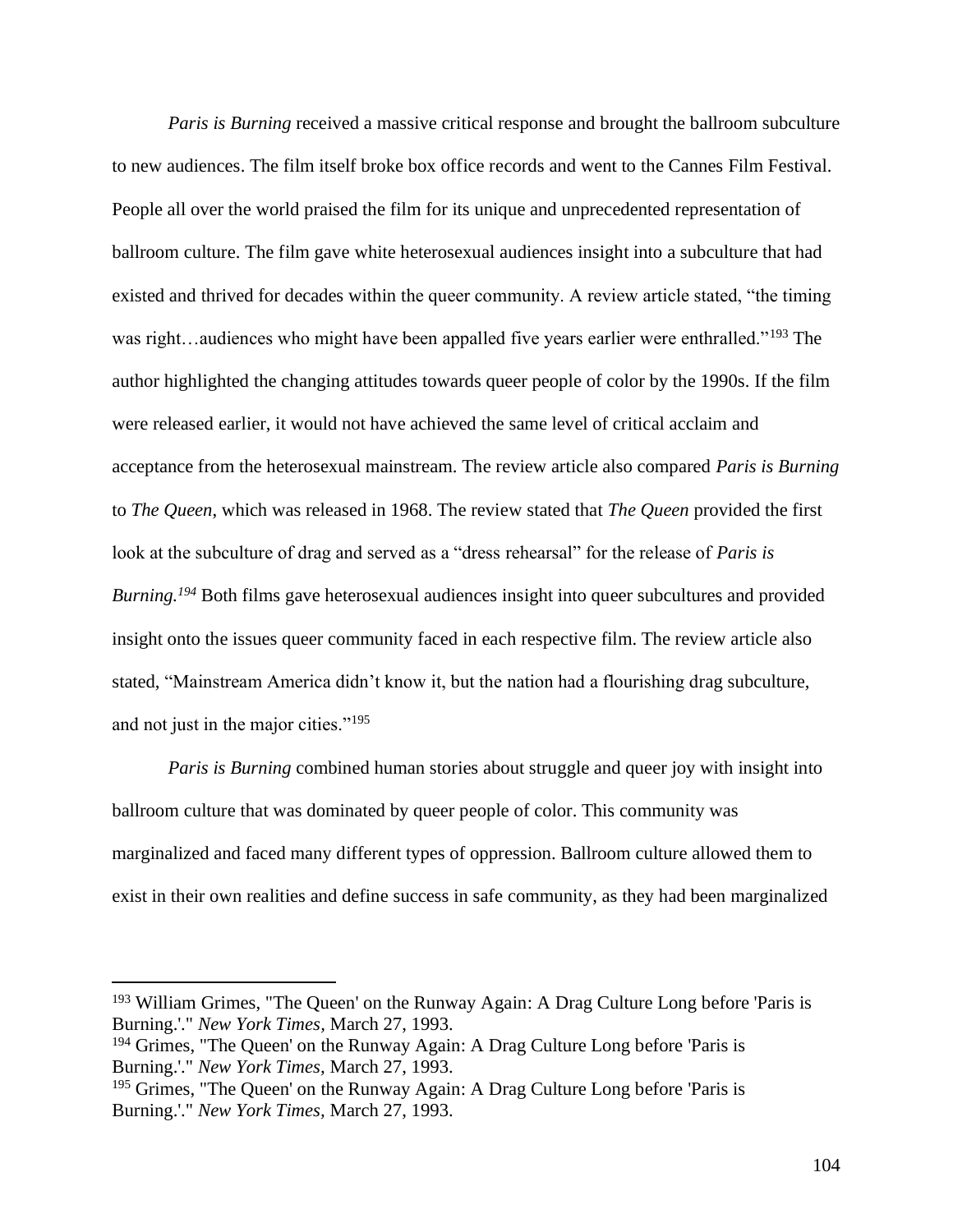from white, cisgender heterosexual society. Vern and Bonnie responded to the release of *Paris is Burning* in stating, "the movie was not about men attempting to look like women but about the efforts of a despised double minority—both ethnic and sexual—to live out their dreams in a world of their own creation."<sup>196</sup> *Paris is Burning* highlighted the joy and strife that queer people of color experienced and showed how ballroom culture helped them cope with the inequalities they faced from the heterosexual mainstream.

Despite the massive critical and popular response to *Paris is Burning* when it was released in 1990, it also faced extensive backlash. The director of the film, Jennie Livingston, was a white lesbian who was not involved with the ballroom community prior to filming. She was criticized for enabling cultural appropriation and exploiting her film subjects. She received criticism for creating a film about a community she was not a part of and was critiqued for her attempts to make the film palatable to the heterosexual mainstream. Additionally, many of the participants in the film criticized Livingston and stated that they were not given recognition or financial compensation for their roles in the film, despite its success. *Paris is Burning* represented a massive cultural breakthrough for gender non-conforming people of color, "but the kids didn't get any recognition."<sup>197</sup> In 2013, several of the film subjects were involved in a film titled *Paris is Burning: The Dark Side* and critiqued Livingston for exploiting the community in order to gain commercial success. In this film, Octavia St. Laurent stated, "people know nothing about our community and *Paris is Burning* is nothing but gay entertainment for them."<sup>198</sup> Octavia felt that the film did not accurately portray ballroom culture. Additionally, Octavia

<sup>196</sup> Vern Bullough and Bonnie Bullough, *Crossdressing, Sex, and Gender* (Philadelphia: University of Pennsylvania Press, 1993), 247.

<sup>197</sup> *Disclosure: Trans Lives on Screen.* Directed by Sam Feder. Field of Dreams Production, 2020.

<sup>198</sup> Octavia St. Laurent in *Paris is Burning: The Dark Side,* 2013.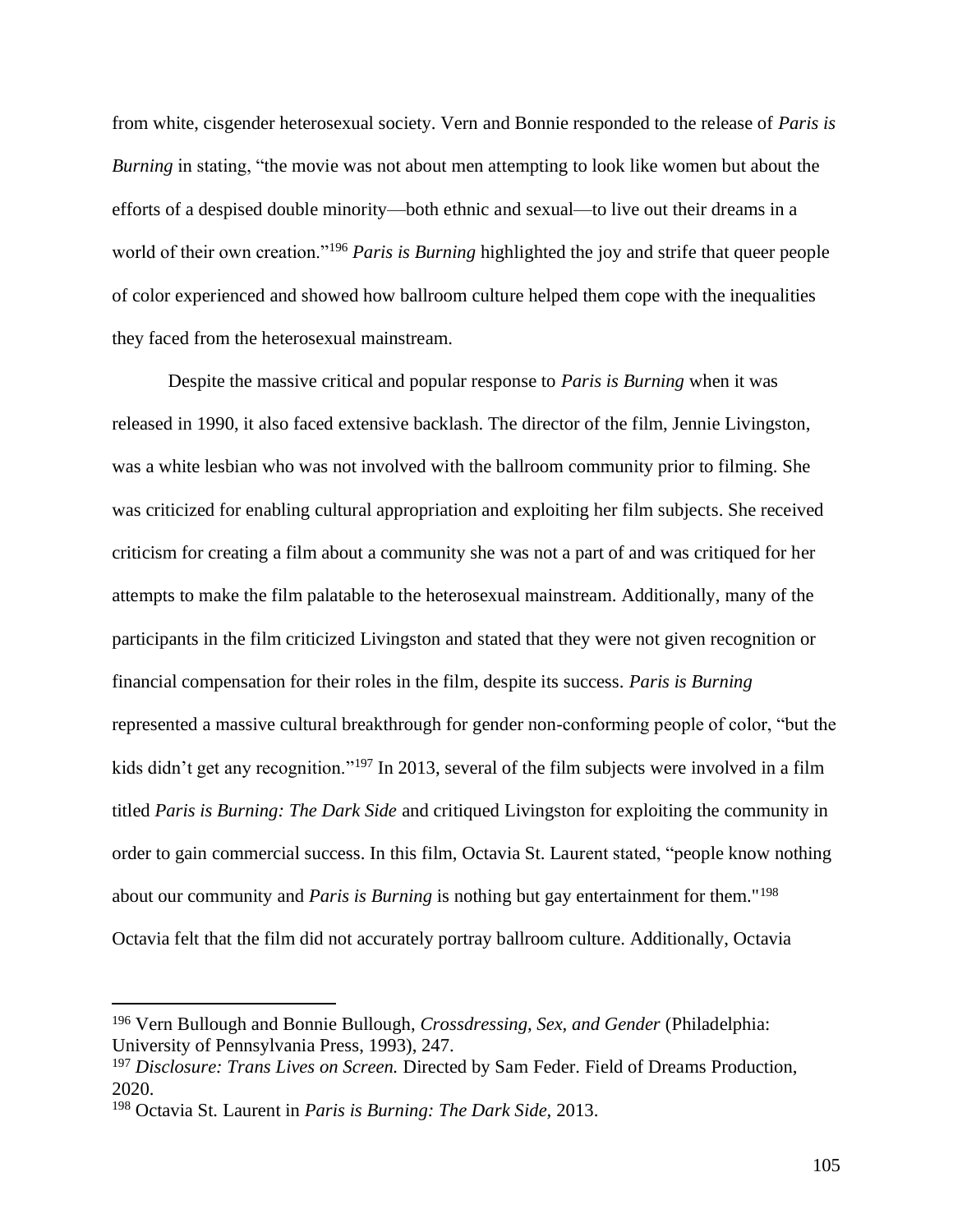herself successfully sued Livingston because she did not receive adequate financial compensation for her role in the film. Despite the commercial success of *Paris is Burning,*  Livingston evidently exploited film participants and did provide those involved with an outlet to tell their own stories. The film itself provided queer people of color with more visibility and representation than ever before, but it evidently had negative impacts. *Paris is Burning*  introduced ballroom culture to a new audience and represented this community, but it failed to truly advocate and improve the lives of the marginalized film subjects it claimed to represent.

# *Media, Celebrity, and the Commodification of Trans Identities and Drag*

In the 1990s and 2000s, drag and gender non-conformity were transitioning from distinct subcultures to mainstream cultural phenomena. Drag assumed many roles during this time period and was increasingly shown to a wider audience due to the impacts of film, television, and music. Drag queens were increasingly hired for new roles, while many cis men dressed in drag to depict drag queens in film as well. Cross-dressing in many ways became closely tied to comedy, as a masculine man dressed in drag was used to illicit laughs from an audience. At the same time, drag queens themselves appeared in film, music, and television, including increasingly famous drag queens like RuPaul and Lipsynka. In an article for the *Chicago Tribune* in 1993, journalist Matthew Gilbert delved into the cultural phenomena of drag queens in film and television in his article titled, "What a Drag: Men Dolled Up as Women and Women Clothed as Men: Is Cross-Dressing Crossing Over to the Mainstream?" He highlighted the increased representation of drag during this period in stating, "as if to punctuate the end of the socially stagnant Reagan era, a parade of drag images is now crossing screens big and small, mostly men bedecked in wigs,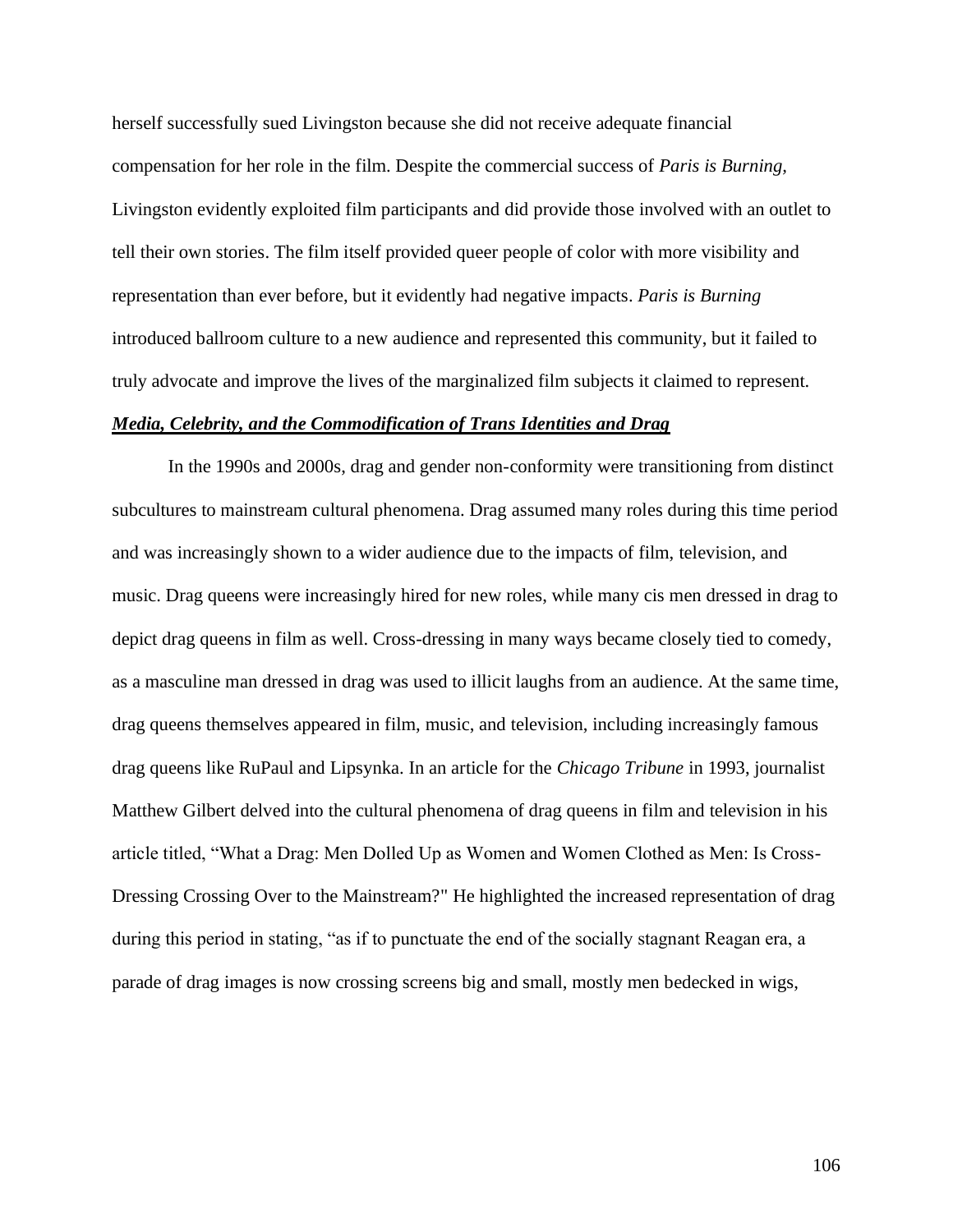lipstick and scarves to hide their protruding Adam's apples."<sup>199</sup> The 1990s represented a liberal divergence from the conservative political climate of the 1980s. This dramatic change was evident in the politics in the United States, but also extended into popular culture. Representations of drag became commonplace in film and television and mainstream audiences became increasingly exposed to cross-dressing and drag queens. Gilbert also mentioned, "along with symbolizing self-empowerment, cross-dressers also can remind us that sex roles and costumes are fictional."<sup>200</sup> Drag queens explicitly defied gender norms and encouraged audiences to question gender. Despite this political stance, or perhaps due to this stance, drag was becoming increasingly accepted by the mainstream.

In his 1993 article, Gilbert described the new era of representation in the media in writing, "Hollywood is about to go on its own gender bender."<sup>201</sup> Drag was everywhere in the 1990s, in music, in pop culture, and in film and television. It was almost impossible for anyone in the United States in the 1990s to miss the constant references and representations of crossdressing and drag in the media. Bill Richardson, author of *Guy to Goddess: An Intimate Look at Drag Queens,* also explained this cultural phenomenon in stating, "films like *Mrs. Doubtfire*, and *Orlando*, and *The Crying Game*, the popular successes of performers like RuPaul; and the ongoing smudging of gender roles have all moved drag away from the margins and a little more into the mainstream."<sup>202</sup> While drag was everywhere in popular culture in the 1990s, it was often

<sup>199</sup> Matthew Gilbert, "What a Drag: Men Dolled Up as Women and Women Clothed as Men: Is Cross-Dressing Crossing Over to the Mainstream?" *Chicago Tribune*, June 30, 1993.

<sup>200</sup> Gilbert, "What a Drag: Men Dolled Up as Women and Women Clothed as Men: Is Cross-Dressing Crossing Over to the Mainstream?" *Chicago Tribune*, June 30, 1993.

<sup>201</sup> Gilbert, "What a Drag: Men Dolled Up as Women and Women Clothed as Men: Is Cross-Dressing Crossing Over to the Mainstream?" *Chicago Tribune*, June 30, 1993.

<sup>202</sup> Bill Richardson, *Guy to Goddess: An Intimate Look at Drag Queens* (Berkeley, California: Ten Speed Press, 1994), 4.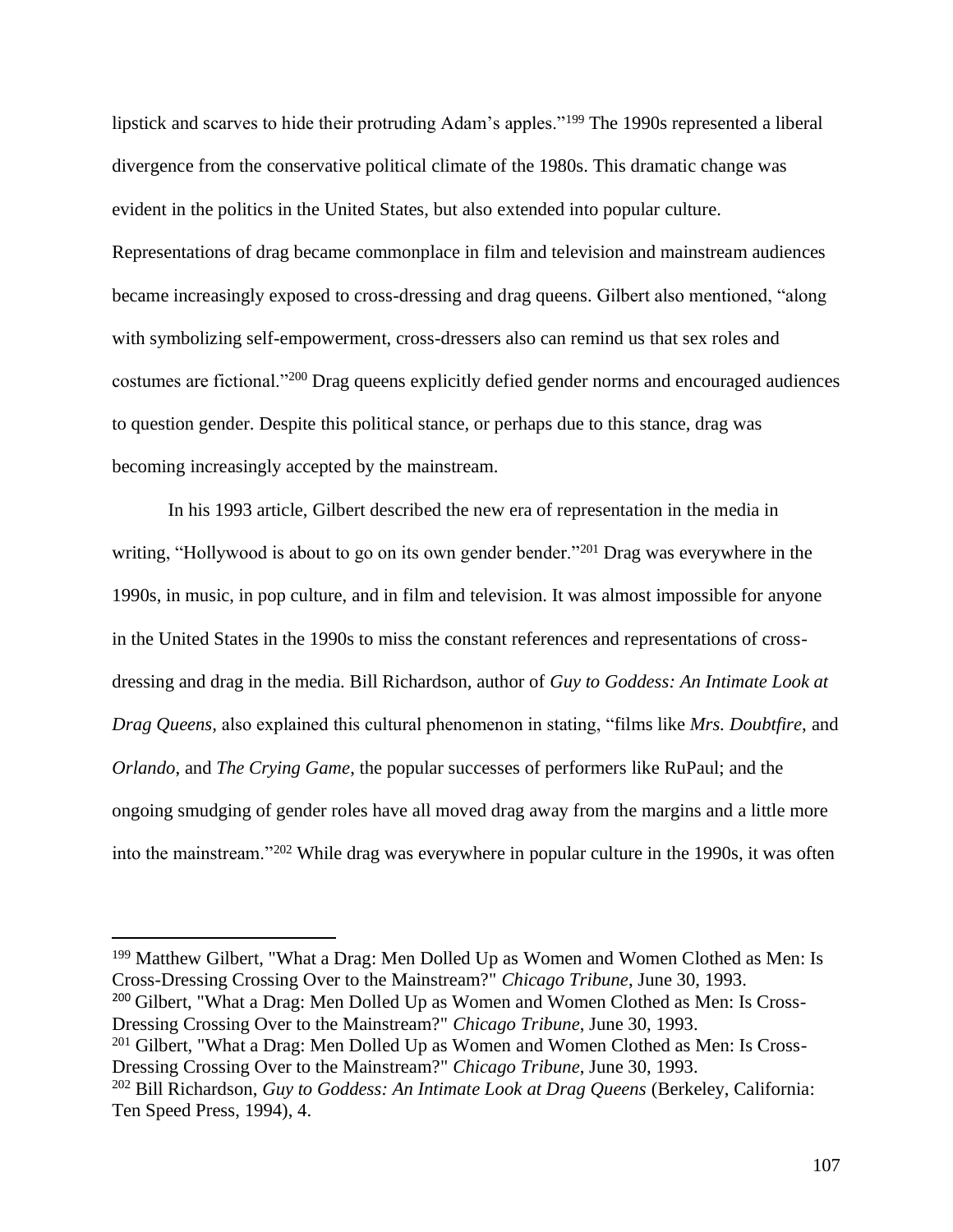used in a comedic manner instead of as an explicitly political statement. Stephen Holden of the *New York Times* in 1996 highlighted the popularity of cisgender actors in gender nonconforming roles for the sake of comedy. He wrote, "if you're a star who is dying to explore the cross-dressed land of 'Tootsie,' 'To Wong Fu' and 'Mrs. Doubtfire,' you had better choose an amusing character of the opposite sex to play."<sup>203</sup> When cis actors, such as Robin Williams, Wesley Snipes, or Patrick Swayze, dressed in drag for film and television, they were typically attempting to engage a heterosexual audience instead of making a political statement. These roles were often explicitly comedic as well. When drag celebrities such as RuPaul appeared in the film and television and were catapulted to celebrity status, their existence as drag queens in the media was in itself a political statement. These performances explicitly defied gender and societal norms and brought a distinct queer subculture to light.

In 1995, a blockbuster film about three drag queens called *To Wong Foo Thanks For Everything, Julie Newmar* was released. The drag queens were played by famous actors Wesley Snipes, Patrick Swayze, and John Leguizamo, and their characters travelled across the United States to compete in the Drag Queen of America Pageant in Hollywood. As the three drag queens made their way across the country, they met many different kinds of people and teach small-town individuals about what being a drag queen means. The queens faced bigotry in their travels, but they ultimately were met with compassion and understanding from people who previously did not understand drag. The film itself had many remarkable quotes, including when Snipes's character Noxeema stated, "when a gay man has way too much fashion sense for one

<sup>203</sup> Stephen Holden, "Whoopi Goldberg's Turn to Try a Gender Bender," *New York Times,* October 25, 1996.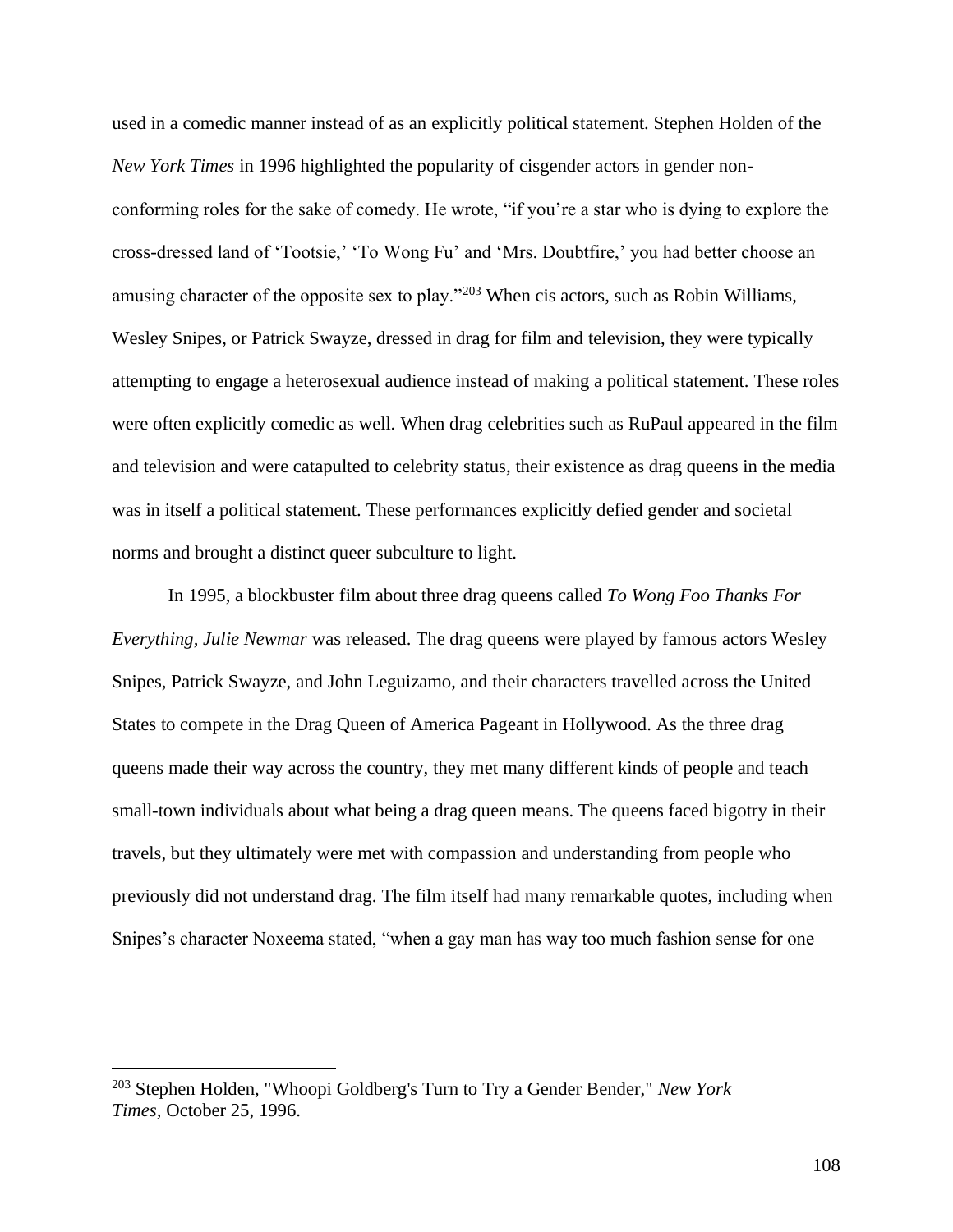gender, he is a drag queen."<sup>204</sup> While the film made light of drag culture, it provided understanding for heterosexual audiences and representation in the media for drag queens. Noxeema was also well known for being unapologetic about her identity in the film, and told naysayers, "your approval is neither desired nor required."<sup>205</sup>

Part of the film's success was inevitably due to the fact that viewers could see their favorite actors presenting as feminine in the film. While the film did not use drag queens for the roles, it still provided representation and taught mainstream audiences about what it means to be a drag queen. The film also touched on the struggles gender non-conforming people faced, as well as tolerance and acceptance. A small-town character Carol Ann told one of the queens at the end, "I know, that I am very fortunate to have a lady friend who just happens to have an Adam's Apple."<sup>206</sup> This was meaningful for the film, as past Hollywood representations of gender nonconforming often ended in tragedy. In *To Wong Foo,* the three drag queens traveled around the country and experienced love and acceptance from a small town. This comedic and heartwarming story highlighted the humanity of the drag queen characters and welcomed audiences in on the joke.

The film was watched by a wide variety of audiences in the United States and was thus reviewed by many. In a review in the *Chicago Tribune* in 1995, journalist Michael Wilmington described his "surprising" reaction to the film. He wrote, "A mix of drag comedy and inspirational road movie 'Wong Foo' is surprisingly, sometimes exhilaratingly, good. And so are

<sup>&</sup>lt;sup>204</sup> To Wong Foo Thanks for Everything, Julie Newmar, Directed by Beeban Kidron, Universal Pictures, 1995.

<sup>205</sup> *To Wong Foo Thanks for Everything, Julie Newmar,* Directed by Beeban Kidron, Universal Pictures, 1995.

<sup>206</sup> *To Wong Foo Thanks for Everything, Julie Newmar,* Directed by Beeban Kidron, Universal Pictures, 1995.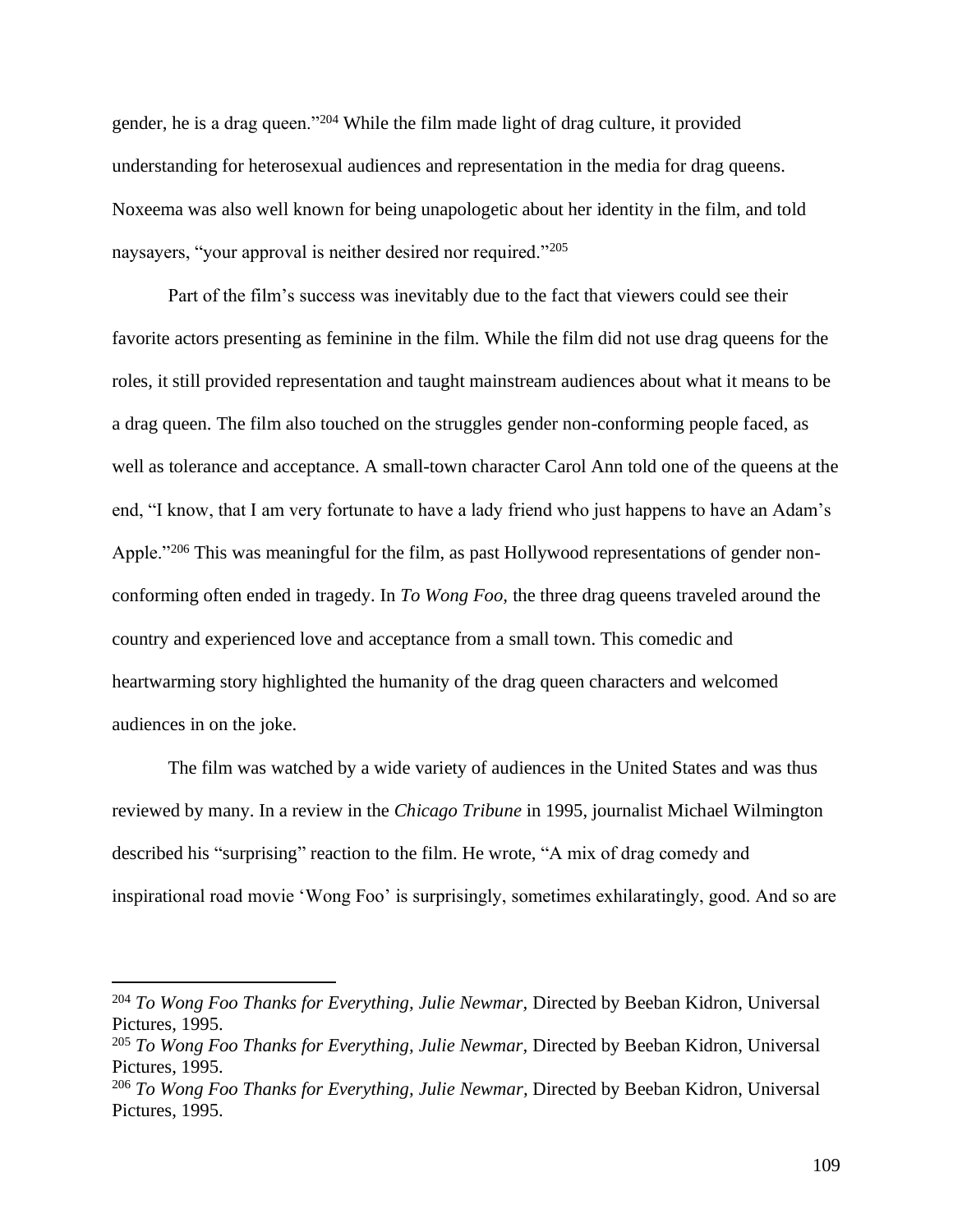its three stars."<sup>207</sup> In his review, Wilmington highlighted the comedic nature of the film, the inherent drag elements, and the successes of the actors in portraying gender non-conforming roles. Additionally, he stated, "…it's clearly a movie written from a gay perspective, yet pitched deliberately toward a mainstream audience."<sup>208</sup> Despite his "surprisingly" positive reaction to the film, Wilmington expressed the queer slant of the film and also the marketing of the film to a heterosexual audience via the superstar actors and comedy in the film. Another article in the *Chicago Tribune* in 1995 expressed a similar statement about the portrayal of drag and queer lives in the film, despite the film being marketed towards a heterosexual audience. The author emphasized the comedy in the film, then stated, "parents should be prepared to answer a lot of delicate questions about this alternative lifestyle…at least, Kidron's movie raises the issues in a warm, funny manner that could get across to middle American viewers."<sup>209</sup> Both authors emphasized the queer content in the film as a possible concern or deterrent for audiences. There was a definite ambivalence in these reviews, but ultimately the articles both discussed the fact that *To Wong Foo* reached many viewers and even brought gender non-conformity to middle America.

*To Wong Foo* was able to engage a wide range of audiences and show gender nonconformity to viewers all over the United States. The representation of drag and gender nonconformity in the film was flawed in several ways. The film used gender non-conformity, via characters played by cis men in drag, for their comedic value, instead of as genuine expressions

<sup>207</sup> Michael Wilmington, "Movies 'Girl's' Night Out: 'Wong Foo' a Surprisingly Good Mix of Drag Comedy, Road Movie," *Chicago Tribune,* Sep 08, 1995.

<sup>208</sup> Wilmington, "Movies 'Girl's' Night Out: 'Wong Foo' a Surprisingly Good Mix of Drag Comedy, Road Movie," *Chicago Tribune,* Sep 08, 1995.

<sup>209</sup> "Gay Issues: Seeing Stars in Drag in 'to Wong Foo,' may Raise some Questions." *Chicago Tribune,* Sep 21, 1995.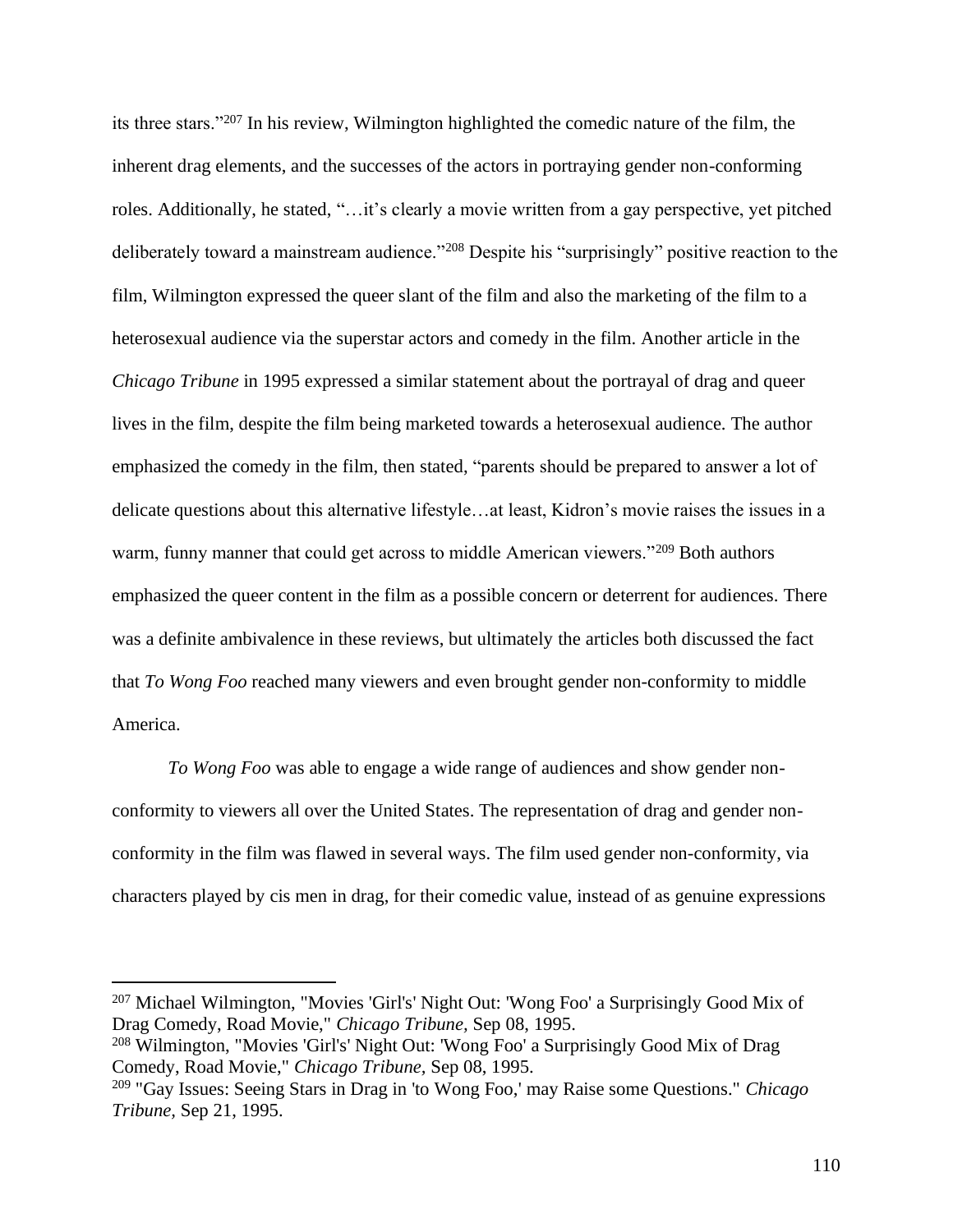of identity. Additionally, the film also was written by cis people and for cis people, thus failing to exhibit actual queer voices and stories. The film was designed to be humorous and palatable to the mainstream, which was evident in the above factors. While the film did not provide flawless depictions of gender non-conformity, *To Wong Foo* showed audiences that gender nonconforming people could be loved, accepted, and admired. A similar film was released in 1994, called *The Adventures of Priscilla, Queen of the Desert,* and depicted the journey of two drag queens and a trans woman in Australia. Movies about drag queens were becoming increasingly widespread and embraced by the mainstream during the 1990s, as shown by the above films. Leila Rupp and Verta Taylor describe this phenomena in their book, *Drag Queens at the 801 Cabaret*, in stating, "at the turn of the twentieth century, it seemed as if everywhere one turned in the world of popular culture, men were donning women's clothes."<sup>210</sup>

While the representation of drag and gender non-conformity in the media during the 1990s and early 2000s was often depicted with heterosexual actors and created for a heterosexual audience, it still provided an important sense of representation for queer youth. Most heterosexual people in the United States did not know actual trans or gender non-conforming people, thus everything they knew about gender non-conformity came from the media. In the film *Disclosure: Trans Lives on Screen,* actress and trans activist Jen Richards articulated the importance of the media representation of her youth in asking, "would I even know I'm trans if I had never seen any kind of depiction of gender variance on screen?"<sup>211</sup> Though there were evidently flawed media representations of gender variance in the 1990s and 2000s, the fact that

<sup>210</sup> Leila Rupp and Verta Taylor, *Drag Queens at the 801 Cabaret*, (Chicago: University of Chicago Press, 2003), 2.

<sup>211</sup> *Disclosure: Trans Lives on Screen.* Directed by Sam Feder. Field of Dreams Production, 2020.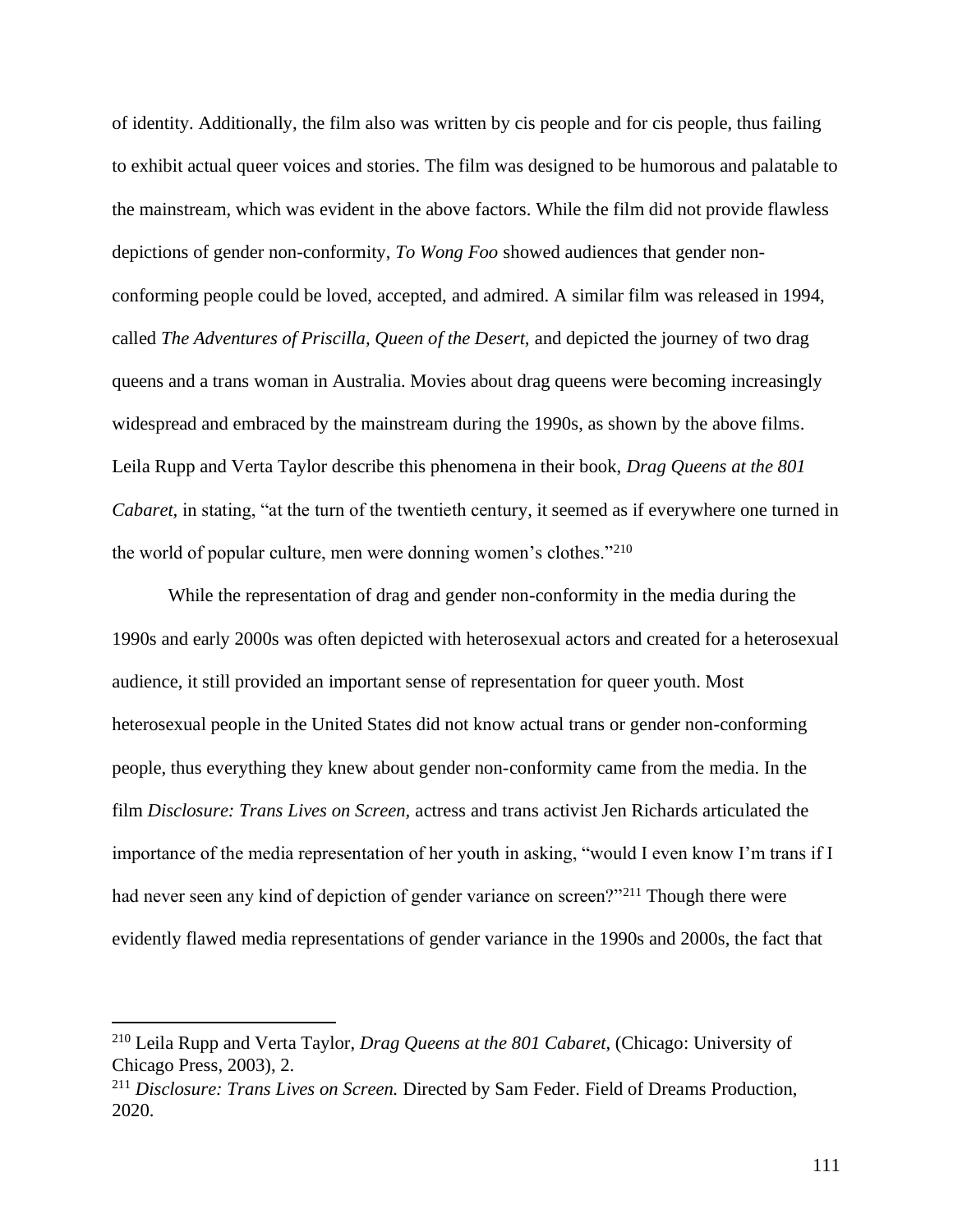there was representation for queer and gender non-conforming youth was meaningful in itself. Young people couldrelate to the queer and gender non-conforming images they saw on their screens and even see themselves in these images. Trans author Ciara Cremin also touched on the importance of popular culture and media representation in stating:

"Whether it's Prince, Bowie, Boy George, or even Frank Ocean, *Some Like it Hot* or *Priscilla: Queen of the Desert*, pop culture is sometimes the antidote to convention. It gives us strength and courage. It helps normalize what was once considered pathological."<sup>212</sup>

Increased media representation gave queer youth hope and a sense of camaraderie with the images they saw on television. As journalist Bruce Bawer stated in the *New York Times* in 1996, "Hollywood, we are told, 'taught straight people what to think about gay people and gay people what to think about themselves."<sup>213</sup> The same concept applied to gender non-conforming representation, as examples in film and television taught straight communities how to treat queer communities and queer communities how to see themselves. When gender variance was depicted in a positive light, this had a dramatic impact on both queer and heterosexual audiences. Queer people could see themselves in characters on screen, while heterosexual people could develop empathy and understanding for real gender non-conforming people.

# *Trans Stories of Acceptance, Violence, and Resistance*

In the 1990s and 2000s, a distinct transgender movement was beginning to develop with goals of political activism and societal acceptance. The trans community faced many challenges

<sup>212</sup> Ciara Cremin, *Man-Made Woman: The Dialectics of Cross-Dressing*, (London: Pluto Press, 2017), 124-125.

<sup>&</sup>lt;sup>213</sup> Bruce Bawer, "Why Can't Hollywood Get Gay Life Right?: Why does Hollywood Continue to Get Gay Life so Wrong? as the American Movie Industry Stumbles, Foreign Films are Treating Homosexuality Gracefully." *New York Times,* March 10, 1996.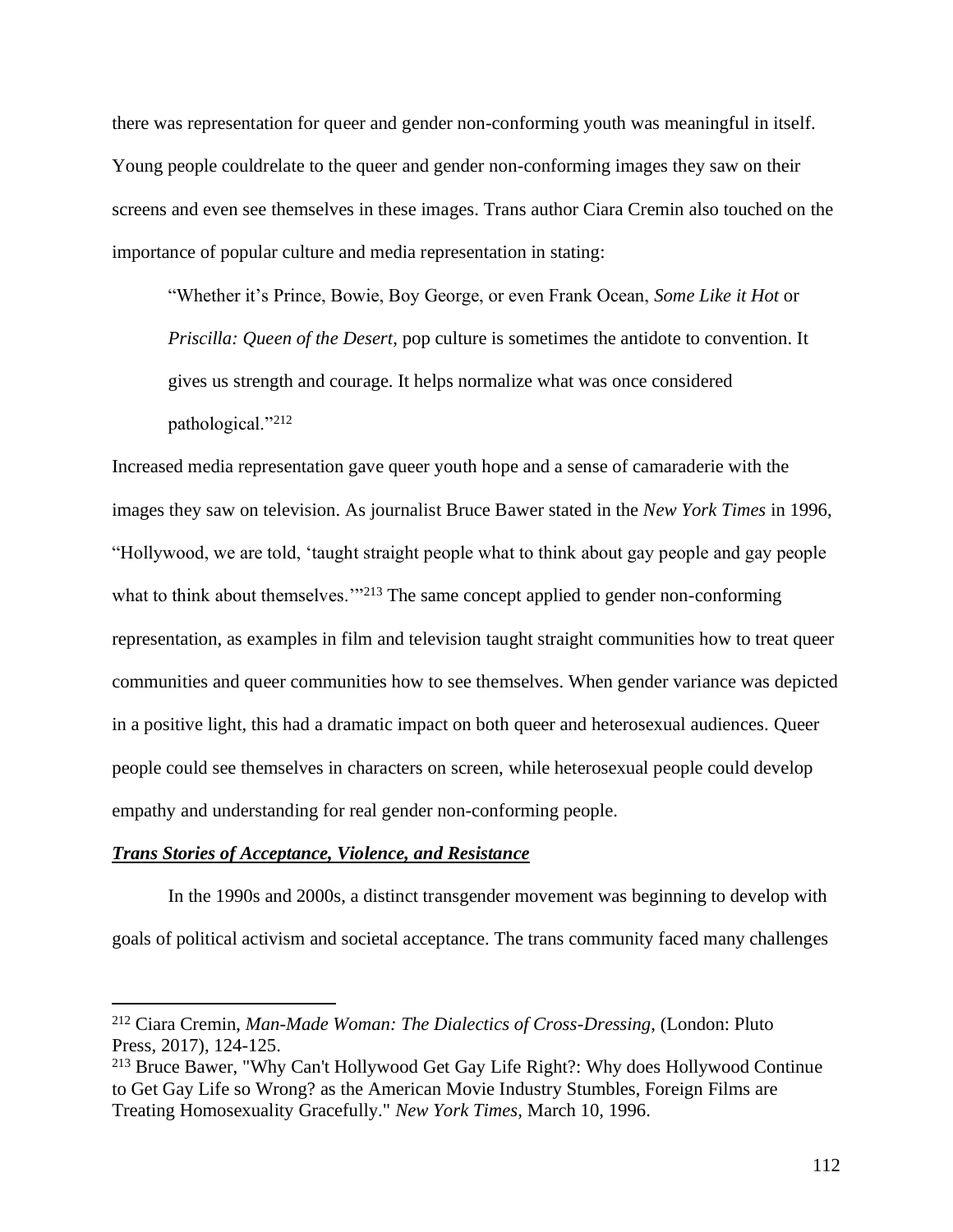during this period, from fighting for healthcare, to facing persistent transphobia, to struggling to find voices within the queer community itself. Trans people faced marginalization from many different places in society and from the queer community as well. There was increasing representation of trans identities in the 1990s, but trans people still faced oppression and violence within their daily lives. Additionally, newfound trans celebrities still dealt with transphobia, the medicalization of their bodies, and invasions of privacy.

Model and actress Caroline "Tula" Cossey proved to be a good example of how the media treated trans people in the 1990s. Cossey was a successful British model and was wellknown for her role in a James Bond film *For Your Eyes Only* and as a Playboy model in the United States in the 1980s. In her book *My Story*, which was published in 1991, Cossey told the story of how she was forced to come out years prior and then described the reactions she was met with in her professional and personal relationships. Cossey was outed by an article published by *News of the World* titled "James Bond Girl was a Boy." She explained that "the headline hit [her] like a slap in the face."<sup>214</sup> When Cossey later on questioned the newspaper about their decision to share her medical history, they replied with "the people have a right to know."<sup>215</sup> Cossey explained that her public outing hurt her career and she additionally faced blatant transphobia as a result. For the rest of Cossey's career, she was inundated with questions about her medical transition and her gender, even though she did not want to talk about being a trans woman. Cossey articulated her anger and indignation at being publicly outed without her consent in saying, "it should have been my choice to discuss my sexuality when and if I felt ready to do

<sup>214</sup> Caroline Cossey, "My Story in *Sexual Metamorphosis: An Anthology of Transsexual Memoirs,* ed. Jonathan Ames, (New York: Vintage Books, 2005), 149.

<sup>215</sup> Cossey, "My Story in *Sexual Metamorphosis: An Anthology of Transsexual Memoirs,* ed. Jonathan Ames, (New York: Vintage Books, 2005), 150.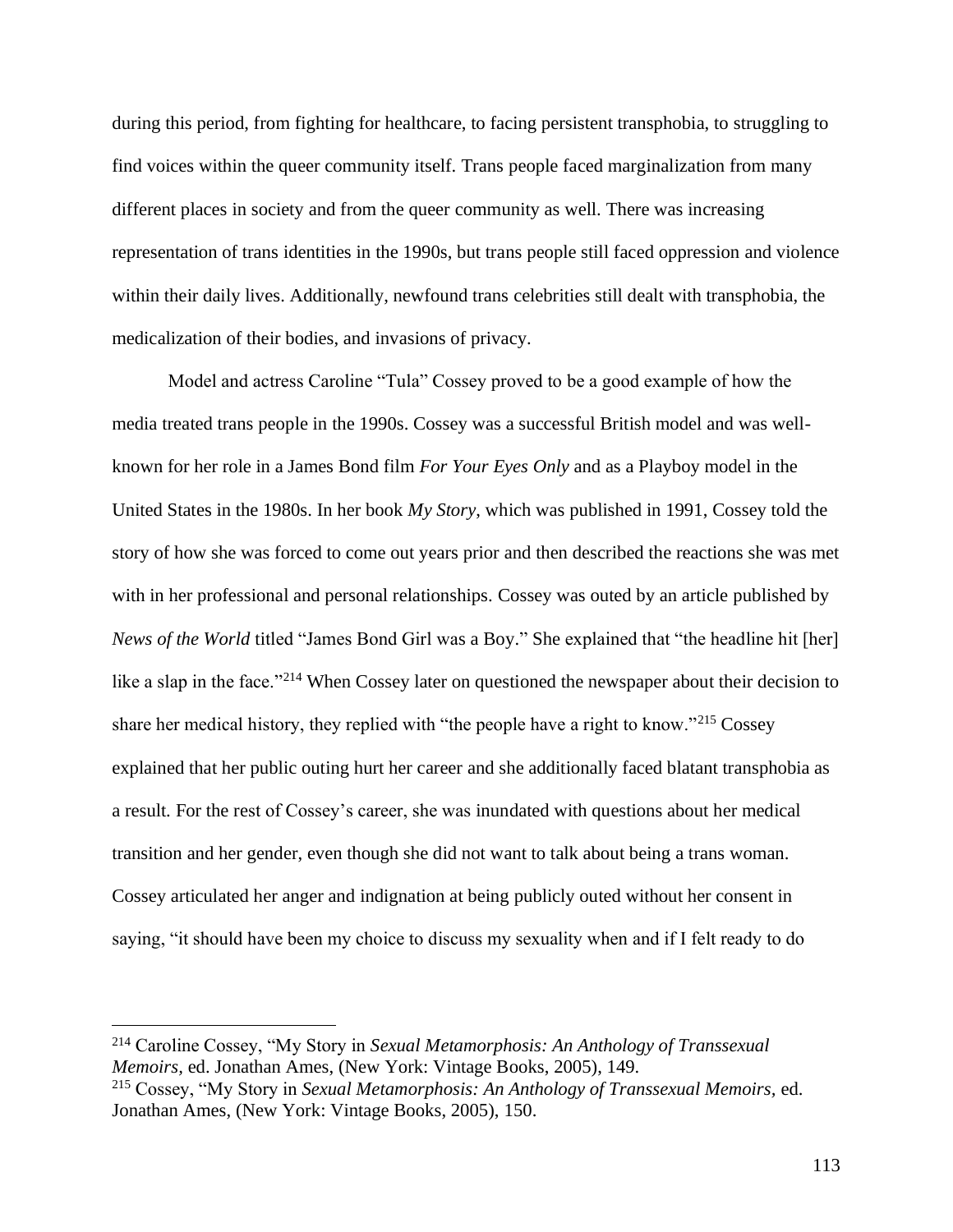so…*The News of the World* had taken that choice away from me."<sup>216</sup> Cossey began to face the press again when she published *My Story* in 1991, which she described as being thrown to the lions as she continued to face blatant transphobia and further invasions of privacy.<sup>217</sup>

As Cossey explained in her book, she did not want to talk about being trans, but the media focused on the excruciating and private details of her transition. Cossey went on *The Phil Donahue Show* in 1990 after being outed in previous years. Scholar Joanne Meyerowitz discussed this element of tabloid culture in stating, "the rise of tabloid talk shows, with audience interaction, changed both the quantity and the quality of transsexuals' television appearances."<sup>218</sup> Cossey's appearance on *Donahue* was an example of trans sensationalism on television in order to be engage a wide audience. Donahue described Cossey as "one of the most talked about transsexual profiles in years" and spent much of the inquiry questioning Cossey about her transition.<sup>219</sup> He asked her about the specific surgeries she received and the dates of these, during which Cossey was visibly uncomfortable. In the interview, Cossey described the way the media discussed her public outing and explained, "they used to say I used to be a 'man' which used to irritate me because I was never a man."<sup>220</sup> Cossey was earnest and well-spoken in her interview, but Donahue and the audience put her in a position in which she had to constantly defend her identity and her existence.

<sup>216</sup> Cossey, "My Story in *Sexual Metamorphosis: An Anthology of Transsexual Memoirs,* ed. Jonathan Ames, (New York: Vintage Books, 2005), 151.

<sup>217</sup> Cossey, "My Story in *Sexual Metamorphosis: An Anthology of Transsexual Memoirs,* ed. Jonathan Ames, (New York: Vintage Books, 2005), 151.

<sup>218</sup> Meyerowitz, *How Sex Changed: A History of Transsexuality in the United States*, 278.

<sup>219</sup> *The Phil Donahue Show*. "Caroline "Tula" Cossey." Directed by Ryan Weiner. WBBM-TV, 1990.

<sup>220</sup> *The Phil Donahue Show*. "Caroline "Tula" Cossey." Directed by Ryan Weiner. WBBM-TV, 1990.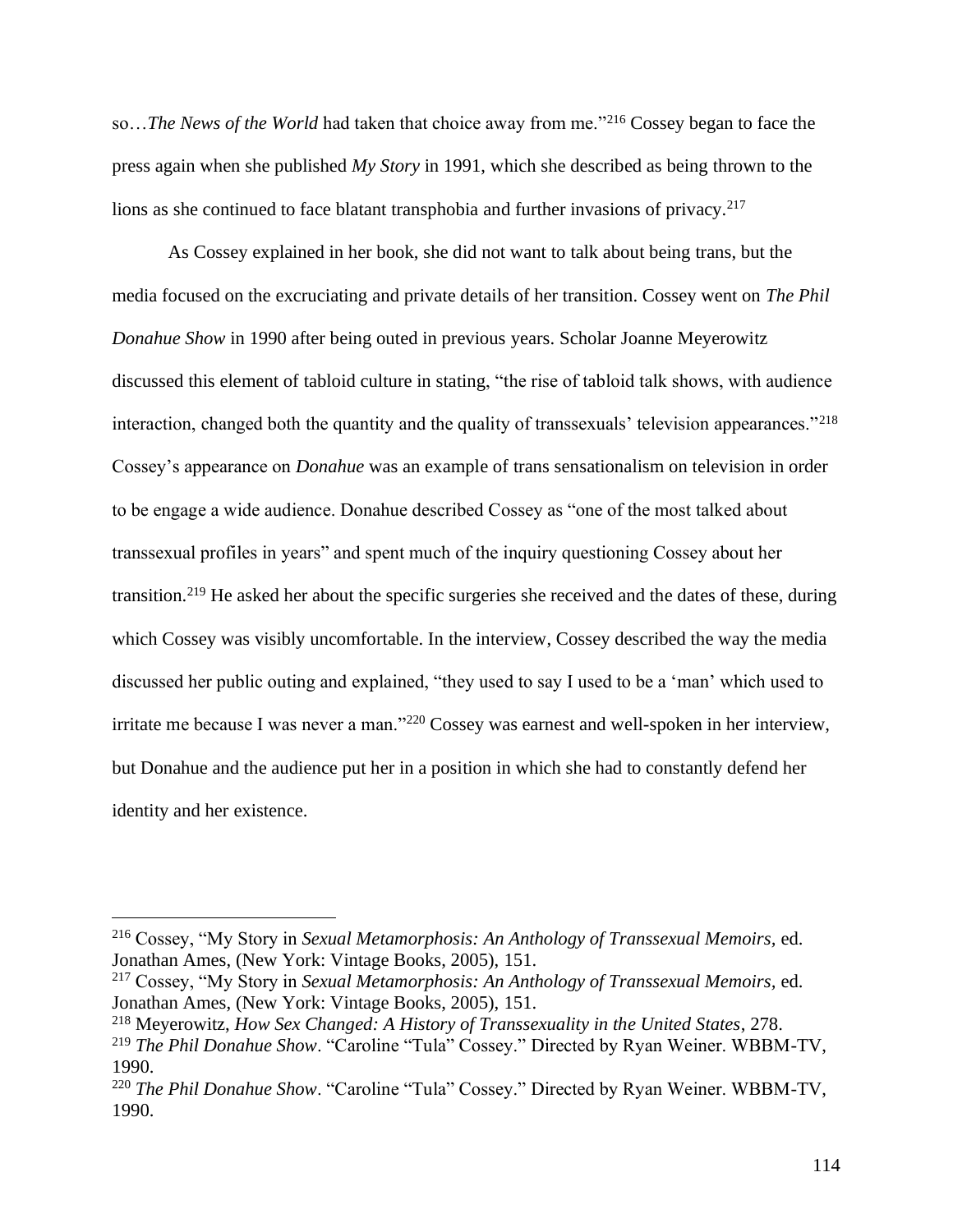The audience asked Cossey several intrusive questions and also made transphobic remarks. One audience member told her that he didn't mean to offend, "but [he] would not buy that Playboy magazine, much less even glance at it…she's not a girl."<sup>221</sup> After this rude and transphobic remark, the audience clapped in agreement. Cossey quickly and eloquently responded, "I don't have to prove to anyone that I'm a woman, I am a woman."<sup>222</sup> While Cossey was well-spoken and defended herself, she faced extreme transphobia from the media during the 1990s. When Cossey was publicly outed, she lost jobs and she experienced transphobia from people in her life who were previously supportive. Cossey eventually published *My Story* and entered the media circuit once again, but was met with intrusive questions about her transition and transphobia once again. The story of Cossey and her resilience despite cruelty from the media emphasized how the media treated trans people in the 1990s. Cossey was viewed as a spectacle of sorts and people asked her intrusive and inappropriate questions. She constantly had to defend her identity and her existence while facing transphobia from the media. At the same time, Cossey was an inspiration figure for trans youth despite the cruel circumstances she faced.

Trans people in the 1990s and 2000s also faced transphobia from the government and the queer community itself. Trans people experienced violence and cruelty from the outside world, but also struggled to find a voice within the queer community. The 1990s served as a pivotal turning point, as the trans community began to come together to form a unique trans movement. In an article for *The Advocate* in 1994 called "For Transsexuals 1994 is 1969," writer John Gallager interviewed many trans activists to explain the challenged that trans people faced in

<sup>221</sup> *The Phil Donahue Show*. "Caroline "Tula" Cossey." Directed by Ryan Weiner. WBBM-TV, 1990.

<sup>222</sup> *The Phil Donahue Show*. "Caroline "Tula" Cossey." Directed by Ryan Weiner. WBBM-TV, 1990.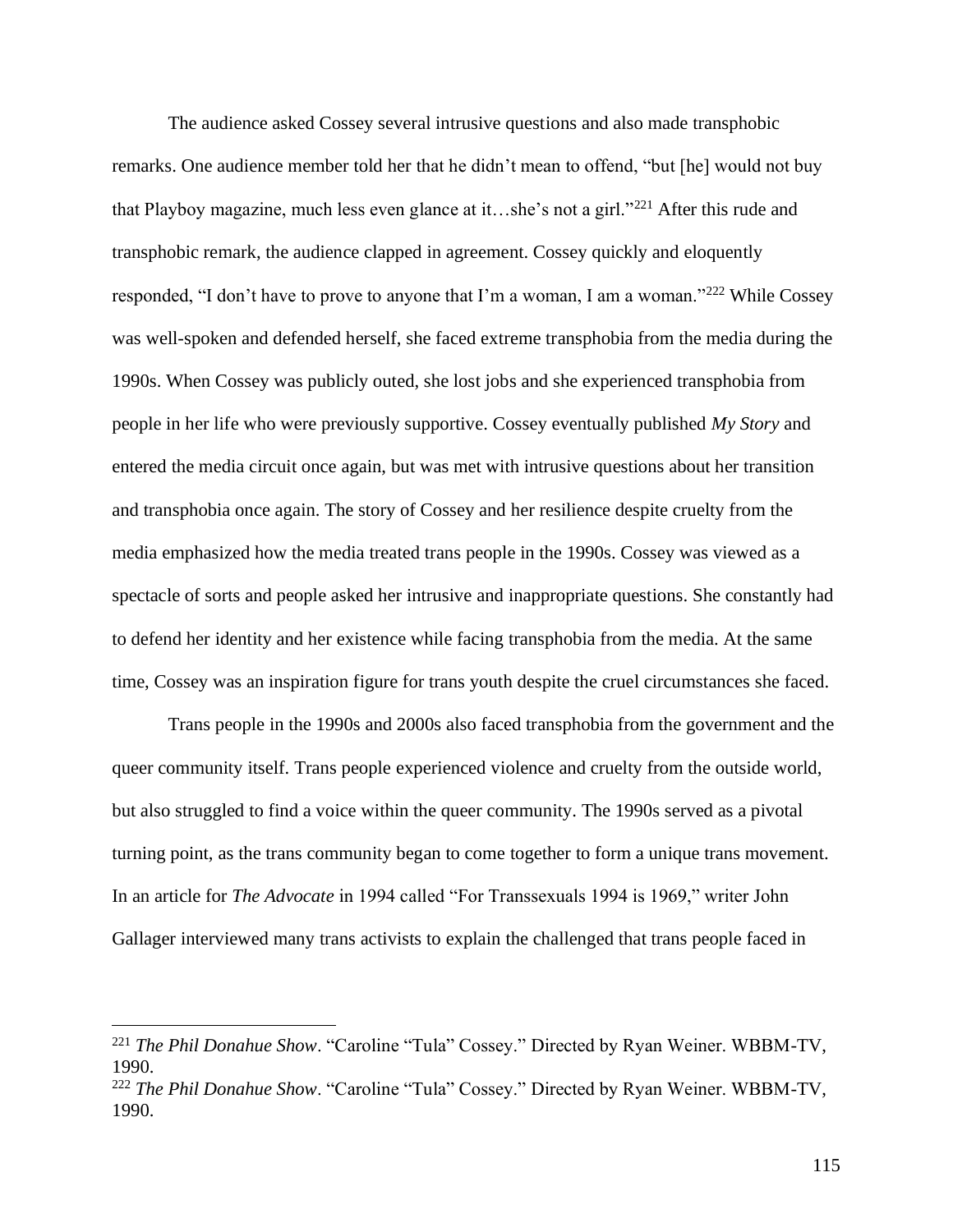1994. 1969 was a profound turning point in queer history, as queer people came together to advocate for their rights. Gallager explained that 1994 represented a similar turning point for trans people. Up until this time, there was no cohesive movement for trans people and this community faced marginalization from many outlets, including the queer community itself. Ann Northrop, a lesbian activist in New York City, told Gallager, "conservatives want a homogenous image and are afraid to embrace the transgender community because they think that's going to screw up our ability to gain civil rights."<sup>223</sup> This theme was prevalent since the Stonewall Riots and subsequent Gay Liberation movement of 1969, but at this point trans people were increasingly eager to stand up and resist these transphobic tendencies of the queer community.

The transphobia in queer spaces led some trans people and allies to fight for trans issues from outside of the queer movement. The queer community was not giving enough of a platform to the trans community, which led to this dramatic move. Phyllis Randolph Frye the executive director of the International Conference on Transgender Law and Employment Policy in Houston, told Gallager:

"I consider myself a lesbian, but these people were saying that transgendered had nothing to do with the [gay] movement. It was really ugly and very hurtful. I've pretty much become a transgendered activist only, which is sad. I'm having to fight with my natural allies."<sup>224</sup>

Frye explained that because some queer people believed that trans people did not belong in the movement, she had to turn away from the queer movement in order to be an ally for trans people. The work of trans people and allies such as Fyre focused on issues that dramatically impacted

<sup>223</sup> John Gallager, "For Transsexuals 1994 is 1969," *The Advocate,* Aug 23, 1994, 60.

<sup>224</sup> Gallager, "For Transsexuals 1994 is 1969," *The Advocate,* Aug 23, 1994, 62.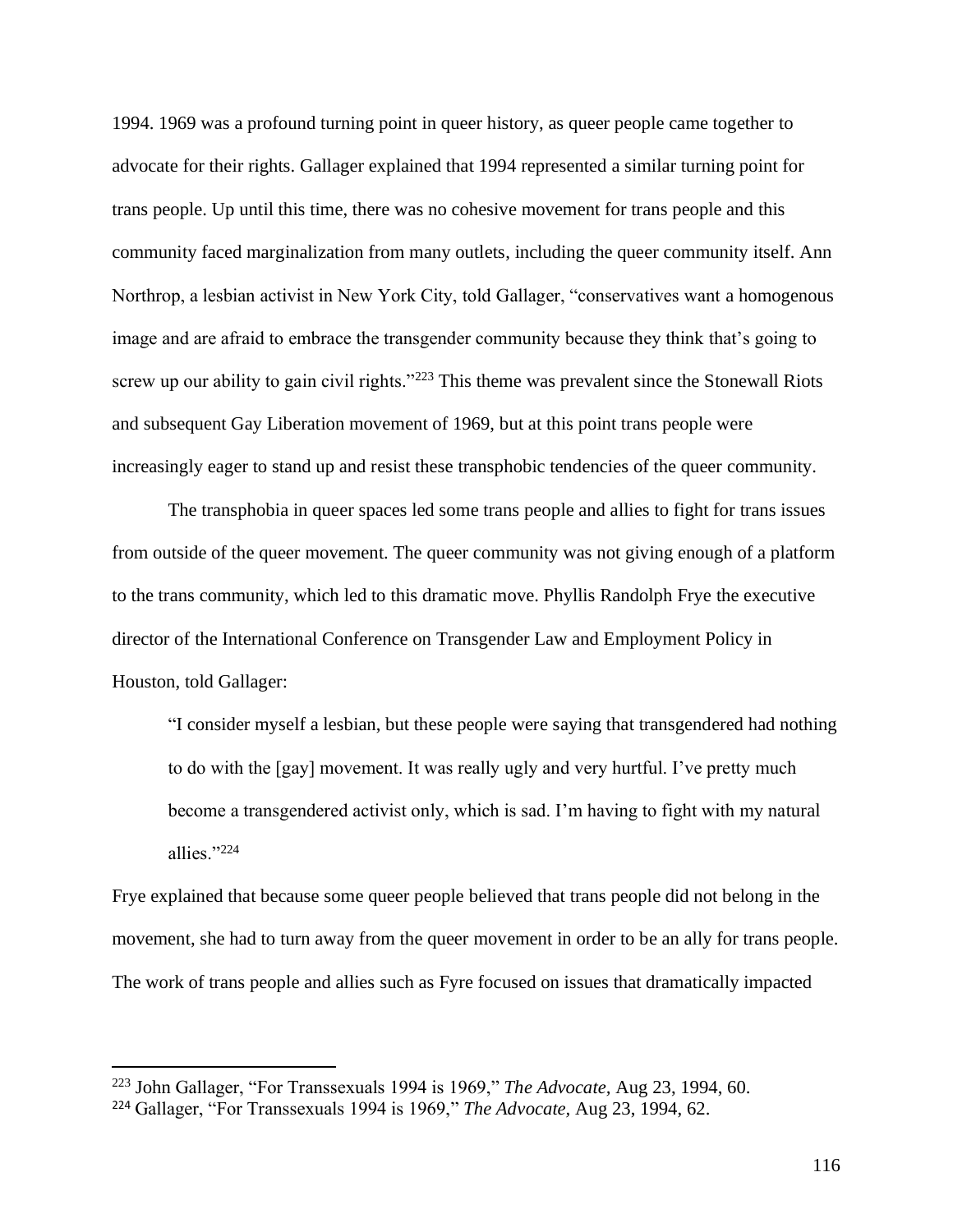trans lives and worked to bring the trans community together in activism. The transgender movement in itself often included "not only transsexuals but also individuals who dress in drag or cross-dress," as these groups were often alienated from gay activism as well.<sup>225</sup> The political emergence of trans activism in the 1990s was incredibly important for the community as whole, but activists also faced an uphill battle towards equality and equal rights.

Activists in the article also emphasized new ideas about what it meant to be trans in the 1990s. Many people began to focus less on a person's ability to pass as one binary gender or another and began to embrace a wider representation of gender as a whole. Being able to pass protected trans people from violence in many instances, but also served as a barrier to alternative expressions of transness and gender. Riki Anne Wilchins stated:

"The idea of passing is essentially a way of saying, 'I am not OK. I have to fool you.' Every transsexual does not have to get surgery. Transsexual women sometimes have penises, which are entirely appropriate genitals. Some have vaginas, and those are equally appropriate. Neither one is any less female."<sup>226</sup>

This broader approach to transness was becoming more widespread and any activists such as Wilchins hoped to embrace a wider definition of transness in their activism. Though trans activism in the 1990s emerged as a result of marginalization and oppression, there was hope for the future of trans people within the movement at the same time. Frye explained this feeling of hope in stating, "five years ago I was pretty disillusioned...now so many leaders and activists are coming up, I see nothing but progress ahead."<sup>227</sup> Trans people were undeniably marginalized in the 1990s as they faced discrimination from the United States government and the queer

<sup>225</sup> Gallager, "For Transsexuals 1994 is 1969," *The Advocate,* Aug 23, 1994, 60.

<sup>226</sup> Gallager, "For Transsexuals 1994 is 1969," *The Advocate,* Aug 23, 1994, 63.

<sup>227</sup> Gallager, "For Transsexuals 1994 is 1969," *The Advocate,* Aug 23, 1994, 63.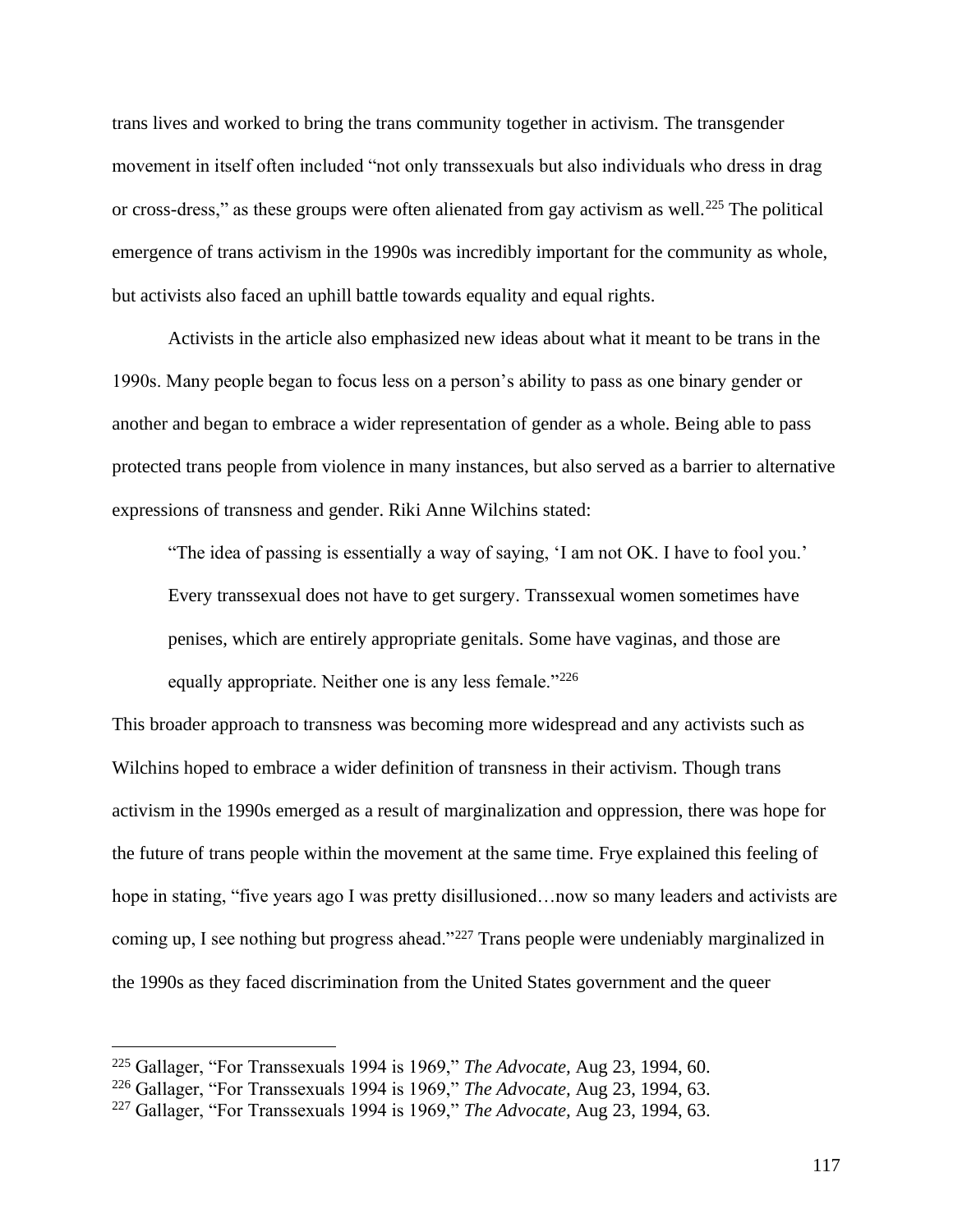community, while also facing disproportionate levels of unemployment, homelessness, and violence. Frye alluded to a newfound sense of hope in the 1990s that accompanied the development of a unique trans movement. The trans community united together and advocated for tangible change during this time and experienced increasing recognition and success. The lives of trans people in the 1990s were very complex, as they faced sensationalism and representation from one side and transphobia and cruelty from another. The media was simultaneously interested in trans people and their bodies, but also refused to represent trans individuals as people. The 1990s saw an ambivalent reaction to increasing trans visibility, but the trans community saw more hope and the possibility of progress with newfound activism.

#### *RuPaul's Drag Race and the Mainstream Embrace of Gender Non-conformity*

The 1990s and 2000s represent a unique era in the public representations of gender nonconformity. More than ever before, drag, trans lives, and gender variance were embraced by the mainstream in several mediums. Gender non-conforming celebrities rose to prominence and were celebrated by a wide audience. During this time period, the world was changing dramatically and queer people created a seat at the table for themselves. The 1990s and 2000s represented a massive change from the political conservatism of the 1980s. Drag, the trans community, and gender non-conformity had previously existed as a distinct subculture, but the 1990s saw an increased public embrace and celebration of drag and gender non-conformity. While a few gender variant celebrities were elevated during this time period, it is also essential to note that the average gender non-conforming person still faced political marginalization, violence, and abuse.

In the 1990s and 2000s, drag and gender non-conformity took many different forms and was viewed by a wide range of audiences. Gender variance became present in the media, in film

118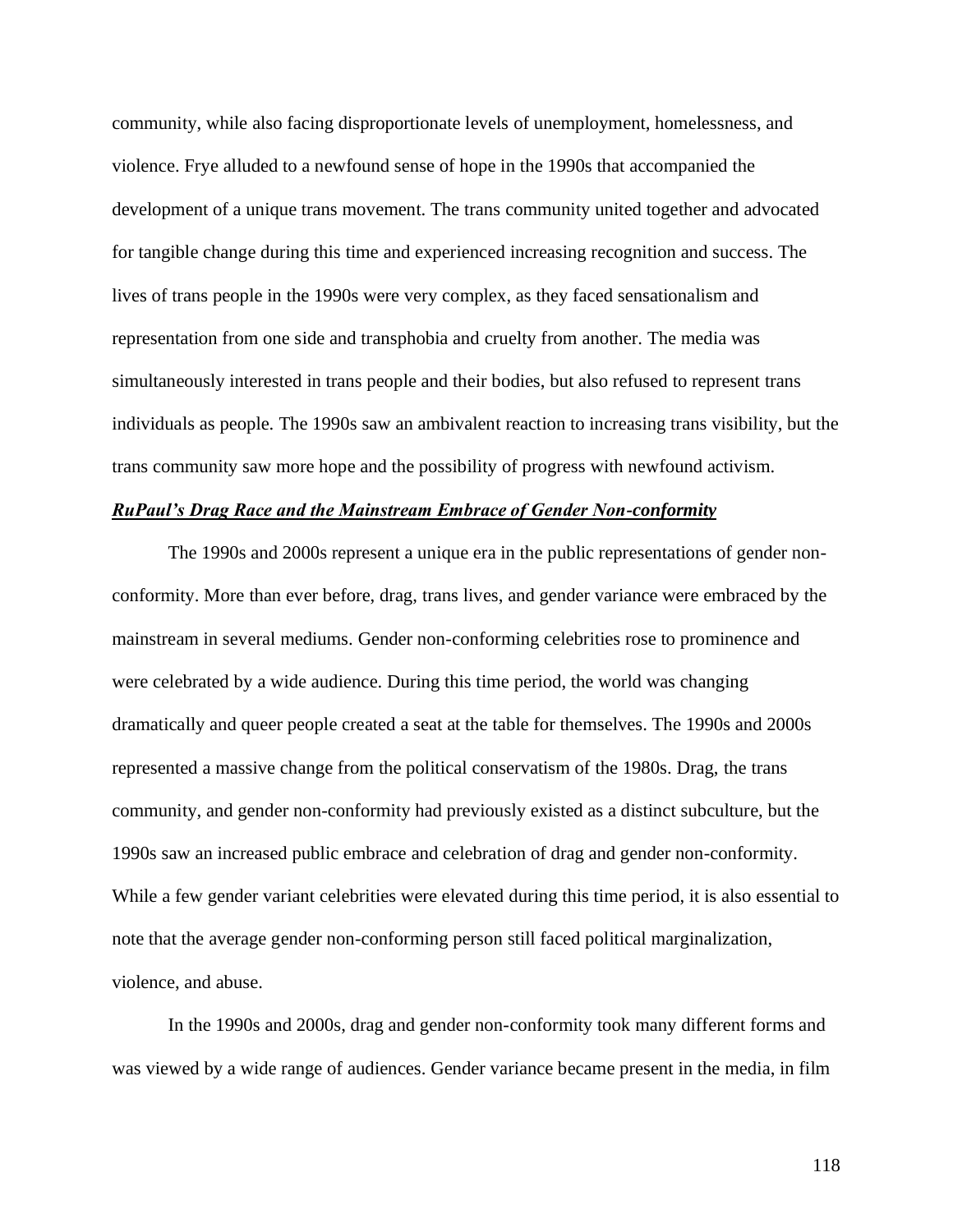and television, in scholarship, and in people's everyday lives. In many ways, drag was publicly embraced during the 1990s and 2000s. Gender non-conforming people still faced intense marginalization, but the community was constantly mentioned in scholarship and popular culture. Drag took many forms during this time, from lip sync performances at gay bars to being present in film and television to radical music performances. Leila Rupp and Verta Taylor described the diversity of drag during the late twentieth and early twenty-first century in stating:

"Drag at the turn of the twenty-first century has taken on a wide variety of forms, but all of them are foreshadowed in drag history. There are talented artists who impersonate female icons or create their own personae; there are street queens who live a marginal life; there are professional and amateur drag queens who lip-sync and adopt a range of styles, from female impersonation to campy drag to voguing; there are movement activists who adopt drag for explicitly political purposes; there are mainstream celebrities such as RuPaul and Lady Chablis, who began their careers like other drag queens it made it big-time."<sup>228</sup>

Some elements of drag performance still remained alien to the heterosexual population, as straight audiences typically only saw drag through celebrities in the mainstream such as RuPaul. Some drag performances stayed in gay bars and existed for a queer audience, while others appealed to a heterosexual audience. Drag came to encapsulate a wide range of performance in the 1990s and 2000s, ranging from lip-sync performances to acting to dance to film and television. During this time gender bending drag still existed, but more traditional forms of drag, by embodying femininity, were much more common and mainstream. Even if performances

<sup>228</sup> Leila Rupp and Verta Taylor, *Drag Queens at the 801 Cabaret*, (Chicago: University of Chicago Press, 2003), 186-187.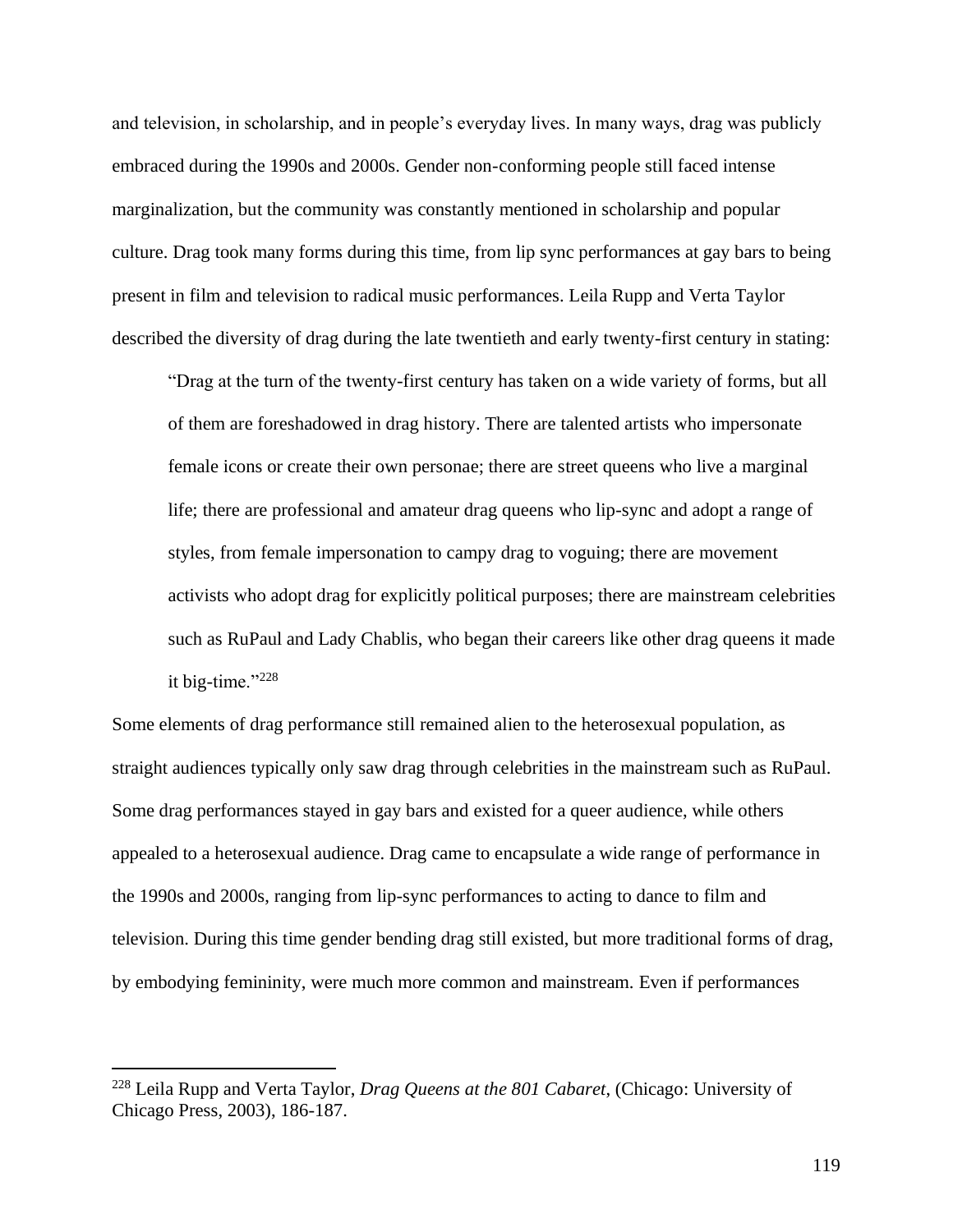were not explicitly political, drag maintained a political edge even as it became more mainstream and recognized.

Despite the public embrace of drag, drag was undeniably bold and took courage. In his exploration of drag in the late 1990s and 2000s, Bill Richardson stated,

"It requires a particular singularity of purpose for a man to build his life on a foundation of paints, gowns, wigs, and accessories. This is not a society that applauds those who thumb their noses at conformity; nor is outward diversity celebrated. What I mean is, drag takes guts."<sup>229</sup>

Drag performers inherently defied cultural norms and proved gender to be constructed. Going against the binary in such a public way was profoundly political. Rupp and Taylor stated that drag shows, derived "their political edge, in part, from the subtle critique of hegemonic masculinity and mainstream heterosexuality staged in the performances."<sup>230</sup> Drag inherently embodied gender ambiguity and the questioning of gender and elicited a similar response in all audiences. In the 1990s and 2000s, drag increasingly appealed to heterosexual audiences, while also continuing to engage with queer communities. Rupp and Taylor explained that in their case study of the drag queens at the 801 Cabaret in Key West, Florida, the queens' "performances both create solidarity among gay audience members and draw straight viewers into a world they

<sup>&</sup>lt;sup>229</sup> Bill Richardson, *Guy to Goddess: An Intimate Look at Drag Queens*, (Berkeley, California: Ten Speed Press, 1994), 7.

<sup>230</sup> Leila Rupp and Verta Taylor, "Crossing Boundaries in Participatory Action Research: Performing Protest with Drag Queens," from *Rhyming Hope and History: Activists, Academics, and Social Movement Scholarship*, ed. David Croteau, William Hoynes, Charlotte Ryan. Minneapolis: University of Minnesota Press, 2005: 239.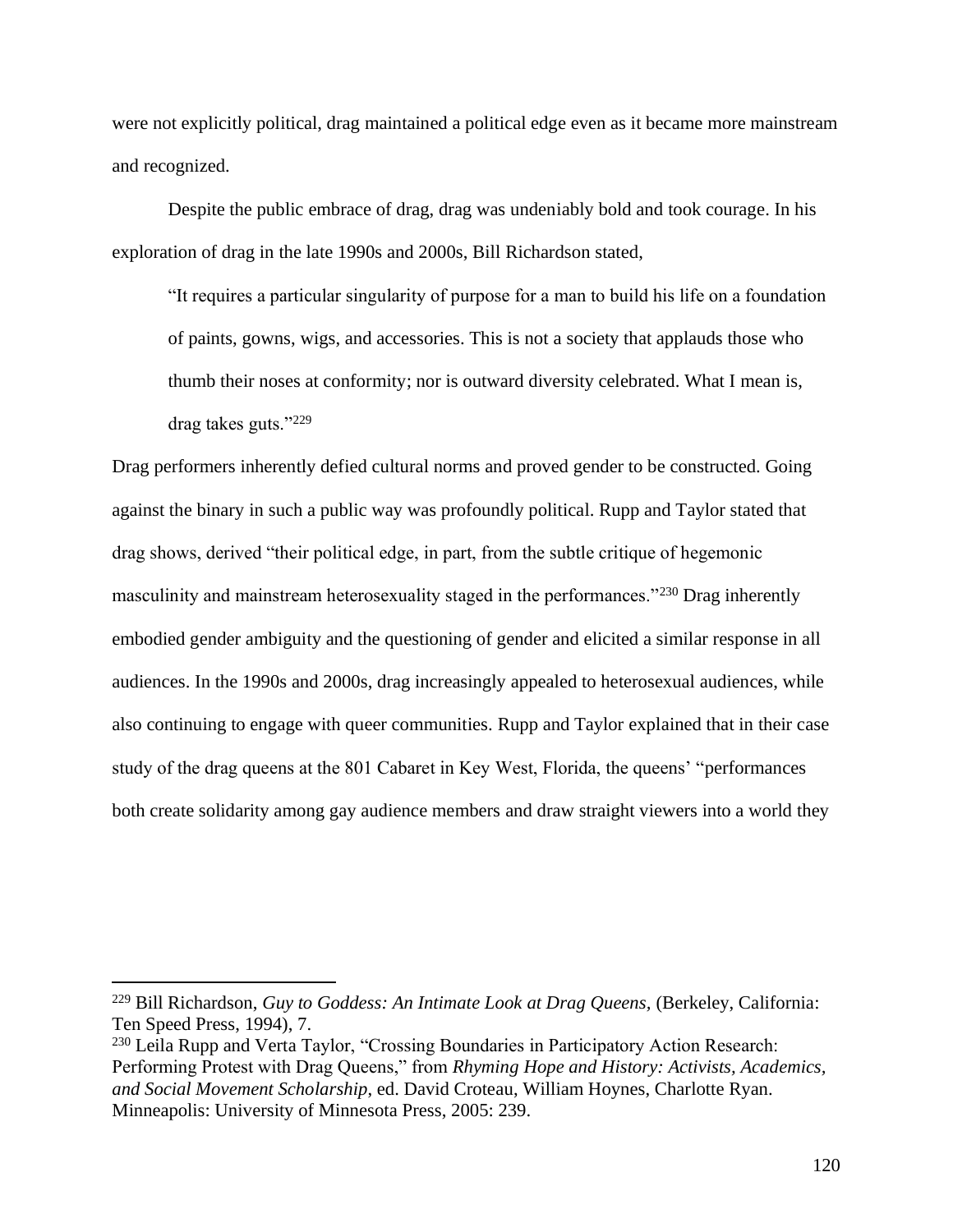seldom experience."<sup>231</sup> Both homosexual and heterosexual audiences flocked to drag performances and were enthralled with the embrace of gender variance in popular culture.

The 1990s represent a unique time in the representation of gender variance. In the midtwentieth century, drag performers and gender non-conforming people faced social ostracism and marginalization from the mainstream. By the 1990s, gender variance was not only accepted but embraced by the mainstream. In his book *The Changing Room: Sex, Drag, and Theatre*, Laurence Senelick explained that, "what had once been considered shameful or shabby was reclaimed and rehabilitated as a defiant emblem of selfhood."<sup>232</sup> During the mid to late twentieth century, drag transformed from a subculture to a pop culture sensation in the matter of decade. This transformation was shocking and unprecedented, but gender non-conforming people on the margins of society still dealt with strife and discrimination as gender variant celebrities simultaneously rose to prominence.

RuPaul became known as one of the world's first drag queen celebrities and rose to prominence through music, film, and television. From the release of RuPaul's first song to his talk show to the creation of RuPaul's Drag Race, RuPaul had been a pop culture phenomenon since the early 1990s. RuPaul wasembraced by *Entertainment Weekly*, the *Arsenio Hall Show*, and more during the 1990s. Despite his massive success, he was only getting started. Simply put, "there is no drag queen bigger than RuPaul."<sup>233</sup> Since the 1990s, RuPaul had been marketed to a mainstream audience and he made a career out of the public fascination with gender variance. Senelick described the new drag celebrities such as RuPaul and Lady Bunny in saying, "'drag

<sup>231</sup> Rupp and Taylor, *Drag Queens at the 801 Cabaret*, (Chicago: University of Chicago Press, 2003), 186-187.

<sup>232</sup> Laurence Senelick, *The Changing Room: Sex, Drag, and Theatre*, (London: Routledge, 2000), 469.

<sup>&</sup>lt;sup>233</sup> Jeff Yarbrough, "RuPaul: The Man Behind the Mask." The Advocate, Aug 23, 1994, 66.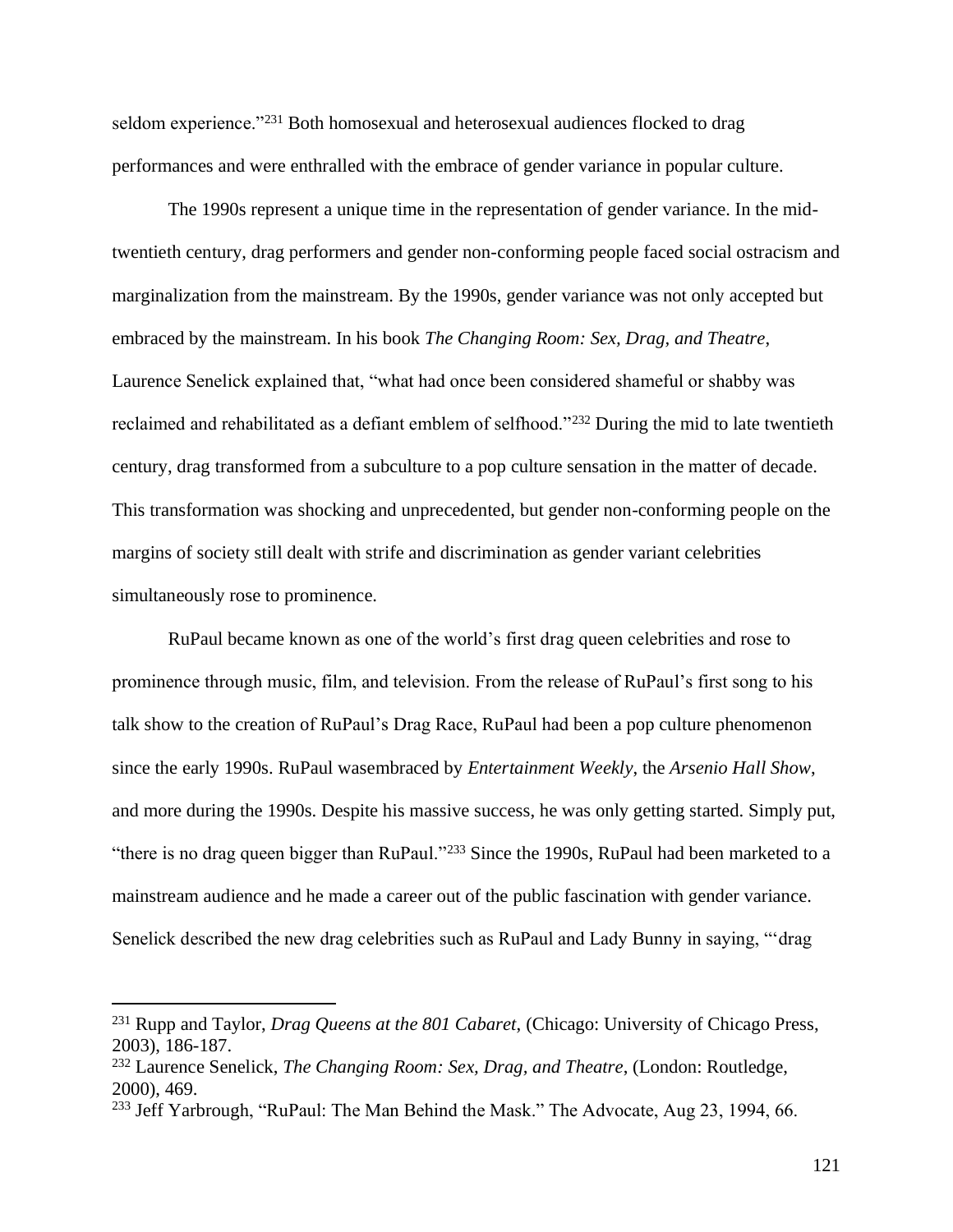queen' for them was a badge of honor and, more crucially, a conduit to stardom… they have read all the feminist and queer theory, boned up on the hagiography, and behave in a postmodern manner with quotations marks around their drag."<sup>234</sup> Senelick described why gender variant figures, especially RuPaul, gained fame and notoriety. RuPaul himself had a good sense of queer history and the importance of drag as a political statement in itself. He discussed the power of drag in stating, "with my drag, I encompass both male and female. I become a microcosm of the whole universe, the yin and the yang, and people pick up on that and are enthralled by the power."<sup>235</sup> As a black queer man, RuPaul was making a dramatic statement in the entertainment industry. He challenged norms of gender, sexuality, and race, all while entertaining the masses. At the same time, RuPaul experienced racism and homophobia in his career. In an interview with *The Advocate* in 1994, RuPaul explained, "I think I've experienced racism—and every other ism—from every angle: from gays, from lesbians, from blacks, from women."<sup>236</sup> RuPaul used his identity as a black, queer drag queen to provide representation for queer youth and to uplift others who faced similar challenges.

The first episode of *RuPaul's Drag Race* aired on February 2, 2009. The show, hosted by RuPaul, invited nine drag queens to compete for the title of "America's Next Drag Superstar." The show asked contestants to compete in a series of challenges, from sewing to acting to performing. Ultimately, the show allowed contestants to showcase their talents and share their stories on an unprecedented platform. As a reality television series, the show allowed the queens to represent themselves authentically and to share their lives as honestly as they pleased. The

<sup>234</sup> Senelick, *The Changing Room: Sex, Drag, and Theatre*, (London: Routledge, 2000), 434. <sup>235</sup> Gilbert, "What a Drag: Men Dolled Up as Women and Women Clothed as Men: Is Cross-Dressing Crossing Over to the Mainstream?" *Chicago Tribune (1963-1996),* Jun 30, 1993. <sup>236</sup> Yarbrough, "RuPaul: The Man Behind the Mask." The Advocate, Aug 23, 1994, 67.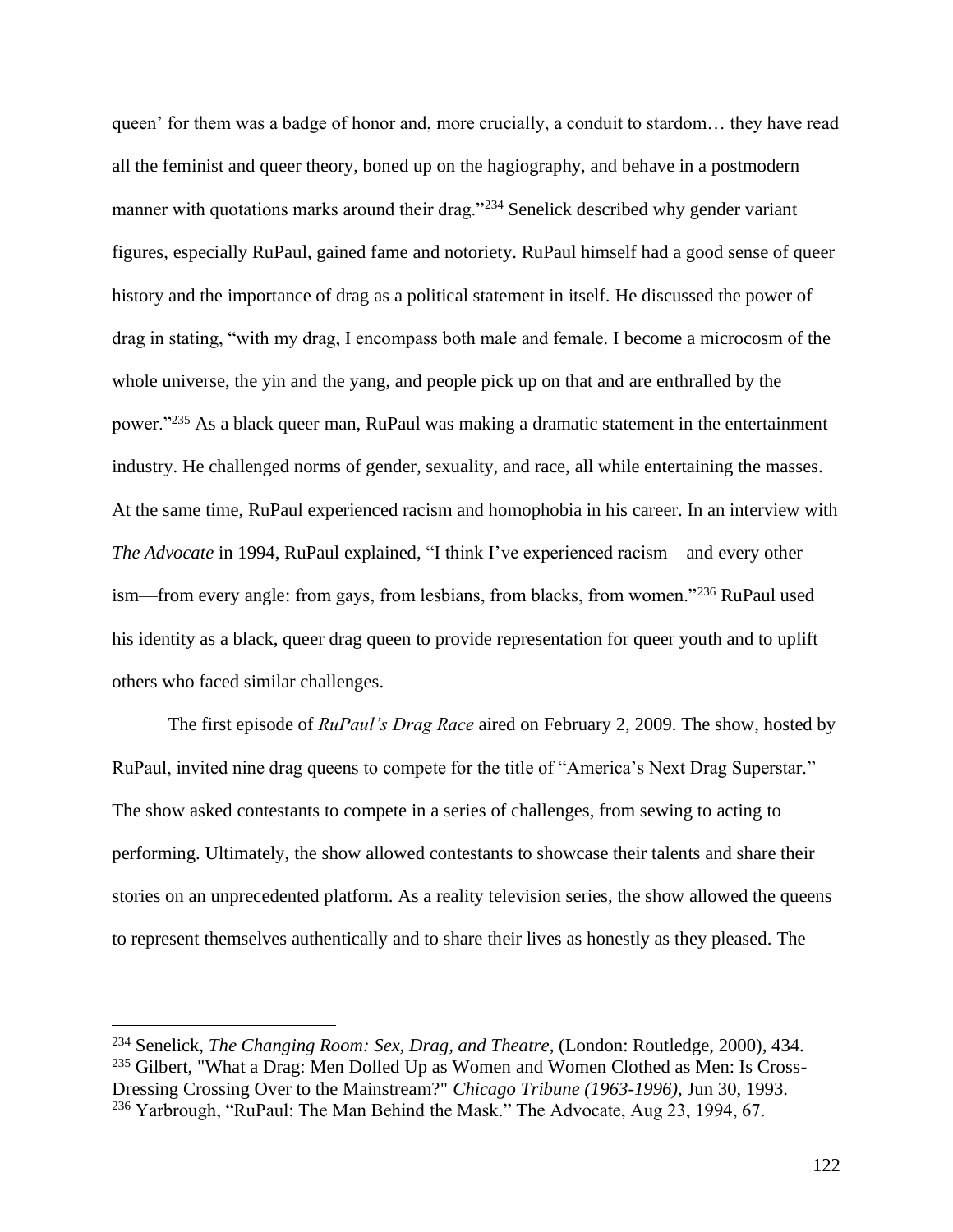show was full of comedy and entertainment, but also full of heart. Contestants told stories about being rejected from their families, experiencing racism, and the struggles they faced as gay men in the United States in the early 2000s. One contestant, Ongina, also famously came out as HIV positive on the show in 2009 and existed as a beacon of light for others in the same situation. In the show, RuPaul "deploys her long and successful history as a drag performer in order to position herself as the quintessential drag spokesperson."<sup>237</sup> Throughout the show, RuPaul created a unique brand and marketed herself, while also teaching contestants to do the same.

Though RuPaul was already famous prior to the show, *RuPaul's Drag Race* solidified his position as the most famous drag queen in the world, while also using this platform to help the careers of other drag queens. *RuPaul's Drag Race* allowed for a wide variety of queer storytelling and thus allowed for unprecedented and unmatched gender variant representation. In its decade long tenure on television, *RuPaul's Drag Race* touched on almost every possible issue that queer people have dealt with in the twentieth century, from gay conversion therapy to coming to terms with doing drag as a trans person. RuPaul used his tremendous platform to catapult the careers of other drag queens while also allowing each contestant to tell their unique story. *RuPaul's Drag Race* has been airing for over a decade and now has many spinoff series in countries all over the world. The television show continues to break boundaries and showcase drag and the queer community in an exceedingly diverse light. *RuPaul's Drag Race* has proved that "drag queens and kings are adored images of power and individuality" and exists as one of

<sup>&</sup>lt;sup>237</sup>Eir-Anne Edgar, "Xtravaganza!": Drag Representation and Articulation in "RuPaul's Drag Race." *Studies in Popular Culture* 34, no.1 (Fall 2011): 135.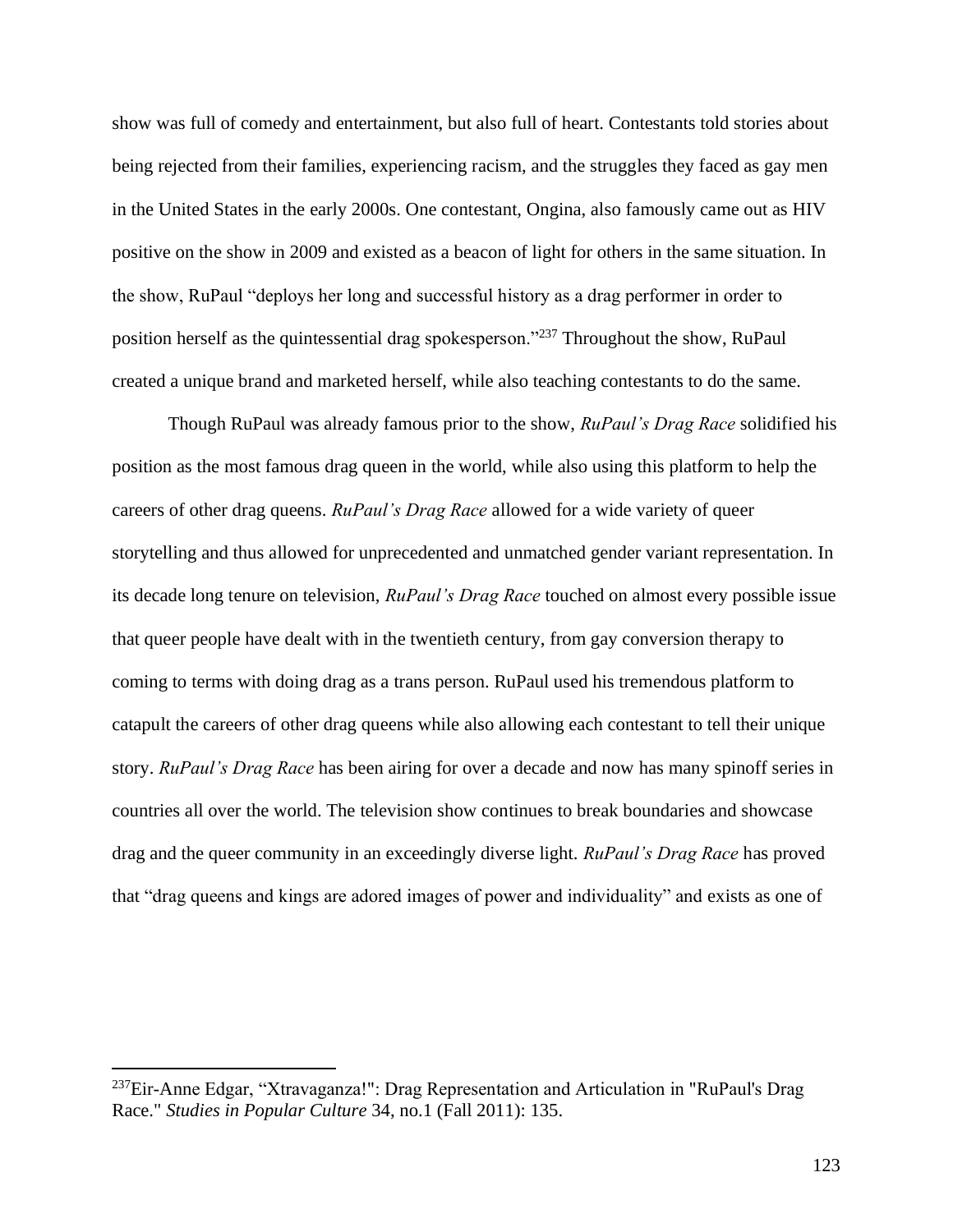the most diverse forms of representation for gender variance in the twentieth and twenty-first centuries.<sup>238</sup>

## *1990-2009 Conclusion*

The 1990s and 2000s ushered in a new era of representation and gender non-conforming community that had never been seen before. Representations of gender non-conformity were widespread, but were often flawed as these representations often existed under a cisgender and heterosexual lense. All of these acknowledgements provided queer youth with a sense of camaraderie and hope during this time. From the release of *Paris is Burning* in 1990 to the airing of *RuPaul's Drag Race* in 2009, this era saw unsurpassed representation and visibility of gender variance. Gender variant stories in the media and television were increasingly diverse as gender non-conforming people increasingly began to speak for themselves. Heterosexual audiences became eager to learn more about gender non-conforming and increasingly attended drag performances and supported the community more than ever before. The 1990s and 2000s saw the dramatic transformation of drag into a mainstream cultural movement that transcended societal differences in numerous ways. Queer and gender non-conforming people still faced varying levels of marginalization at this time, but the increased visibility of gender variance provided the community and queer youth with hope.

<sup>238</sup> Gilbert, "What a Drag: Men Dolled Up as Women and Women Clothed as Men: Is Cross-Dressing Crossing Over to the Mainstream?" *Chicago Tribune (1963-1996),* Jun 30, 1993.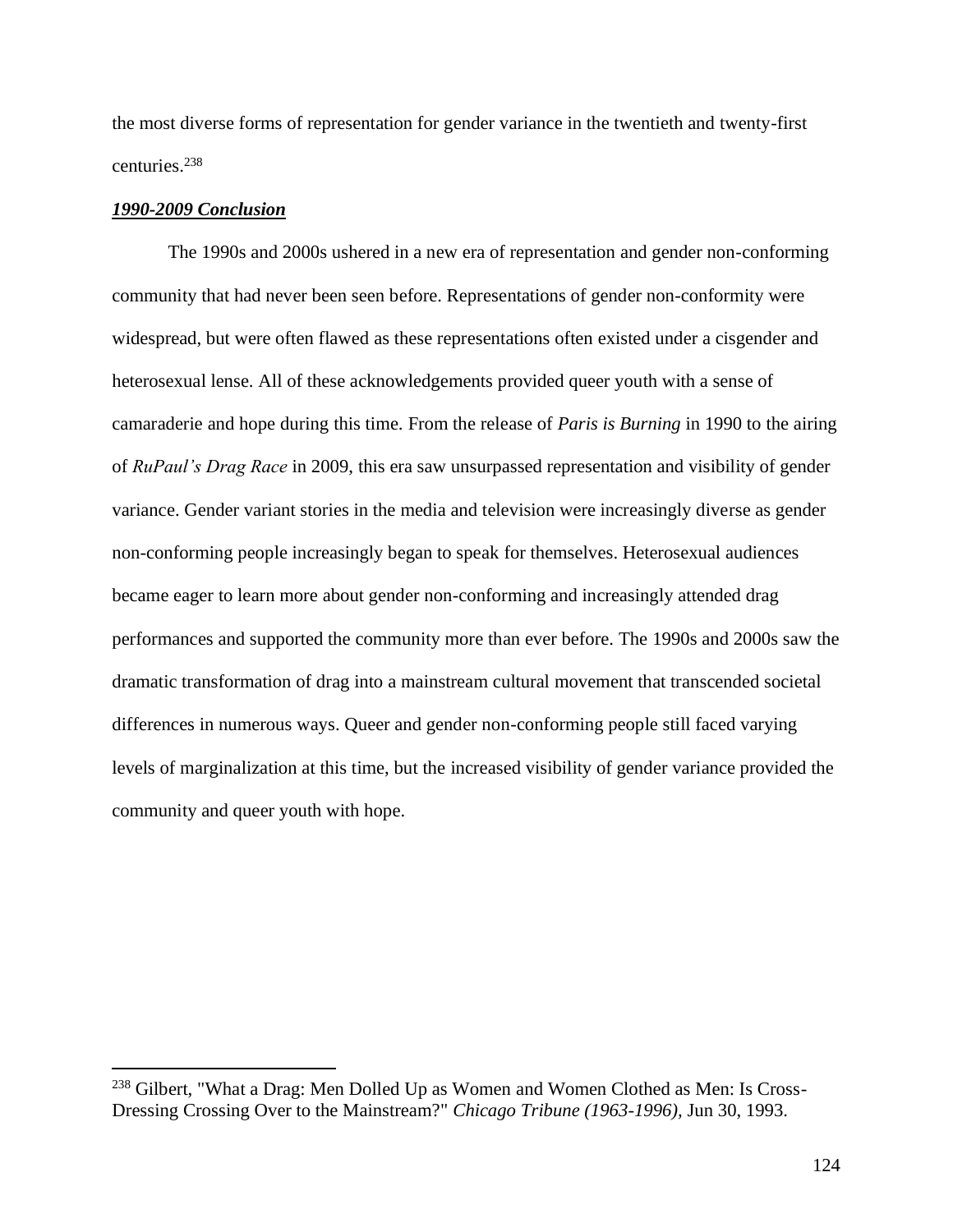## *Conclusion*

In the period from 1952 to 2009, representations of and attitudes towards drag, trans lives, and gender non-conformity transformed dramatically due to the impact of the media, public opinion, and political resistance. In the 1950s, gender non-conformity existed as a queer subculture and was not typically acknowledged by the heterosexual mainstream. Additionally, queer people faced police brutality and extreme political marginalization as well. During the time from 1952 to 2009, gender non-conformity began to evolve dramatically, largely due to queer political advocacy and increased popular culture representations. By 2009, *RuPaul's Drag Race* gave drag performers and diverse gender non-conforming identities a worldwide and unprecedented platform. The television show itself evolved dramatically during its tenure. Initially, the program only included cis male drag queens, but increasingly embraced trans and non-binary contestants who performed in drag. The most recent example of this representation occurred with drag artist Gottmik, the show's first trans-masculine contestant, in the thirteenth season of *RuPaul's Drag Race* airing in 2021. Television shows like *RuPaul's Drag Race*  highlighted the fact that drag and other forms of gender non-conformity in the twenty-first century became increasingly celebrated and acknowledged by the heterosexual mainstream.

More trans and gender non-conforming celebrities also began to emerge during the early twenty-first century, with many of these public figures acknowledging the impacts of previous gender non-conforming trailblazers as role models for the community. Trans celebrities and artists continued to advocate for the trans and gender non-conforming communities and provided trans youth with unprecedented and diverse representations of transness. These film and television representations ranged from *Transparent* to *Disclosure* to *Pose.* Susan Stryker touched

125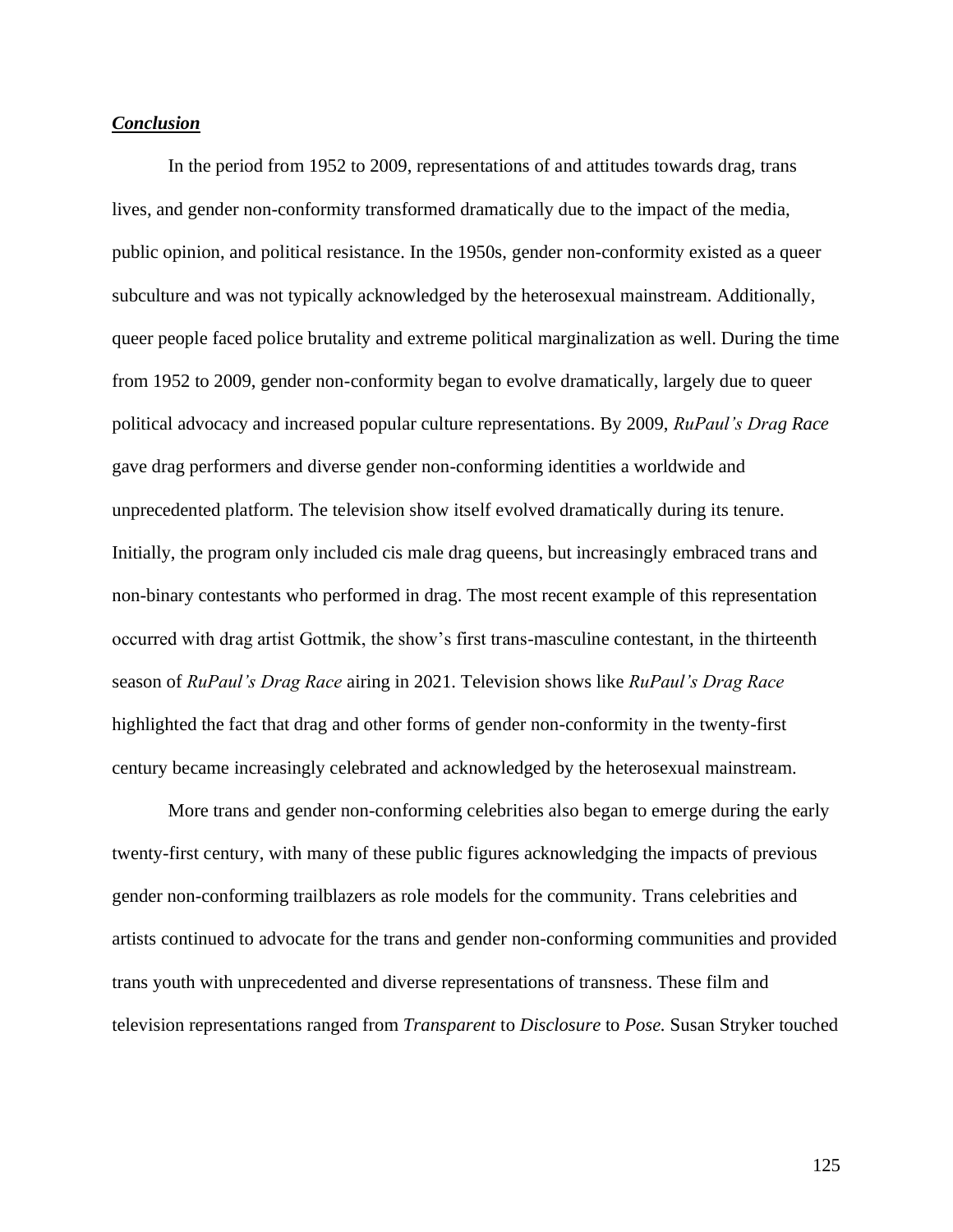upon the development of trans art and joy in the twenty-first century in her book, *Transgender History: The Root's of Today's Revoluion.* She stated:

"When trans and gender-nonconforming lives are lived joyously and unapologetically in plain sight or their truths and dangers are spoken out loud, when the knowledge that comes from living those lives is channeled into music and dance, written about and written from, played with and fantasized over, when their beauty and weirdness, their sharp edges and dark recesses are creatively explored and collectively experienced, that is equally as important as heavy political activism."<sup>239</sup>

Trans and gender non-conforming joy is increasingly present in popular culture for all audiences to witness and learn from. Additionally, further representations of diversity in gender nonconformity have been more prominent, including representations of non-binary and gender fluid communities. There has been increasing attention to defying the gender binary and also proving gender to be constructed. As the twenty-first century progresses, there are also wider definitions of transness that exist outside of the simple binary and defy the stereotype that trans people must simply transition from one gender to another. Judith Butler touched upon the paradox of living in a world that is defined by the gender binary when gender itself is proven to be constructed. Butler stated,

"Genders, then, can be neither true or false, neither real nor apparent. And yet, one is compelled to live in a world in which genders constitute univocal signifiers, in which gender is stabilized, polarized, rendered discrete and intractable."<sup>240</sup>

<sup>239</sup> Susan Stryker, *Transgender History: The Roots of Today's Revolution*, (Berkeley: Seal Press, 2017), 211.

<sup>&</sup>lt;sup>240</sup> Judith Butler, "Performative Acts and Gender Constitution: An Essay in Phenomenology and Feminist Theory." *Theatre Journal* 40, no. 4 (1988): 528.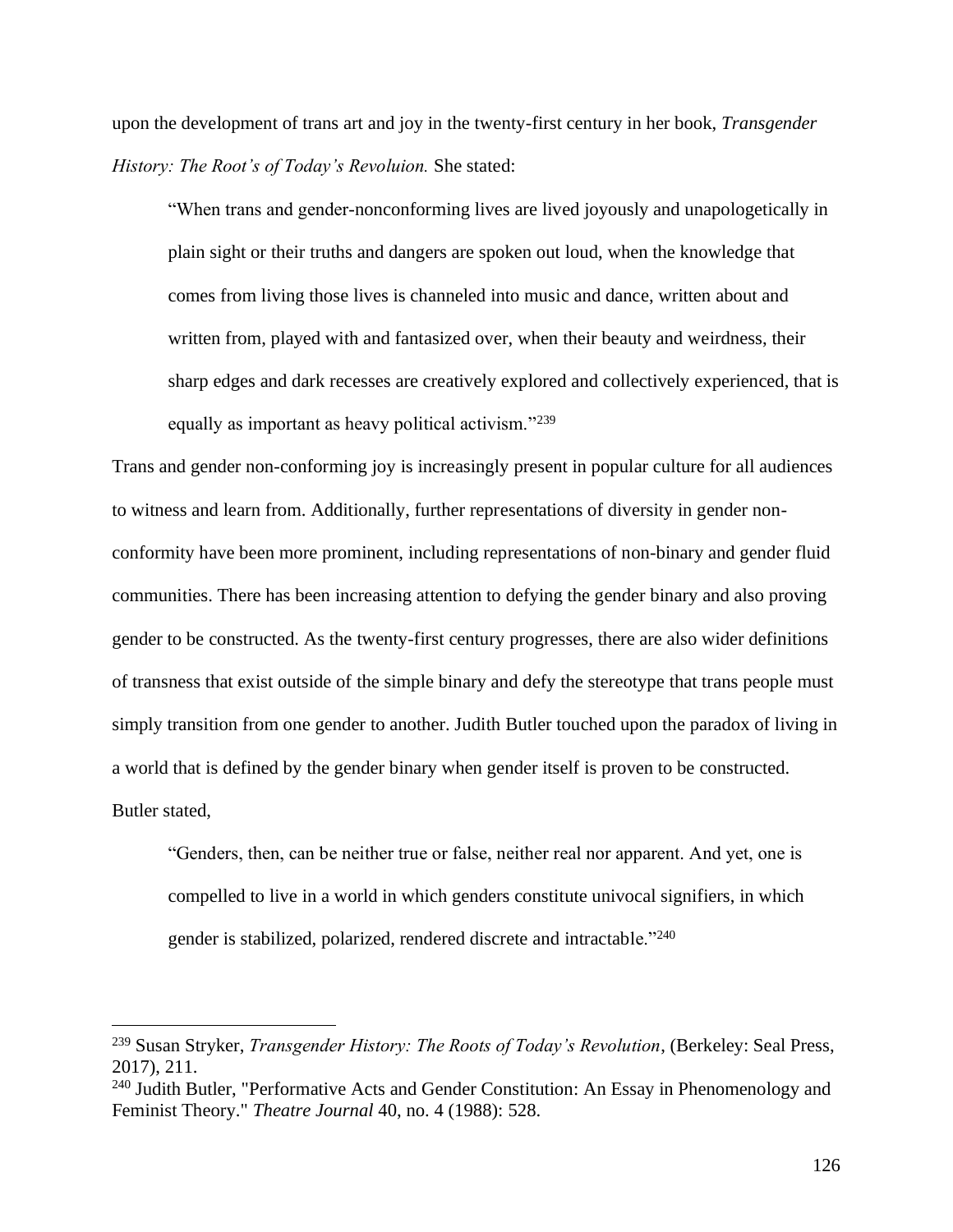Butler expressed the complicated nature of living in a world that relies heavily on gender and the gender binary. This phenomenon is extremely difficult for trans and gender non-conforming individuals, but there has been progress in this regard. Specifically, the increased use of they/them and other diverse pronouns has indicated that in current times, many people are more comfortable expressing gender variance. The future of drag, trans lives, and gender nonconformity all exist outside of the binary and outside of popular perceptions of these identities. As the twenty-first century progresses, more people are eager to express their gender in a variety of ways. Subsequently, many more people with a wide range of identities now participate in the art of drag, instead of only cis gay men. Additionally, this shift towards gender non-conforming and non-binary identities is being increasingly represented in the media, public opinion, and popular resistance.

There have been countless examples of diverse representations of gender non-conformity on film and television since 2009. The television show *Pose*, which began airing in 2018, serves as one of the best examples of the future of gender non-conformity in the media. The show centers on New York City's LGBTQIA+ and gender non-conforming ballroom scene in the 1980s and 1990s. *Pose* delves into the lives of fictional queer and gender non-conforming people during this time period and uses storytelling to share messages on a wide variety of issues the LGBTQIA+ faced during this time, from marginalization to HIV/AIDS to employment discrimination. The show itself also included a diverse cast and specifically ensured that trans actors played trans characters. Additionally, the show itself has many trans writers and producers, including trans activist Janet Mock. M.J. Rodriguez, the actress who plays Blanca in the show, discussed the release of the show in stating, "when *Pose* happened, I never thought in a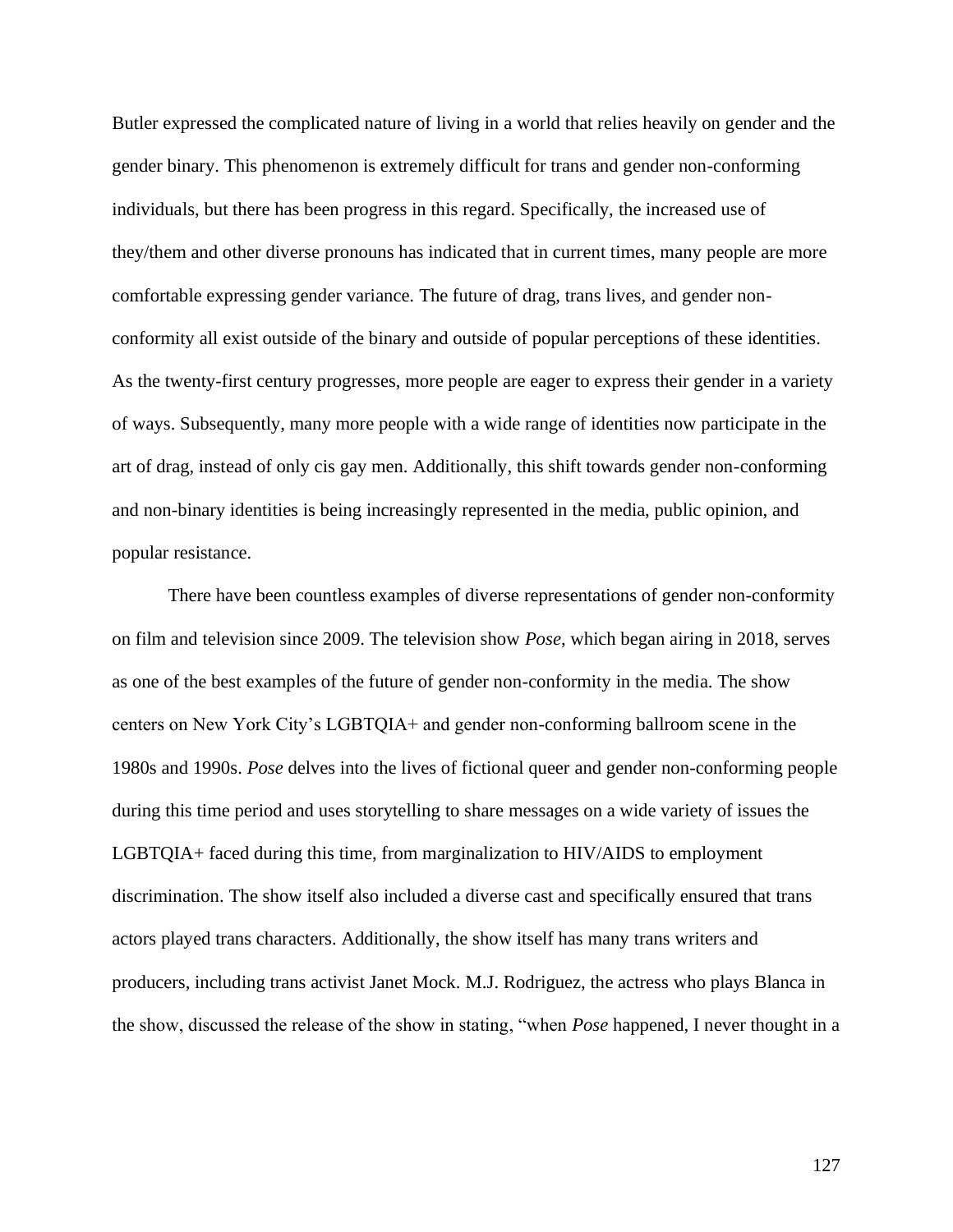million years that our stories would be placed on a platform that had mainstream on top of it."<sup>241</sup> *Pose* not only provided audiences with unprecedented and diverse stories about trans and gender non-conformity in the 1980s and 1990s, but also empowered trans actors and producers outside of the show itself. *Pose* in many ways represents a positive future for gender non-conformity in the media.

While the continued increase of representations of gender non-conformity in the media brings hope to many, it is also important to note that the increased visibility of trans and gender non-conforming celebrities and television shows does not overshadow the problems that this community continues to face. Laverne Cox, trans actress and activist, stated, "we always have to be really skeptical when a few people are elevated and the majority of people are still struggling."<sup>242</sup> The reality of being trans or gender non-conforming in the United States differs starkly from the incredible increase in trans visibility in the media. Many trans and gender nonconforming individuals still experience marginalization in the United States in numerous ways, from unemployment, to housing discrimination, to healthcare barriers, to blatant transphobia and discrimination. The increased visibility of the gender non-conforming community is encouraging, but advocating for politically marginalized members of queer communities must continue to be a priority.

Representations and public opinions of drag, trans identities, and gender non-conformity as a whole have changed dramatically from 1952 to 2009. The gender non-conforming community as a whole emerged from a place of blatant marginalization to a place of celebration

<sup>241</sup> *Disclosure: Trans Lives on Screen,* Directed by Sam Feder, Field of Dreams Production, 2020.

<sup>242</sup> *Disclosure: Trans Lives on Screen,* Directed by Sam Feder, Field of Dreams Production, 2020.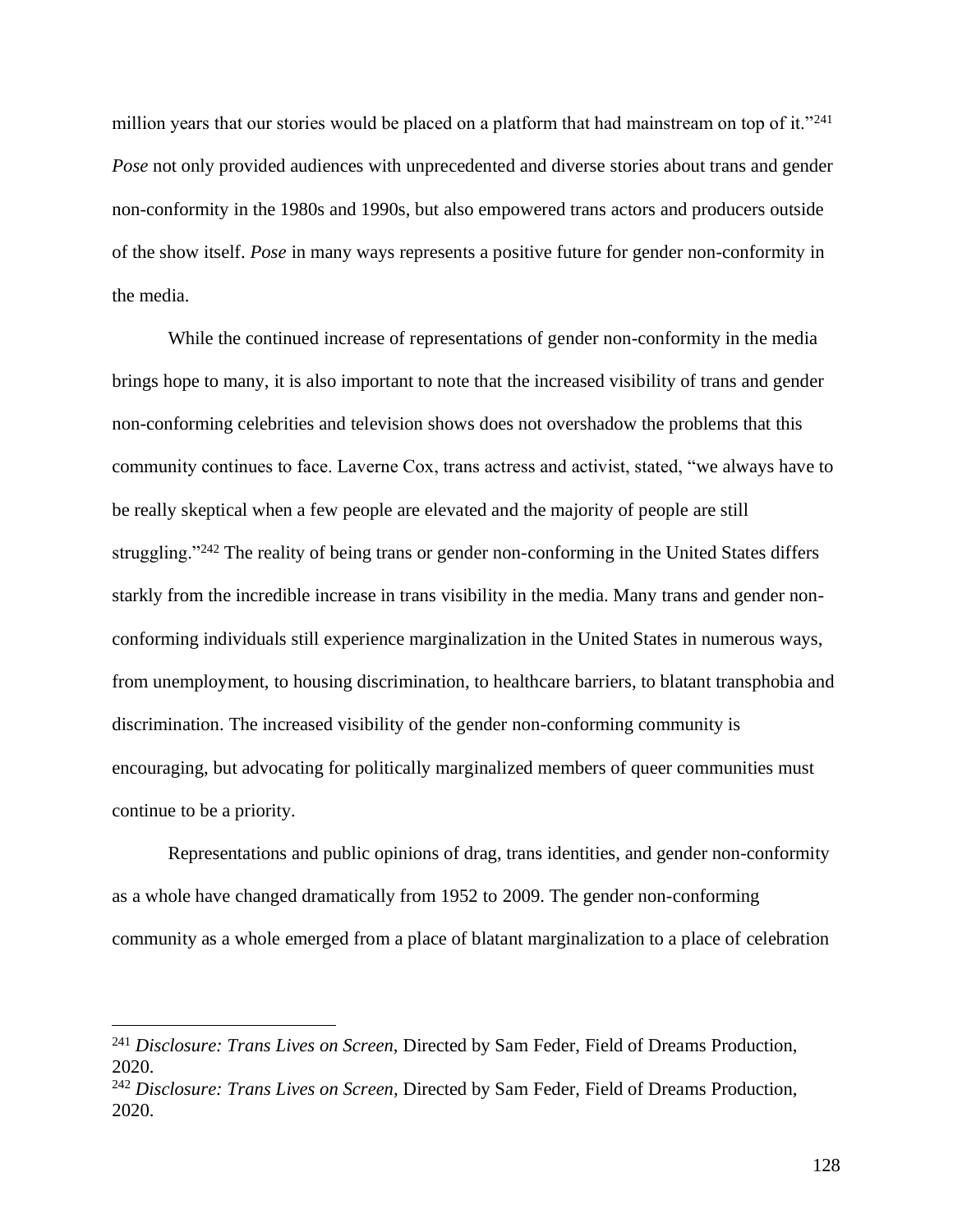and acknowledgement from heterosexual and queer audiences alike. Gender non-conformity, as well as popular perceptions of it, are constantly evolving. The study of the history of drag, trans lives, and gender non-conformity allows scholars and all audiences to understand how this community has transformed and allows them to appreciate the challenges the community has overcome. In studying the history of gender non-conformity, we can learn from the strife, marginalization, and joy these communities experienced from the twentieth to twenty-first centuries. Through the study of gender non-conformity, we can better advocate for gender variance in the present day and learn from the mistakes of past activism, such as exclusionary tactics and internal divisions.

The increased media representations, public awareness, and political organizing for the gender non-conforming community brings hope that this community can overcome marginalization and empower queer youth to live authentic lives. Additionally, the increased acceptance of gender non-conformity from the heterosexual mainstream provides hope that attitudes are changing and that cis people can help advocate for the trans community, drag, and gender non-conformity. Drag, the trans community, and gender non-conformity have allowed people to form queer communities, form bonds, and express themselves. There is innate power in self-exploration and self-expression, especially through gender variance. RuPaul expresses this unique power in stating, "when you become the image of your own imagination, it's the most powerful thing you could ever do."<sup>243</sup>

<sup>243</sup> RuPaul Charles, Quoted in Senelick, *The Changing Room: Sex, Drag, and Theatre,* 435.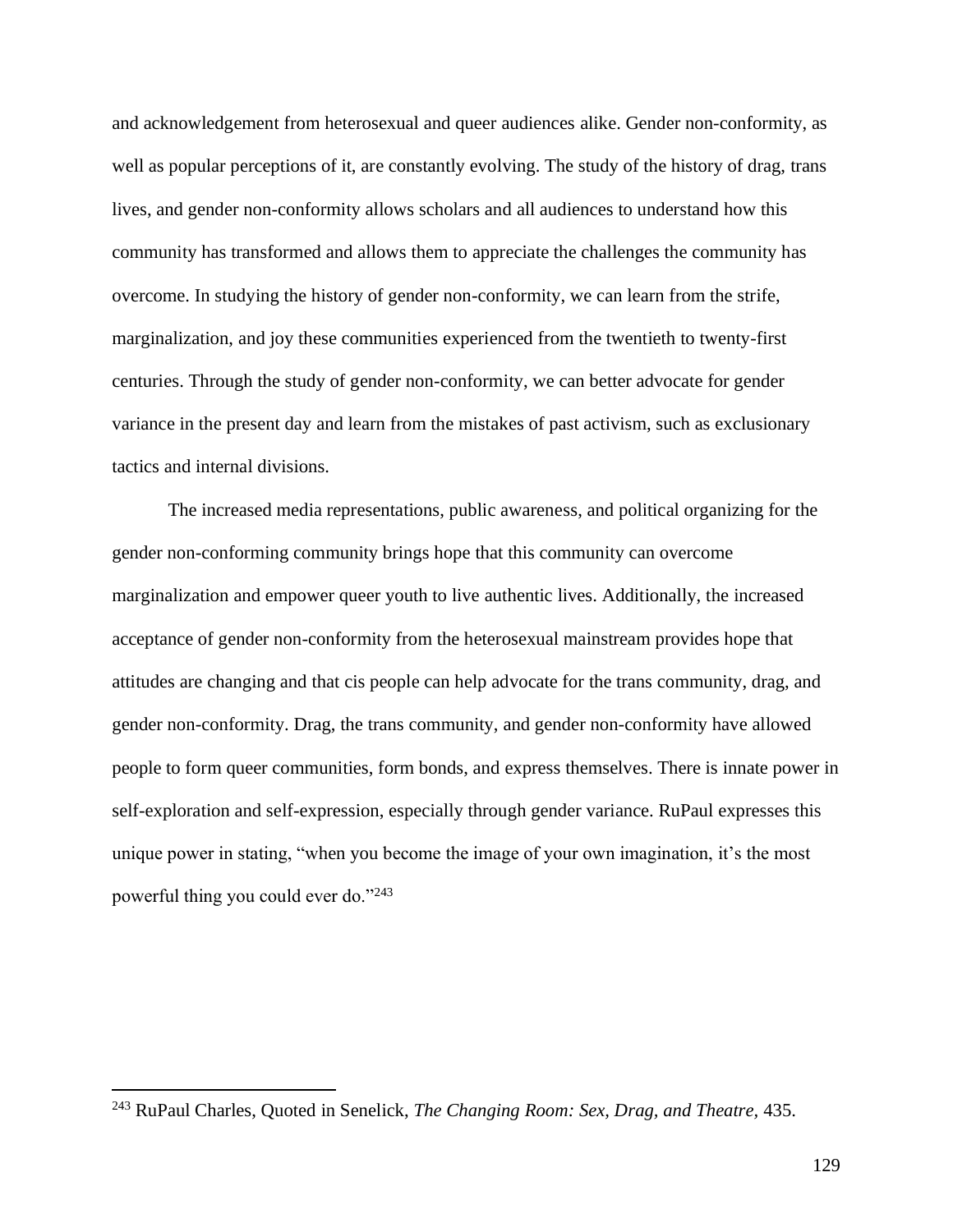## *Bibliography*

- Adler, Renata. "Screen: 'Queen' of Drag is Crowned: Documentary Depicts a Camp Beauty Contest Two Shorts Share Bill at Kips Bay Theater." *New York Times (1923-Current File),* Jun 18, 1968. https://search.proquest.com/docview/118294917?accountid=14679.
- *All in the Family.* "Archie the Hero." S6, E4. Directed by Paul Bogart. Written by Norman Lear, Lou Derman, Bill Davenport, and Johnny Speight. CBS, September 29, 1975.

Altman, Lawrence K. "Rare Cancer Seen in 41 Homosexuals." *New York Times.* July 3, 1981.

Ames, Jonathan, ed. *Sexual Metamorphosis: An Anthology of Transsexual Memoirs.* New York: Vintage Books, 2005.

Bateman, Geoffrey. "Gay Liberation Front." GLBTQ Encyclopedia (2004), 1-2.

Bawer, Bruce. "Why Can't Hollywood Get Gay Life Right?: Why does Hollywood Continue to Get Gay Life so Wrong? as the American Movie Industry Stumbles, Foreign Films are Treating Homosexuality Gracefully." *New York Times,* March 10, 1996.

Benjamin, Harry. *The Transsexual Phenomenon.* New York: Julian Press, 1966.

de Beauvoir, Simone. *The Second Sex.* New York, Random House Inc., 1949.

- Brevard, Aleshia. "The Woman I Was Not Born to Be," in *Sexual Metamorphosis: An Anthology of Transsexual Memoirs,* ed. Jonathan Ames. New York: Vintage Books, 2005.
- Brewster, Lee, Bebe Scarpie, Barbara Judith, Carolyn Summers, D.D. Griffo, Bobbie Wilson, Ben Miller, et al. "The Last of the Drag Balls." *Drag: A Magazine about the Transvestite*. Vol 6:24, 1971.
- Brewster, Lee G., Kay Gybbons, and Laura McAllister, eds. "Classified." *Drag Queens: A Magazine about the Transvestite,* Vol 1:1, 1971.

Brewster, Lee G., Kay Gybbons, and Laura McAllister, eds. "Drag Balls." *Drag Queens: A*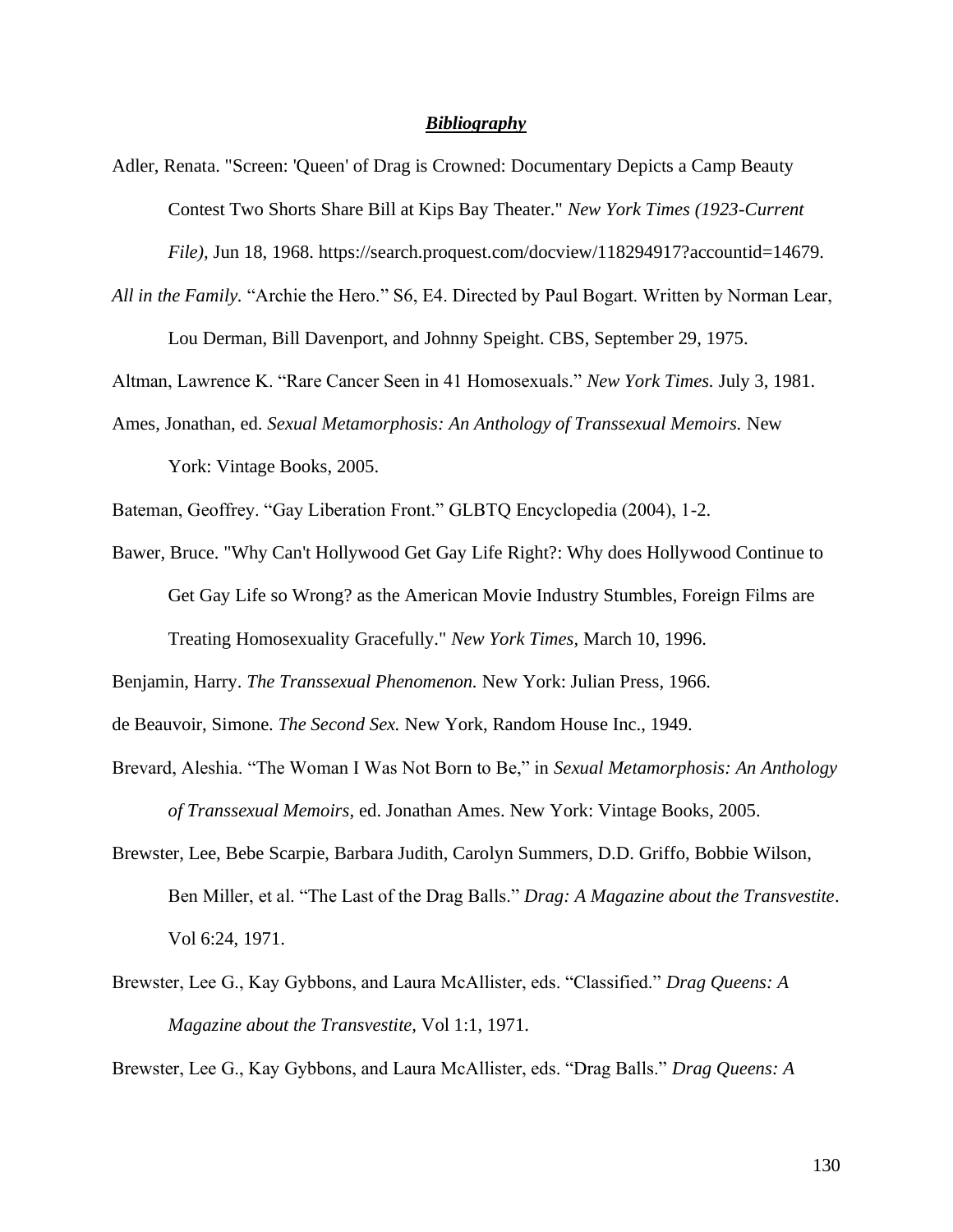*Magazine about the Transvestite,* Vol 1:1, 1971.

- Brewster, Lee G., Kay Gybbons, and Laura McAllister, eds. "Drag Queen Slain: Family to Sue." *Drag Queens: A Magazine about the Transvestite,* Vol 1:1, 1971.
- Brewster, Lee G., Kay Gybbons, and Laura McAllister, eds. "Drag Queens Demonstrate" *Drag Queens: A Magazine about the Transvestite,* Vol 1:1, 1971.
- Brewster, Lee G., Kay Gybbons, and Laura McAllister, eds. "Editorial" *Drag Queens: A Magazine about the Transvestite,* Vol 1:1, 1971.
- Brewster, Lee G., Kay Gybbons, and Laura McAllister, eds. "John Hansen as Christine: Screen Newcomer Meets Dual Challenge." *Drag Queens: A Magazine about the Transvestite,*  Vol 1:1, 1971.
- Brewster, Lee G., Kay Gybbons, and Laura McAllister, eds. "Letters to the Editor." *Drag Queens: A Magazine about the Transvestite,* Vol 1:1, 1971.
- Brewster, Lee G., Kay Gybbons, and Laura McAllister, eds. "Stomp those High Heels: Drag Queens Picket Broadway." *Drag Queens: A Magazine about the Transvestite,* Vol 1:1, 1971.
- Brewster, Lee G., Kay Gybbons, and Laura McAllister, eds. "Viewpoint: Drag Queen Vs. Transvestite." *Drag Queens: A Magazine about the Transvestite,* Vol 1:1, 1971.
- Brothers, Joyce. "Cross-Dressing Hubby Just Wants to have Fun." *Los Angeles Times (1923-1995),* Jan 08, 1993. https://search.proquest.com/docview/1831839916 ?accountid14679.
- Bullough, Vern and Bonnie Bullough, *Crossdressing, Sex, and Gender.* Philadelphia: University of Pennsylvania Press, 1993.
- Butler, Judith. *Gender Trouble*. New York: Routledge, 1990.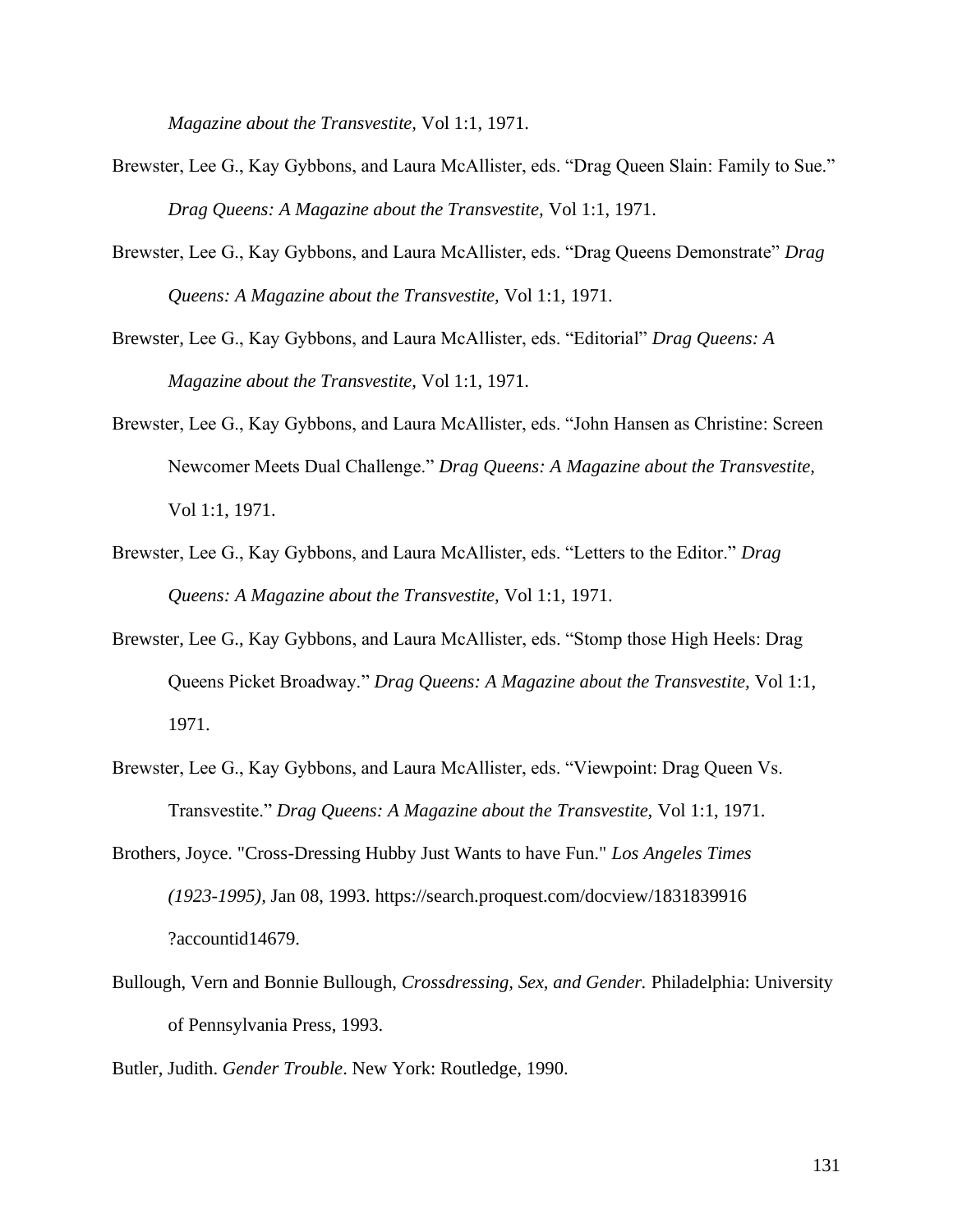Butler, Judith. "Performative Acts and Gender Constitution: An Essay in Phenomenology and Feminist Theory." *Theatre Journal* 40, no. 4 (1988): 519-31. Accessed October 22, 2020. doi:10.2307/3207893.

Butler, Judith. *Undoing Gender.* New York: Routledge, 2004.

Christy, Kim, ed. "Editorial." *F.M.I: Female Mimics International*, Vol 15:1, 1986. https://archive.org/details/fmifemalemimicsi1512unse/page/14/mode/2up

Christy, Kim, ed. "Letters to the Editor." *F.M.I: Female Mimics International*, Vol 15:1, 1986. https://archive.org/details/fmifemalemimicsi1512unse/page/14/mode/2up

Christy, Kim, ed. "Personal Ads." *F.M.I: Female Mimics International*, Vol 15:1, 1986. https://archive.org/details/fmifemalemimicsi1512unse/page/14/mode/2up

Collins, Jessie. "Freaking Out City Hall." *The Transvestite Magazine,* No. 43, 1976.

- Cossey, Caroline, "My Story in *Sexual Metamorphosis: An Anthology of Transsexual Memoirs,*  ed. Jonathan Ames, (New York: Vintage Books, 2005), 149.
- Cremin, Ciara. *Man-Made Woman: The Dialectics of Cross-Dressing*. London: Pluto Press, 2017.
- *Disclosure: Trans Lives on Screen.* Directed by Sam Feder. Field of Dreams Production, 2020.
- Doonan, Simon. *Drag: The Complete Story.* London: Laurence King Press, 2019.
- Edgar, Eir-Anne. "Xtravaganza!": Drag Representation and Articulation in "RuPaul's Drag Race." *Studies in Popular Culture* 34, no.1 (Fall 2011): 133-146.
- Eller, Claudia. "Williams Won't Dress Part Again." *Los Angeles Times,* July 19, 1994. https://search-proquest-com.ezproxy.uvm.edu/hnplatimes/docview/19739 43520/E52732 78DFA64256P Q/4?accountid=14679.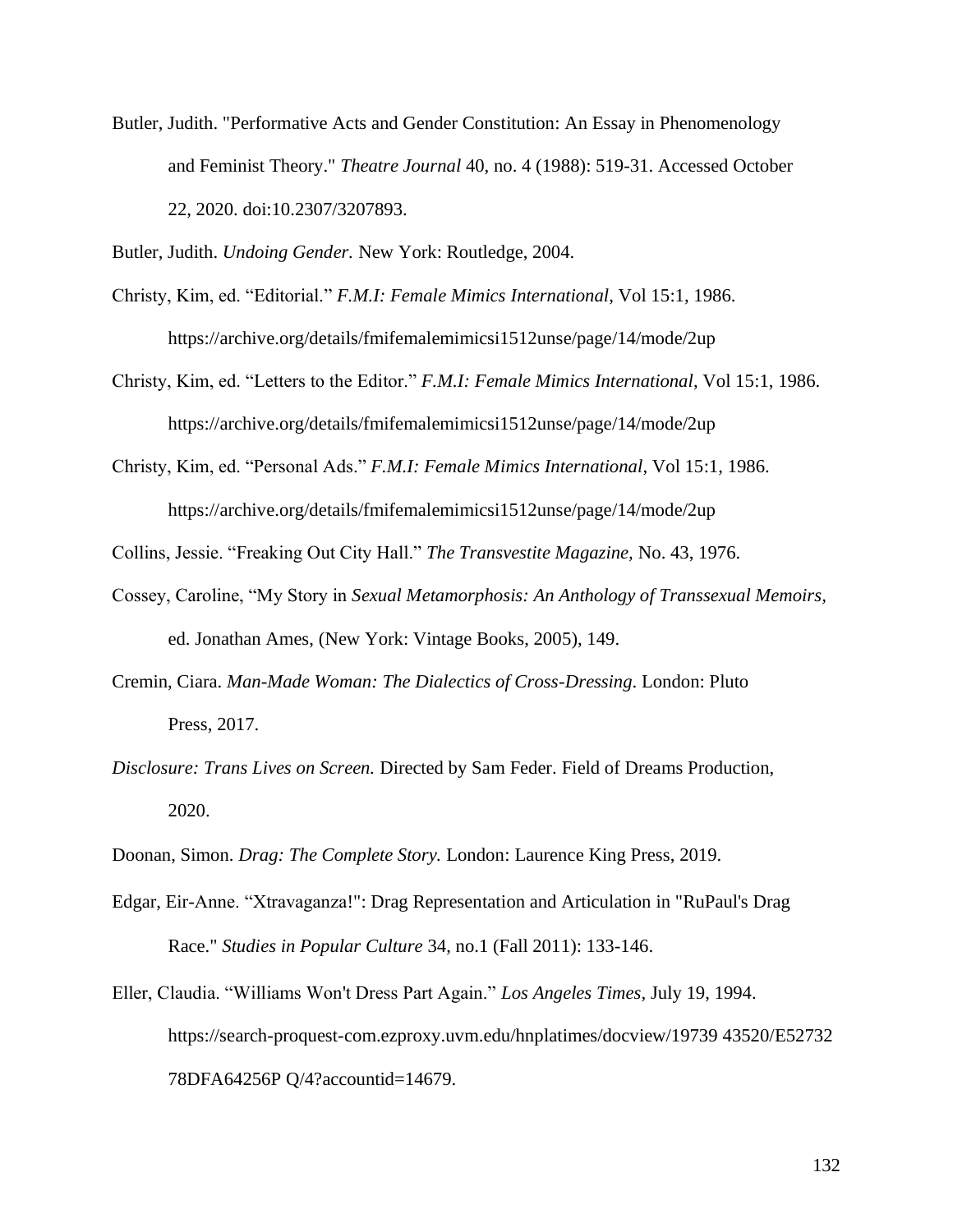- Fisher, Mark. "Bury Me Furiously." Statement for his funeral procession on November 2, 1992, in ACT UP Historical Archives, https://actupny.org/diva/polfunsyn.html.
- Forsythe, Ronald. "Why can't 'we' Live Happily Ever After, Too?" *New York Times,* Feb 23, 1969. https://search-proquest-com.ezproxy.uvm.edu/historical-newspapers/why-cant-welive-happily-ever-after-too/docview/118547769/se-2?accountid=14679.

Gallager, John. "For Transsexuals 1994 is 1969." *The Advocate,* Aug 23, 1994.

Gambardella, Steven. "Absent Bodies: The AIDS Memorial Quilt as Social

Melancholia." *Journal of American Studies*, vol. 45, no. 2, 2011, pp. 213–226.

- Garber, Marjorie. *Vested Interests: Cross-dressing & Cultural Anxiety.* New York: Routledge, 1992.
- Garlington, Phil. "Disabled Transsexual Gets Operation." *Los Angeles Times,* August 17, 1978. https://search.proquest.com/docview/158714456?acc ountid=14679.
- "Gay Issues: Seeing Stars in Drag in 'to Wong Foo,' may Raise some Questions." *Chicago Tribune (1963-1996),* Sep 21, 1995. https://search-proquestcom.ezproxy.uvm.edu/historical-newspapers/gay-issues/docview/2074864842/se-2?accountid=14679.
- Gilbert, Matthew. "What a Drag: Men Dolled Up as Women and Women Clothed as Men: Is Cross-Dressing Crossing Over to the Mainstream?" *Chicago Tribune),* Jun 30, 1993. https://search.proquest.com/docview/1823669959?accountid=14679.
- Gould, Deborah. *Moving Politics: Emotion and ACT UP's Fight against AIDS*. University of Chicago Press, 2009.

Grimes, William. "'the Queen' on the Runway again: A Drag Culture Long before 'Paris is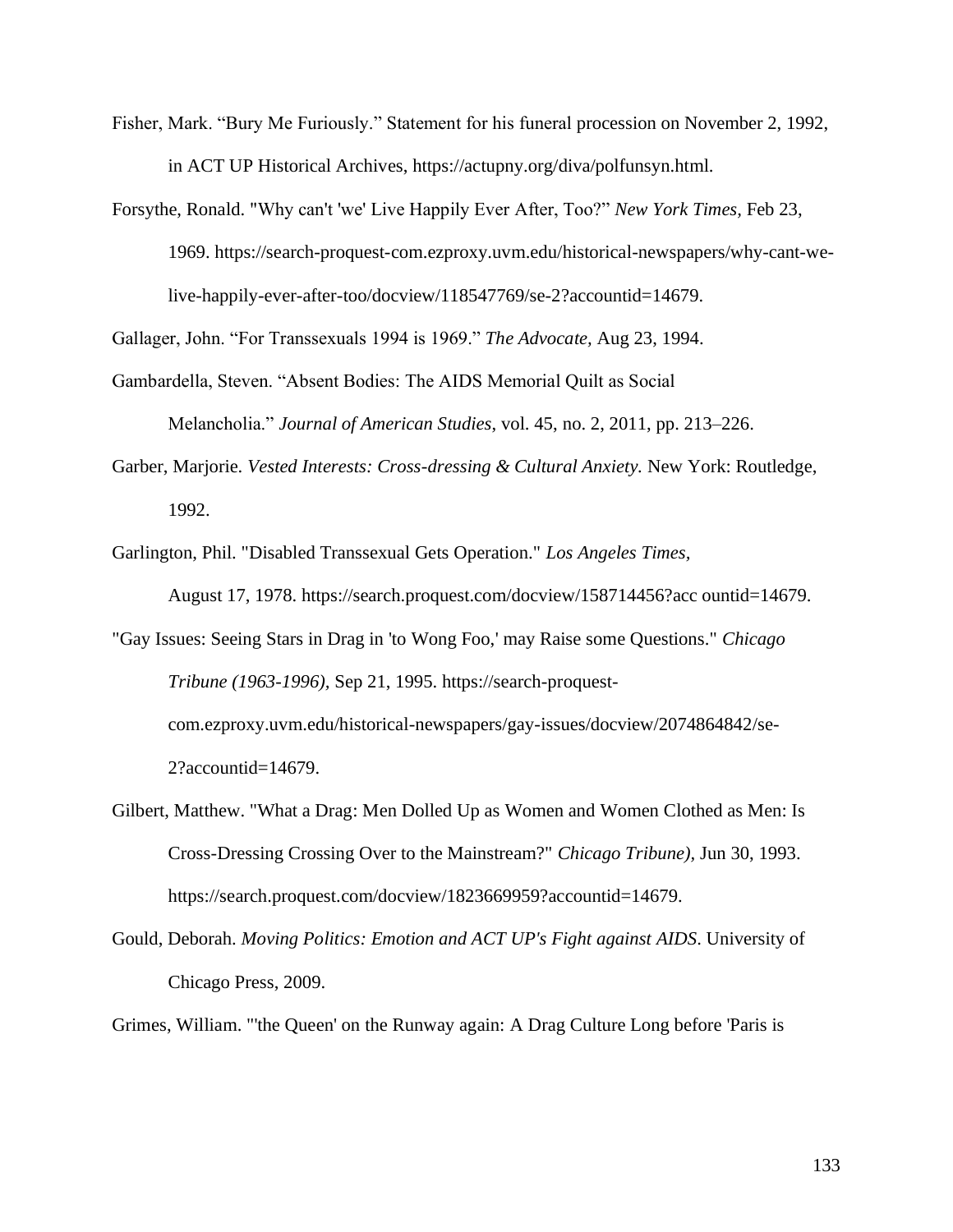Burning.'" *New York Times.* March 27, 1993.

https://search.proquest.com/docview/109219822?accountid=14679.

Harris, Daniel. *Diary of a Drag Queen.* New York: Carroll & Graf Publishers, 2005.

Hargrieves, Marie Helen. "Freaking Out City Hall." *The Transvestite Magazine,* No. 43, 1976.

- Hillman, Betty Luther. "The most profoundly revolutionary act a homosexual can engage in': Drag and the Politics of Gender Presentation in the San Francisco Gay Liberation Movement, 1964-1972." *Journal of the History of Sexuality* 20, no. 1 (January 2011): 153-181.
- Holden, Stephen. "Rock Kings, Drag Queens: A Common Strut: Rock Kings and Drag Queens." *New York Times,* Jun 14, 1998. https://search.proquest.com/docview/ 109887021?accountid=14679.
- Holden, Stephen. "Whoopi Goldberg's Turn to Try a Gender Bender." *New York Times,* October 25, 1996. https://search.proquest.com/historical-newspapers/whoopi-goldbergs-turn-trygender-bender/docview/109650036/se-2?accountid=14679.
- Johnson, Marsha P. and Randy Wicker. "Interview with Randy Wicker and Marsha Johnson." Interview by Eric Marcus, *Making Gay History,* January 24, 1989.
- Jorgenson, Christine. "Christine Jorgenson: A Personal Autobiography." In *Sexual Metamorphosis: An Anthology of Transsexual Memoirs,* ed. Jonathan Ames, 58-75. New York: Vintage Books, 2005.

King, J., L. Crane, ed. "Clown in a Gown: T.C. Jones." *Female Mimics,* Vol 1:1, 1963.

Keeps, David A. "How RuPaul Ups the Ante for Drag: POP VIEW." *New York Times (1923- Current File),* Jul 11, 1993. https://search.proquest.com/docview/109104778?acco untid=14679.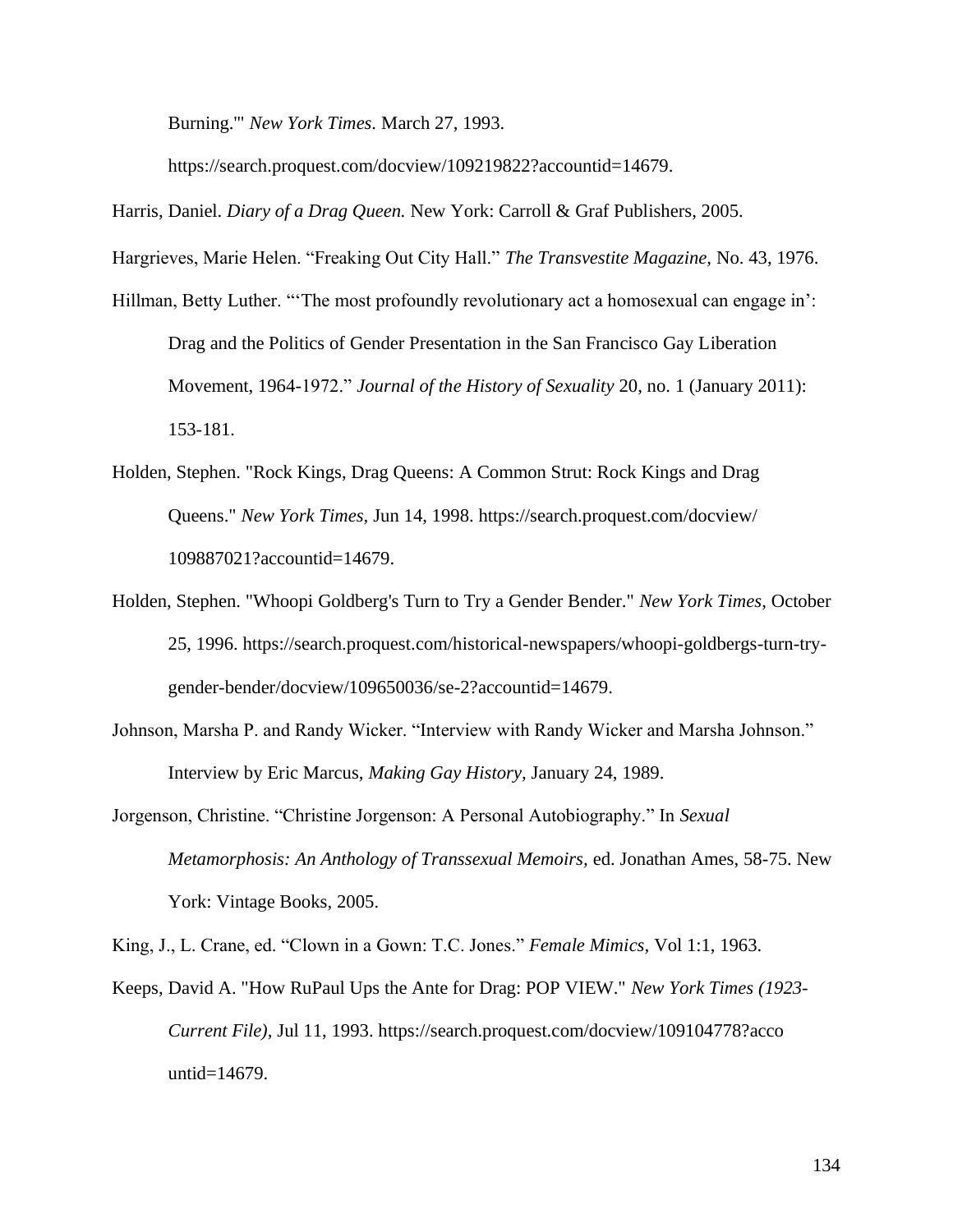- Landers, Ann. "Will He Cave in to Cross-Dressing Urge?" *Los Angeles Times (1923- 1995),* Mar 23, 1994. https://search.proquest.com/docview/1973867356?acco untid=14679.
- Liddick, Betty. "Transsexuals: Fitting Physique to Psyche " *Los Angeles Times (1923-1995),* Sep 30, 1976. https://search-proquest-com.ezproxy.uvm.edu/docview/158080087?accountid  $=14679.$
- Major, Miss. "Interview with Miss Major." Interview by Susan Stryker, on deposit at GLBT Historical Society, January 29, 1998.
- Masters, R.E.I. *Sex Driven People: An Autobiographical Approach of the Problem of the Sex-Dominated Personality* (Los Angeles, Sherbourne, 1966), 229-32.
- Meyerowitz, Joanne. *How Sex Changed: A History of Transsexuality in the United States*. Cambridge: Harvard University Press, 2002.
- Meyerowitz, Joanne. "Sex Change and the Popular Press: Historical Notes on Transsexuality in the United States, 1930-1955." *GLQ: A Journal of Lesbian and Gay Studies*, 1998: 159- 187.

Mikuteit, Debbie. "Letter to the Editor." *Coming Up! (San Francisco),* February 1986, 3-4.

- Morris, David. "Colorful Or Sick?" *New York Times (1923-Current File),* Jul 28, 1968. https://search-proquest-com.ezproxy.uvm.edu/historical-newspapers/colorfulsick/docview/118158937/se-2?accountid=14679.
- Newton, Esther. *Mother Camp: Female Impersonators in America.* Chicago: University of Chicago Press, 1979.

*Paris is Burning*. Directed by Jennie Livingston. Off White Productions, 1990. "Police Again Rout 'Village' Youths: Outbreak by 400 Follows a Near-riot Over Raid." *New*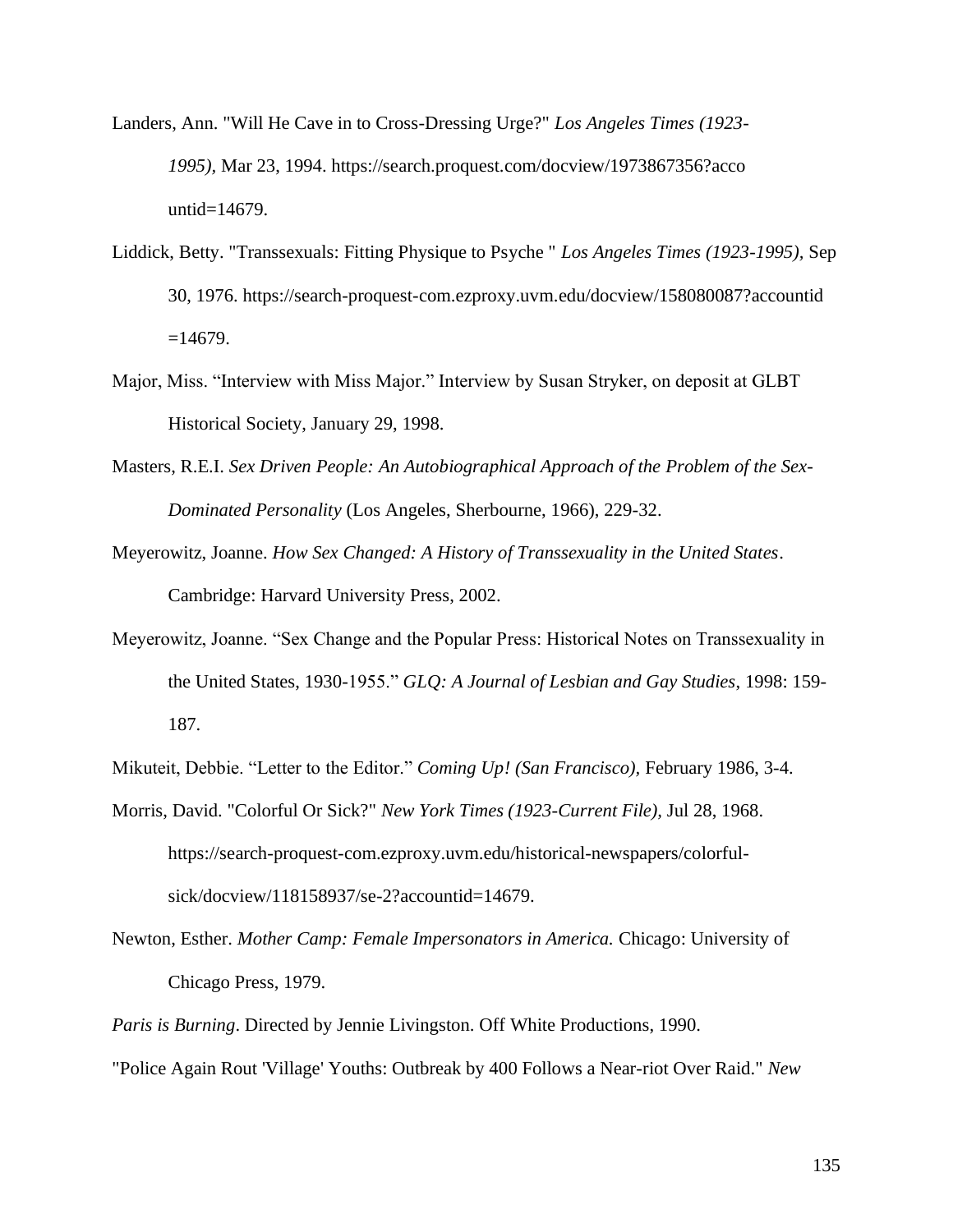*York Times,* Jun 30, 1969. https://search.proquest.com/historical-newspapers/policeagain-rout-village-youths/docview/118687806/se-2?accountid=14679.

*Pose.* "Acting Up." S2, E1. Directed by Gwyneth Horder-Payton. Written by Ryan Murphy, Brad Falchuk, and Steven Canals. FX Network, June 11, 2019.

The Kinks. "Lola." Recorded in 1970, RCA Records.

*The Queen.* Directed by Frank Simon. MDH/ Si Litvinoff Film Production/ Vineyard, 1968.

- Richardson, Bill. *Guy to Goddess: An Intimate Look at Drag Queens.* Berkeley, California: Ten Speed Press, 1994.
- Rivera, Sylvia. "Queens in Exile, the Forgotten Ones." In *GenderQueer: Voices Beyond the Sexual Binary*, eds. Nestle, Joan, Clare Howell, and Riki Wilchins, 67-85. Los Angeles: Alyson Books, 2002.
- Rupp, Leila and Verta Taylor. "Crossing Boundaries in Participatory Action Research: Performing Protest with Drag Queens." from *Rhyming Hope and History: Activists, Academics, and Social Movement Scholarship*, ed. David Croteau, William Hoynes, Charlotte Ryan. Minneapolis: University of Minnesota Press, 2005: (239-259).
- Rupp, Leila and Verta Taylor. *Drag Queens at the 801 Cabaret*. Chicago: University of Chicago Press, 2003.

Senelick, Laurence. *The Changing Room: Sex, Drag, and Theatre*. London: Routledge, 2000.

Shevy, Sandra. "'Story of a Transsexual'--the Feminine Mistake." *Los Angeles Times* 

*(1923-1995),* Oct 13, 1974. https://search.proquest.com/docview/15752744 5?accountid=14679.

Slavik, 'Cathy' Charles, "Letters to Cathy." *The Transvestite Magazine,* No. 43, 1976. Stryker, Susan. *Transgender History: The Roots of Today's Revolution*. Berkeley: Seal Press,